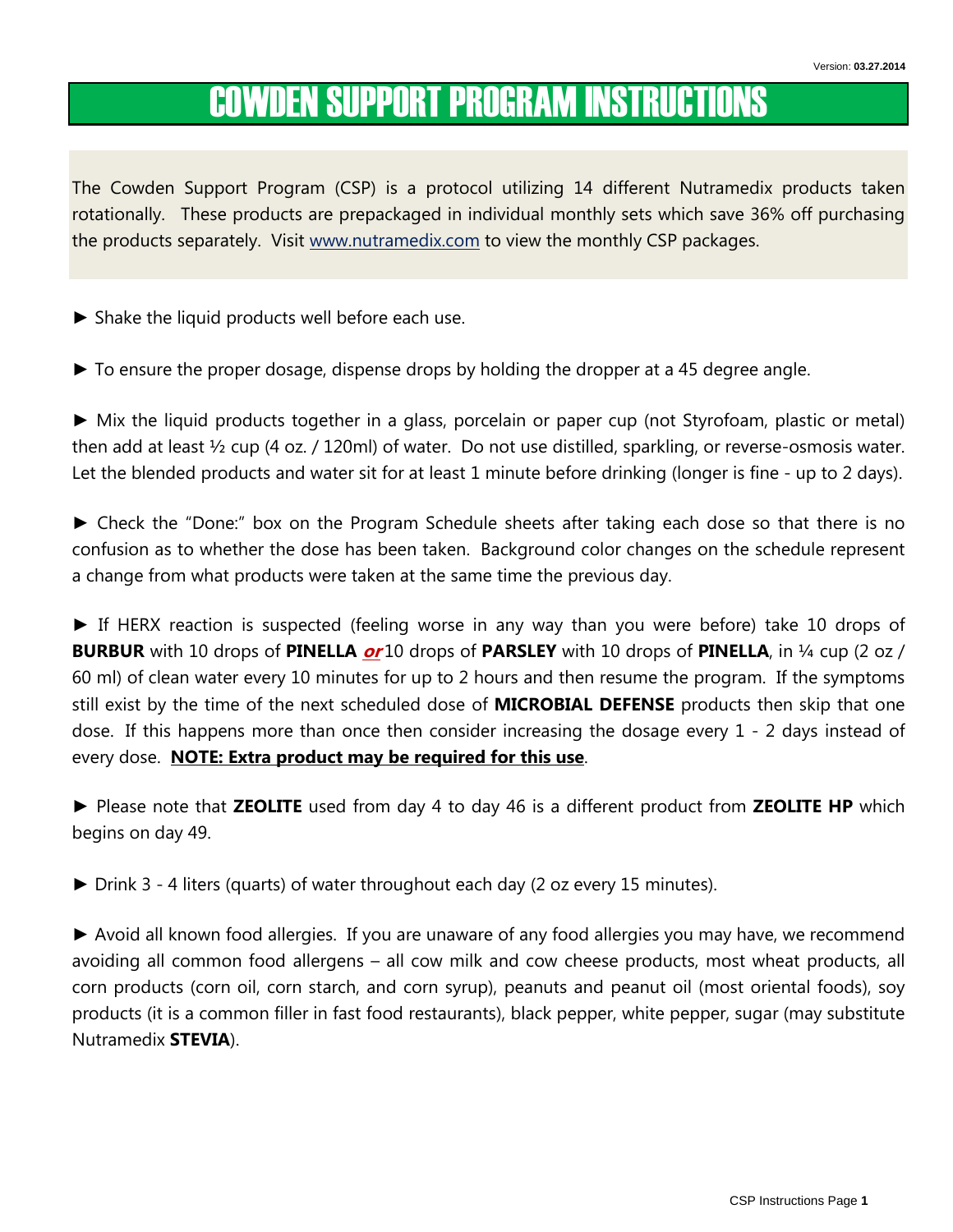# COWDEN SUPPORT PROGRAM INSTRUCTIONS

► WARNING: Fibers and most products that act as binders can be taken at least 30 minutes after a dose and at least 4 hours before a dose. Certain binders such as Activated Charcoal, Calcium Bentonite Clay, and Cholestyramine (Questran) should be taken **ONLY** as absolutely necessary to resolve a Herxheimer reaction.

► IMPORTANT: Reorder products for your next month 2 weeks in advance to ensure no interruption of the program.

► OPTIONAL NUTRAMEDIX PRODUCTS: For extreme fatigue, 20 drops of ADRENAL SUPPORT can be taken, twice daily 10 - 15 min. before breakfast and supper for at least 4 months and 40 drops of **TAKUNA** can be taken 10 - 15 min. before breakfast and supper from day 4 to day 77 of the program. For stress and difficulty sleeping, 15 drops of **AMANTILLA** RELAX/SLEEP can be taken 3 times daily, after meals and 30 drops at bedtime (repeat during the night as needed).

► Dr. Cowden recommends following this program until feeling well for 2 consecutive months therefore most users follow it for at least 6 months. If a user chooses to follow the program for more than 9 months, then Dr. Cowden recommends repeating **months 7, 8, and 9** until the user has been well for 2 consecutive months. Month 7 begins at day 181.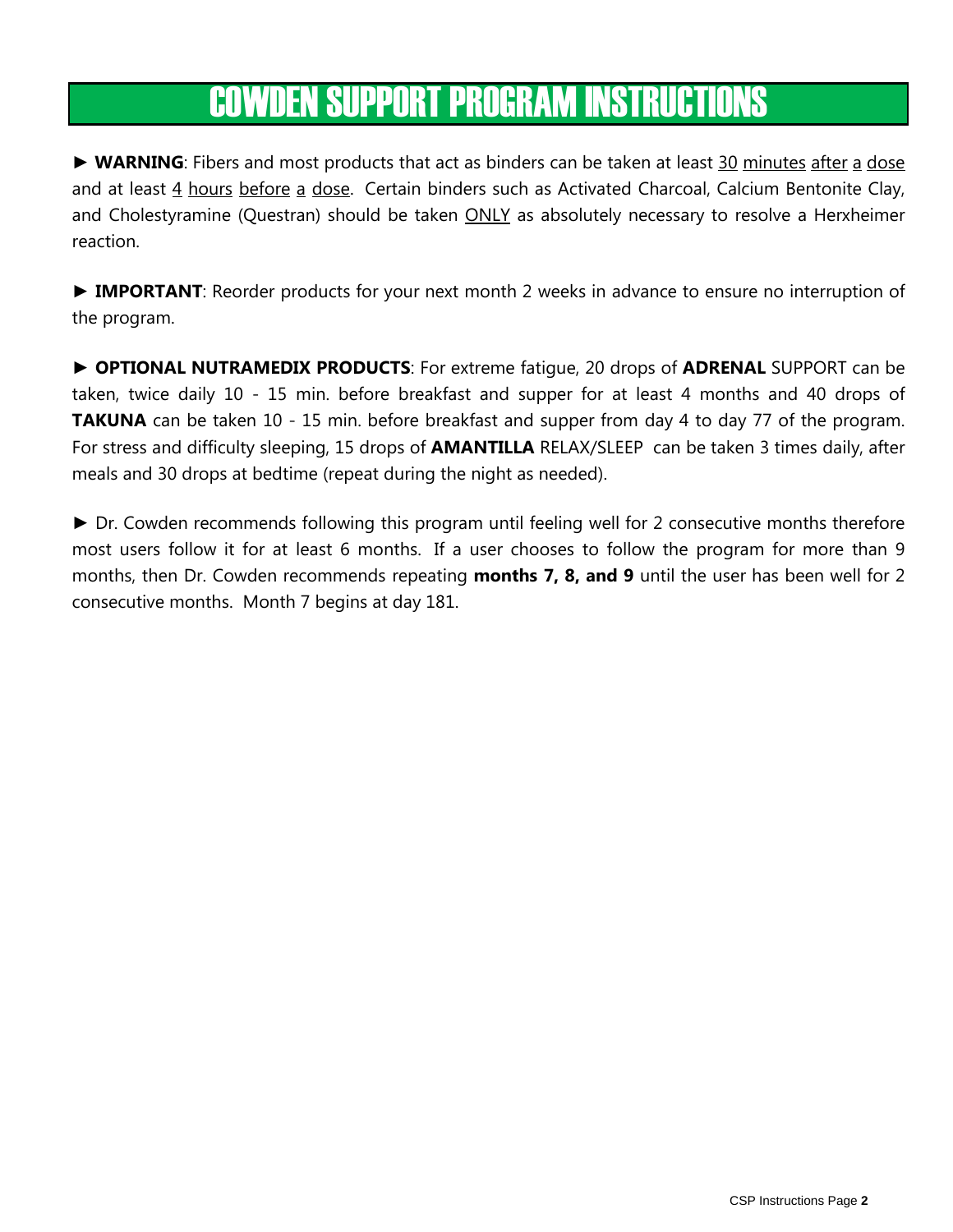#### THIS PROTOCOL IS NOT EFFECTIVE UNLESS YOU ARE DRINKING 3 LITERS (QUARTS) OF WATER THROUGHOUT THE DAY

PAGE 1 OF 29

|  | <b>PATIENT'S NAME</b> |
|--|-----------------------|
|  |                       |

|                  | <b>PATIENT'S NAME</b>                   |                      |                                  |         |                            |                                         |                        |                                  |                             |                      |
|------------------|-----------------------------------------|----------------------|----------------------------------|---------|----------------------------|-----------------------------------------|------------------------|----------------------------------|-----------------------------|----------------------|
|                  | <b>START DATE</b>                       | М:                   |                                  |         | D:                         |                                         | Υ:                     |                                  |                             |                      |
|                  |                                         |                      |                                  |         |                            | <b>SUPPORT PR</b>                       |                        |                                  |                             |                      |
|                  |                                         |                      |                                  | DEN     |                            |                                         |                        |                                  |                             |                      |
| <b>DAY</b><br>#  | 30min BEFORE<br><b>BREAKFAST</b>        | <b>DOSAGE</b>        | 30min BEFORE<br><b>LUNCH</b>     |         | <b>DOSAGE</b>              | 30min BEFORE<br><b>SUPPER</b>           | <b>DOSAGE</b>          | AT<br><b>BEDTIME</b>             |                             | <b>DOSAGE</b>        |
| 1                | <b>BURBUR</b><br><b>PINELLA</b>         | 10 drops<br>10 drops | <b>PARSLEY</b>                   |         | $\overline{10}$ drops      | <b>BURBUR</b><br><b>PINELLA</b>         | $10$ drops<br>10 drops | <b>PARSLEY</b>                   |                             | 10 drops             |
|                  | Done: ▶<br><b>BURBUR</b>                | 10 drops             | <b>PARSLEY</b>                   | Done: ▶ | 10 drops                   | Done:<br><b>BURBUR</b>                  | 10 drops               | <b>PARSLEY</b>                   | Done: ▶                     | 10 drops             |
| $\overline{2}$   | <b>PINELLA</b><br>Done: ▶               | 10 drops             |                                  | Done: ▶ |                            | <b>PINELLA</b><br>Done:                 | 10 drops               |                                  | Done: ▶                     |                      |
|                  | <b>BURBUR</b>                           | 10 drops             | <b>PARSLEY</b>                   |         | 10 drops                   | <b>BURBUR</b>                           | 10 drops               | <b>PARSLEY</b>                   |                             | 10 drops             |
| 3                | <b>PINELLA</b>                          | 10 drops             |                                  |         |                            | <b>PINELLA</b>                          | 10 drops               |                                  |                             |                      |
|                  | Done: ▶                                 |                      |                                  | Done: ▶ |                            | Done: ▶                                 |                        |                                  | Done: $\blacktriangleright$ |                      |
|                  | <b>BANDEROL</b><br><b>BURBUR</b>        | 1 drop<br>10 drops   | <b>PARSLEY</b><br><b>PINELLA</b> |         | 10 drops<br>10 drops       | <b>BANDEROL</b><br><b>BURBUR</b>        | 2 drops<br>10 drops    | <b>PARSLEY</b><br><b>PINELLA</b> |                             | 10 drops<br>10 drops |
| 4                | <b>MAGNESIUM</b>                        | 2 caps               | <b>SAMENTO</b>                   |         | 1 drop                     | <b>MAGNESIUM</b>                        | 2 caps                 | <b>SAMENTO</b>                   |                             | 2 drops              |
|                  | <b>SERRAPEPTASE</b>                     | $1$ cap              | <b>SPARGA</b>                    |         | 10 drops                   | <b>SERRAPEPTASE</b>                     | $1$ cap                | <b>SPARGA</b><br><b>ZEOLITE</b>  |                             | 10 drops<br>2 caps   |
|                  | Done: ▶                                 |                      |                                  | Done:   |                            | Done: ▶                                 |                        |                                  | Done:                       |                      |
|                  | <b>BANDEROL</b>                         | <b>3</b> drops       | <b>PARSLEY</b>                   |         | 10 drops                   | <b>BANDEROL</b>                         | 4 drops                | <b>PARSLEY</b>                   |                             | 10 drops             |
|                  | <b>BURBUR</b>                           | 10 drops             | <b>PINELLA</b>                   |         | 10 drops                   | <b>BURBUR</b>                           | $10$ drops             | <b>PINELLA</b>                   |                             | 10 drops             |
| 5                | <b>MAGNESIUM</b><br><b>SERRAPEPTASE</b> | 2 caps<br>1 $cap$    | <b>SAMENTO</b><br><b>SPARGA</b>  |         | <b>3</b> drops<br>10 drops | <b>MAGNESIUM</b><br><b>SERRAPEPTASE</b> | 2 caps<br>$1$ cap      | <b>SAMENTO</b><br><b>SPARGA</b>  |                             | 4 drops<br>10 drops  |
|                  | Done: ▶                                 |                      |                                  | Done: ▶ |                            | Done: ▶                                 |                        |                                  | Done:                       |                      |
|                  | <b>BANDEROL</b>                         |                      | 5 drops <b>PARSLEY</b>           |         | 10 drops                   | <b>BANDEROL</b>                         | <b>6</b> drops         | <b>PARSLEY</b>                   |                             | 10 drops             |
| 6                | <b>BURBUR</b><br><b>MAGNESIUM</b>       | 10 drops             | <b>PINELLA</b><br><b>SAMENTO</b> |         | 10 drops<br>5 drops        | <b>BURBUR</b><br><b>MAGNESIUM</b>       | 10 drops               | <b>PINELLA</b><br><b>SAMENTO</b> |                             | 10 drops<br>6 drops  |
|                  | <b>SERRAPEPTASE</b>                     | 2 caps<br>$1$ cap    | <b>SPARGA</b>                    |         | 10 drops                   | <b>SERRAPEPTASE</b>                     | 2 caps<br>$1$ cap      | <b>SPARGA</b>                    |                             | 10 drops             |
|                  | Done: ▶                                 |                      |                                  | Done:   |                            | Done: ▶                                 |                        |                                  | Done:                       |                      |
|                  | <b>BANDEROL</b>                         |                      | 7 drops <b>PARSLEY</b>           |         | 10 drops                   | <b>BANDEROL</b>                         | 8 drops                | <b>PARSLEY</b>                   |                             | 10 drops             |
|                  | <b>BURBUR</b><br><b>MAGNESIUM</b>       | 10 drops<br>2 caps   | <b>PINELLA</b><br><b>SAMENTO</b> |         | 10 drops<br>7 drops        | <b>BURBUR</b><br><b>MAGNESIUM</b>       | 10 drops<br>2 caps     | <b>PINELLA</b><br><b>SAMENTO</b> |                             | 10 drops<br>8 drops  |
| $\overline{7}$   | <b>SERRAPEPTASE</b>                     | $1$ cap              | <b>SPARGA</b>                    |         | 10 drops                   | <b>SERRAPEPTASE</b>                     | $1$ cap                | <b>SPARGA</b>                    |                             | 10 drops             |
|                  |                                         |                      |                                  |         |                            |                                         |                        | <b>ZEOLITE</b>                   |                             | 2 caps               |
|                  | Done: ▶                                 |                      | 9 drops <b>PARSLEY</b>           | Done: ▶ | 10 drops                   | Done: ▶<br><b>BANDEROL</b>              |                        | 10 drops <b>PARSLEY</b>          | Done:                       |                      |
|                  | <b>BANDEROL</b><br><b>BURBUR</b>        | 10 drops             | <b>PINELLA</b>                   |         | 10 drops                   | <b>BURBUR</b>                           | 10 drops               | <b>PINELLA</b>                   |                             | 10 drops<br>10 drops |
| 8                | <b>MAGNESIUM</b>                        | 2 caps               | <b>SAMENTO</b>                   |         | 9 drops                    | <b>MAGNESIUM</b>                        | 2 caps                 | <b>SAMENTO</b>                   |                             | 10 drops             |
|                  | <b>SERRAPEPTASE</b>                     | $1$ cap              | <b>SPARGA</b>                    |         | 10 drops                   | <b>SERRAPEPTASE</b>                     | $1$ cap                | <b>SPARGA</b>                    |                             | 10 drops             |
|                  | Done: ▶<br><b>BANDEROL</b>              | 11 drops             | <b>PARSLEY</b>                   | Done: ▶ | 10 drops                   | Done: ▶<br><b>BANDEROL</b>              | 12 drops               | <b>PARSLEY</b>                   | Done:                       | 10 drops             |
|                  | <b>BURBUR</b>                           |                      | 10 drops <b>PINELLA</b>          |         | 10 drops                   | <b>BURBUR</b>                           | $10$ drops             | <b>PINELLA</b>                   |                             | 10 drops             |
| $\boldsymbol{9}$ | <b>MAGNESIUM</b>                        | 2 caps               | <b>SAMENTO</b>                   |         | 11 drops                   | <b>MAGNESIUM</b>                        | 2 caps                 | <b>SAMENTO</b>                   |                             | 12 drops             |
|                  | <b>SERRAPEPTASE</b><br>Done: ▶          | $1$ cap              | <b>SPARGA</b>                    | Done:   | 10 drops                   | <b>SERRAPEPTASE</b><br>Done: ▶          | $1$ cap                | <b>SPARGA</b>                    | Done:                       | 10 drops             |
|                  | <b>BANDEROL</b>                         |                      | 13 drops <b>PARSLEY</b>          |         | 10 drops                   | <b>BANDEROL</b>                         | 14 drops               | <b>PARSLEY</b>                   |                             | 10 drops             |
|                  | <b>BURBUR</b>                           | 10 drops             | <b>PINELLA</b>                   |         | 10 drops                   | <b>BURBUR</b>                           | 10 drops               | <b>PINELLA</b>                   |                             | 10 drops             |
| 10               | <b>MAGNESIUM</b>                        | 2 caps               | <b>SAMENTO</b>                   |         | 13 drops                   | <b>MAGNESIUM</b>                        | 2 caps                 | <b>SAMENTO</b>                   |                             | 14 drops             |
|                  | <b>SERRAPEPTASE</b>                     | $1$ cap              | <b>SPARGA</b>                    |         | 10 drops                   | <b>SERRAPEPTASE</b>                     | $1$ cap                | <b>SPARGA</b><br><b>ZEOLITE</b>  |                             | 10 drops<br>2 caps   |
|                  | Done: ▶                                 |                      |                                  | Done:   |                            | Done: ▶                                 |                        |                                  | Done:                       |                      |
|                  | <b>BANDEROL</b>                         | 15 drops             | <b>PARSLEY</b>                   |         | 10 drops                   | <b>BANDEROL</b>                         | 16 drops               | <b>PARSLEY</b>                   |                             | 10 drops             |
| 11               | <b>BURBUR</b><br><b>MAGNESIUM</b>       | 10 drops<br>2 caps   | <b>PINELLA</b><br><b>SAMENTO</b> |         | 10 drops<br>15 drops       | <b>BURBUR</b><br><b>MAGNESIUM</b>       | 10 drops<br>2 caps     | <b>PINELLA</b><br><b>SAMENTO</b> |                             | 10 drops<br>16 drops |
|                  | <b>SERRAPEPTASE</b>                     | $1$ cap              | <b>SPARGA</b>                    |         | 10 drops                   | <b>SERRAPEPTASE</b>                     | $1$ cap                | <b>SPARGA</b>                    |                             | 10 drops             |
|                  | Done: ▶                                 |                      |                                  | Done:   |                            | Done: ▶                                 |                        |                                  | Done:                       |                      |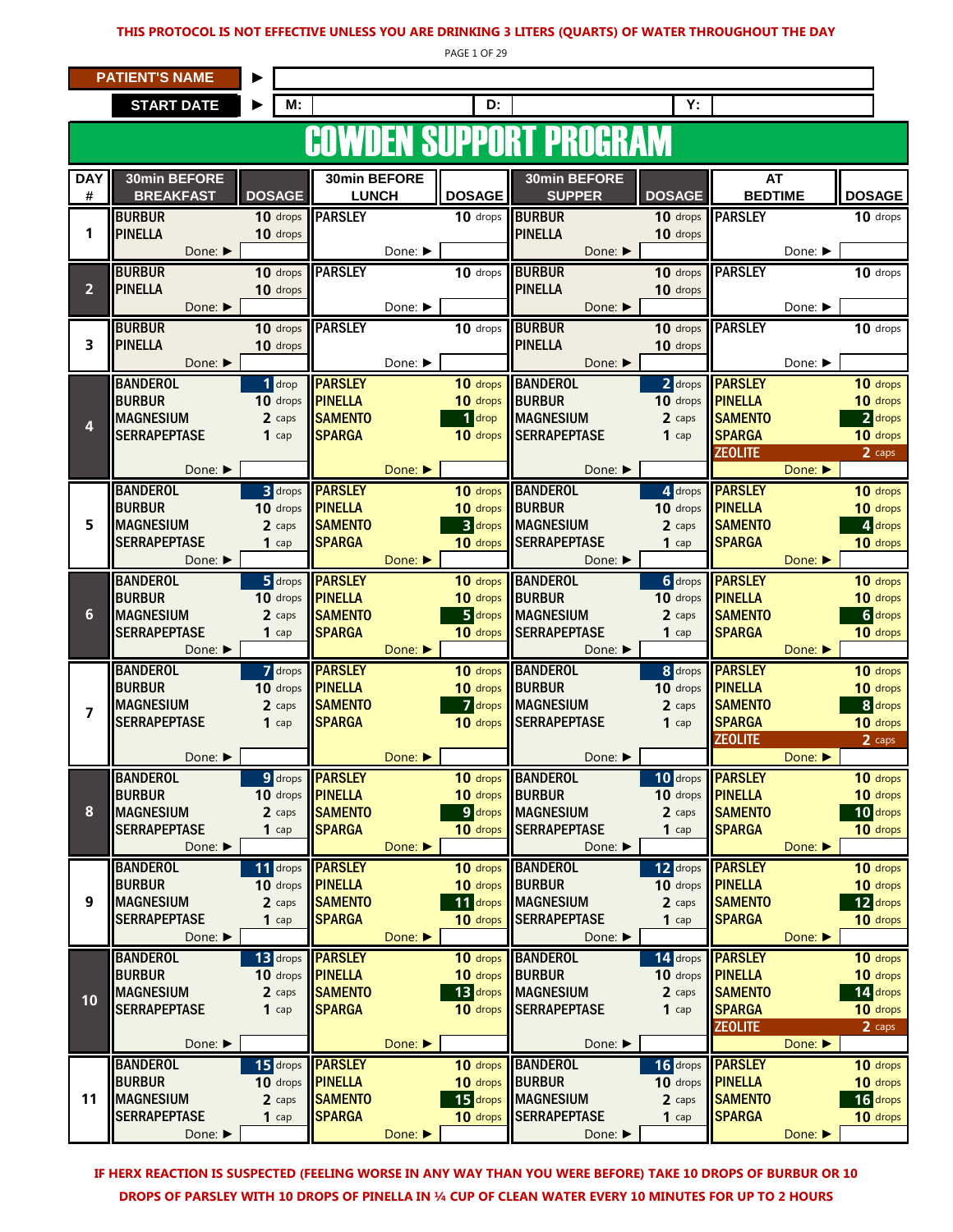PAGE 2 OF 29 DAY 30min BEFORE 30min BEFORE 30min BEFORE 30min BEFORE AT # || BREAKFAST || DOSAGE || LUNCH ||| DOSAGE || SUPPER || DOSAGE || BEDTIME COWDEN SUPPORT PROGRAM DOSAGE || LUNCH ||DOSAGE || SUPPER ||DOSAGE || BEDTIME ||DOSAGE BANDEROL 17 drops PARSLEY 10 drops BANDEROL 18 drops PARSLEY 10 drops BURBUR 10 drops PINELLA 10 drops BURBUR 10 drops PINELLA 10 drops 10 drops 10 drops 10 drops MAGNESIUM 2 caps SAMENTO 17 drops MAGNESIUM 2 caps SAMENTO 18 drops 18 drops in the set of the set of the set o SERRAPEPTASE 1 cap SPARGA 10 drops SERRAPEPTASE 1 cap SPARGA 10 drops Done: ► Done: ► Done: ► Done: ► Done: ► Done: ► Done: ► Done: ► Done: ► Done: ► Done: ► Done: ► Done: ► Done: BANDEROL 19 drops PARSLEY 10 drops BANDEROL 20 drops PARSLEY 10 drops BURBUR 10 drops PINELLA 10 drops BURBUR 10 drops PINELLA 10 drops 10 drops 10 drops 10 drops 10 drops MAGNESIUM 2 caps SAMENTO 19 drops MAGNESIUM 2 caps SAMENTO 20 drops 20 drops SERRAPEPTASE 1 cap SPARGA 10 drops SERRAPEPTASE 1 cap SPARGA 10 drops **ZEOLITE** 2 caps Done: ► | Done: ► Done: ► | Done: ► | Done: ► | Done: ► | Done: ► | Done: ► BANDEROL 21 drops PARSLEY 10 drops BANDEROL 22 drops PARSLEY 10 drops BURBUR 10 drops PINELLA 10 drops BURBUR 10 drops PINELLA 10 drops 10 drops 10 drops 10 drops 10 drops MAGNESIUM 2 caps SAMENTO 21 drops MAGNESIUM 2 caps SAMENTO 22 drops SERRAPEPTASE 1 cap SPARGA 10 drops SERRAPEPTASE 1 cap SPARGA 10 drops Done: ► Done: ► Done: ► Done: ► Done: ► Done: ► Done: ► Done: ► Done: ► Done: ► Done: ► Done: ► Done: ► Done: BANDEROL 23 drops PARSLEY 10 drops BANDEROL 24 drops PARSLEY 10 drops BURBUR 10 drops PINELLA 10 drops BURBUR 10 drops PINELLA 10 drops 10 drops 10 drops 10 drops 10 drops MAGNESIUM 2 caps SAMENTO 23 drops MAGNESIUM 2 caps SAMENTO 24 drops SERRAPEPTASE 1 cap SPARGA 10 drops SERRAPEPTASE 1 cap SPARGA 10 drops Done: ► Novell Bone: ► Done: ► Novell Bone: ► Novell Bone: ► Novell Bone: ► Novell Bone: ► Novell Bone: ► Novell Bone: ► Novell Bone: ► Novell Bone: ► Novell Bone: ► Novell Bone: ► Novell Bone: ► Novell Bone: ► Novell Bon 2 BANDEROL 25 drops PARSLEY 10 drops BANDEROL 26 drops PARSLEY 10 drops BURBUR 10 drops PINELLA 10 drops BURBUR 10 drops PINELLA 10 drops 10 drops 10 drops 10 drops 10 drops MAGNESIUM 2 caps SAMENTO 25 drops MAGNESIUM 2 caps SAMENTO 26 drops SERRAPEPTASE 1 cap SPARGA 10 10 drops SERRAPEPTASE 1 cap SPARGA 10 drops **ZEOLITE** 2 caps Done: ► | Done: ► Done: ► | Done: ► | Done: ► | Done: ► | Done: ► | Done: ► BANDEROL 27 drops PARSLEY 10 drops BANDEROL 28 drops PARSLEY 10 drops BURBUR 10 drops PINELLA 10 drops BURBUR 10 drops PINELLA 10 drops 10 drops 10 drops 10 drops 10 drops MAGNESIUM 2 caps SAMENTO 27 drops MAGNESIUM 2 caps SAMENTO 28 drops SERRAPEPTASE 1 cap SPARGA 10 drops SERRAPEPTASE 1 cap SPARGA 10 drops Done: ► Done: ► Done: ► Done: ► Done: ► Done: ► Done: ► Done: ► Done: ► Done: ► Done: ► Done: ► Done: ► Done: BANDEROL 29 drops PARSLEY 10 drops BANDEROL 30 drops PARSLEY 10 drops BURBUR 10 drops PINELLA 10 drops BURBUR 10 drops PINELLA 10 drops 10 drops 10 drops 10 drops 10 drops MAGNESIUM 2 caps Samento 29 drops MAGNESIUM 2 caps Samento 2 caps 30 drops 30 drops SERRAPEPTASE 1 cap SPARGA 10 10 drops SERRAPEPTASE 1 cap SPARGA 10 drops Done: ► Novell Bone: ► Done: ► Novell Bone: ► Novell Bone: ► Novell Bone: ► Novell Bone: ► Novell Bone: ► Novell Bone: ► Novell Bone: ► Novell Bone: ► Novell Bone: ► Novell Bone: ► Novell Bone: ► Novell Bone: ► Novell Bon BANDEROL 30 drops PARSLEY 10 drops BANDEROL 30 drops PARSLEY 10 drops BURBUR 10 drops PINELLA 10 drops BURBUR 10 drops PINELLA 10 drops 10 drops 10 drops 10 drops 10 drops MAGNESIUM 2 caps Samento 2 de 20 drops MAGNESIUM 2 caps Samento 2 caps Samento 30 drops in the set of the set o SERRAPEPTASE 1 cap SPARGA 10 drops SERRAPEPTASE 1 cap SPARGA 10 drops **ZEOLITE** 2 caps Done: ► Done: ► Done: ► Done: ► Done: ► Done: ► Done: ► Done: ► Done: ► Done: ► Done: ► Done: ► Done: ► Done: BANDEROL 30 drops PARSLEY 10 drops BANDEROL 30 drops PARSLEY 10 drops BURBUR 10 drops PINELLA 10 drops BURBUR 10 drops PINELLA 10 drops 10 drops 10 drops 10 drops in the 10 drops i MAGNESIUM 2 caps Samento 2 de 20 drops MAGNESIUM 2 caps Samento 2 caps Samento 30 drops in the set of the set o SERRAPEPTASE 1 cap SPARGA 10 drops SERRAPEPTASE 1 cap SPARGA 10 drops Done: ► Done: ► Done: ► Done: ► Done: ► Done: ► Done: ► Done: ► Done: ► Done: ► Done: ► Done: ► Done: ► Done: BANDEROL 30 drops PARSLEY 10 drops BANDEROL 30 drops PARSLEY 10 drops BURBUR 10 drops PINELLA 10 drops BURBUR 10 drops PINELLA 10 drops 10 drops 10 drops 10 drops 10 drops MAGNESIUM 2 caps Samento 2 de 20 drops MAGNESIUM 2 caps Samento 2 caps Samento 30 drops in the set of the set o SERRAPEPTASE 1 cap SPARGA 10 drops SERRAPEPTASE 1 cap SPARGA 10 drops 14 13 12 18 17 16 15 BEST TIME TO REORDER PRODUCTS FOR MONTH 21 20 19

IF HERX REACTION IS SUSPECTED (FEELING WORSE IN ANY WAY THAN YOU WERE BEFORE) TAKE 10 DROPS OF BURBUR OR 10 DROPS OF PARSLEY WITH 10 DROPS OF PINELLA IN ¼ CUP OF CLEAN WATER EVERY 10 MINUTES FOR UP TO 2 HOURS

Done: ► Novell Bone: ► Done: ► Novell Bone: ► Novell Bone: ► Novell Bone: ► Novell Bone: ► Novell Bone: ► Novell Bone: ► Novell Bone: ► Novell Bone: ► Novell Bone: ► Novell Bone: ► Novell Bone: ► Novell Bone: ► Novell Bon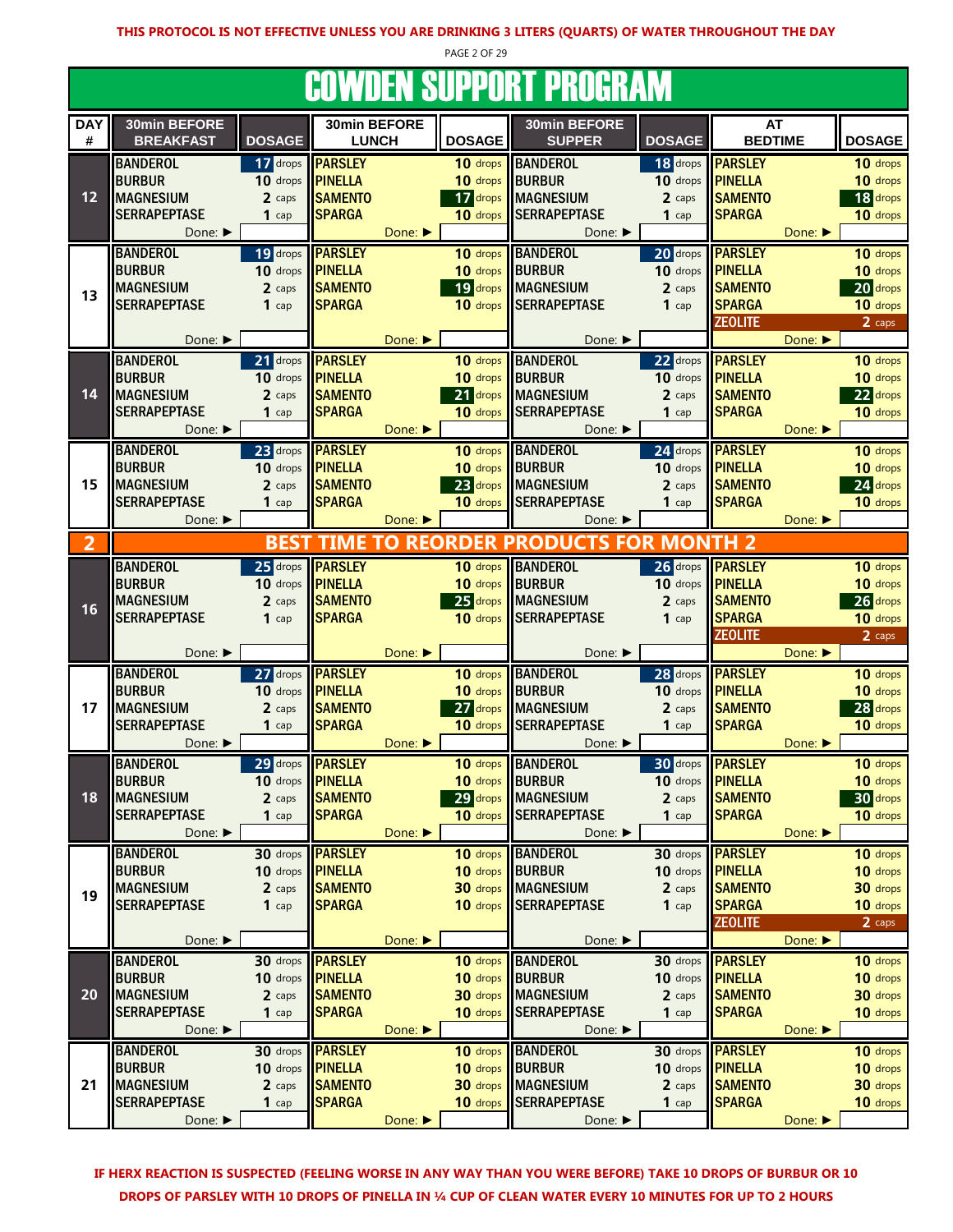PAGE 3 OF 29

#### **COWDEN SUPPORT PROGRAM**

|            |                             |                         |                         |                             |               | <u>JUMBEN UUI I UNI I NUUMMIN</u> |                         |                         |         |               |
|------------|-----------------------------|-------------------------|-------------------------|-----------------------------|---------------|-----------------------------------|-------------------------|-------------------------|---------|---------------|
| <b>DAY</b> | 30min BEFORE                |                         | 30min BEFORE            |                             |               | 30min BEFORE                      |                         | AT                      |         |               |
| $\#$       | <b>BREAKFAST</b>            | <b>DOSAGE</b>           | <b>LUNCH</b>            |                             | <b>DOSAGE</b> | <b>SUPPER</b>                     | <b>DOSAGE</b>           | <b>BEDTIME</b>          |         | <b>DOSAGE</b> |
|            |                             |                         |                         |                             |               |                                   |                         |                         |         |               |
|            | <b>BANDEROL</b>             |                         | 30 drops <b>PARSLEY</b> |                             | 10 drops      | <b>BANDEROL</b>                   | 30 drops                | <b>PARSLEY</b>          |         | 10 drops      |
|            | <b>BURBUR</b>               | 10 drops                | <b>PINELLA</b>          |                             | 10 drops      | <b>BURBUR</b>                     | 10 drops                | <b>PINELLA</b>          |         | 10 drops      |
| 22         | <b>MAGNESIUM</b>            | 2 caps                  | <b>SAMENTO</b>          |                             | 30 drops      | <b>MAGNESIUM</b>                  | 2 caps                  | <b>SAMENTO</b>          |         | 30 drops      |
|            | <b>SERRAPEPTASE</b>         | $1$ cap                 | <b>SPARGA</b>           |                             | 10 drops      | <b>SERRAPEPTASE</b>               | $1$ cap                 | <b>SPARGA</b>           |         | 10 drops      |
|            |                             |                         |                         |                             |               |                                   |                         | <b>ZEOLITE</b>          |         | 2 caps        |
|            | Done: $\blacktriangleright$ |                         |                         | Done: ▶                     |               | Done: ▶                           |                         |                         | Done:   |               |
|            | <b>BANDEROL</b>             | 30 drops                | <b>PARSLEY</b>          |                             | 10 drops      | <b>BANDEROL</b>                   | 30 drops                | <b>PARSLEY</b>          |         | 10 drops      |
|            | <b>BURBUR</b>               | 10 drops <b>PINELLA</b> |                         |                             | 10 drops      | <b>BURBUR</b>                     | 10 drops <b>PINELLA</b> |                         |         | 10 drops      |
| 23         | <b>MAGNESIUM</b>            | 2 caps                  | <b>SAMENTO</b>          |                             | 30 drops      | <b>MAGNESIUM</b>                  | 2 caps                  | <b>SAMENTO</b>          |         | 30 drops      |
|            | <b>SERRAPEPTASE</b>         | $1$ cap                 | <b>SPARGA</b>           |                             | 10 drops      | <b>SERRAPEPTASE</b>               | $1$ cap                 | <b>SPARGA</b>           |         | 10 drops      |
|            | Done: ▶                     |                         |                         | Done: ▶                     |               | Done: ▶                           |                         |                         | Done:   |               |
|            | <b>BANDEROL</b>             |                         | 30 drops <b>PARSLEY</b> |                             | 10 drops      | <b>BANDEROL</b>                   | 30 drops                | <b>PARSLEY</b>          |         | 10 drops      |
|            | <b>BURBUR</b>               | 10 drops                | <b>PINELLA</b>          |                             | 10 drops      | <b>BURBUR</b>                     | 10 drops                | <b>PINELLA</b>          |         | 10 drops      |
| 24         | <b>MAGNESIUM</b>            | 2 caps                  | <b>SAMENTO</b>          |                             | 30 drops      | <b>MAGNESIUM</b>                  | 2 caps                  | <b>SAMENTO</b>          |         | 30 drops      |
|            | <b>SERRAPEPTASE</b>         | $1$ cap                 | <b>SPARGA</b>           |                             | 10 drops      | <b>SERRAPEPTASE</b>               | $1$ cap                 | <b>SPARGA</b>           |         | 10 drops      |
|            | Done: ▶                     |                         |                         | Done: ▶                     |               | Done: ▶                           |                         |                         | Done:   |               |
|            |                             |                         |                         |                             |               |                                   |                         |                         |         |               |
|            | <b>BANDEROL</b>             |                         | 30 drops <b>PARSLEY</b> |                             | 10 drops      | <b>BANDEROL</b>                   | 30 drops                | <b>PARSLEY</b>          |         | 10 drops      |
|            | <b>BURBUR</b>               | 10 drops                | <b>PINELLA</b>          |                             | 10 drops      | <b>BURBUR</b>                     | 10 drops                | <b>PINELLA</b>          |         | 10 drops      |
| 25         | <b>MAGNESIUM</b>            | 2 caps                  | <b>SAMENTO</b>          |                             | 30 drops      | <b>MAGNESIUM</b>                  | 2 caps                  | <b>SAMENTO</b>          |         | 30 drops      |
|            | <b>SERRAPEPTASE</b>         | $1$ cap                 | <b>SPARGA</b>           |                             | 10 drops      | <b>SERRAPEPTASE</b>               | $1$ cap                 | <b>SPARGA</b>           |         | 10 drops      |
|            |                             |                         |                         |                             |               |                                   |                         | <b>ZEOLITE</b>          |         | 2 caps        |
|            | Done: ▶                     |                         |                         | Done:                       |               | Done: ▶                           |                         |                         | Done:   |               |
|            | <b>BANDEROL</b>             |                         | 30 drops <b>PARSLEY</b> |                             | 10 drops      | <b>BANDEROL</b>                   |                         | 30 drops <b>PARSLEY</b> |         | 10 drops      |
|            | <b>BURBUR</b>               | 10 drops                | <b>PINELLA</b>          |                             | 10 drops      | <b>BURBUR</b>                     | 10 drops                | <b>PINELLA</b>          |         | 10 drops      |
| 26         | <b>MAGNESIUM</b>            | 2 caps                  | <b>SAMENTO</b>          |                             | 30 drops      | <b>MAGNESIUM</b>                  | 2 caps                  | <b>SAMENTO</b>          |         | 30 drops      |
|            | <b>SERRAPEPTASE</b>         | $1$ cap                 | <b>SPARGA</b>           |                             | 10 drops      | <b>SERRAPEPTASE</b>               | $1$ cap                 | <b>SPARGA</b>           |         | 10 drops      |
|            | Done: $\blacktriangleright$ |                         |                         | Done: ▶                     |               | Done: ▶                           |                         |                         | Done:   |               |
|            | <b>BANDEROL</b>             | 30 drops                | <b>PARSLEY</b>          |                             | 10 drops      | <b>BANDEROL</b>                   | 30 drops                | <b>PARSLEY</b>          |         | 10 drops      |
|            | <b>BURBUR</b>               | 10 drops                | <b>PINELLA</b>          |                             | 10 drops      | <b>BURBUR</b>                     | 10 drops                | <b>PINELLA</b>          |         | 10 drops      |
| 27         | <b>MAGNESIUM</b>            | 2 caps                  | <b>SAMENTO</b>          |                             | 30 drops      | <b>MAGNESIUM</b>                  | 2 caps                  | <b>SAMENTO</b>          |         | 30 drops      |
|            | <b>SERRAPEPTASE</b>         | $1$ cap                 | <b>SPARGA</b>           |                             | 10 drops      | <b>SERRAPEPTASE</b>               | $1$ cap                 | <b>SPARGA</b>           |         | 10 drops      |
|            |                             |                         |                         |                             |               |                                   |                         |                         |         |               |
|            | Done: ▶                     |                         |                         | Done: $\blacktriangleright$ |               | Done: ▶                           |                         |                         | Done: ▶ |               |
|            | <b>BANDEROL</b>             | 30 drops                | <b>PARSLEY</b>          |                             | 10 drops      | <b>BANDEROL</b>                   | 30 drops                | <b>PARSLEY</b>          |         | 10 drops      |
|            | <b>BURBUR</b>               | 10 drops <b>PINELLA</b> |                         |                             | 10 drops      | <b>BURBUR</b>                     | 10 drops <b>PINELLA</b> |                         |         | 10 drops      |
| 28         | <b>MAGNESIUM</b>            | 2 caps                  | <b>SAMENTO</b>          |                             |               | 30 drops MAGNESIUM                | 2 caps                  | <b>SAMENTO</b>          |         | 30 drops      |
|            | <b>SERRAPEPTASE</b>         | $1$ cap                 | <b>SPARGA</b>           |                             |               | 10 drops SERRAPEPTASE             | $1$ cap                 | <b>SPARGA</b>           |         | 10 drops      |
|            |                             |                         |                         |                             |               |                                   |                         | <b>ZEOLITE</b>          |         | 2 caps        |
|            | Done:                       |                         |                         | Done:                       |               | Done: ▶                           |                         |                         | Done:   |               |
|            | <b>BANDEROL</b>             | 30 drops                | <b>PARSLEY</b>          |                             | 10 drops      | <b>BANDEROL</b>                   | 30 drops                | <b>PARSLEY</b>          |         | 10 drops      |
|            | <b>BURBUR</b>               | 10 drops                | <b>PINELLA</b>          |                             | 10 drops      | <b>BURBUR</b>                     | 10 drops                | <b>PINELLA</b>          |         | 10 drops      |
| 29         | <b>MAGNESIUM</b>            | 2 caps                  | <b>SAMENTO</b>          |                             | 30 drops      | <b>MAGNESIUM</b>                  | 2 caps                  | <b>SAMENTO</b>          |         | 30 drops      |
|            | <b>SERRAPEPTASE</b>         | $1$ cap                 | <b>SPARGA</b>           |                             | 10 drops      | <b>SERRAPEPTASE</b>               | $1$ cap                 | <b>SPARGA</b>           |         | 10 drops      |
|            | Done: ▶                     |                         |                         | Done:                       |               | Done:                             |                         |                         | Done:   |               |
|            | <b>BANDEROL</b>             | 30 drops <b>PARSLEY</b> |                         |                             | 10 drops      | <b>BANDEROL</b>                   | 30 drops                | <b>PARSLEY</b>          |         | 10 drops      |
|            | <b>BURBUR</b>               | 10 drops                | <b>PINELLA</b>          |                             | 10 drops      | <b>BURBUR</b>                     | 10 drops                | <b>PINELLA</b>          |         | 10 drops      |
| 30         | <b>MAGNESIUM</b>            | 2 caps                  | <b>SAMENTO</b>          |                             | 30 drops      | <b>MAGNESIUM</b>                  | 2 caps                  | <b>SAMENTO</b>          |         | 30 drops      |
|            | <b>SERRAPEPTASE</b>         | $1$ cap                 | <b>SPARGA</b>           |                             | 10 drops      | <b>SERRAPEPTASE</b>               | $1$ cap                 | <b>SPARGA</b>           |         | 10 drops      |
|            | Done: ▶                     |                         |                         | Done:                       |               | Done:                             |                         |                         | Done:   |               |
|            |                             |                         |                         |                             |               |                                   |                         |                         |         |               |
|            | <b>BANDEROL</b>             |                         | 30 drops <b>PARSLEY</b> |                             | 10 drops      | <b>BANDEROL</b>                   | 30 drops                | <b>PARSLEY</b>          |         | 10 drops      |
|            | <b>BURBUR</b>               | 10 drops                | <b>PINELLA</b>          |                             | 10 drops      | <b>BURBUR</b>                     | 10 drops                | <b>PINELLA</b>          |         | 10 drops      |
| 31         | <b>MAGNESIUM</b>            | 2 caps                  | <b>SAMENTO</b>          |                             | 30 drops      | <b>MAGNESIUM</b>                  | 2 caps                  | <b>SAMENTO</b>          |         | 30 drops      |
|            | <b>SERRAPEPTASE</b>         | $1$ cap                 | <b>SPARGA</b>           |                             | 10 drops      | <b>SERRAPEPTASE</b>               | $1$ cap                 | <b>SPARGA</b>           |         | 10 drops      |
|            |                             |                         |                         |                             |               |                                   |                         | <b>ZEOLITE</b>          |         | 2 caps        |
|            | Done: ▶                     |                         |                         | Done:                       |               | Done:                             |                         |                         | Done:   |               |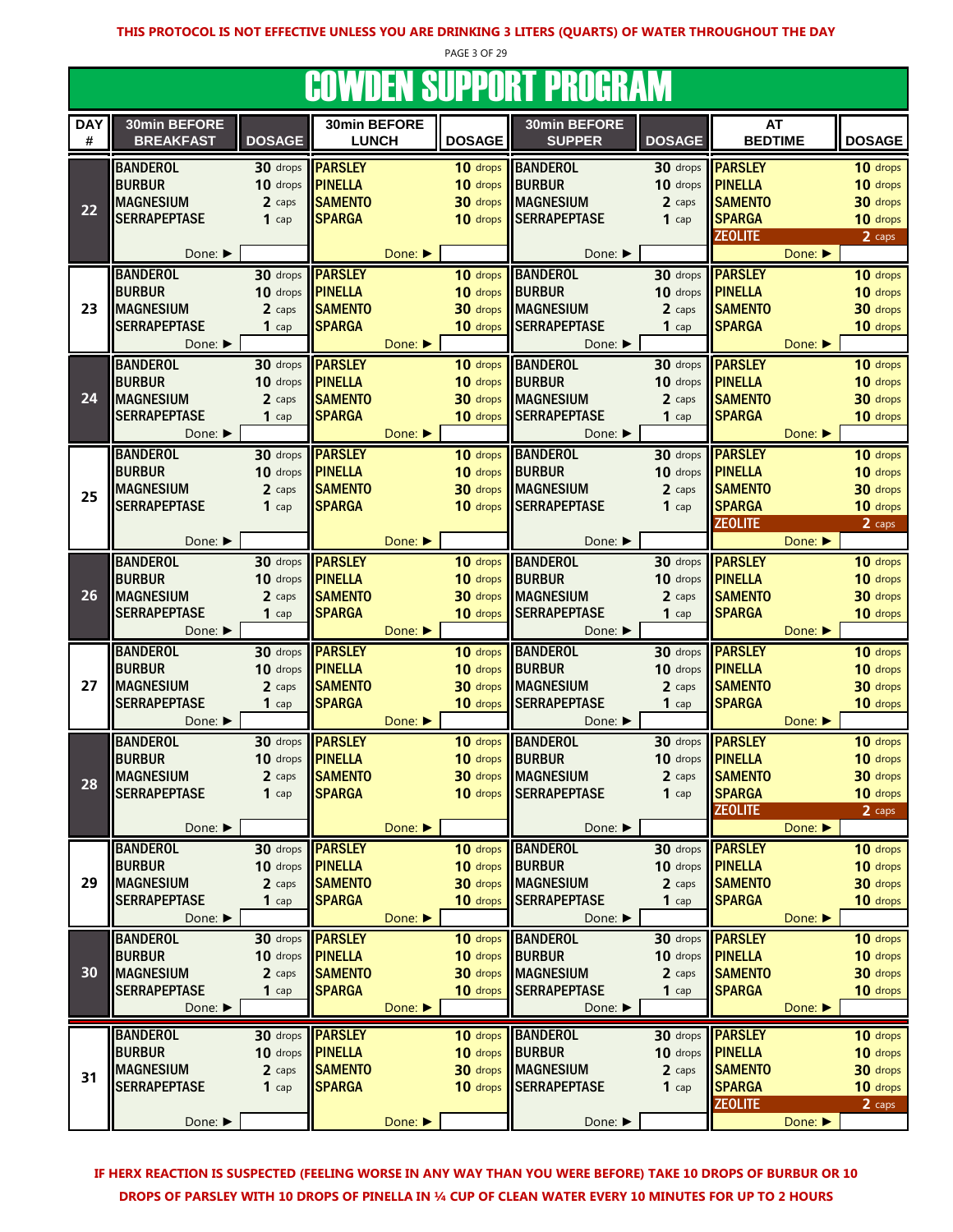PAGE 4 OF 29

#### COWDEN SUPPORT PROGRAM

| <b>DAY</b> |                                |               |                |         |                 |                             |               |                |                             |               |
|------------|--------------------------------|---------------|----------------|---------|-----------------|-----------------------------|---------------|----------------|-----------------------------|---------------|
|            | 30min BEFORE                   |               | 30min BEFORE   |         |                 | 30min BEFORE                |               | <b>AT</b>      |                             |               |
| #          | <b>BREAKFAST</b>               | <b>DOSAGE</b> | <b>LUNCH</b>   |         | <b>DOSAGE</b>   | <b>SUPPER</b>               | <b>DOSAGE</b> | <b>BEDTIME</b> |                             | <b>DOSAGE</b> |
|            | <b>BANDEROL</b>                | 30 drops      | <b>PARSLEY</b> |         |                 | 10 drops BANDEROL           | 30 drops      | <b>PARSLEY</b> |                             | 10 drops      |
|            | <b>BURBUR</b>                  | 10 drops      | <b>PINELLA</b> |         | 10 drops        | BURBUR                      | 10 drops      | <b>PINELLA</b> |                             | 10 drops      |
|            |                                |               |                |         |                 | <b>IMAGNESIUM</b>           |               | <b>SAMENTO</b> |                             |               |
| 32         | <b>MAGNESIUM</b>               | 2 caps        | <b>SAMENTO</b> |         | 30 drops        |                             | 2 caps        |                |                             | 30 drops      |
|            | <b>SERRAPEPTASE</b>            | $1$ cap       | <b>SPARGA</b>  |         | 10 drops        | <b>SERRAPEPTASE</b>         | $1$ cap       | <b>SPARGA</b>  |                             | 10 drops      |
|            | Done: ▶                        |               |                | Done:   |                 | Done: ▶                     |               |                | Done: ▶                     |               |
|            | <b>BANDEROL</b>                | 30 drops      | <b>PARSLEY</b> |         | 10 drops        | <b>BANDEROL</b>             | 30 drops      | <b>PARSLEY</b> |                             | 10 drops      |
|            | <b>BURBUR</b>                  | 10 drops      | <b>PINELLA</b> |         | 10 drops        | <b>BURBUR</b>               | 10 drops      | <b>PINELLA</b> |                             | 10 drops      |
| 33         | <b>MAGNESIUM</b>               | 2 caps        | <b>SAMENTO</b> |         | 30 drops        | <b>MAGNESIUM</b>            | 2 caps        | <b>SAMENTO</b> |                             | 30 drops      |
|            | <b>SERRAPEPTASE</b>            | $1$ cap       | <b>SPARGA</b>  |         | 10 drops        | <b>SERRAPEPTASE</b>         | $1$ cap       | <b>SPARGA</b>  |                             | 10 dropss     |
|            | Done: ▶                        |               |                | Done:   |                 | Done: ▶                     |               |                | Done:                       |               |
|            |                                |               | <b>PARSLEY</b> |         |                 |                             |               | <b>PARSLEY</b> |                             |               |
|            | <b>BANDEROL</b>                | 30 drops      |                |         | 10 drops        | <b>BANDEROL</b>             | 30 drops      |                |                             | 10 drops      |
|            | <b>BURBUR</b>                  | 10 drops      | <b>PINELLA</b> |         | 10 drops        | <b>BURBUR</b>               | 10 drops      | <b>PINELLA</b> |                             | 10 drops      |
| 34         | <b>MAGNESIUM</b>               | 2 caps        | <b>SAMENTO</b> |         | 30 drops        | <b>IMAGNESIUM</b>           | 2 caps        | <b>SAMENTO</b> |                             | 30 drops      |
|            | <b>SERRAPEPTASE</b>            | $1$ cap       | <b>SPARGA</b>  |         | 10 drops        | <b>SERRAPEPTASE</b>         | $1$ cap       | <b>SPARGA</b>  |                             | 10 drops      |
|            |                                |               |                |         |                 |                             |               | <b>ZEOLITE</b> |                             | 2 caps        |
|            | Done: $\blacktriangleright$    |               |                | Done: ▶ |                 | Done: ▶                     |               |                | Done:                       |               |
|            | <b>BANDEROL</b>                | 30 drops      | <b>PARSLEY</b> |         | 10 drops        | <b>BANDEROL</b>             | 30 drops      | <b>PARSLEY</b> |                             | 10 drops      |
|            | <b>BURBUR</b>                  | 10 drops      | <b>PINELLA</b> |         | 10 drops        | BURBUR                      | 10 drops      | <b>PINELLA</b> |                             | 10 drops      |
| 35         | <b>MAGNESIUM</b>               | 2 caps        | <b>SAMENTO</b> |         | 30 drops        | <b>MAGNESIUM</b>            | 2 caps        | <b>SAMENTO</b> |                             | 30 drops      |
|            | <b>SERRAPEPTASE</b>            | $1$ cap       | <b>SPARGA</b>  |         | 10 drops        | <b>SERRAPEPTASE</b>         | $1$ cap       | <b>SPARGA</b>  |                             | 10 drops      |
|            |                                |               |                |         |                 |                             |               |                |                             |               |
|            | Done: ▶                        |               |                | Done: ▶ |                 | Done: ▶                     |               |                | Done: $\blacktriangleright$ |               |
|            | <b>BANDEROL</b>                | 30 drops      | <b>PARSLEY</b> |         | 10 drops        | <b>BANDEROL</b>             | 30 drops      | <b>PARSLEY</b> |                             | 10 drops      |
|            | <b>BURBUR</b>                  | 10 drops      | <b>PINELLA</b> |         | 10 drops        | <b>BURBUR</b>               | 10 drops      | <b>PINELLA</b> |                             | 10 drops      |
| 36         | <b>MAGNESIUM</b>               | 2 caps        | <b>SAMENTO</b> |         | 30 drops        | <b>MAGNESIUM</b>            | 2 caps        | <b>SAMENTO</b> |                             | 30 drops      |
|            | <b>SERRAPEPTASE</b>            | $1$ cap       | <b>SPARGA</b>  |         | 10 drops        | <b>SERRAPEPTASE</b>         | $1$ cap       | <b>SPARGA</b>  |                             | 10 drops      |
|            | Done: ▶                        |               |                | Done: ▶ |                 | Done:                       |               |                | Done:                       |               |
|            | <b>BANDEROL</b>                | 30 drops      | <b>PARSLEY</b> |         | 10 drops        | BANDEROL                    | 30 drops      | <b>PARSLEY</b> |                             | 10 drops      |
|            | <b>BURBUR</b>                  | 10 drops      | <b>PINELLA</b> |         | 10 drops BURBUR |                             | 10 drops      | <b>PINELLA</b> |                             | 10 drops      |
|            | <b>MAGNESIUM</b>               | 2 caps        | <b>SAMENTO</b> |         |                 | 30 drops MAGNESIUM          | 2 caps        | <b>SAMENTO</b> |                             |               |
| 37         | <b>SERRAPEPTASE</b>            |               |                |         |                 |                             |               |                |                             |               |
|            |                                |               |                |         |                 |                             |               |                |                             | 30 drops      |
|            |                                | $1$ cap       | <b>SPARGA</b>  |         |                 | 10 drops SERRAPEPTASE       | $1$ cap       | <b>SPARGA</b>  |                             | 10 drops      |
|            |                                |               |                |         |                 |                             |               | <b>ZEOLITE</b> |                             | 2 caps        |
|            | Done: $\blacktriangleright$    |               |                | Done:   |                 | Done: $\blacktriangleright$ |               |                | Done: ▶                     |               |
|            | <b>BANDEROL</b>                | 30 drops      | <b>PARSLEY</b> |         |                 | 10 drops BANDEROL           | $30$ drops    | <b>PARSLEY</b> |                             | 10 drops      |
|            | <b>BURBUR</b>                  | 10 drops      | <b>PINELLA</b> |         | 10 drops        | <b>BURBUR</b>               | 10 drops      | <b>PINELLA</b> |                             | 10 drops      |
| 38         | <b>MAGNESIUM</b>               | 2 caps        | <b>SAMENTO</b> |         | 30 drops        | <b>MAGNESIUM</b>            | 2 caps        | <b>SAMENTO</b> |                             | 30 drops      |
|            | <b>SERRAPEPTASE</b>            |               |                |         |                 |                             | $1$ cap       |                |                             |               |
|            |                                | $1$ cap       | <b>SPARGA</b>  |         |                 | 10 drops SERRAPEPTASE       |               | <b>SPARGA</b>  |                             | 10 drops      |
|            | Done: ▶                        |               |                | Done: ▶ |                 | Done: ▶                     |               |                | Done:                       |               |
|            | <b>BANDEROL</b>                | 30 drops      | <b>PARSLEY</b> |         |                 | 10 drops BANDEROL           | 30 drops      | <b>PARSLEY</b> |                             | 10 drops      |
|            | <b>BURBUR</b>                  | 10 drops      | <b>PINELLA</b> |         |                 | 10 drops BURBUR             | $10$ drops    | <b>PINELLA</b> |                             | 10 drops      |
| 39         | <b>MAGNESIUM</b>               | 2 caps        | <b>SAMENTO</b> |         |                 | 30 drops MAGNESIUM          | 2 caps        | <b>SAMENTO</b> |                             | 30 drops      |
|            | <b>SERRAPEPTASE</b>            | $1$ cap       | <b>SPARGA</b>  |         |                 | 10 drops SERRAPEPTASE       | $1$ cap       | <b>SPARGA</b>  |                             | 10 drops      |
|            | Done: ▶                        |               |                | Done:   |                 | Done: ▶                     |               |                | Done: ▶                     |               |
|            | <b>BANDEROL</b>                | 30 drops      | <b>PARSLEY</b> |         |                 | 10 drops BANDEROL           | 30 drops      | <b>PARSLEY</b> |                             | 10 drops      |
|            |                                | 10 drops      | <b>PINELLA</b> |         |                 | 10 drops BURBUR             | 10 drops      | <b>PINELLA</b> |                             | 10 drops      |
|            | <b>BURBUR</b>                  |               |                |         |                 |                             |               |                |                             |               |
| 40         | <b>MAGNESIUM</b>               | 2 caps        | <b>SAMENTO</b> |         |                 | 30 drops MAGNESIUM          | 2 caps        | <b>SAMENTO</b> |                             | 30 drops      |
|            | <b>SERRAPEPTASE</b>            | $1$ cap       | <b>SPARGA</b>  |         | 10 drops        | <b>SERRAPEPTASE</b>         | $1$ cap       | <b>SPARGA</b>  |                             | 10 drops      |
|            |                                |               |                |         |                 |                             |               | <b>ZEOLITE</b> |                             | 2 caps        |
|            | Done: ▶                        |               |                | Done:   |                 | Done: ▶                     |               |                | Done:                       |               |
|            | <b>BANDEROL</b>                | 30 drops      | <b>PARSLEY</b> |         | 10 drops        | <b>BANDEROL</b>             | 30 drops      | <b>PARSLEY</b> |                             | 10 drops      |
|            | <b>BURBUR</b>                  | 10 drops      | <b>PINELLA</b> |         | 10 drops        | <b>BURBUR</b>               | 10 drops      | <b>PINELLA</b> |                             | 10 drops      |
| 41         | <b>MAGNESIUM</b>               | 2 caps        | <b>SAMENTO</b> |         |                 | 30 drops MAGNESIUM          | 2 caps        | <b>SAMENTO</b> |                             | 30 drops      |
|            | <b>SERRAPEPTASE</b><br>Done: ▶ | $1$ cap       | <b>SPARGA</b>  | Done: ▶ | 10 drops        | <b>SERRAPEPTASE</b>         | $1$ cap       | <b>SPARGA</b>  | Done:                       | 10 drops      |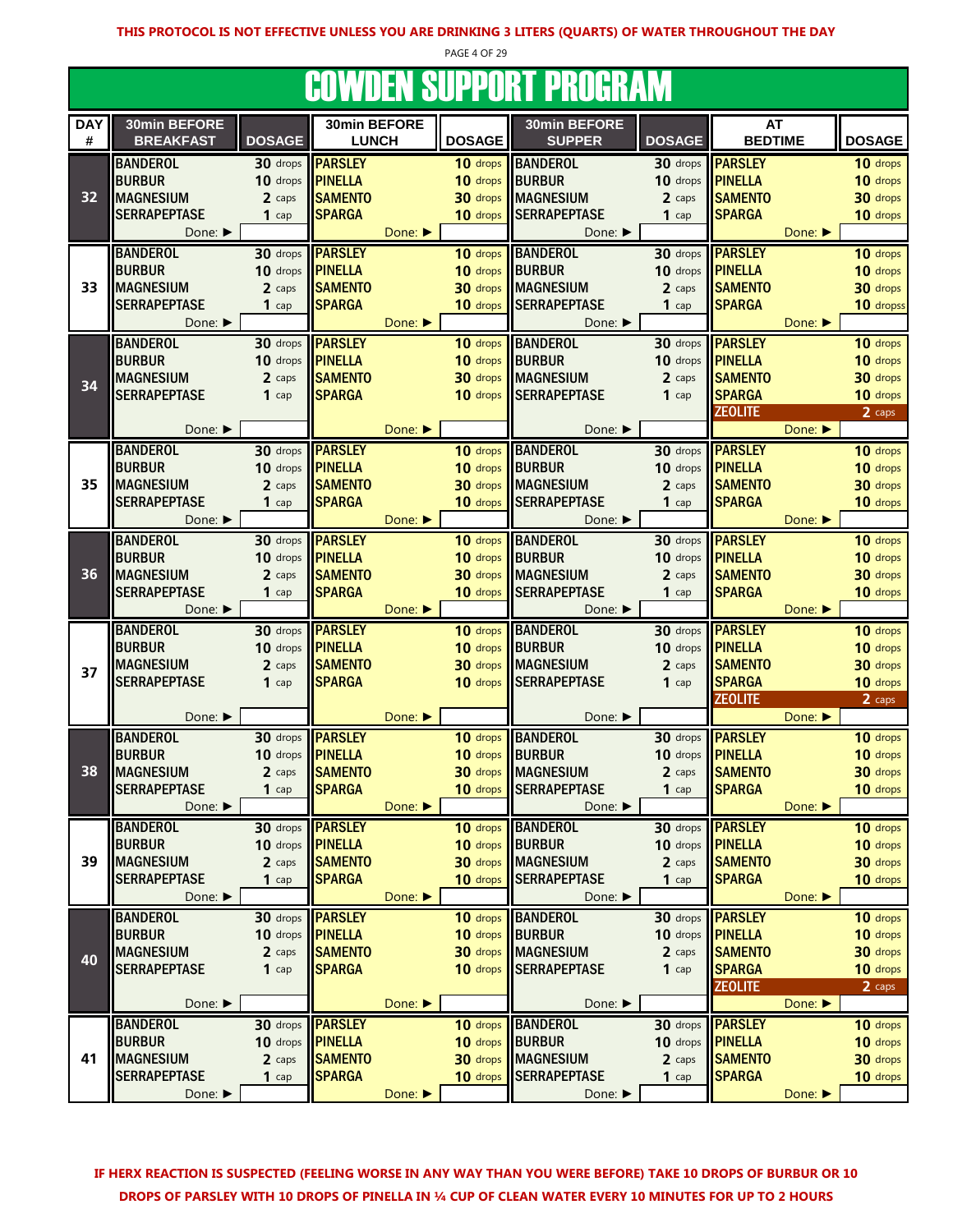PAGE 5 OF 29

#### **COWDEN SUPPORT PROGRAM**

|                 |                                  |                         |                              |                             |                 | <u>JUTTIJEN UUI I UNI I NUUNINII</u> |                         |                         |         |               |
|-----------------|----------------------------------|-------------------------|------------------------------|-----------------------------|-----------------|--------------------------------------|-------------------------|-------------------------|---------|---------------|
| <b>DAY</b><br># | 30min BEFORE<br><b>BREAKFAST</b> | <b>DOSAGE</b>           | 30min BEFORE<br><b>LUNCH</b> |                             | <b>DOSAGE</b>   | 30min BEFORE<br><b>SUPPER</b>        | <b>DOSAGE</b>           | AT<br><b>BEDTIME</b>    |         | <b>DOSAGE</b> |
|                 | <b>BANDEROL</b>                  | 30 drops                | <b>PARSLEY</b>               |                             | 10 drops        | <b>BANDEROL</b>                      | 30 drops                | <b>PARSLEY</b>          |         | 10 drops      |
|                 | <b>BURBUR</b>                    | 10 drops                | <b>PINELLA</b>               |                             | 10 drops        | <b>BURBUR</b>                        | 10 drops                | <b>PINELLA</b>          |         | 10 drops      |
| 42              | <b>MAGNESIUM</b>                 | 2 caps                  | <b>SAMENTO</b>               |                             | 30 drops        | <b>MAGNESIUM</b>                     | 2 caps                  | <b>SAMENTO</b>          |         | 30 drops      |
|                 | <b>SERRAPEPTASE</b>              | $1$ cap                 | <b>SPARGA</b>                |                             | 10 drops        | <b>SERRAPEPTASE</b>                  | $1$ cap                 | <b>SPARGA</b>           |         | 10 drops      |
|                 | Done: ▶                          |                         |                              | Done: ▶                     |                 | Done: ▶                              |                         |                         | Done:   |               |
|                 | <b>BANDEROL</b>                  |                         | 30 drops <b>PARSLEY</b>      |                             | 10 drops        | <b>BANDEROL</b>                      | 30 drops                | <b>PARSLEY</b>          |         | 10 drops      |
|                 | <b>BURBUR</b>                    | 10 drops <b>PINELLA</b> |                              |                             | 10 drops        | <b>BURBUR</b>                        | 10 drops                | <b>PINELLA</b>          |         | 10 drops      |
| 43              | <b>MAGNESIUM</b>                 | 2 caps                  | <b>SAMENTO</b>               |                             |                 | 30 drops MAGNESIUM                   | 2 caps                  | <b>SAMENTO</b>          |         | 30 drops      |
|                 | <b>SERRAPEPTASE</b>              | $1$ cap                 | <b>SPARGA</b>                |                             | 10 drops        | <b>SERRAPEPTASE</b>                  | $1$ cap                 | <b>SPARGA</b>           |         | 10 drops      |
|                 |                                  |                         |                              |                             |                 |                                      |                         | <b>ZEOLITE</b>          |         | 2 caps        |
|                 | Done: ▶                          |                         |                              | Done: $\blacktriangleright$ |                 | Done: ▶                              |                         |                         | Done:   |               |
|                 | <b>BANDEROL</b>                  | 30 drops                | <b>PARSLEY</b>               |                             | 10 drops        | <b>BANDEROL</b>                      | 30 drops                | <b>PARSLEY</b>          |         | 10 drops      |
|                 | <b>BURBUR</b>                    | 10 drops                | <b>PINELLA</b>               |                             | 10 drops        | <b>BURBUR</b>                        | 10 drops                | <b>PINELLA</b>          |         | 10 drops      |
| 44              | <b>MAGNESIUM</b>                 | 2 caps                  | <b>SAMENTO</b>               |                             | 30 drops        | <b>MAGNESIUM</b>                     | 2 caps                  | <b>SAMENTO</b>          |         | 30 drops      |
|                 | <b>SERRAPEPTASE</b>              | $1$ cap                 | <b>SPARGA</b>                |                             | 10 drops        | <b>SERRAPEPTASE</b>                  | $1$ cap                 | <b>SPARGA</b>           |         | 10 drops      |
|                 | Done: ▶                          |                         |                              | Done: ▶                     |                 | Done: ▶                              |                         |                         | Done:   |               |
|                 | <b>BANDEROL</b>                  |                         | 30 drops <b>PARSLEY</b>      |                             | 10 drops        | <b>BANDEROL</b>                      | 30 drops                | <b>PARSLEY</b>          |         | 10 drops      |
|                 | <b>BURBUR</b>                    | 10 drops                | <b>PINELLA</b>               |                             | 10 drops        | <b>BURBUR</b>                        | 10 drops                | <b>PINELLA</b>          |         | 10 drops      |
| 45              | <b>MAGNESIUM</b>                 | 2 caps                  | <b>SAMENTO</b>               |                             | 30 drops        | <b>MAGNESIUM</b>                     | 2 caps                  | <b>SAMENTO</b>          |         | 30 drops      |
|                 | <b>SERRAPEPTASE</b>              | $1$ cap                 | <b>SPARGA</b>                |                             | 10 drops        | <b>SERRAPEPTASE</b>                  | $1$ cap                 | <b>SPARGA</b>           |         | 10 drops      |
|                 | Done: ▶                          |                         |                              | Done:                       |                 | Done: ▶                              |                         |                         | Done:   |               |
| 3               |                                  | <b>BEST</b>             | <b>TIME TO</b>               |                             | <b>REORDER</b>  | <b>PRODUCTS FOR</b>                  | <b>MONTH 3</b>          |                         |         |               |
|                 | <b>BANDEROL</b>                  |                         | 30 drops <b>PARSLEY</b>      |                             | 10 drops        | <b>BANDEROL</b>                      |                         | 30 drops <b>PARSLEY</b> |         | 10 drops      |
|                 | <b>BURBUR</b>                    | 10 drops                | <b>PINELLA</b>               |                             | 10 drops        | <b>BURBUR</b>                        | 10 drops                | <b>PINELLA</b>          |         | 10 drops      |
| 46              | <b>MAGNESIUM</b>                 | 2 caps                  | <b>SAMENTO</b>               |                             | 30 drops        | <b>MAGNESIUM</b>                     | 2 caps                  | <b>SAMENTO</b>          |         | 30 drops      |
|                 | <b>SERRAPEPTASE</b>              | $1$ cap                 | <b>SPARGA</b>                |                             | 10 drops        | <b>SERRAPEPTASE</b>                  | $1$ cap                 | <b>SPARGA</b>           |         | 10 drops      |
|                 | Done: ▶                          |                         |                              | Done:                       |                 | Done: ▶                              |                         | <b>ZEOLITE</b>          | Done: ▶ | 2 caps        |
|                 | <b>BANDEROL</b>                  |                         | 30 drops <b>PARSLEY</b>      |                             | 10 drops        | <b>BANDEROL</b>                      | 30 drops                | <b>PARSLEY</b>          |         | 10 drops      |
|                 | <b>BURBUR</b>                    | 10 drops                | <b>PINELLA</b>               |                             | 10 drops        | <b>BURBUR</b>                        | 10 drops                | <b>PINELLA</b>          |         | 10 drops      |
| 47              | <b>MAGNESIUM</b>                 | 2 caps                  | <b>SAMENTO</b>               |                             | 30 drops        | <b>MAGNESIUM</b>                     | 2 caps                  | <b>SAMENTO</b>          |         | 30 drops      |
|                 | <b>SERRAPEPTASE</b>              | $1$ cap                 | <b>SPARGA</b>                |                             | 10 drops        | <b>SERRAPEPTASE</b>                  | $1$ cap                 | <b>SPARGA</b>           |         | 10 drops      |
|                 | Done: ▶                          |                         |                              | Done: ▶                     |                 | Done: ▶                              |                         |                         | Done: ▶ |               |
|                 | <b>BANDEROL</b>                  |                         | 30 drops <b>PARSLEY</b>      |                             | 10 drops        | <b>BANDEROL</b>                      | $30$ drops              | <b>PARSLEY</b>          |         | 10 drops      |
|                 | <b>BURBUR</b>                    | 10 drops PINELLA        |                              |                             | 10 drops BURBUR |                                      | 10 drops                | <b>PINELLA</b>          |         | 10 drops      |
| 48              | ∥MAGNESIUM                       | 2 caps                  | <b>SAMENTO</b>               |                             |                 | <b>30 drops    MAGNESIUM</b>         | 2 caps                  | <b>SAMENTO</b>          |         | 30 drops      |
|                 | <b>SERRAPEPTASE</b>              | $1$ cap                 | <b>SPARGA</b>                |                             | 10 drops        | <b>SERRAPEPTASE</b>                  | $1$ cap                 | <b>SPARGA</b>           |         | 10 drops      |
|                 | Done: ▶                          |                         |                              | Done:                       |                 | Done: ▶                              |                         |                         | Done: ▶ |               |
|                 | <b>BANDEROL</b>                  |                         | 30 drops <b>PARSLEY</b>      |                             | 10 drops        | <b>BANDEROL</b>                      | 30 drops                | <b>PARSLEY</b>          |         | 10 drops      |
|                 | <b>BURBUR</b>                    | 10 drops                | <b>PINELLA</b>               |                             | 10 drops BURBUR |                                      | 10 drops <b>PINELLA</b> |                         |         | 10 drops      |
| 49              | <b>MAGNESIUM</b>                 | 2 caps                  | <b>SAMENTO</b>               |                             |                 | 30 drops MAGNESIUM                   | 2 caps                  | <b>SAMENTO</b>          |         | 30 drops      |
|                 | <b>SERRAPEPTASE</b>              | $1$ cap                 | <b>SPARGA</b>                |                             | 10 drops        | <b>SERRAPEPTASE</b>                  | $1$ cap                 | <b>SPARGA</b>           |         | 10 drops      |
|                 | Done: ▶                          |                         |                              | Done:                       |                 | Done:                                |                         | <b>ZEOLITE HP</b>       | Done:   | 2 caps        |
|                 | <b>BANDEROL</b>                  |                         | 30 drops <b>PARSLEY</b>      |                             | 10 drops        | <b>BANDEROL</b>                      | 30 drops                | <b>PARSLEY</b>          |         | 10 drops      |
|                 | <b>BURBUR</b>                    | 10 drops <b>PINELLA</b> |                              |                             | 10 drops BURBUR |                                      | 10 drops                | <b>PINELLA</b>          |         | 10 drops      |
| 50              | <b>MAGNESIUM</b>                 | 2 caps                  | <b>SAMENTO</b>               |                             | 30 drops        | <b>MAGNESIUM</b>                     | 2 caps                  | <b>SAMENTO</b>          |         | 30 drops      |
|                 | <b>SERRAPEPTASE</b>              | $1$ cap                 | <b>SPARGA</b>                |                             | 10 drops        | <b>SERRAPEPTASE</b>                  | $1$ cap                 | <b>SPARGA</b>           |         | 10 drops      |
|                 | Done: ▶                          |                         |                              | Done: ▶                     |                 | Done: ▶                              |                         |                         | Done:   |               |
|                 | <b>BANDEROL</b>                  |                         | 30 drops <b>PARSLEY</b>      |                             |                 | 10 drops   BANDEROL                  | 30 drops                | <b>PARSLEY</b>          |         | 10 drops      |
|                 | <b>BURBUR</b>                    | 10 drops                | <b>PINELLA</b>               |                             | 10 drops        | <b>BURBUR</b>                        | 10 drops <b>PINELLA</b> |                         |         | 10 drops      |
| 51              | <b>MAGNESIUM</b>                 | 2 caps                  | <b>SAMENTO</b>               |                             |                 | 30 drops MAGNESIUM                   | 2 caps                  | <b>SAMENTO</b>          |         | 30 drops      |
|                 | <b>SERRAPEPTASE</b>              | $1$ cap                 | <b>SPARGA</b>                |                             | 10 drops        | <b>SERRAPEPTASE</b>                  | $1$ cap                 | <b>SPARGA</b>           |         | 10 drops      |
|                 | Done: ▶                          |                         |                              | Done: ▶                     |                 | Done: ▶                              |                         |                         | Done: ▶ |               |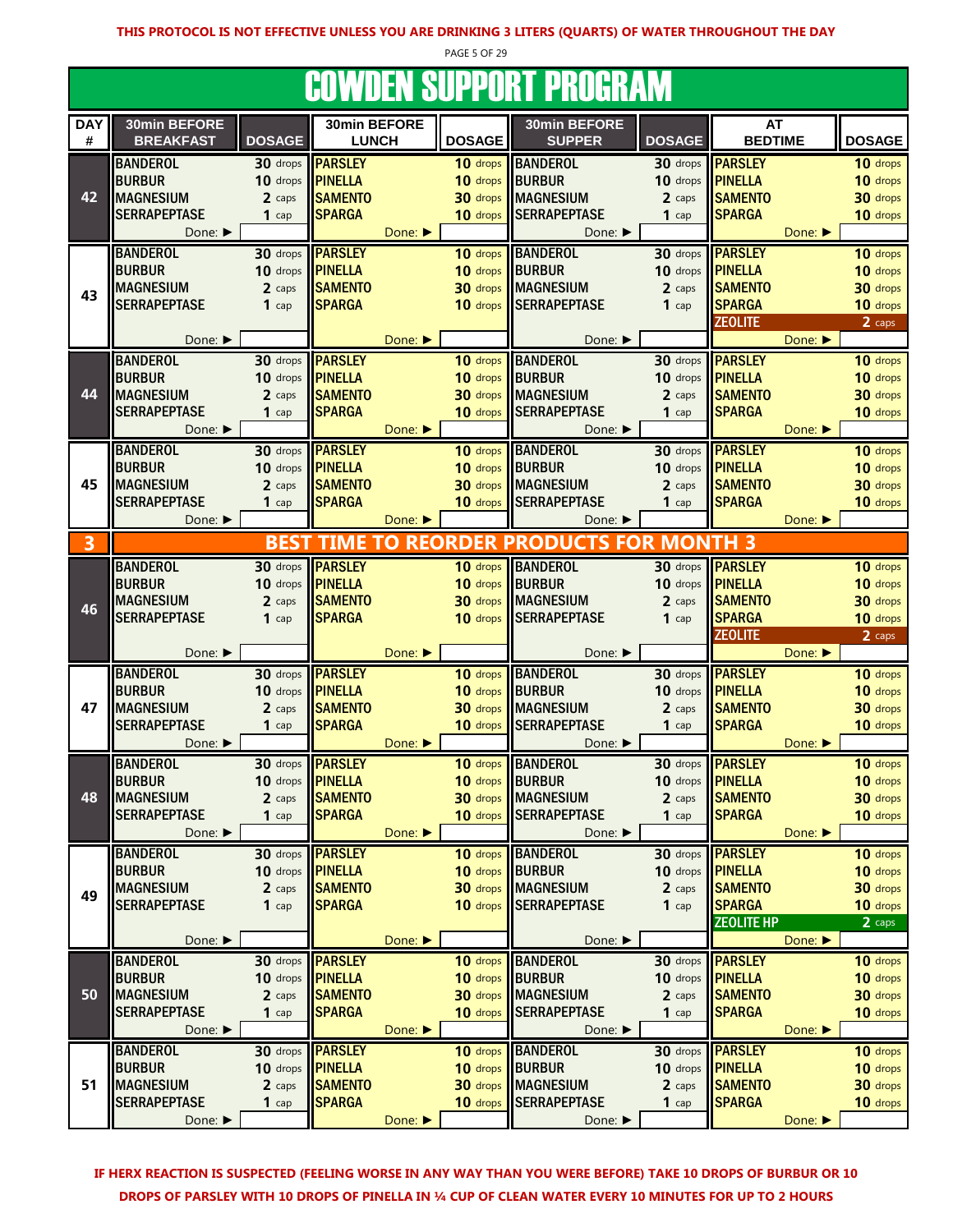PAGE 6 OF 29

### COWDEN SUPPORT PROGRAM

|            |                             |               |                |                             |                 | oottpen ooi i ont i noghtin. |               |                   |                             |
|------------|-----------------------------|---------------|----------------|-----------------------------|-----------------|------------------------------|---------------|-------------------|-----------------------------|
| <b>DAY</b> | 30min BEFORE                |               | 30min BEFORE   |                             |                 | 30min BEFORE                 |               | AT                |                             |
| #          | <b>BREAKFAST</b>            | <b>DOSAGE</b> | <b>LUNCH</b>   |                             | <b>DOSAGE</b>   | <b>SUPPER</b>                | <b>DOSAGE</b> | <b>BEDTIME</b>    | <b>DOSAGE</b>               |
|            |                             |               |                |                             |                 | <b>BANDEROL</b>              |               | <b>PARSLEY</b>    |                             |
|            | <b>BANDEROL</b>             | 30 drops      | <b>PARSLEY</b> |                             | 10 drops        |                              | 30 drops      |                   | 10 drops                    |
|            | <b>BURBUR</b>               | 10 drops      | <b>PINELLA</b> |                             | 10 drops        | BURBUR                       | 10 drops      | <b>PINELLA</b>    | 10 drops                    |
| 52         | <b>MAGNESIUM</b>            | 2 caps        | <b>SAMENTO</b> |                             |                 | <b>30 drops</b> MAGNESIUM    | 2 caps        | <b>SAMENTO</b>    | 30 drops                    |
|            | <b>SERRAPEPTASE</b>         | $1$ cap       | <b>SPARGA</b>  |                             |                 | 10 drops SERRAPEPTASE        | $1$ cap       | <b>SPARGA</b>     | 10 drops                    |
|            |                             |               |                |                             |                 |                              |               | <b>ZEOLITE HP</b> | 2 caps                      |
|            | Done: ▶                     |               |                | Done:                       |                 | Done: ▶                      |               |                   | Done: ▶                     |
|            | <b>BANDEROL</b>             | 30 drops      | <b>PARSLEY</b> |                             |                 | 10 drops BANDEROL            | 30 drops      | <b>PARSLEY</b>    | 10 drops                    |
|            | <b>BURBUR</b>               | 10 drops      | <b>PINELLA</b> |                             | 10 drops        | <b>BURBUR</b>                | 10 drops      | <b>PINELLA</b>    | 10 drops                    |
| 53         | <b>MAGNESIUM</b>            |               |                |                             | 30 drops        | <b>MAGNESIUM</b>             |               |                   |                             |
|            |                             | 2 caps        | <b>SAMENTO</b> |                             |                 |                              | 2 caps        | <b>SAMENTO</b>    | 30 drops                    |
|            | <b>SERRAPEPTASE</b>         | $1$ cap       | <b>SPARGA</b>  |                             | 10 drops        | <b>SERRAPEPTASE</b>          | $1$ cap       | <b>SPARGA</b>     | 10 drops                    |
|            | Done: ▶                     |               |                | Done: ▶                     |                 | Done: ▶                      |               |                   | Done: $\blacktriangleright$ |
|            | <b>BANDEROL</b>             | 30 drops      | <b>PARSLEY</b> |                             | 10 drops        | <b>BANDEROL</b>              | 30 drops      | <b>PARSLEY</b>    | 10 drops                    |
|            | <b>BURBUR</b>               | 10 drops      | <b>PINELLA</b> |                             | 10 drops        | <b>BURBUR</b>                | 10 drops      | <b>PINELLA</b>    | 10 drops                    |
| 54         | <b>MAGNESIUM</b>            | 2 caps        | <b>SAMENTO</b> |                             | 30 drops        | <b>IMAGNESIUM</b>            | 2 caps        | <b>SAMENTO</b>    | 30 drops                    |
|            | <b>SERRAPEPTASE</b>         | $1$ cap       | <b>SPARGA</b>  |                             | 10 drops        | <b>SERRAPEPTASE</b>          | $1$ cap       | <b>SPARGA</b>     | 10 drops                    |
|            | Done: ▶                     |               |                | Done:                       |                 | Done: ▶                      |               |                   | Done:                       |
|            |                             |               |                |                             |                 |                              |               |                   |                             |
|            | <b>BANDEROL</b>             | 30 drops      | <b>PARSLEY</b> |                             | 10 drops        | <b>BANDEROL</b>              | 30 drops      | <b>PARSLEY</b>    | 10 drops                    |
|            | <b>BURBUR</b>               | 10 drops      | <b>PINELLA</b> |                             | 10 drops        | <b>BURBUR</b>                | 10 drops      | <b>PINELLA</b>    | 10 drops                    |
| 55         | <b>MAGNESIUM</b>            | 2 caps        | <b>SAMENTO</b> |                             |                 | 30 drops MAGNESIUM           | 2 caps        | <b>SAMENTO</b>    | 30 drops                    |
|            | <b>SERRAPEPTASE</b>         | $1$ cap       | <b>SPARGA</b>  |                             | 10 drops        | <b>SERRAPEPTASE</b>          | $1$ cap       | <b>SPARGA</b>     | 10 drops                    |
|            |                             |               |                |                             |                 |                              |               | <b>ZEOLITE HP</b> | 2 caps                      |
|            | Done:                       |               |                | Done: ▶                     |                 | Done: ▶                      |               |                   | Done:                       |
|            | <b>BANDEROL</b>             | 30 drops      | <b>PARSLEY</b> |                             | 10 drops        | <b>BANDEROL</b>              | 30 drops      | <b>PARSLEY</b>    | 10 drops                    |
|            | <b>BURBUR</b>               | 10 drops      | <b>PINELLA</b> |                             | 10 drops        | <b>BURBUR</b>                | 10 drops      | <b>PINELLA</b>    | 10 drops                    |
| 56         |                             |               |                |                             |                 |                              |               | <b>SAMENTO</b>    |                             |
|            | <b>MAGNESIUM</b>            | 2 caps        | <b>SAMENTO</b> |                             | 30 drops        | <b>IMAGNESIUM</b>            | 2 caps        |                   | 30 drops                    |
|            | <b>SERRAPEPTASE</b>         | $1$ cap       | <b>SPARGA</b>  |                             | 10 drops        | <b>SERRAPEPTASE</b>          | $1$ cap       | <b>SPARGA</b>     | 10 drops                    |
|            | Done: ▶                     |               |                | Done: ▶                     |                 | Done: ▶                      |               |                   | Done:                       |
|            | <b>BANDEROL</b>             | 30 drops      | <b>PARSLEY</b> |                             | 10 drops        | BANDEROL                     | 30 drops      | <b>PARSLEY</b>    | 10 drops                    |
|            | <b>BURBUR</b>               | 10 drops      | <b>PINELLA</b> |                             | 10 drops        | <b>BURBUR</b>                | 10 drops      | <b>PINELLA</b>    | 10 drops                    |
| 57         | <b>MAGNESIUM</b>            | 2 caps        | <b>SAMENTO</b> |                             |                 | 30 drops MAGNESIUM           | 2 caps        | <b>SAMENTO</b>    | 30 drops                    |
|            | <b>SERRAPEPTASE</b>         | $1$ cap       | <b>SPARGA</b>  |                             | 10 drops        | <b>SERRAPEPTASE</b>          | 1 $cap$       | <b>SPARGA</b>     | 10 drops                    |
|            | Done: $\blacktriangleright$ |               |                | Done: ▶                     |                 | Done: $\blacktriangleright$  |               |                   | Done: ▶                     |
|            |                             | 30 drops      |                |                             |                 |                              |               |                   |                             |
|            | <b>BANDEROL</b>             |               | <b>PARSLEY</b> |                             |                 | 10 drops BANDEROL            | 30 drops      | <b>PARSLEY</b>    | 10 drops                    |
|            | <b>BURBUR</b>               | 10 drops      | <b>PINELLA</b> |                             | 10 drops        | BURBUR                       | 10 drops      | <b>PINELLA</b>    | 10 drops                    |
| 58         | <b>MAGNESIUM</b>            | 2 caps        | <b>SAMENTO</b> |                             | 30 drops        | <b>MAGNESIUM</b>             | 2 caps        | <b>SAMENTO</b>    | 30 drops                    |
|            | <b>SERRAPEPTASE</b>         | $1$ cap       | <b>SPARGA</b>  |                             |                 | 10 drops SERRAPEPTASE        | $1$ cap       | <b>SPARGA</b>     | 10 drops                    |
|            |                             |               |                |                             |                 |                              |               | <b>ZEOLITE HP</b> | 2 caps                      |
|            | Done: ▶                     |               |                | Done:                       |                 | Done: ▶                      |               |                   | Done: ▶                     |
|            | <b>BANDEROL</b>             | 30 drops      | <b>PARSLEY</b> |                             | 10 drops        | <b>BANDEROL</b>              | 30 drops      | <b>PARSLEY</b>    | 10 drops                    |
|            | <b>BURBUR</b>               | 10 drops      | <b>PINELLA</b> |                             | 10 drops        | BURBUR                       | 10 drops      | <b>PINELLA</b>    | 10 drops                    |
| 59         | <b>MAGNESIUM</b>            | 2 caps        | <b>SAMENTO</b> |                             | 30 drops        | <b>MAGNESIUM</b>             | 2 caps        | <b>SAMENTO</b>    | 30 drops                    |
|            | <b>SERRAPEPTASE</b>         | $1$ cap       | <b>SPARGA</b>  |                             | 10 drops        | <b>SERRAPEPTASE</b>          | $1$ cap       | <b>SPARGA</b>     | 10 drops                    |
|            |                             |               |                |                             |                 |                              |               |                   |                             |
|            | Done: $\blacktriangleright$ |               |                | Done: $\blacktriangleright$ |                 | Done: ▶                      |               |                   | Done: ▶                     |
|            | <b>BANDEROL</b>             | 30 drops      | <b>PARSLEY</b> |                             | 10 drops        | <b>BANDEROL</b>              | 30 drops      | <b>PARSLEY</b>    | 10 drops                    |
|            | <b>BURBUR</b>               | 10 drops      | <b>PINELLA</b> |                             | 10 drops        | BURBUR                       | 10 drops      | <b>PINELLA</b>    | 10 drops                    |
| 60         | <b>MAGNESIUM</b>            | 2 caps        | <b>SAMENTO</b> |                             | 30 drops        | <b>MAGNESIUM</b>             | 2 caps        | <b>SAMENTO</b>    | 30 drops                    |
|            | <b>SERRAPEPTASE</b>         | $1$ cap       | <b>SPARGA</b>  |                             | 10 drops        | <b>SERRAPEPTASE</b>          | $1$ cap       | <b>SPARGA</b>     | 10 drops                    |
|            | Done: ▶                     |               |                | Done:                       |                 | Done: ▶                      |               |                   | Done:                       |
|            |                             |               |                |                             |                 |                              |               |                   |                             |
|            | <b>BANDEROL</b>             | 30 drops      | <b>PARSLEY</b> |                             |                 | 10 drops BANDEROL            | 30 drops      | <b>PARSLEY</b>    | 10 drops                    |
|            | <b>BURBUR</b>               | 10 drops      | <b>PINELLA</b> |                             | 10 drops BURBUR |                              | 10 drops      | <b>PINELLA</b>    | 10 drops                    |
| 61         | <b>MAGNESIUM</b>            | 2 caps        | <b>SAMENTO</b> |                             |                 | 30 drops MAGNESIUM           | 2 caps        | <b>SAMENTO</b>    | 30 drops                    |
|            | <b>SERRAPEPTASE</b>         | $1$ cap       | <b>SPARGA</b>  |                             |                 | 10 drops SERRAPEPTASE        | $1$ cap       | <b>SPARGA</b>     | 10 drops                    |
|            |                             |               |                |                             |                 |                              |               | <b>ZEOLITE HP</b> | 2 caps                      |
|            | Done: ▶                     |               |                | Done:                       |                 | Done: ▶                      |               |                   | Done:                       |
|            |                             |               |                |                             |                 |                              |               |                   |                             |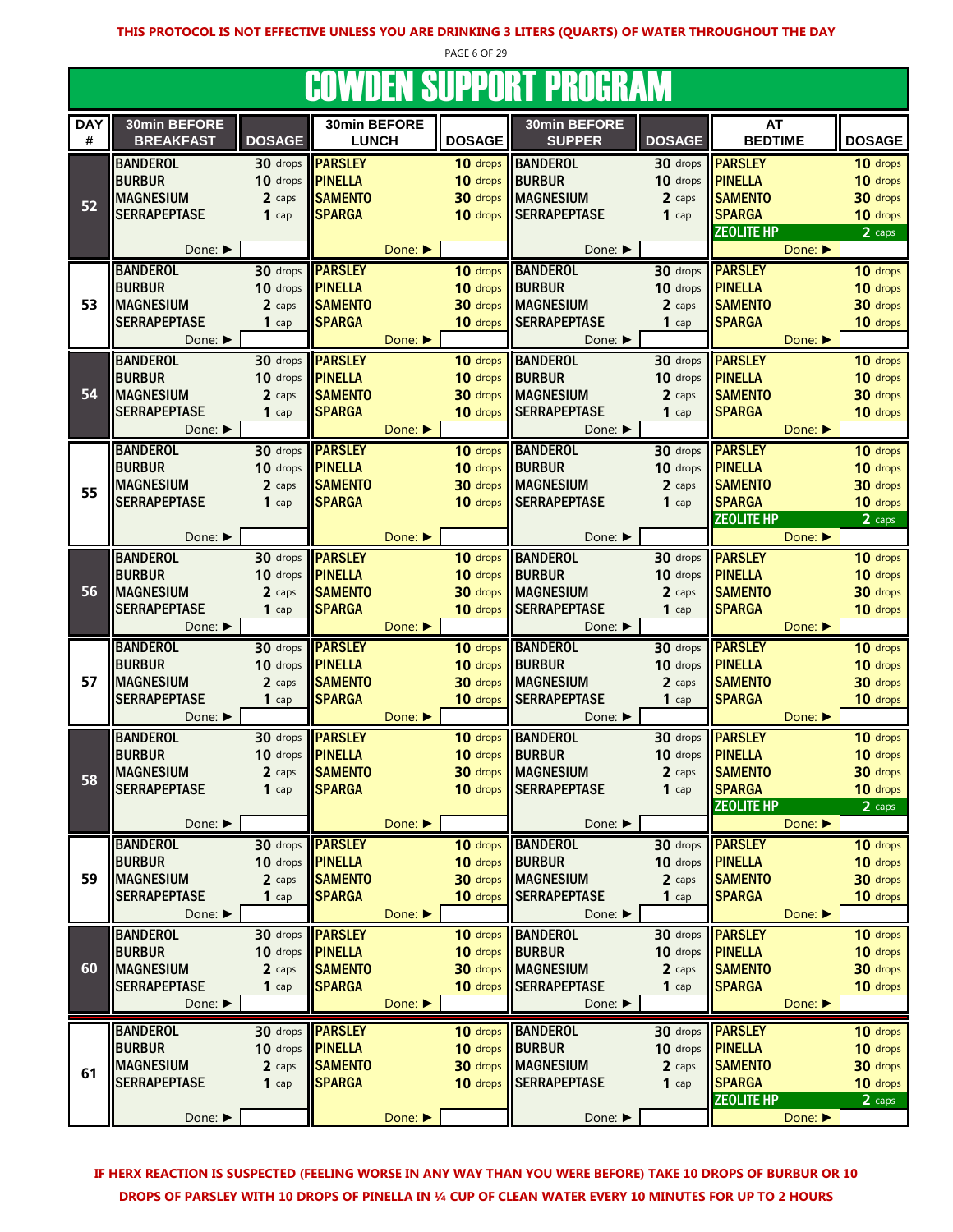PAGE 7 OF 29

#### **COWDEN SUPPORT PROGRAM**

|            |                             |                      |                |         |                      | UUTTIJLIT UUI I UILI I NUUNTIITI |                                     |                             |                      |
|------------|-----------------------------|----------------------|----------------|---------|----------------------|----------------------------------|-------------------------------------|-----------------------------|----------------------|
| <b>DAY</b> | 30min BEFORE                |                      | 30min BEFORE   |         |                      | 30min BEFORE                     |                                     | AT                          |                      |
| #          | <b>BREAKFAST</b>            | <b>DOSAGE</b>        | <b>LUNCH</b>   |         | <b>DOSAGE</b>        | <b>SUPPER</b>                    | <b>DOSAGE</b>                       | <b>BEDTIME</b>              | <b>DOSAGE</b>        |
|            | <b>BANDEROL</b>             | 30 drops             | <b>PARSLEY</b> |         | 10 drops             | <b>BANDEROL</b>                  | 30 drops                            | <b>PARSLEY</b>              | 10 drops             |
|            | <b>BURBUR</b>               | 10 drops             | <b>PINELLA</b> |         | 10 drops             | <b>BURBUR</b>                    | 10 drops <b>PINELLA</b>             |                             | 10 drops             |
| 62         | <b>MAGNESIUM</b>            | 2 caps               | <b>SAMENTO</b> |         | 30 drops             | <b>MAGNESIUM</b>                 | 2 caps                              | <b>SAMENTO</b>              | 30 drops             |
|            | <b>SERRAPEPTASE</b>         | $1$ cap              | <b>SPARGA</b>  |         | 10 drops             | <b>SERRAPEPTASE</b>              | $1$ cap                             | <b>SPARGA</b>               | 10 drops             |
|            |                             |                      |                |         |                      |                                  |                                     |                             |                      |
|            | Done: ▶                     |                      |                | Done:   |                      | Done:                            |                                     | Done:                       |                      |
|            | <b>BANDEROL</b>             | 30 drops             | <b>PARSLEY</b> |         | 10 drops             | <b>BANDEROL</b>                  |                                     | 30 drops <b>PARSLEY</b>     | 10 drops             |
|            | <b>BURBUR</b>               | 10 drops             | <b>PINELLA</b> |         | 10 drops             | <b>IBURBUR</b>                   | 10 drops <b>PINELLA</b>             |                             | 10 drops             |
| 63         | <b>MAGNESIUM</b>            | 2 caps               | <b>SAMENTO</b> |         |                      | 30 drops MAGNESIUM               | 2 caps                              | <b>SAMENTO</b>              | 30 drops             |
|            | <b>SERRAPEPTASE</b>         | $1$ cap              | <b>SPARGA</b>  |         | 10 drops             | <b>SERRAPEPTASE</b>              | $1$ cap                             | <b>SPARGA</b>               | 10 drops             |
|            | Done: $\blacktriangleright$ |                      |                | Done: ▶ |                      | Done: ▶                          |                                     | Done: ▶                     |                      |
|            | <b>BANDEROL</b>             | 30 drops             | <b>PARSLEY</b> |         |                      | 10 drops BANDEROL                | 30 drops                            | <b>PARSLEY</b>              | 10 drops             |
|            | <b>BURBUR</b>               | 10 drops             | <b>PINELLA</b> |         | 10 drops             | <b>BURBUR</b>                    | 10 drops <b>PINELLA</b>             |                             | 10 drops             |
|            | <b>MAGNESIUM</b>            | 2 caps               | <b>SAMENTO</b> |         | 30 drops             | <b>MAGNESIUM</b>                 | 2 caps                              | <b>SAMENTO</b>              | 30 drops             |
| 64         | <b>SERRAPEPTASE</b>         | $1$ cap              | <b>SPARGA</b>  |         | 10 drops             | <b>SERRAPEPTASE</b>              | $1$ cap                             | <b>SPARGA</b>               | 10 drops             |
|            |                             |                      |                |         |                      |                                  |                                     | <b>ZEOLITE HP</b>           | 2 caps               |
|            | Done:                       |                      |                | Done:   |                      | Done: ▶                          |                                     | Done:                       |                      |
|            | <b>BANDEROL</b>             |                      | <b>PARSLEY</b> |         |                      | 10 drops BANDEROL                |                                     | 30 drops <b>PARSLEY</b>     | 10 drops             |
|            | <b>BURBUR</b>               | 30 drops<br>10 drops |                |         | 10 drops             | <b>BURBUR</b>                    | 10 drops <b>PINELLA</b>             |                             |                      |
|            |                             |                      | <b>PINELLA</b> |         |                      |                                  |                                     | <b>SAMENTO</b>              | 10 drops             |
| 65         | <b>MAGNESIUM</b>            | 2 caps               | <b>SAMENTO</b> |         | 30 drops             | <b>MAGNESIUM</b>                 | 2 caps                              |                             | 30 drops             |
|            | <b>SERRAPEPTASE</b>         | $1$ cap              | <b>SPARGA</b>  |         | 10 drops             | <b>SERRAPEPTASE</b>              | $1$ cap                             | <b>SPARGA</b>               | 10 drops             |
|            | Done: ▶                     |                      |                | Done:   |                      | Done: ▶                          |                                     | Done: $\blacktriangleright$ |                      |
|            | <b>BANDEROL</b>             | 30 drops             | <b>PARSLEY</b> |         | 10 drops             | <b>BANDEROL</b>                  |                                     | 30 drops <b>PARSLEY</b>     | 10 drops             |
|            | <b>BURBUR</b>               | 10 drops             | <b>PINELLA</b> |         | 10 drops             | <b>BURBUR</b>                    | 10 drops <b>PINELLA</b>             |                             | 10 drops             |
| 66         | <b>MAGNESIUM</b>            | 2 caps               | <b>SAMENTO</b> |         | 30 drops             | <b>MAGNESIUM</b>                 | 2 caps                              | <b>SAMENTO</b>              | 30 drops             |
|            | <b>SERRAPEPTASE</b>         | $1$ cap              | <b>SPARGA</b>  |         | 10 drops             | <b>SERRAPEPTASE</b>              | $1$ cap                             | <b>SPARGA</b>               | 10 drops             |
|            | Done: ▶                     |                      |                | Done:   |                      | Done: ▶                          |                                     | Done:                       |                      |
|            | <b>BANDEROL</b>             | 30 drops             | <b>PARSLEY</b> |         | 10 drops             | <b>BANDEROL</b>                  | 30 drops                            | <b>PARSLEY</b>              | 10 drops             |
|            | <b>BURBUR</b>               | 10 drops             | <b>PINELLA</b> |         | 10 drops             | <b>BURBUR</b>                    | 10 drops <b>PINELLA</b>             |                             | 10 drops             |
|            | <b>MAGNESIUM</b>            | 2 caps               | <b>SAMENTO</b> |         |                      | <b>30 drops MAGNESIUM</b>        | 2 caps                              | <b>SAMENTO</b>              | 30 drops             |
| 67         | <b>SERRAPEPTASE</b>         | $1$ cap              | <b>SPARGA</b>  |         | 10 drops             | <b>SERRAPEPTASE</b>              | $1$ cap                             | <b>SPARGA</b>               | 10 drops             |
|            |                             |                      |                |         |                      |                                  |                                     | <b>ZEOLITE HP</b>           | 2 caps               |
|            | Done: ▶                     |                      |                | Done: ▶ |                      | Done: ▶                          |                                     | Done:                       |                      |
|            | <b>BANDEROL</b>             |                      | <b>PARSLEY</b> |         |                      | <b>BANDEROL</b>                  |                                     | <b>PARSLEY</b>              |                      |
|            | <b>BURBUR</b>               | 30 drops             | <b>PINELLA</b> |         | 10 drops<br>10 drops | <b>BURBUR</b>                    | 30 drops<br>10 drops <b>PINELLA</b> |                             | 10 drops<br>10 drops |
|            |                             | 10 drops             |                |         |                      |                                  |                                     |                             |                      |
| 68         | <b>MAGNESIUM</b>            | 2 caps               | <b>SAMENTO</b> |         |                      | 30 drops MAGNESIUM               | 2 caps                              | <b>SAMENTO</b>              | 30 drops             |
|            | <b>SERRAPEPTASE</b>         | $1$ cap              | <b>SPARGA</b>  |         |                      | 10 drops SERRAPEPTASE            | $1$ cap                             | <b>SPARGA</b>               | 10 drops             |
|            | Done: ▶                     |                      |                | Done:   |                      | Done: ▶                          |                                     | Done: ▶                     |                      |
|            | <b>BANDEROL</b>             | 30 drops             | <b>PARSLEY</b> |         | 10 drops             | <b>BANDEROL</b>                  |                                     | 30 drops <b>PARSLEY</b>     | 10 drops             |
|            | <b>BURBUR</b>               | 10 drops             | <b>PINELLA</b> |         | 10 drops             | <b>BURBUR</b>                    | 10 drops                            | <b>PINELLA</b>              | 10 drops             |
| 69         | <b>MAGNESIUM</b>            | 2 caps               | <b>SAMENTO</b> |         | 30 drops             | <b>MAGNESIUM</b>                 | 2 caps                              | <b>SAMENTO</b>              | 30 drops             |
|            | <b>SERRAPEPTASE</b>         | $1$ cap              | <b>SPARGA</b>  |         | 10 drops             | <b>SERRAPEPTASE</b>              | $1$ cap                             | <b>SPARGA</b>               | 10 drops             |
|            | Done: ▶                     |                      |                | Done: ▶ |                      | Done: ▶                          |                                     | Done:                       |                      |
|            | <b>BANDEROL</b>             | 30 drops             | <b>PARSLEY</b> |         | 10 drops             | <b>BANDEROL</b>                  |                                     | 30 drops <b>PARSLEY</b>     | 10 drops             |
|            | <b>BURBUR</b>               | 10 drops             | <b>PINELLA</b> |         | 10 drops             | <b>BURBUR</b>                    | 10 drops <b>PINELLA</b>             |                             | 10 drops             |
|            | <b>MAGNESIUM</b>            | 2 caps               | <b>SAMENTO</b> |         |                      | 30 drops MAGNESIUM               | 2 caps                              | <b>SAMENTO</b>              | 30 drops             |
| 70         | <b>SERRAPEPTASE</b>         | $1$ cap              | <b>SPARGA</b>  |         | 10 drops             | <b>SERRAPEPTASE</b>              | $1$ cap                             | <b>SPARGA</b>               | 10 drops             |
|            |                             |                      |                |         |                      |                                  |                                     | <b>ZEOLITE HP</b>           | 2 caps               |
|            | Done: $\blacktriangleright$ |                      |                | Done:   |                      | Done: ▶                          |                                     | Done:                       |                      |
|            |                             |                      |                |         |                      |                                  |                                     |                             |                      |
|            | <b>BANDEROL</b>             | 30 drops             | <b>PARSLEY</b> |         |                      | 10 drops   BANDEROL              |                                     | 30 drops <b>PARSLEY</b>     | 10 drops             |
|            | <b>BURBUR</b>               | 10 drops             | <b>PINELLA</b> |         | 10 drops             | <b>BURBUR</b>                    | 10 drops <b>PINELLA</b>             |                             | 10 drops             |
| 71         | <b>MAGNESIUM</b>            | 2 caps               | <b>SAMENTO</b> |         | 30 drops             | <b>MAGNESIUM</b>                 | 2 caps                              | <b>SAMENTO</b>              | 30 drops             |
|            | <b>SERRAPEPTASE</b>         | $1$ cap              | <b>SPARGA</b>  |         | 10 drops             | <b>SERRAPEPTASE</b>              | $1$ cap                             | <b>SPARGA</b>               | 10 drops             |
|            | Done: ▶                     |                      |                | Done:   |                      | Done: ▶                          |                                     | Done: ▶                     |                      |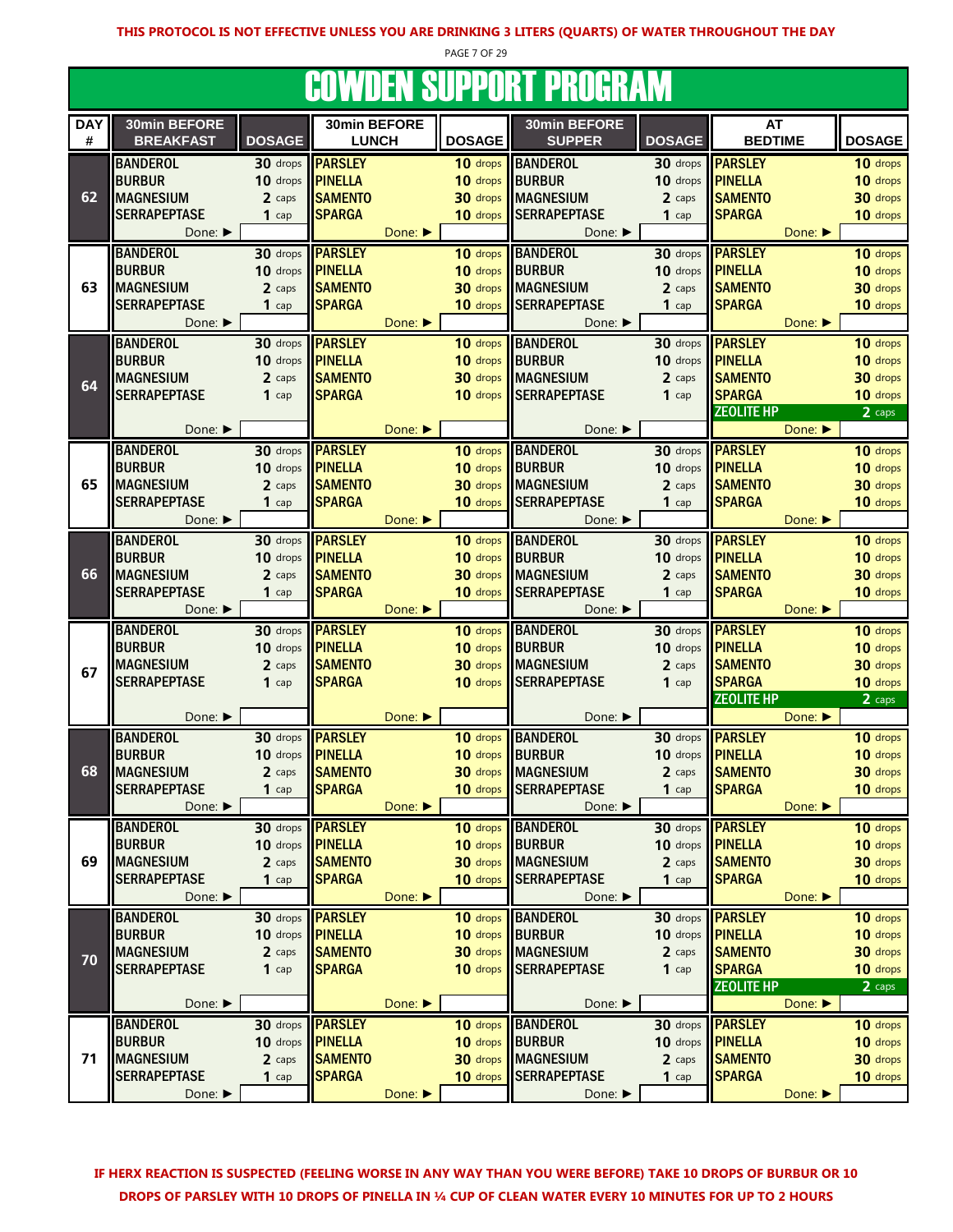PAGE 8 OF 29

#### **COWDEN SUPPORT PROGRAM**

|                 |                                  |                         |                              |         |               | UUTTBLIT UUI I UILI I ILUUILITII    |                  |                         |         |                              |
|-----------------|----------------------------------|-------------------------|------------------------------|---------|---------------|-------------------------------------|------------------|-------------------------|---------|------------------------------|
| <b>DAY</b><br># | 30min BEFORE<br><b>BREAKFAST</b> | <b>DOSAGE</b>           | 30min BEFORE<br><b>LUNCH</b> |         | <b>DOSAGE</b> | 30min BEFORE<br><b>SUPPER</b>       | <b>DOSAGE</b>    | AT<br><b>BEDTIME</b>    |         | <b>DOSAGE</b>                |
|                 | <b>BANDEROL</b>                  | 30 drops                | <b>PARSLEY</b>               |         | 10 drops      | <b>BANDEROL</b>                     | 30 drops         | <b>PARSLEY</b>          |         | 10 drops                     |
|                 | <b>BURBUR</b>                    | 10 drops                | PINELLA                      |         | 10 drops      | <b>BURBUR</b>                       | 10 drops         | <b>PINELLA</b>          |         | 10 drops                     |
| 72              | <b>MAGNESIUM</b>                 | 2 caps                  | <b>SAMENTO</b>               |         | 30 drops      | <b>MAGNESIUM</b>                    | 2 caps           | <b>SAMENTO</b>          |         | 30 drops                     |
|                 | <b>SERRAPEPTASE</b>              | $1$ cap                 | <b>SPARGA</b>                |         | 10 drops      | <b>SERRAPEPTASE</b>                 | $1$ cap          | <b>SPARGA</b>           |         | 10 drops                     |
|                 | Done: ▶                          |                         |                              | Done: ▶ |               | Done: ▶                             |                  |                         | Done:   |                              |
|                 | <b>BANDEROL</b>                  |                         | 30 drops <b>PARSLEY</b>      |         |               | 10 drops BANDEROL                   | 30 drops         | <b>PARSLEY</b>          |         | 10 drops                     |
|                 | <b>BURBUR</b>                    | 10 drops <b>PINELLA</b> |                              |         | 10 drops      | <b>BURBUR</b>                       | 10 drops         | <b>PINELLA</b>          |         | 10 drops                     |
|                 | <b>MAGNESIUM</b>                 | 2 caps                  | <b>SAMENTO</b>               |         | 30 drops      | <b>MAGNESIUM</b>                    | 2 caps           | <b>SAMENTO</b>          |         | 30 drops                     |
| 73              | <b>SERRAPEPTASE</b>              | $1$ cap                 | <b>SPARGA</b>                |         | 10 drops      | <b>SERRAPEPTASE</b>                 | $1$ cap          | <b>SPARGA</b>           |         | 10 drops                     |
|                 |                                  |                         |                              |         |               |                                     |                  | <b>ZEOLITE HP</b>       |         | 2 caps                       |
|                 | Done: ▶                          |                         |                              | Done:   |               | Done: ▶                             |                  |                         | Done: ▶ |                              |
|                 | <b>BANDEROL</b>                  |                         | 30 drops <b>PARSLEY</b>      |         | 10 drops      | <b>BANDEROL</b>                     | 30 drops         | <b>PARSLEY</b>          |         | 10 drops                     |
|                 | <b>BURBUR</b>                    | 10 drops                | <b>PINELLA</b>               |         | 10 drops      | <b>BURBUR</b>                       | 10 drops         | <b>PINELLA</b>          |         | 10 drops                     |
| 74              | <b>MAGNESIUM</b>                 | 2 caps                  | <b>SAMENTO</b>               |         | 30 drops      | <b>MAGNESIUM</b>                    | 2 caps           | <b>SAMENTO</b>          |         | 30 drops                     |
|                 | <b>SERRAPEPTASE</b>              | $1$ cap                 | <b>SPARGA</b>                |         | 10 drops      | <b>SERRAPEPTASE</b>                 | $1$ cap          | <b>SPARGA</b>           |         | 10 drops                     |
|                 | Done: ▶                          |                         |                              | Done: ▶ |               | Done: ▶                             |                  |                         | Done: ▶ |                              |
|                 | <b>BANDEROL</b>                  |                         | 30 drops <b>PARSLEY</b>      |         | 10 drops      | <b>BANDEROL</b>                     | 30 drops         | <b>PARSLEY</b>          |         | 10 drops                     |
|                 | <b>BURBUR</b>                    | 10 drops                | <b>PINELLA</b>               |         | 10 drops      | <b>BURBUR</b>                       | 10 drops         | <b>PINELLA</b>          |         | 10 drops                     |
| 75              | <b>MAGNESIUM</b>                 | 2 caps                  | <b>SAMENTO</b>               |         | 30 drops      | <b>MAGNESIUM</b>                    | 2 caps           | <b>SAMENTO</b>          |         | 30 drops                     |
|                 | <b>SERRAPEPTASE</b>              | $1$ cap                 | <b>SPARGA</b>                |         | 10 drops      | <b>SERRAPEPTASE</b>                 | $1$ cap          | <b>SPARGA</b>           |         | 10 drops                     |
|                 | Done:                            |                         |                              | Done:   |               | Done: ▶                             |                  |                         | Done: ▶ |                              |
| 4               |                                  |                         | <b>BEST TIME TO</b>          |         |               | <b>REORDER PRODUCTS FOR MONTH 4</b> |                  |                         |         |                              |
|                 |                                  |                         |                              |         |               |                                     |                  |                         |         |                              |
|                 | <b>BANDEROL</b>                  | 30 drops                | <b>PARSLEY</b>               |         | 10 drops      | <b>BANDEROL</b>                     |                  | 30 drops <b>PARSLEY</b> |         | 10 drops                     |
|                 | <b>BURBUR</b>                    | 10 drops                | <b>PINELLA</b>               |         | 10 drops      | <b>BURBUR</b>                       | 10 drops         | <b>PINELLA</b>          |         | 10 drops                     |
| 76              | <b>MAGNESIUM</b>                 | 2 caps                  | <b>SAMENTO</b>               |         | 30 drops      | <b>MAGNESIUM</b>                    | 2 caps           | <b>SAMENTO</b>          |         | 30 drops                     |
|                 | <b>SERRAPEPTASE</b>              | $1$ cap                 | <b>SPARGA</b>                |         | 10 drops      | <b>SERRAPEPTASE</b>                 | $1$ cap          | <b>SPARGA</b>           |         | 10 drops                     |
|                 | Done: ▶                          |                         |                              | Done:   |               | Done: ▶                             |                  | <b>ZEOLITE HP</b>       | Done: ▶ | $2 \overline{ \text{ caps}}$ |
|                 | <b>BANDEROL</b>                  |                         | 30 drops <b>PARSLEY</b>      |         | 10 drops      | <b>BANDEROL</b>                     | 30 drops         | <b>PARSLEY</b>          |         | 10 drops                     |
|                 | <b>BURBUR</b>                    | 10 drops                | <b>PINELLA</b>               |         | 10 drops      | <b>BURBUR</b>                       | 10 drops         | <b>PINELLA</b>          |         | 10 drops                     |
| 77              | <b>MAGNESIUM</b>                 | 2 caps                  | <b>SAMENTO</b>               |         | 30 drops      | <b>MAGNESIUM</b>                    | 2 caps           | <b>SAMENTO</b>          |         | 30 drops                     |
|                 | <b>SERRAPEPTASE</b>              | $1$ cap                 | <b>SPARGA</b>                |         | 10 drops      | <b>SERRAPEPTASE</b>                 | $1$ cap          | <b>SPARGA</b>           |         | 10 drops                     |
|                 | Done: ▶                          |                         |                              | Done: ▶ |               | Done:                               |                  |                         | Done: ▶ |                              |
|                 | <b>BANDEROL</b>                  | 30 drops                | <b>PARSLEY</b>               |         | 10 drops      | <b>BURBUR</b>                       | 10 drops         | <b>PARSLEY</b>          |         | 10 drops                     |
|                 | <b>BURBUR</b>                    | 10 drops PINELLA        |                              |         | 10 drops      | <b>MAGNESIUM</b>                    | 2 caps           | <b>PINELLA</b>          |         | 10 drops                     |
| 78              | <b>INAGNESIUM</b>                | 2 caps                  | <b>SPARGA</b>                |         |               | 10 drops SERRAPEPTASE               | $1$ cap          | <b>SPARGA</b>           |         | 10 drops                     |
|                 | <b>SERRAPEPTASE</b>              | $1$ cap                 |                              |         |               |                                     |                  |                         |         |                              |
|                 | Done: ▶                          |                         |                              | Done: ▶ |               | Done:                               |                  |                         | Done: ▶ |                              |
|                 | <b>BURBUR</b>                    | 10 drops                | <b>PARSLEY</b>               |         | 10 drops      | <b>BURBUR</b>                       | 10 drops         | <b>CUMANDA</b>          |         | 30 drops                     |
|                 | <b>MAGNESIUM</b>                 | 2 caps                  | <b>PINELLA</b>               |         | 10 drops      | <b>MAGNESIUM</b>                    | 2 caps           | <b>PARSLEY</b>          |         | 10 drops                     |
|                 | <b>SERRAPEPTASE</b>              | $1$ cap                 | <b>SPARGA</b>                |         | 10 drops      | <b>MORA</b>                         | 30 drops         | <b>PINELLA</b>          |         | 10 drops                     |
| 79              |                                  |                         |                              |         |               | <b>SAMENTO</b>                      | 20 drops         | <b>SPARGA</b>           |         | 10 drops                     |
|                 |                                  |                         |                              |         |               | <b>SERRAPEPTASE</b>                 | $1$ cap          | <b>ZEOLITE HP</b>       |         | 2 caps                       |
|                 | Done: ▶                          |                         |                              | Done: ▶ |               | Done:                               |                  |                         | Done: ▶ |                              |
|                 | <b>BURBUR</b>                    | 10 drops                | <b>CUMANDA</b>               |         | 30 drops      | <b>BURBUR</b>                       | 10 drops         | <b>CUMANDA</b>          |         | 30 drops                     |
|                 | <b>MAGNESIUM</b>                 | 2 caps                  | <b>PARSLEY</b>               |         | 10 drops      | <b>MAGNESIUM</b>                    | 2 caps           | <b>PARSLEY</b>          |         | 10 drops                     |
|                 | <b>MORA</b>                      | 30 drops   PINELLA      |                              |         | 10 drops      | <b>MORA</b>                         | 30 drops PINELLA |                         |         | 10 drops                     |
| 80              | <b>SAMENTO</b>                   | 20 drops                | <b>SPARGA</b>                |         | 10 drops      | <b>SAMENTO</b>                      | 20 drops         | <b>SPARGA</b>           |         | 10 drops                     |
|                 | <b>SERRAPEPTASE</b>              | $1$ cap                 |                              |         |               | <b>SERRAPEPTASE</b>                 | $1$ cap          |                         |         |                              |
|                 | Done: ▶                          |                         |                              | Done: ▶ |               | Done: ▶                             |                  |                         | Done: ▶ |                              |
|                 | <b>BURBUR</b>                    | 10 drops                | <b>CUMANDA</b>               |         | 30 drops      | <b>BURBUR</b>                       | 10 drops         | <b>CUMANDA</b>          |         | 30 drops                     |
|                 | <b>MAGNESIUM</b>                 | 2 caps                  | <b>PARSLEY</b>               |         |               | 10 drops MAGNESIUM                  | 2 caps           | <b>PARSLEY</b>          |         | 10 drops                     |
| 81              | <b>MORA</b>                      | 30 drops   PINELLA      |                              |         | 10 drops MORA |                                     | 30 drops PINELLA |                         |         | 10 drops                     |
|                 | <b>SAMENTO</b>                   | 20 drops SPARGA         |                              |         | 10 drops      | <b>SAMENTO</b>                      | 20 drops SPARGA  |                         |         | 10 drops                     |
|                 | <b>SERRAPEPTASE</b>              | $1$ cap                 |                              |         |               | <b>SERRAPEPTASE</b>                 | $1$ cap          |                         |         |                              |
|                 | Done: ▶                          |                         |                              | Done: ▶ |               | Done: ▶                             |                  |                         | Done: ▶ |                              |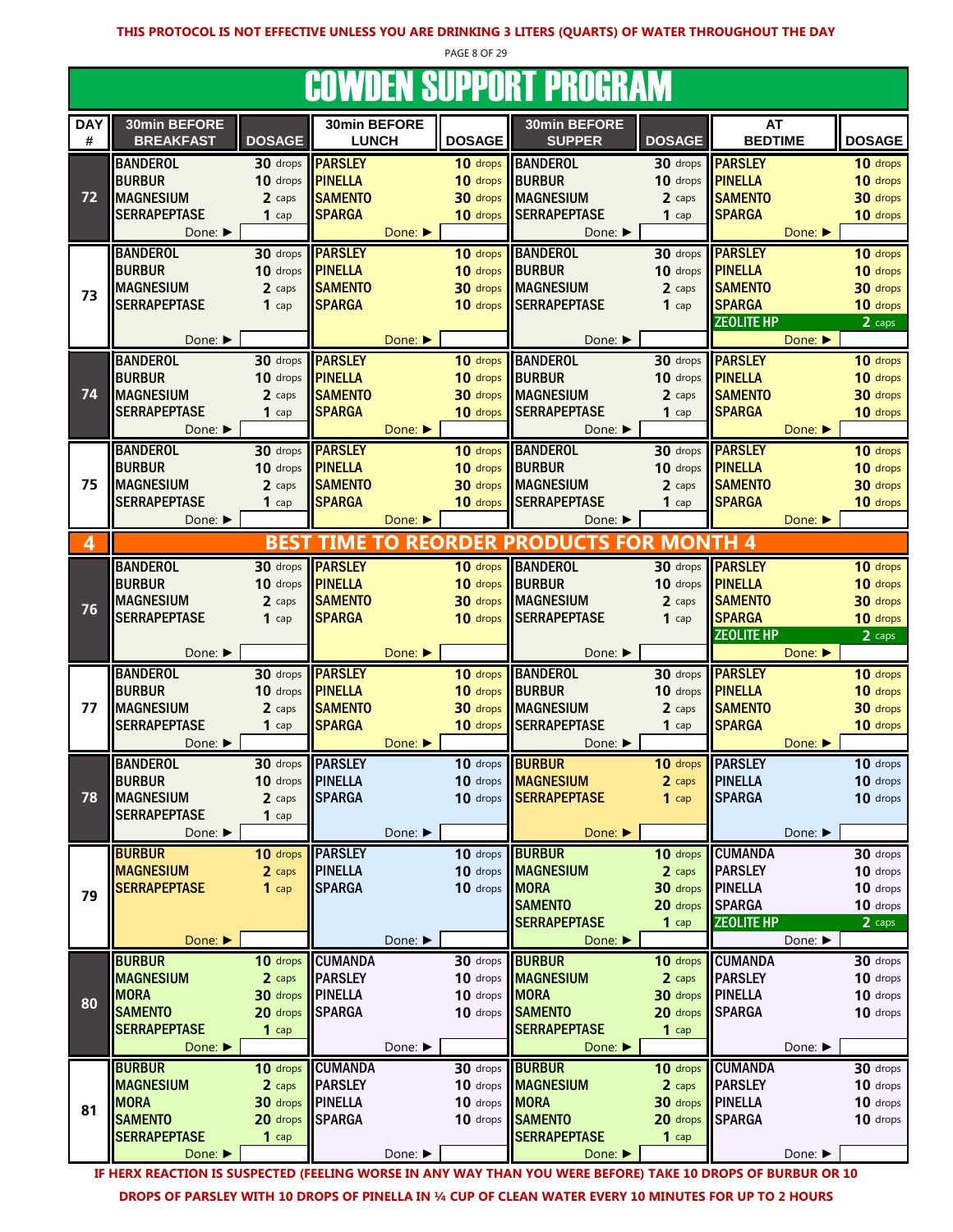PAGE 9 OF 29

# COWDEN SUPPORT PROGRAM

|                 |                                                    |               |                              |               | UUTTIJLII UUT I UILI I ILUUILIIITI |                        |                              |               |
|-----------------|----------------------------------------------------|---------------|------------------------------|---------------|------------------------------------|------------------------|------------------------------|---------------|
| <b>DAY</b><br># | 30min BEFORE<br><b>BREAKFAST</b>                   | <b>DOSAGE</b> | 30min BEFORE<br><b>LUNCH</b> | <b>DOSAGE</b> | 30min BEFORE<br><b>SUPPER</b>      | <b>DOSAGE</b>          | AT<br><b>BEDTIME</b>         | <b>DOSAGE</b> |
|                 | <b>BURBUR</b>                                      | 10 drops      | <b>CUMANDA</b>               | 30 drops      | <b>BURBUR</b>                      | 10 drops               | <b>CUMANDA</b>               | 30 drops      |
|                 | <b>MAGNESIUM</b>                                   | 2 caps        | <b>PARSLEY</b>               | 10 drops      | <b>MAGNESIUM</b>                   | 2 caps                 | <b>PARSLEY</b>               | 10 drops      |
| 82              | <b>MORA</b>                                        | 30 drops      | <b>PINELLA</b>               | 10 drops      | <b>MORA</b>                        | 30 drops               | <b>PINELLA</b>               | 10 drops      |
|                 | <b>SAMENTO</b>                                     | 20 drops      | <b>SPARGA</b>                | 10 drops      | <b>SAMENTO</b>                     | 20 drops               | <b>SPARGA</b>                | 10 drops      |
|                 | <b>SERRAPEPTASE</b>                                | $1$ cap       |                              |               | <b>SERRAPEPTASE</b>                | $1$ cap                | <b>ZEOLITE HP</b>            | 2 caps        |
|                 | Done: $\blacktriangleright$                        |               | Done: ▶                      |               | Done: ▶                            |                        | Done: ▶                      |               |
|                 | <b>BURBUR</b>                                      | 10 drops      | <b>CUMANDA</b>               | 30 drops      | <b>BURBUR</b>                      | 10 drops               | <b>CUMANDA</b>               | 30 drops      |
|                 | <b>MAGNESIUM</b>                                   | 2 caps        | <b>PARSLEY</b>               | 10 drops      | <b>MAGNESIUM</b>                   | 2 caps                 | <b>PARSLEY</b>               | 10 drops      |
| 83              | <b>MORA</b>                                        | 30 drops      | <b>PINELLA</b>               | 10 drops      | <b>MORA</b>                        | 30 drops               | <b>PINELLA</b>               | 10 drops      |
|                 | <b>SAMENTO</b>                                     | 20 drops      | <b>SPARGA</b>                | 10 drops      | <b>SAMENTO</b>                     | 20 drops               | <b>SPARGA</b>                | 10 drops      |
|                 | <b>SERRAPEPTASE</b>                                | $1$ cap       |                              |               | <b>SERRAPEPTASE</b>                | $1$ cap                |                              |               |
|                 | Done: ▶                                            |               | Done: ▶                      |               | Done: ▶                            |                        | Done: ▶                      |               |
|                 | <b>BURBUR</b>                                      | 10 drops      | <b>CUMANDA</b>               | 30 drops      | <b>BURBUR</b>                      |                        | 10 drops CUMANDA             | 30 drops      |
|                 | <b>MAGNESIUM</b>                                   | 2 caps        | <b>PARSLEY</b>               | 10 drops      | <b>MAGNESIUM</b>                   | 2 caps                 | <b>PARSLEY</b>               | 10 drops      |
| 84              | <b>MORA</b>                                        | 30 drops      | <b>PINELLA</b>               | 10 drops      | <b>MORA</b>                        |                        | 30 drops PINELLA             | 10 drops      |
|                 | <b>SAMENTO</b>                                     | 20 drops      | <b>SPARGA</b>                | 10 drops      | <b>SAMENTO</b>                     |                        | 20 drops SPARGA              | 10 drops      |
|                 | <b>SERRAPEPTASE</b>                                | $1$ cap       |                              |               | <b>SERRAPEPTASE</b>                | $1$ cap                |                              |               |
|                 | Done: $\blacktriangleright$<br><b>BURBUR</b>       | 10 drops      | Done: ▶<br><b>CUMANDA</b>    | 30 drops      | Done: ▶<br><b>BURBUR</b>           | 10 drops               | Done: ▶<br><b>CUMANDA</b>    | 30 drops      |
|                 | <b>MAGNESIUM</b>                                   | 2 caps        | <b>PARSLEY</b>               | 10 drops      | <b>MAGNESIUM</b>                   | 2 caps                 | <b>PARSLEY</b>               | 10 drops      |
|                 | <b>MORA</b>                                        | 30 drops      | <b>PINELLA</b>               | 10 drops      | <b>MORA</b>                        | 30 drops               | <b>PINELLA</b>               | 10 drops      |
| 85              | <b>SAMENTO</b>                                     | 20 drops      | <b>SPARGA</b>                | 10 drops      | <b>SAMENTO</b>                     | 20 drops SPARGA        |                              | 10 drops      |
|                 | <b>SERRAPEPTASE</b>                                | $1$ cap       |                              |               | <b>SERRAPEPTASE</b>                | $1$ cap                | <b>ZEOLITE HP</b>            | 2 caps        |
|                 | Done: ▶                                            |               | Done: ▶                      |               | Done:                              |                        | Done: ▶                      |               |
|                 | <b>BURBUR</b>                                      | 10 drops      | <b>CUMANDA</b>               | 30 drops      | <b>BURBUR</b>                      |                        | 10 drops CUMANDA             | 30 drops      |
|                 | <b>MAGNESIUM</b>                                   | 2 caps        | <b>PARSLEY</b>               | 10 drops      | <b>MAGNESIUM</b>                   | 2 caps                 | <b>PARSLEY</b>               | 10 drops      |
|                 | <b>MORA</b>                                        | 30 drops      | <b>PINELLA</b>               | 10 drops      | <b>MORA</b>                        |                        | 30 drops PINELLA             | 10 drops      |
| 86              | <b>SAMENTO</b>                                     | 20 drops      | <b>SPARGA</b>                | 10 drops      | <b>SAMENTO</b>                     |                        | 20 drops SPARGA              | 10 drops      |
|                 | <b>SERRAPEPTASE</b>                                | $1$ cap       |                              |               | <b>SERRAPEPTASE</b>                | $1$ cap                |                              |               |
|                 | Done: $\blacktriangleright$                        |               | Done: ▶                      |               | Done: $\blacktriangleright$        |                        | Done: ▶                      |               |
|                 | <b>BURBUR</b>                                      | 10 drops      | <b>CUMANDA</b>               | 30 drops      | <b>BURBUR</b>                      | 10 drops               | <b>CUMANDA</b>               | 30 drops      |
|                 | <b>MAGNESIUM</b>                                   | 2 caps        | <b>PARSLEY</b>               | 10 drops      | <b>MAGNESIUM</b>                   | 2 caps                 | <b>PARSLEY</b>               | 10 drops      |
| 87              | <b>MORA</b>                                        | 30 drops      | <b>PINELLA</b>               | 10 drops      | <b>MORA</b>                        | 30 drops               | <b>PINELLA</b>               | 10 drops      |
|                 | <b>SAMENTO</b>                                     | 20 drops      | <b>SPARGA</b>                | 10 drops      | <b>SAMENTO</b>                     |                        | 20 drops SPARGA              | 10 drops      |
|                 | <b>SERRAPEPTASE</b>                                | $1$ cap       |                              |               | <b>SERRAPEPTASE</b>                | $1$ cap                |                              |               |
|                 | Done: ▶                                            |               | Done: ▶                      |               | Done: $\blacktriangleright$        |                        | Done: $\blacktriangleright$  |               |
|                 | <b>BURBUR</b>                                      | 10 drops      | <b>CUMANDA</b>               |               | 30 drops <b>BURBUR</b>             |                        | 10 drops CUMANDA             | 30 drops      |
|                 | <b>MAGNESIUM</b>                                   | 2 caps        | <b>PARSLEY</b>               | 10 drops      | <b>MAGNESIUM</b>                   | 2 caps                 | <b>PARSLEY</b>               | 10 drops      |
| 88              | <b>MORA</b>                                        | 30 drops      | <b>IPINELLA</b>              | 10 drops MORA |                                    |                        | 30 drops PINELLA             | 10 drops      |
|                 | <b>SAMENTO</b>                                     | 20 drops      | <b>SPARGA</b>                | 10 drops      | <b>SAMENTO</b>                     |                        | 20 drops SPARGA              | 10 drops      |
|                 | <b>SERRAPEPTASE</b><br>Done: $\blacktriangleright$ | $1$ cap       | Done: ▶                      |               | <b>SERRAPEPTASE</b><br>Done: ▶     | $1$ cap                | <b>ZEOLITE HP</b><br>Done: ▶ | 2 caps        |
|                 | <b>BURBUR</b>                                      | 10 drops      | <b>CUMANDA</b>               |               | 30 drops <b>BURBUR</b>             |                        | 10 drops CUMANDA             | 30 drops      |
|                 | <b>MAGNESIUM</b>                                   | 2 caps        | <b>PARSLEY</b>               | 10 drops      | <b>MAGNESIUM</b>                   | 2 caps                 | <b>PARSLEY</b>               | 10 drops      |
|                 | <b>MORA</b>                                        | 30 drops      | <b>PINELLA</b>               | 10 drops      | <b>MORA</b>                        | $30$ drops $\parallel$ | <b>PINELLA</b>               | 10 drops      |
| 89              | <b>SAMENTO</b>                                     | 20 drops      | <b>SPARGA</b>                | 10 drops      | <b>SAMENTO</b>                     |                        | 20 drops SPARGA              | 10 drops      |
|                 | <b>SERRAPEPTASE</b>                                | $1$ cap       |                              |               | <b>SERRAPEPTASE</b>                | $1$ cap                |                              |               |
|                 | Done: ▶                                            |               | Done: ▶                      |               | Done: ▶                            |                        | Done: ▶                      |               |
|                 | <b>BURBUR</b>                                      | 10 drops      | <b>CUMANDA</b>               |               | 30 drops <b>BURBUR</b>             |                        | 10 drops CUMANDA             | 30 drops      |
|                 | <b>MAGNESIUM</b>                                   | 2 caps        | <b>PARSLEY</b>               | 10 drops      | <b>MAGNESIUM</b>                   | 2 caps                 | <b>PARSLEY</b>               | 10 drops      |
| 90              | <b>MORA</b>                                        | 30 drops      | <b>IPINELLA</b>              | 10 drops MORA |                                    |                        | <b>30 drops PINELLA</b>      | 10 drops      |
|                 | <b>SAMENTO</b>                                     | 20 drops      | <b>SPARGA</b>                | 10 drops      | <b>SAMENTO</b>                     |                        | 20 drops SPARGA              | 10 drops      |
|                 | <b>SERRAPEPTASE</b>                                | $1$ cap       |                              |               | <b>SERRAPEPTASE</b>                | $1$ cap                |                              |               |
|                 | Done: ▶                                            |               | Done: ▶                      |               | Done: ▶                            |                        | Done: ▶                      |               |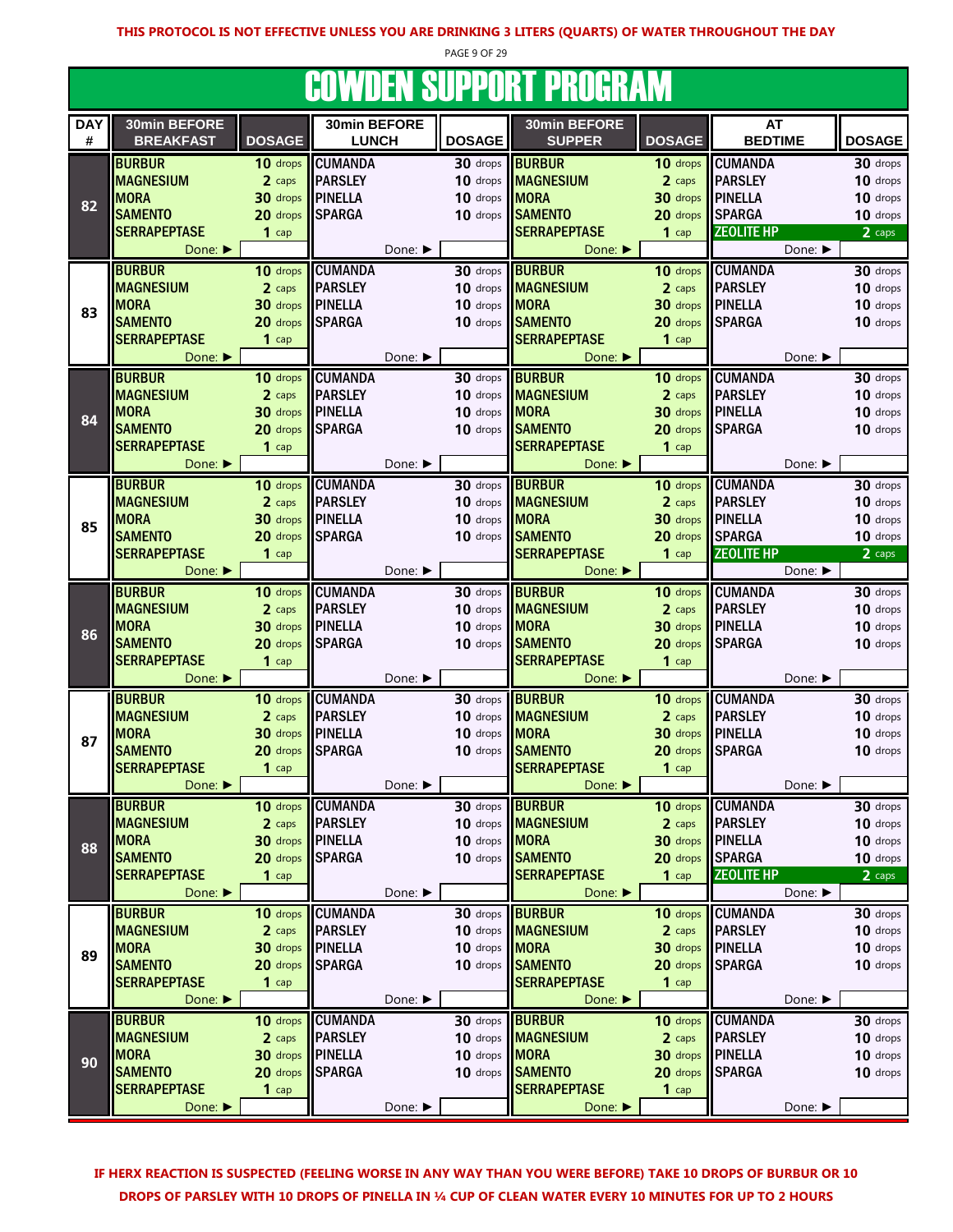PAGE 10 OF 29

# **COWDEN SUPPORT PROGRAM**

|                 |                                  |               |                              |                | UUTTIJLII UUI I UILI I ILVUILIITI |                |                             |               |
|-----------------|----------------------------------|---------------|------------------------------|----------------|-----------------------------------|----------------|-----------------------------|---------------|
| <b>DAY</b><br># | 30min BEFORE<br><b>BREAKFAST</b> | <b>DOSAGE</b> | 30min BEFORE<br><b>LUNCH</b> | <b>DOSAGE</b>  | 30min BEFORE<br><b>SUPPER</b>     | <b>DOSAGE</b>  | AT<br><b>BEDTIME</b>        | <b>DOSAGE</b> |
|                 |                                  |               |                              |                |                                   |                |                             |               |
|                 | <b>BURBUR</b>                    | 10 drops      | <b>CUMANDA</b>               | 30 drops       | <b>BURBUR</b>                     | 10 drops       | <b>CUMANDA</b>              | 30 drops      |
|                 | <b>MAGNESIUM</b>                 | 2 caps        | <b>PARSLEY</b>               | 10 drops       | <b>MAGNESIUM</b>                  | 2 caps         | <b>PARSLEY</b>              | 10 drops      |
| 91              | <b>MORA</b>                      | 30 drops      | <b>PINELLA</b>               | 10 drops MORA  |                                   | 30 drops       | <b>PINELLA</b>              | 10 drops      |
|                 | <b>SAMENTO</b>                   | 20 drops      | <b>SPARGA</b>                |                | 10 drops SAMENTO                  | 20 drops       | <b>SPARGA</b>               | 10 drops      |
|                 | <b>SERRAPEPTASE</b>              | $1$ cap       |                              |                | <b>SERRAPEPTASE</b>               | $1$ cap        | <b>ZEOLITE HP</b>           | 2 caps        |
|                 | Done:                            |               | Done: ▶                      |                | Done:                             |                | Done: ▶                     |               |
|                 | <b>BURBUR</b>                    | 10 drops      | <b>CUMANDA</b>               | 30 drops       | <b>BURBUR</b>                     | 10 drops       | <b>CUMANDA</b>              | 30 drops      |
|                 | <b>MAGNESIUM</b>                 | 2 caps        | <b>PARSLEY</b>               |                | 10 drops MAGNESIUM                | 2 caps         | <b>PARSLEY</b>              | 10 drops      |
| 92              | <b>MORA</b>                      | 30 drops      | <b>PINELLA</b>               | 10 drops MORA  |                                   | 30 drops       | <b>PINELLA</b>              | 10 drops      |
|                 | <b>SAMENTO</b>                   | 20 drops      | <b>SPARGA</b>                |                | 10 drops SAMENTO                  | 20 drops       | <b>SPARGA</b>               | 10 drops      |
|                 | <b>SERRAPEPTASE</b>              | $1$ cap       |                              |                | <b>SERRAPEPTASE</b>               | $1$ cap        |                             |               |
|                 | Done: ▶                          |               | Done: ▶                      |                | Done: ▶                           |                | Done: ▶                     |               |
|                 | <b>BURBUR</b>                    | 10 drops      | <b>PARSLEY</b>               | 10 drops       | <b>BURBUR</b>                     | 10 drops       | <b>PARSLEY</b>              | 10 drops      |
|                 | <b>MAGNESIUM</b>                 | 2 caps        | <b>PINELLA</b>               | 10 drops       | <b>MAGNESIUM</b>                  | 2 caps         | <b>PINELLA</b>              | 10 drops      |
|                 | <b>MORA</b>                      | 30 drops      | <b>SPARGA</b>                |                | 10 drops SERRAPEPTASE             | $1$ cap        | <b>SPARGA</b>               | 10 drops      |
| 93              | <b>SAMENTO</b>                   | 20 drops      |                              |                |                                   |                |                             |               |
|                 | <b>SERRAPEPTASE</b>              | $1$ cap       |                              |                |                                   |                |                             |               |
|                 | Done: ▶                          |               | Done:                        |                | Done: ▶                           |                | Done: ▶                     |               |
|                 | <b>BURBUR</b>                    | 10 drops      | <b>PARSLEY</b>               | 10 drops       | <b>BURBUR</b>                     | 10 drops       | <b>HOUTTUYNIA</b>           | 30 drops      |
|                 | <b>MAGNESIUM</b>                 | 2 caps        | <b>PINELLA</b>               | 10 drops       | ENULA                             | 2 drops        | <b>PARSLEY</b>              | 10 drops      |
|                 | <b>SERRAPEPTASE</b>              | $1$ cap       | <b>SPARGA</b>                | 10 drops       | <b>MAGNESIUM</b>                  | 2 caps         | <b>PINELLA</b>              | 10 drops      |
| 94              |                                  |               |                              |                |                                   |                |                             |               |
|                 |                                  |               |                              |                | <b>SERRAPEPTASE</b>               | $1$ cap        | <b>SAMENTO</b>              | 20 drops      |
|                 |                                  |               |                              |                |                                   |                | <b>SPARGA</b>               | 10 drops      |
|                 |                                  |               |                              |                |                                   |                | <b>ZEOLITE HP</b>           | 2 caps        |
|                 | Done: ▶                          |               | Done: ▶                      |                | Done: ▶                           |                | Done: ▶                     |               |
|                 | <b>BURBUR</b>                    | 10 drops      | <b>HOUTTUYNIA</b>            |                | 30 drops BURBUR                   | 10 drops       | <b>HOUTTUYNIA</b>           | 30 drops      |
|                 | <b>ENULA</b>                     | 4. drops      | <b>PARSLEY</b>               | 10 drops ENULA |                                   | $\delta$ drops | <b>PARSLEY</b>              | 10 drops      |
| 95              | <b>MAGNESIUM</b>                 | 2 caps        | <b>PINELLA</b>               |                | 10 drops MAGNESIUM                | 2 caps         | <b>PINELLA</b>              | 10 drops      |
|                 | <b>SERRAPEPTASE</b>              | $1$ cap       | <b>SAMENTO</b>               | 20 drops       | <b>SERRAPEPTASE</b>               | $1$ cap        | <b>SAMENTO</b>              | 20 drops      |
|                 |                                  |               | <b>SPARGA</b>                | 10 drops       |                                   |                | <b>SPARGA</b>               | 10 drops      |
|                 | Done: ▶                          |               | Done: ▶                      |                | Done: ▶                           |                | Done: $\blacktriangleright$ |               |
|                 | <b>BURBUR</b>                    | 10 drops      | <b>HOUTTUYNIA</b>            |                | 30 drops BURBUR                   | 10 drops       | <b>HOUTTUYNIA</b>           | 30 drops      |
|                 | <b>ENULA</b>                     | 8 drops       | <b>PARSLEY</b>               | 10 drops       | <b>ENULA</b>                      | 10 drops       | <b>PARSLEY</b>              | 10 drops      |
| 96              | <b>MAGNESIUM</b>                 | 2 caps        | <b>PINELLA</b>               | 10 drops       | <b>MAGNESIUM</b>                  | 2 caps         | <b>PINELLA</b>              | 10 drops      |
|                 | <b>SERRAPEPTASE</b>              | $1$ cap       | <b>SAMENTO</b>               | 20 drops       | <b>SERRAPEPTASE</b>               | $1$ cap        | <b>SAMENTO</b>              | 20 drops      |
|                 |                                  |               | <b>SPARGA</b>                | 10 drops       |                                   |                | <b>SPARGA</b>               | 10 drops      |
|                 | Done: ▶                          |               | Done: ▶                      |                | Done: ▶                           |                | Done:                       |               |
|                 | <b>BURBUR</b>                    | 10 drops      | <b>HOUTTUYNIA</b>            |                | 30 drops BURBUR                   |                | 10 drops HOUTTUYNIA         | 30 drops      |
|                 | <b>ENULA</b>                     | 12 drops      | <b>PARSLEY</b>               | 10 drops ENULA |                                   | 14. drops      | <b>PARSLEY</b>              | 10 drops      |
|                 | <b>MAGNESIUM</b>                 | 2 caps        | <b>PINELLA</b>               |                | 10 drops MAGNESIUM                | 2 caps         | <b>PINELLA</b>              | 10 drops      |
| 97              | <b>SERRAPEPTASE</b>              | $1$ cap       | <b>SAMENTO</b>               |                | 20 drops SERRAPEPTASE             | $1$ cap        | <b>SAMENTO</b>              | 20 drops      |
|                 |                                  |               | <b>SPARGA</b>                | 10 drops       |                                   |                | <b>SPARGA</b>               | 10 drops      |
|                 |                                  |               |                              |                |                                   |                | <b>ZEOLITE HP</b>           | 2 caps        |
|                 | Done: ▶                          |               | Done:                        |                | Done: ▶                           |                | Done: ▶                     |               |
|                 | <b>BURBUR</b>                    | 10 drops      | <b>HOUTTUYNIA</b>            |                | 30 drops BURBUR                   | 10 drops       | <b>HOUTTUYNIA</b>           | 30 drops      |
|                 | <b>ENULA</b>                     | 16 drops      | <b>PARSLEY</b>               | 10 drops       | ENULA                             | 18 drops       | <b>PARSLEY</b>              | 10 drops      |
|                 | <b>MAGNESIUM</b>                 | 2 caps        | <b>PINELLA</b>               |                | 10 drops MAGNESIUM                | 2 caps         | <b>PINELLA</b>              | 10 drops      |
| 98              | <b>SERRAPEPTASE</b>              | $1$ cap       | <b>SAMENTO</b>               |                | 20 drops SERRAPEPTASE             | $1$ cap        | <b>SAMENTO</b>              | 20 drops      |
|                 |                                  |               | <b>SPARGA</b>                | 10 drops       |                                   |                | <b>SPARGA</b>               | 10 drops      |
|                 | Done: ▶                          |               | Done: ▶                      |                | Done: ▶                           |                | Done: ▶                     |               |
|                 | <b>BURBUR</b>                    | 10 drops      | <b>HOUTTUYNIA</b>            |                | 30 drops BURBUR                   | 10 drops       | <b>HOUTTUYNIA</b>           | 30 drops      |
|                 | <b>ENULA</b>                     | 20 drops      | <b>PARSLEY</b>               | 10 drops ENULA |                                   | 22 drops       | <b>PARSLEY</b>              | 10 drops      |
|                 | <b>MAGNESIUM</b>                 | 2 caps        | <b>PINELLA</b>               |                | 10 drops MAGNESIUM                | 2 caps         | <b>PINELLA</b>              | 10 drops      |
| 99              | <b>SERRAPEPTASE</b>              | $1$ cap       | <b>SAMENTO</b>               | 20 drops       | <b>SERRAPEPTASE</b>               | $1$ cap        | <b>SAMENTO</b>              | 20 drops      |
|                 |                                  |               | <b>SPARGA</b>                | 10 drops       |                                   |                | <b>SPARGA</b>               | 10 drops      |
|                 | Done: ▶                          |               | Done: ▶                      |                | Done: ▶                           |                | Done: ▶                     |               |
|                 |                                  |               |                              |                |                                   |                |                             |               |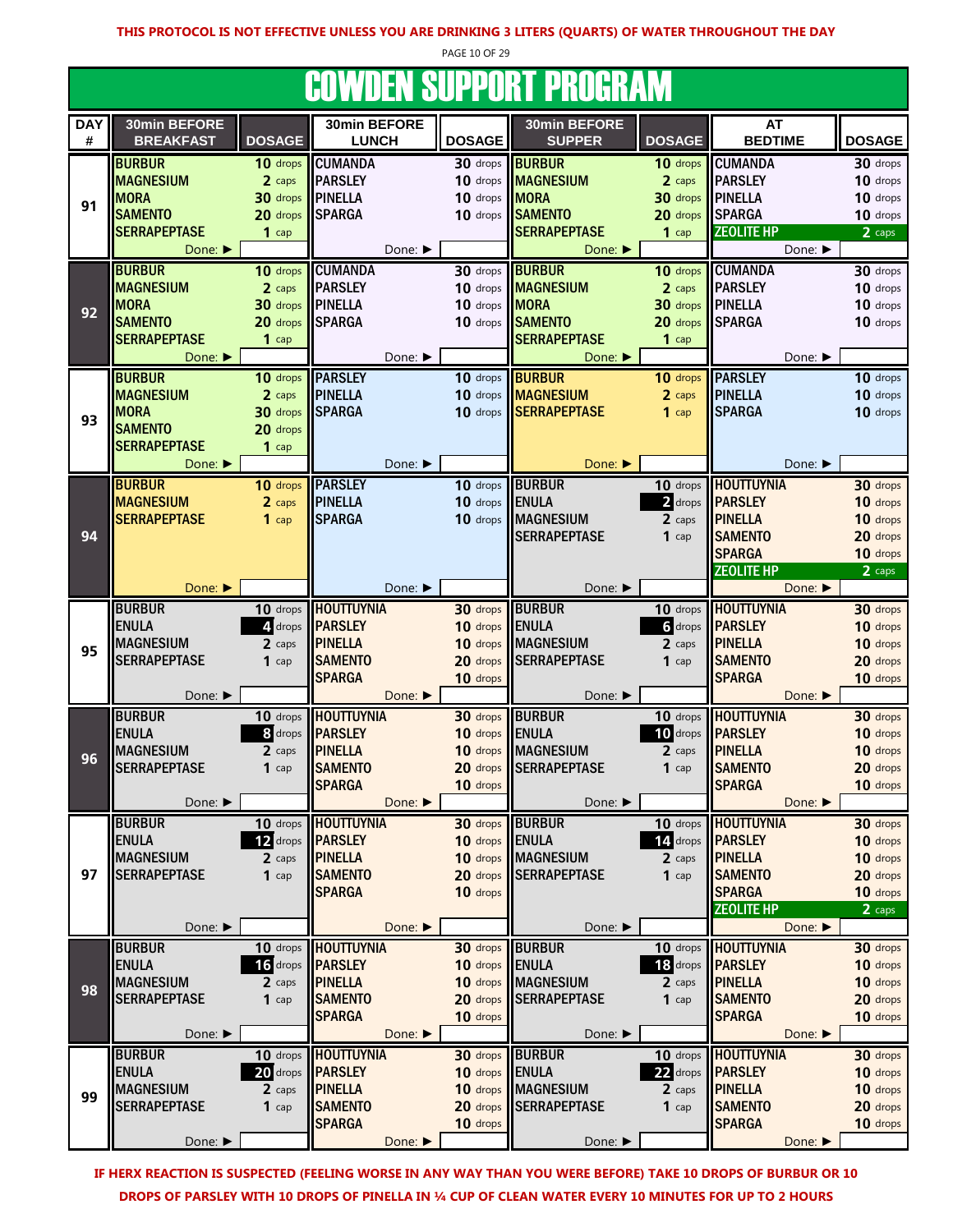PAGE 11 OF 29

### **COWDEN SUPPORT PROGRAM**

|            |                             |               |                        |                 | UUTTBEN UUI I UNI I NUUNTITI |                |                            |               |
|------------|-----------------------------|---------------|------------------------|-----------------|------------------------------|----------------|----------------------------|---------------|
| <b>DAY</b> | 30min BEFORE                |               | 30min BEFORE           |                 | 30min BEFORE                 |                | AT                         |               |
| #          | <b>BREAKFAST</b>            | <b>DOSAGE</b> | <b>LUNCH</b>           | <b>DOSAGE</b>   | <b>SUPPER</b>                | <b>DOSAGE</b>  | <b>BEDTIME</b>             | <b>DOSAGE</b> |
|            | <b>BURBUR</b>               | 10 drops      | <b>HOUTTUYNIA</b>      | 30 drops        | <b>BURBUR</b>                | 10 drops       | <b>HOUTTUYNIA</b>          | 30 drops      |
|            | <b>ENULA</b>                | 24 drops      | <b>PARSLEY</b>         | 10 drops        | <b>ENULA</b>                 |                | 26 drops <b>PARSLEY</b>    | 10 drops      |
|            | <b>MAGNESIUM</b>            | 2 caps        | <b>PINELLA</b>         | 10 drops        | <b>MAGNESIUM</b>             | 2 caps         | <b>PINELLA</b>             | 10 drops      |
| 100        | <b>SERRAPEPTASE</b>         | $1$ cap       | <b>SAMENTO</b>         | 20 drops        | <b>SERRAPEPTASE</b>          | $1$ cap        | <b>SAMENTO</b>             | 20 drops      |
|            |                             |               | <b>SPARGA</b>          |                 |                              |                | <b>SPARGA</b>              | 10 drops      |
|            |                             |               |                        | 10 drops        |                              |                | <b>ZEOLITE HP</b>          |               |
|            |                             |               |                        |                 | Done:                        |                |                            | 2 caps        |
|            | Done: ▶                     |               | Done:                  |                 |                              |                | Done: ▶                    |               |
|            | <b>BURBUR</b>               | 10 drops      | <b>HOUTTUYNIA</b>      | 30 drops        | <b>BURBUR</b>                | 10 drops       | <b>HOUTTUYNIA</b>          | 30 drops      |
|            | <b>ENULA</b>                | 28 drops      | <b>PARSLEY</b>         | 10 drops        | <b>ENULA</b>                 | 30 drops       | <b>IIPARSLEY</b>           | 10 drops      |
| 101        | <b>MAGNESIUM</b>            | 2 caps        | <b>PINELLA</b>         | 10 drops        | <b>MAGNESIUM</b>             | 2 caps         | <b>PINELLA</b>             | 10 drops      |
|            | <b>SERRAPEPTASE</b>         | $1$ cap       | <b>SAMENTO</b>         | 20 drops        | <b>SERRAPEPTASE</b>          | $1$ cap        | <b>SAMENTO</b>             | 20 drops      |
|            |                             |               | <b>SPARGA</b>          | 10 drops        |                              |                | <b>SPARGA</b>              | 10 drops      |
|            | Done: ▶                     |               | Done: ▶                |                 | Done: ▶                      |                | Done: ▶                    |               |
|            | <b>BURBUR</b>               | 10 drops      | <b>HOUTTUYNIA</b>      | 30 drops        | <b>BURBUR</b>                |                | 10 drops <b>HOUTTUYNIA</b> | 30 drops      |
|            | <b>ENULA</b>                | 30 drops      | <b>PARSLEY</b>         | 10 drops        | <b>ENULA</b>                 |                | 30 drops <b>PARSLEY</b>    | 10 drops      |
|            | <b>MAGNESIUM</b>            | 2 caps        | <b>PINELLA</b>         | 10 drops        | <b>MAGNESIUM</b>             | 2 caps         | <b>PINELLA</b>             | 10 drops      |
| 102        | <b>SERRAPEPTASE</b>         | $1$ cap       | <b>SAMENTO</b>         | 20 drops        | <b>SERRAPEPTASE</b>          | $1$ cap        | <b>SAMENTO</b>             | 20 drops      |
|            |                             |               | <b>SPARGA</b>          | 10 drops        |                              |                | <b>SPARGA</b>              | 10 drops      |
|            | Done: ▶                     |               | Done: ▶                |                 | Done: ▶                      |                | Done: ▶                    |               |
|            | <b>BURBUR</b>               | 10 drops      | <b>HOUTTUYNIA</b>      | 30 drops        | <b>BURBUR</b>                |                | 10 drops HOUTTUYNIA        | 30 drops      |
|            | <b>ENULA</b>                | 30 drops      | <b>PARSLEY</b>         | 10 drops        | <b>ENULA</b>                 | 30 drops       | <b>PARSLEY</b>             | 10 drops      |
|            | <b>MAGNESIUM</b>            | 2 caps        | <b>PINELLA</b>         | 10 drops        | <b>MAGNESIUM</b>             | 2 caps         | <b>PINELLA</b>             | 10 drops      |
| 103        | <b>SERRAPEPTASE</b>         | $1$ cap       | <b>SAMENTO</b>         | 20 drops        | <b>SERRAPEPTASE</b>          | $1$ cap        | <b>SAMENTO</b>             | 20 drops      |
|            |                             |               | <b>SPARGA</b>          | 10 drops        |                              |                | <b>SPARGA</b>              | 10 drops      |
|            |                             |               |                        |                 |                              |                | <b>ZEOLITE HP</b>          | 2 caps        |
|            |                             |               |                        |                 |                              |                |                            |               |
|            |                             |               |                        |                 |                              |                |                            |               |
|            | Done: ▶                     |               | Done: ▶                |                 | Done: ▶                      |                | Done:                      |               |
|            | <b>BURBUR</b>               | 10 drops      | <b>HOUTTUYNIA</b>      | 30 drops        | <b>BURBUR</b>                |                | 10 drops <b>HOUTTUYNIA</b> | 30 drops      |
|            | <b>ENULA</b>                | 30 drops      | <b>PARSLEY</b>         | 10 drops ENULA  |                              |                | 30 drops <b>PARSLEY</b>    | 10 drops      |
| 104        | <b>MAGNESIUM</b>            | 2 caps        | <b>PINELLA</b>         |                 | 10 drops MAGNESIUM           | 2 caps         | <b>PINELLA</b>             | 10 drops      |
|            | <b>SERRAPEPTASE</b>         | $1$ cap       | <b>SAMENTO</b>         | 20 drops        | <b>SERRAPEPTASE</b>          | $1$ cap        | <b>SAMENTO</b>             | 20 drops      |
|            |                             |               | <b>SPARGA</b>          | 10 drops        |                              |                | <b>SPARGA</b>              | 10 drops      |
|            | Done: ▶                     |               | Done:                  |                 | Done: ▶                      |                | Done: ▶                    |               |
|            | <b>BURBUR</b>               | 10 drops      | <b>HOUTTUYNIA</b>      | 30 drops BURBUR |                              |                | 10 drops <b>HOUTTUYNIA</b> | 30 drops      |
|            | <b>ENULA</b>                | 30 drops      | <b>PARSLEY</b>         | 10 drops        | <b>ENULA</b>                 | $30$ drops     | <b>PARSLEY</b>             | 10 drops      |
|            | <b>MAGNESIUM</b>            | 2 caps        | <b>PINELLA</b>         | 10 drops        | <b>MAGNESIUM</b>             | 2 caps         | <b>PINELLA</b>             | 10 drops      |
| 105        | <b>SERRAPEPTASE</b>         | $1$ cap       | <b>SAMENTO</b>         |                 | 20 drops SERRAPEPTASE        | $1$ cap        | <b>SAMENTO</b>             | 20 drops      |
|            |                             |               | <b>SPARGA</b>          | 10 drops        |                              |                | <b>SPARGA</b>              | 10 drops      |
|            | Done: ▶                     |               | Done: ▶                |                 | Done: ▶                      |                | Done:                      |               |
|            |                             |               | О<br><b>TIME</b>       | <b>REORDER</b>  | <b>PRODUCTS FOR</b>          |                |                            |               |
|            |                             | <b>BEST</b>   |                        |                 |                              | <b>MONTH 5</b> |                            |               |
|            | <b>BURBUR</b>               | 10 drops      | <b>HOUTTUYNIA</b>      | 30 drops        | <b>BURBUR</b>                |                | 10 drops   HOUTTUYNIA      | 30 drops      |
|            | <b>ENULA</b>                | 30 drops      | <b>PARSLEY</b>         | 10 drops        | <b>ENULA</b>                 |                | 30 drops <b>PARSLEY</b>    | 10 drops      |
|            | <b>MAGNESIUM</b>            | 2 caps        | <b>PINELLA</b>         | 10 drops        | <b>MAGNESIUM</b>             | 2 caps         | <b>PINELLA</b>             | 10 drops      |
| 106        | <b>SERRAPEPTASE</b>         | $1$ cap       | <b>SAMENTO</b>         | 20 drops        | <b>SERRAPEPTASE</b>          | $1$ cap        | <b>SAMENTO</b>             | 20 drops      |
|            |                             |               | <b>SPARGA</b>          | 10 drops        |                              |                | <b>SPARGA</b>              | 10 drops      |
|            |                             |               |                        |                 |                              |                | <b>ZEOLITE HP</b>          | 2 caps        |
|            | Done: ▶                     |               | Done: ▶                |                 | Done: ▶                      |                | Done: ▶                    |               |
|            | <b>BURBUR</b>               | 10 drops      | <b>HOUTTUYNIA</b>      | 30 drops        | <b>BURBUR</b>                |                | 10 drops <b>HOUTTUYNIA</b> | 30 drops      |
|            | <b>ENULA</b>                | 30 drops      | <b>PARSLEY</b>         | 10 drops        | <b>ENULA</b>                 |                | 30 drops <b>PARSLEY</b>    | 10 drops      |
| 107        | <b>MAGNESIUM</b>            | 2 caps        | <b>PINELLA</b>         | 10 drops        | <b>MAGNESIUM</b>             | 2 caps         | <b>PINELLA</b>             | 10 drops      |
|            | <b>SERRAPEPTASE</b>         | $1$ cap       | <b>SAMENTO</b>         | 20 drops        | <b>SERRAPEPTASE</b>          | $1$ cap        | <b>SAMENTO</b>             | 20 drops      |
|            | Done: $\blacktriangleright$ |               | <b>SPARGA</b><br>Done: | 10 drops        | Done: ▶                      |                | <b>SPARGA</b><br>Done: ▶   | 10 drops      |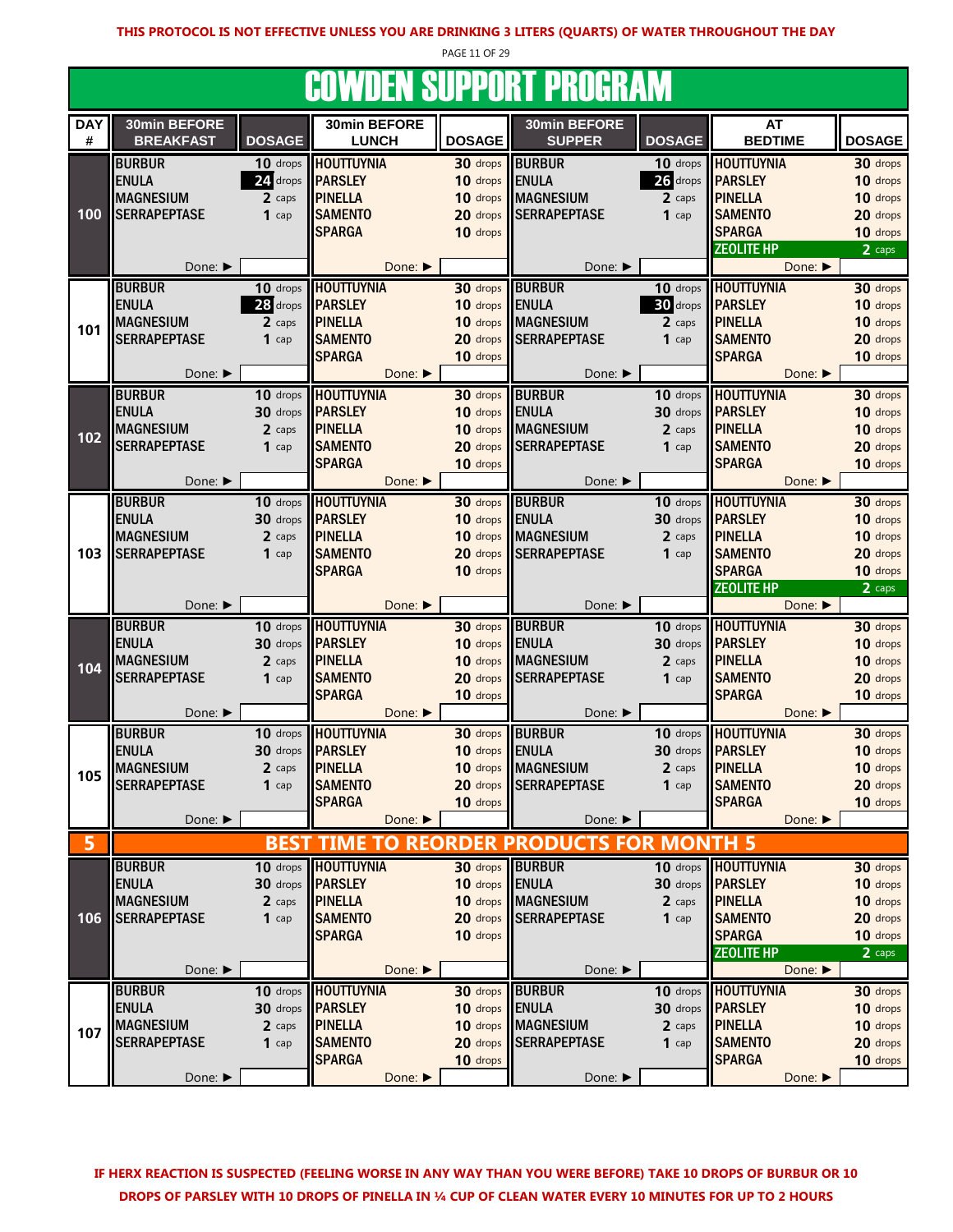PAGE 12 OF 29

# **COWDEN SUPPORT PROGRAM**

| <b>DAY</b> | 30min BEFORE        |               | 30min BEFORE   |         |                             | 30min BEFORE          |                                     | <b>AT</b>               |                             |               |
|------------|---------------------|---------------|----------------|---------|-----------------------------|-----------------------|-------------------------------------|-------------------------|-----------------------------|---------------|
| #          | <b>BREAKFAST</b>    | <b>DOSAGE</b> | <b>LUNCH</b>   |         | <b>DOSAGE</b>               | <b>SUPPER</b>         | <b>DOSAGE</b>                       | <b>BEDTIME</b>          |                             | <b>DOSAGE</b> |
|            | <b>BURBUR</b>       | 10 drops      | <b>PARSLEY</b> |         | 10 drops                    | <b>BURBUR</b>         | 10 drops                            | <b>PARSLEY</b>          |                             | 10 drops      |
|            | <b>ENULA</b>        | 30 drops      | <b>PINELLA</b> |         | 10 drops                    | <b>MAGNESIUM</b>      | 2 caps                              | <b>PINELLA</b>          |                             | 10 drops      |
| 108        | <b>MAGNESIUM</b>    | 2 caps        | <b>SPARGA</b>  |         |                             | 10 drops SERRAPEPTASE | $1$ cap                             | <b>SPARGA</b>           |                             | 10 drops      |
|            | <b>SERRAPEPTASE</b> | $1$ cap       |                |         |                             |                       |                                     |                         |                             |               |
|            | Done: ▶             |               |                | Done: ▶ |                             | Done: ▶               |                                     |                         | Done: ▶                     |               |
|            | <b>BURBUR</b>       |               | <b>PARSLEY</b> |         |                             |                       |                                     |                         |                             |               |
|            | <b>MAGNESIUM</b>    | 10 drops      |                |         | 10 drops<br>10 drops BURBUR | <b>BANDEROL</b>       | 30 drops<br>10 drops <b>PINELLA</b> | <b>PARSLEY</b>          |                             | 10 drops      |
|            |                     | 2 caps        | <b>PINELLA</b> |         |                             |                       |                                     |                         |                             | 10 drops      |
| 109        | <b>SERRAPEPTASE</b> | $1$ cap       | <b>SPARGA</b>  |         |                             | 10 drops MAGNESIUM    | 2 caps                              | <b>SAMENTO</b>          |                             | 30 drops      |
|            |                     |               |                |         |                             | <b>SERRAPEPTASE</b>   | $1$ cap                             | <b>SPARGA</b>           |                             | 10 drops      |
|            |                     |               |                |         |                             |                       |                                     | <b>ZEOLITE HP</b>       |                             | 2 caps        |
|            | Done: ▶             |               |                | Done: ▶ |                             | Done:                 |                                     |                         | Done:                       |               |
|            | <b>BANDEROL</b>     | 30 drops      | <b>PARSLEY</b> |         | 10 drops                    | <b>BANDEROL</b>       | 30 drops                            | <b>PARSLEY</b>          |                             | 10 drops      |
|            | <b>BURBUR</b>       | 10 drops      | <b>PINELLA</b> |         | 10 drops                    | <b>BURBUR</b>         | 10 drops <b>PINELLA</b>             |                         |                             | 10 drops      |
| 110        | <b>MAGNESIUM</b>    | 2 caps        | <b>SAMENTO</b> |         | 30 drops                    | <b>MAGNESIUM</b>      | 2 caps                              | <b>SAMENTO</b>          |                             | 30 drops      |
|            | <b>SERRAPEPTASE</b> | $1$ cap       | <b>SPARGA</b>  |         | 10 drops                    | <b>SERRAPEPTASE</b>   | $1$ cap                             | <b>SPARGA</b>           |                             | 10 drops      |
|            | Done: ▶             |               |                | Done:   |                             | Done: ▶               |                                     |                         | Done: $\blacktriangleright$ |               |
|            | <b>BANDEROL</b>     | $30$ drops    | <b>PARSLEY</b> |         |                             | 10 drops BANDEROL     |                                     | 30 drops <b>PARSLEY</b> |                             | 10 drops      |
|            | <b>BURBUR</b>       | 10 drops      | <b>PINELLA</b> |         | 10 drops                    | <b>BURBUR</b>         | 10 drops <b>PINELLA</b>             |                         |                             | 10 drops      |
| 111        | <b>MAGNESIUM</b>    | 2 caps        | <b>SAMENTO</b> |         | 30 drops                    | <b>MAGNESIUM</b>      | 2 caps                              | <b>SAMENTO</b>          |                             | 30 drops      |
|            | <b>SERRAPEPTASE</b> | $1$ cap       | <b>SPARGA</b>  |         | 10 drops                    | <b>SERRAPEPTASE</b>   | $1$ cap                             | <b>SPARGA</b>           |                             | 10 drops      |
|            | Done:               |               |                | Done: ▶ |                             | Done: ▶               |                                     |                         | Done: ▶                     |               |
|            | <b>BANDEROL</b>     | 30 drops      | <b>PARSLEY</b> |         | 10 drops                    | <b>BANDEROL</b>       | 30 drops                            | <b>PARSLEY</b>          |                             | 10 drops      |
|            | <b>BURBUR</b>       | 10 drops      | <b>PINELLA</b> |         | 10 drops BURBUR             |                       | 10 drops                            | <b>PINELLA</b>          |                             | 10 drops      |
|            | <b>MAGNESIUM</b>    |               | <b>SAMENTO</b> |         | 30 drops                    | <b>MAGNESIUM</b>      | 2 caps                              | <b>SAMENTO</b>          |                             | 30 drops      |
| 112        |                     | 2 caps        |                |         |                             |                       |                                     |                         |                             |               |
|            | <b>SERRAPEPTASE</b> | $1$ cap       | <b>SPARGA</b>  |         | 10 drops                    | <b>SERRAPEPTASE</b>   | $1$ cap                             | <b>SPARGA</b>           |                             | 10 drops      |
|            | Done: ▶             |               |                |         |                             | Done: ▶               |                                     | <b>ZEOLITE HP</b>       | Done:                       | 2 caps        |
|            |                     |               |                | Done:   |                             |                       |                                     |                         |                             |               |
|            | <b>BANDEROL</b>     | 30 drops      | <b>PARSLEY</b> |         | 10 drops                    | <b>BANDEROL</b>       |                                     | 30 drops <b>PARSLEY</b> |                             | 10 drops      |
|            | <b>BURBUR</b>       | 10 drops      | <b>PINELLA</b> |         | 10 drops BURBUR             |                       | 10 drops <b>PINELLA</b>             |                         |                             | 10 drops      |
| 113        | <b>MAGNESIUM</b>    | 2 caps        | <b>SAMENTO</b> |         |                             | 30 drops MAGNESIUM    | 2 caps                              | <b>SAMENTO</b>          |                             | 30 drops      |
|            | <b>SERRAPEPTASE</b> | $1$ cap       | <b>SPARGA</b>  |         | 10 drops                    | <b>SERRAPEPTASE</b>   | $1$ cap                             | <b>SPARGA</b>           |                             | 10 drops      |
|            | Done: ▶             |               |                | Done:   |                             |                       |                                     |                         |                             |               |
|            |                     |               |                |         |                             | Done: ▶               |                                     |                         | Done:                       |               |
|            | <b>BANDEROL</b>     | 30 drops      | <b>PARSLEY</b> |         | 10 drops                    | <b>BANDEROL</b>       | 30 drops                            | <b>PARSLEY</b>          |                             | 10 drops      |
|            | <b>BURBUR</b>       | 10 drops      | <b>PINELLA</b> |         | 10 drops BURBUR             |                       | 10 drops <b>PINELLA</b>             |                         |                             | 10 drops      |
| 114        | <b>MAGNESIUM</b>    | 2 caps        | <b>SAMENTO</b> |         |                             | 30 drops MAGNESIUM    | 2 caps                              | <b>SAMENTO</b>          |                             | 30 drops      |
|            | <b>SERRAPEPTASE</b> | $1$ cap       | <b>SPARGA</b>  |         |                             | 10 drops SERRAPEPTASE | $1$ cap                             | <b>SPARGA</b>           |                             | 10 drops      |
|            | Done: ▶             |               |                | Done: ▶ |                             | Done: ▶               |                                     |                         | Done:                       |               |
|            |                     |               |                |         |                             |                       |                                     |                         |                             |               |
|            | <b>BANDEROL</b>     | 30 drops      | <b>PARSLEY</b> |         |                             | 10 drops  BANDEROL    | 30 drops                            | <b>PARSLEY</b>          |                             | 10 drops      |
|            | <b>BURBUR</b>       | 10 drops      | <b>PINELLA</b> |         | 10 drops                    | <b>BURBUR</b>         | 10 drops                            | <b>PINELLA</b>          |                             | 10 drops      |
| 115        | <b>MAGNESIUM</b>    | 2 caps        | <b>SAMENTO</b> |         |                             | 30 drops MAGNESIUM    | 2 caps                              | <b>SAMENTO</b>          |                             | 30 drops      |
|            | <b>SERRAPEPTASE</b> | $1$ cap       | <b>SPARGA</b>  |         |                             | 10 drops SERRAPEPTASE | $1$ cap                             | <b>SPARGA</b>           |                             | 10 drops      |
|            |                     |               |                |         |                             |                       |                                     | <b>ZEOLITE HP</b>       |                             | 2 caps        |
|            | Done: ▶             |               |                | Done: ▶ |                             | Done: ▶               |                                     |                         | Done: ▶                     |               |
|            | <b>BANDEROL</b>     | 30 drops      | <b>PARSLEY</b> |         |                             | 10 drops BANDEROL     |                                     | 30 drops <b>PARSLEY</b> |                             | 10 drops      |
|            | <b>BURBUR</b>       | 10 drops      | <b>PINELLA</b> |         | 10 drops BURBUR             |                       | 10 drops <b>PINELLA</b>             |                         |                             | 10 drops      |
| 116        | <b>IMAGNESIUM</b>   | 2 caps        | <b>SAMENTO</b> |         |                             | 30 drops MAGNESIUM    | 2 caps                              | <b>SAMENTO</b>          |                             | 30 drops      |
|            | <b>SERRAPEPTASE</b> | $1$ cap       | <b>SPARGA</b>  |         |                             | 10 drops SERRAPEPTASE | $1$ cap                             | <b>SPARGA</b>           |                             | 10 drops      |
|            | Done: ▶             |               |                | Done:   |                             | Done: ▶               |                                     |                         | Done:                       |               |
|            | <b>BANDEROL</b>     | 30 drops      | <b>PARSLEY</b> |         |                             | 10 drops BANDEROL     | 30 drops                            | <b>PARSLEY</b>          |                             | 10 drops      |
|            | <b>BURBUR</b>       | 10 drops      | <b>PINELLA</b> |         | 10 drops                    | <b>BURBUR</b>         | 10 drops <b>PINELLA</b>             |                         |                             | 10 drops      |
| 117        | <b>MAGNESIUM</b>    | 2 caps        | <b>SAMENTO</b> |         | 30 drops                    | <b>MAGNESIUM</b>      | 2 caps                              | <b>SAMENTO</b>          |                             | 30 drops      |
|            | <b>SERRAPEPTASE</b> | $1$ cap       | <b>SPARGA</b>  | Done:   | 10 drops                    | <b>SERRAPEPTASE</b>   | $1$ cap                             | <b>SPARGA</b>           | Done:                       | 10 drops      |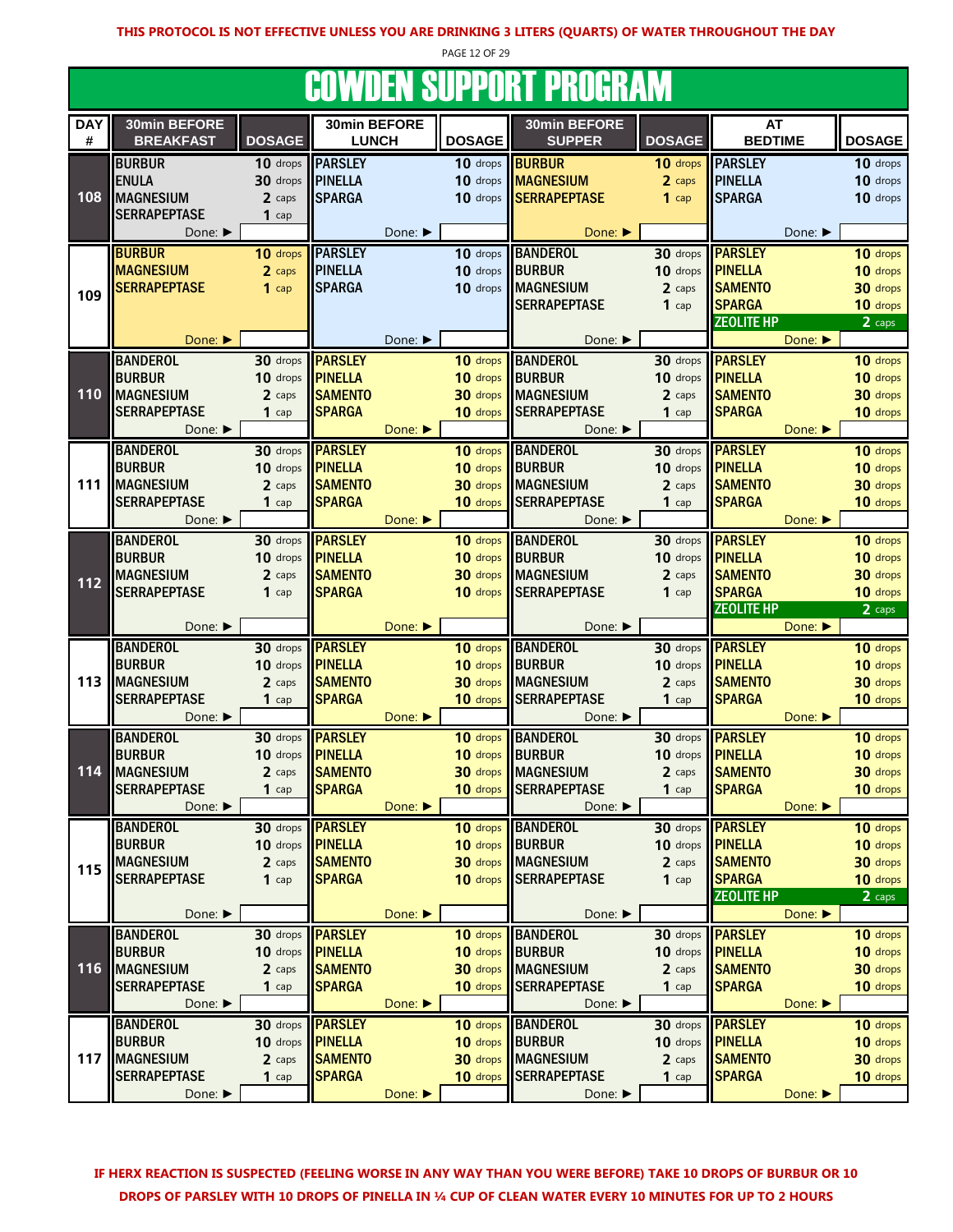PAGE 13 OF 29

# COWDEN SUPPORT PROGRAM

| 30min BEFORE<br>30min BEFORE<br>30min BEFORE<br><b>DAY</b><br>AT<br>#<br><b>BREAKFAST</b><br><b>DOSAGE</b><br><b>DOSAGE</b><br><b>SUPPER</b><br><b>DOSAGE</b><br><b>BEDTIME</b><br><b>DOSAGE</b><br><b>LUNCH</b><br><b>PARSLEY</b><br><b>BANDEROL</b><br>30 drops <b>PARSLEY</b><br><b>BANDEROL</b><br>30 drops<br>10 drops<br>10 drops<br><b>BURBUR</b><br><b>PINELLA</b><br>10 drops<br><b>BURBUR</b><br>10 drops <b>PINELLA</b><br>10 drops<br>10 drops<br><b>MAGNESIUM</b><br><b>SAMENTO</b><br>30 drops MAGNESIUM<br><b>SAMENTO</b><br>30 drops<br>2 caps<br>2 caps<br>118<br><b>SERRAPEPTASE</b><br><b>SPARGA</b><br><b>SERRAPEPTASE</b><br><b>SPARGA</b><br>10 drops<br>10 drops<br>$1$ cap<br>$1$ cap<br><b>ZEOLITE HP</b><br>$2 \overline{ \text{ caps}}$<br>Done: ▶<br>Done:<br>Done:<br>Done: $\blacktriangleright$<br><b>BANDEROL</b><br>30 drops<br><b>PARSLEY</b><br>10 drops<br><b>BANDEROL</b><br>30 drops<br><b>PARSLEY</b><br>10 drops<br><b>BURBUR</b><br>10 drops<br><b>PINELLA</b><br>10 drops<br><b>BURBUR</b><br><b>PINELLA</b><br>10 drops<br>10 drops<br>119<br><b>MAGNESIUM</b><br><b>SAMENTO</b><br>30 drops<br><b>MAGNESIUM</b><br><b>SAMENTO</b><br>30 drops<br>2 caps<br>2 caps<br><b>SERRAPEPTASE</b><br><b>SPARGA</b><br><b>SERRAPEPTASE</b><br><b>SPARGA</b><br>10 drops<br>10 drops<br>$1$ cap<br>$1$ cap<br>Done: ▶<br>Done:<br>Done: ▶<br>Done: ▶<br><b>BANDEROL</b><br><b>PARSLEY</b><br><b>PARSLEY</b><br><b>BANDEROL</b><br>30 drops<br>10 drops<br>30 drops<br>10 drops<br><b>BURBUR</b><br><b>PINELLA</b><br><b>BURBUR</b><br>10 drops <b>PINELLA</b><br>10 drops<br>10 drops<br>10 drops<br>120<br><b>SAMENTO</b><br><b>MAGNESIUM</b><br><b>MAGNESIUM</b><br><b>SAMENTO</b><br>30 drops<br>2 caps<br>30 drops<br>2 caps<br><b>SERRAPEPTASE</b><br><b>SPARGA</b><br><b>SERRAPEPTASE</b><br><b>SPARGA</b><br>10 drops<br>$1$ cap<br>10 drops<br>$1$ cap<br>Done: ▶<br>Done:<br>Done: ▶<br>Done:<br><b>BANDEROL</b><br>10 drops BANDEROL<br>10 drops<br>30 drops<br><b>PARSLEY</b><br>30 drops <b>PARSLEY</b><br><b>BURBUR</b><br><b>PINELLA</b><br><b>BURBUR</b><br>10 drops<br>10 drops<br>$10$ drops<br><b>PINELLA</b><br>10 drops<br><b>MAGNESIUM</b><br><b>MAGNESIUM</b><br><b>SAMENTO</b><br><b>SAMENTO</b><br>30 drops<br>30 drops<br>2 caps<br>2 caps<br>121<br><b>SPARGA</b><br><b>SPARGA</b><br><b>SERRAPEPTASE</b><br><b>SERRAPEPTASE</b><br>10 drops<br>$1$ cap<br>$10$ drops<br>$1$ cap<br><b>ZEOLITE HP</b><br>2 caps<br>Done: ▶<br>Done:<br>Done:<br>Done: ▶<br><b>BANDEROL</b><br><b>PARSLEY</b><br>10 drops BANDEROL<br>30 drops <b>PARSLEY</b><br>10 drops<br>30 drops<br><b>BURBUR</b><br><b>PINELLA</b><br><b>BURBUR</b><br>10 drops <b>PINELLA</b><br>10 drops<br>10 drops<br>10 drops<br>122<br><b>MAGNESIUM</b><br><b>SAMENTO</b><br><b>MAGNESIUM</b><br><b>SAMENTO</b><br>30 drops<br>30 drops<br>2 caps<br>2 caps<br><b>SERRAPEPTASE</b><br><b>SPARGA</b><br><b>SPARGA</b><br><b>SERRAPEPTASE</b><br>10 drops<br>10 drops<br>$1$ cap<br>$1$ cap<br>Done:<br>Done: ▶<br>Done: ▶<br>Done: $\blacktriangleright$<br><b>PARSLEY</b><br><b>PARSLEY</b><br><b>BANDEROL</b><br><b>BURBUR</b><br>10 drops<br>30 drops<br>$10$ drops<br>10 drops<br><b>BURBUR</b><br><b>PINELLA</b><br><b>MAGNESIUM</b><br><b>PINELLA</b><br>10 drops<br>10 drops<br>10 drops<br>2 caps<br>123<br><b>MAGNESIUM</b><br><b>SPARGA</b><br><b>SERRAPEPTASE</b><br><b>SPARGA</b><br>10 drops<br>2 caps<br>10 drops<br>$1$ cap<br><b>SERRAPEPTASE</b><br>$1$ cap<br>Done: ▶<br>Done:<br>Done: ▶<br>Done: ▶<br><b>PARSLEY</b><br><b>BURBUR</b><br><b>BURBUR</b><br><b>CUMANDA</b><br>10 drops<br>30 drops<br>10 drops<br>10 drops<br><b>MAGNESIUM</b><br><b>PINELLA</b><br><b>MAGNESIUM</b><br><b>PARSLEY</b><br>10 drops<br>10 drops<br>2 caps<br>2 caps<br><b>SPARGA</b><br>30 drops PINELLA<br><b>SERRAPEPTASE</b><br><b>MORA</b><br>10 drops<br>10 drops<br>$1$ cap<br>124<br><b>SAMENTO</b><br>SPARGA<br>20 drops<br>10 drops<br><b>SERRAPEPTASE</b><br><b>ZEOLITE HP</b><br>$1$ cap<br>2 caps<br>Done: ▶<br>Done: ▶<br>Done:<br>Done: ▶<br><b>BURBUR</b><br><b>CUMANDA</b><br><b>BURBUR</b><br><b>CUMANDA</b><br>10 drops<br>30 drops<br>30 drops<br>10 drops<br><b>MAGNESIUM</b><br><b>PARSLEY</b><br><b>PARSLEY</b><br>10 drops<br>2 caps<br>10 drops MAGNESIUM<br>2 caps<br><b>MORA</b><br><b>PINELLA</b><br><b>MORA</b><br>30 drops PINELLA<br>10 drops<br>30 drops<br>10 drops<br>125<br><b>SAMENTO</b><br><b>SAMENTO</b><br><b>SPARGA</b><br>10 drops<br>20 drops SPARGA<br>20 drops<br>10 drops<br><b>SERRAPEPTASE</b><br><b>SERRAPEPTASE</b><br>$1$ cap<br>$1$ cap<br>Done: ▶<br>Done: ▶<br>Done: ▶<br>Done: ▶<br><b>BURBUR</b><br><b>CUMANDA</b><br><b>BURBUR</b><br><b>CUMANDA</b><br>30 drops<br>30 drops<br>10 drops<br>10 drops<br><b>MAGNESIUM</b><br><b>PARSLEY</b><br><b>PARSLEY</b><br><b>MAGNESIUM</b><br>10 drops<br>2 caps<br>10 drops<br>2 caps<br><b>MORA</b><br>30 drops<br><b>PINELLA</b><br><b>MORA</b><br>30 drops PINELLA<br>10 drops<br>10 drops<br>126<br><b>SAMENTO</b><br><b>SPARGA</b><br><b>SAMENTO</b><br>20 drops SPARGA<br>20 drops<br>10 drops<br>10 drops<br><b>SERRAPEPTASE</b><br><b>SERRAPEPTASE</b><br>$1$ cap<br>$1$ cap<br>Done: ▶<br>Done: ▶<br>Done: $\blacktriangleright$<br>Done: ▶<br><b>BURBUR</b><br><b>CUMANDA</b><br><b>BURBUR</b><br><b>CUMANDA</b><br>10 drops<br>30 drops<br>10 drops<br>30 drops<br><b>MAGNESIUM</b><br><b>PARSLEY</b><br><b>PARSLEY</b><br>10 drops <b>MAGNESIUM</b><br>10 drops<br>2 caps<br>2 caps<br><b>MORA</b><br><b>PINELLA</b><br><b>MORA</b><br><b>I</b> PINELLA<br>30 drops<br>10 drops<br>30 drops<br>10 drops<br>127<br><b>SAMENTO</b><br>20 drops<br><b>SPARGA</b><br><b>SAMENTO</b><br>10 drops<br>20 drops   <br><b>SPARGA</b><br>10 drops<br><b>SERRAPEPTASE</b><br><b>SERRAPEPTASE</b><br><b>ZEOLITE HP</b><br>$1$ cap<br>$1$ cap<br>2 caps<br>Done: ▶<br>Done: ▶<br>Done: ▶<br>Done: ▶ |  |  |  | oottpen ooi i ont i hoghlin. |  |  |
|-------------------------------------------------------------------------------------------------------------------------------------------------------------------------------------------------------------------------------------------------------------------------------------------------------------------------------------------------------------------------------------------------------------------------------------------------------------------------------------------------------------------------------------------------------------------------------------------------------------------------------------------------------------------------------------------------------------------------------------------------------------------------------------------------------------------------------------------------------------------------------------------------------------------------------------------------------------------------------------------------------------------------------------------------------------------------------------------------------------------------------------------------------------------------------------------------------------------------------------------------------------------------------------------------------------------------------------------------------------------------------------------------------------------------------------------------------------------------------------------------------------------------------------------------------------------------------------------------------------------------------------------------------------------------------------------------------------------------------------------------------------------------------------------------------------------------------------------------------------------------------------------------------------------------------------------------------------------------------------------------------------------------------------------------------------------------------------------------------------------------------------------------------------------------------------------------------------------------------------------------------------------------------------------------------------------------------------------------------------------------------------------------------------------------------------------------------------------------------------------------------------------------------------------------------------------------------------------------------------------------------------------------------------------------------------------------------------------------------------------------------------------------------------------------------------------------------------------------------------------------------------------------------------------------------------------------------------------------------------------------------------------------------------------------------------------------------------------------------------------------------------------------------------------------------------------------------------------------------------------------------------------------------------------------------------------------------------------------------------------------------------------------------------------------------------------------------------------------------------------------------------------------------------------------------------------------------------------------------------------------------------------------------------------------------------------------------------------------------------------------------------------------------------------------------------------------------------------------------------------------------------------------------------------------------------------------------------------------------------------------------------------------------------------------------------------------------------------------------------------------------------------------------------------------------------------------------------------------------------------------------------------------------------------------------------------------------------------------------------------------------------------------------------------------------------------------------------------------------------------------------------------------------------------------------------------------------------------------------------------------------------------------------------------------------------------------------------------------------------------------------------------------------------------------------------------------------------------------------------------------------------------------------------------------------------------------------------------------------------------------------------------------------------------------------------------------------------------------------------------------------------------------------------------------------------------------------------------------------------------------------------------------------------------------------------------------------------------------------------------------------------------------------------------------------------------------------------------------------------------------------------------------------------------------------------------------------------------------------------------------------------------------------------------------------------------------------------------------------------------------------------------------------------------------------------------------------------------------------------------------------------------------------------------------|--|--|--|------------------------------|--|--|
|                                                                                                                                                                                                                                                                                                                                                                                                                                                                                                                                                                                                                                                                                                                                                                                                                                                                                                                                                                                                                                                                                                                                                                                                                                                                                                                                                                                                                                                                                                                                                                                                                                                                                                                                                                                                                                                                                                                                                                                                                                                                                                                                                                                                                                                                                                                                                                                                                                                                                                                                                                                                                                                                                                                                                                                                                                                                                                                                                                                                                                                                                                                                                                                                                                                                                                                                                                                                                                                                                                                                                                                                                                                                                                                                                                                                                                                                                                                                                                                                                                                                                                                                                                                                                                                                                                                                                                                                                                                                                                                                                                                                                                                                                                                                                                                                                                                                                                                                                                                                                                                                                                                                                                                                                                                                                                                                                                                                                                                                                                                                                                                                                                                                                                                                                                                                                                                                                                                         |  |  |  |                              |  |  |
|                                                                                                                                                                                                                                                                                                                                                                                                                                                                                                                                                                                                                                                                                                                                                                                                                                                                                                                                                                                                                                                                                                                                                                                                                                                                                                                                                                                                                                                                                                                                                                                                                                                                                                                                                                                                                                                                                                                                                                                                                                                                                                                                                                                                                                                                                                                                                                                                                                                                                                                                                                                                                                                                                                                                                                                                                                                                                                                                                                                                                                                                                                                                                                                                                                                                                                                                                                                                                                                                                                                                                                                                                                                                                                                                                                                                                                                                                                                                                                                                                                                                                                                                                                                                                                                                                                                                                                                                                                                                                                                                                                                                                                                                                                                                                                                                                                                                                                                                                                                                                                                                                                                                                                                                                                                                                                                                                                                                                                                                                                                                                                                                                                                                                                                                                                                                                                                                                                                         |  |  |  |                              |  |  |
|                                                                                                                                                                                                                                                                                                                                                                                                                                                                                                                                                                                                                                                                                                                                                                                                                                                                                                                                                                                                                                                                                                                                                                                                                                                                                                                                                                                                                                                                                                                                                                                                                                                                                                                                                                                                                                                                                                                                                                                                                                                                                                                                                                                                                                                                                                                                                                                                                                                                                                                                                                                                                                                                                                                                                                                                                                                                                                                                                                                                                                                                                                                                                                                                                                                                                                                                                                                                                                                                                                                                                                                                                                                                                                                                                                                                                                                                                                                                                                                                                                                                                                                                                                                                                                                                                                                                                                                                                                                                                                                                                                                                                                                                                                                                                                                                                                                                                                                                                                                                                                                                                                                                                                                                                                                                                                                                                                                                                                                                                                                                                                                                                                                                                                                                                                                                                                                                                                                         |  |  |  |                              |  |  |
|                                                                                                                                                                                                                                                                                                                                                                                                                                                                                                                                                                                                                                                                                                                                                                                                                                                                                                                                                                                                                                                                                                                                                                                                                                                                                                                                                                                                                                                                                                                                                                                                                                                                                                                                                                                                                                                                                                                                                                                                                                                                                                                                                                                                                                                                                                                                                                                                                                                                                                                                                                                                                                                                                                                                                                                                                                                                                                                                                                                                                                                                                                                                                                                                                                                                                                                                                                                                                                                                                                                                                                                                                                                                                                                                                                                                                                                                                                                                                                                                                                                                                                                                                                                                                                                                                                                                                                                                                                                                                                                                                                                                                                                                                                                                                                                                                                                                                                                                                                                                                                                                                                                                                                                                                                                                                                                                                                                                                                                                                                                                                                                                                                                                                                                                                                                                                                                                                                                         |  |  |  |                              |  |  |
|                                                                                                                                                                                                                                                                                                                                                                                                                                                                                                                                                                                                                                                                                                                                                                                                                                                                                                                                                                                                                                                                                                                                                                                                                                                                                                                                                                                                                                                                                                                                                                                                                                                                                                                                                                                                                                                                                                                                                                                                                                                                                                                                                                                                                                                                                                                                                                                                                                                                                                                                                                                                                                                                                                                                                                                                                                                                                                                                                                                                                                                                                                                                                                                                                                                                                                                                                                                                                                                                                                                                                                                                                                                                                                                                                                                                                                                                                                                                                                                                                                                                                                                                                                                                                                                                                                                                                                                                                                                                                                                                                                                                                                                                                                                                                                                                                                                                                                                                                                                                                                                                                                                                                                                                                                                                                                                                                                                                                                                                                                                                                                                                                                                                                                                                                                                                                                                                                                                         |  |  |  |                              |  |  |
|                                                                                                                                                                                                                                                                                                                                                                                                                                                                                                                                                                                                                                                                                                                                                                                                                                                                                                                                                                                                                                                                                                                                                                                                                                                                                                                                                                                                                                                                                                                                                                                                                                                                                                                                                                                                                                                                                                                                                                                                                                                                                                                                                                                                                                                                                                                                                                                                                                                                                                                                                                                                                                                                                                                                                                                                                                                                                                                                                                                                                                                                                                                                                                                                                                                                                                                                                                                                                                                                                                                                                                                                                                                                                                                                                                                                                                                                                                                                                                                                                                                                                                                                                                                                                                                                                                                                                                                                                                                                                                                                                                                                                                                                                                                                                                                                                                                                                                                                                                                                                                                                                                                                                                                                                                                                                                                                                                                                                                                                                                                                                                                                                                                                                                                                                                                                                                                                                                                         |  |  |  |                              |  |  |
|                                                                                                                                                                                                                                                                                                                                                                                                                                                                                                                                                                                                                                                                                                                                                                                                                                                                                                                                                                                                                                                                                                                                                                                                                                                                                                                                                                                                                                                                                                                                                                                                                                                                                                                                                                                                                                                                                                                                                                                                                                                                                                                                                                                                                                                                                                                                                                                                                                                                                                                                                                                                                                                                                                                                                                                                                                                                                                                                                                                                                                                                                                                                                                                                                                                                                                                                                                                                                                                                                                                                                                                                                                                                                                                                                                                                                                                                                                                                                                                                                                                                                                                                                                                                                                                                                                                                                                                                                                                                                                                                                                                                                                                                                                                                                                                                                                                                                                                                                                                                                                                                                                                                                                                                                                                                                                                                                                                                                                                                                                                                                                                                                                                                                                                                                                                                                                                                                                                         |  |  |  |                              |  |  |
|                                                                                                                                                                                                                                                                                                                                                                                                                                                                                                                                                                                                                                                                                                                                                                                                                                                                                                                                                                                                                                                                                                                                                                                                                                                                                                                                                                                                                                                                                                                                                                                                                                                                                                                                                                                                                                                                                                                                                                                                                                                                                                                                                                                                                                                                                                                                                                                                                                                                                                                                                                                                                                                                                                                                                                                                                                                                                                                                                                                                                                                                                                                                                                                                                                                                                                                                                                                                                                                                                                                                                                                                                                                                                                                                                                                                                                                                                                                                                                                                                                                                                                                                                                                                                                                                                                                                                                                                                                                                                                                                                                                                                                                                                                                                                                                                                                                                                                                                                                                                                                                                                                                                                                                                                                                                                                                                                                                                                                                                                                                                                                                                                                                                                                                                                                                                                                                                                                                         |  |  |  |                              |  |  |
|                                                                                                                                                                                                                                                                                                                                                                                                                                                                                                                                                                                                                                                                                                                                                                                                                                                                                                                                                                                                                                                                                                                                                                                                                                                                                                                                                                                                                                                                                                                                                                                                                                                                                                                                                                                                                                                                                                                                                                                                                                                                                                                                                                                                                                                                                                                                                                                                                                                                                                                                                                                                                                                                                                                                                                                                                                                                                                                                                                                                                                                                                                                                                                                                                                                                                                                                                                                                                                                                                                                                                                                                                                                                                                                                                                                                                                                                                                                                                                                                                                                                                                                                                                                                                                                                                                                                                                                                                                                                                                                                                                                                                                                                                                                                                                                                                                                                                                                                                                                                                                                                                                                                                                                                                                                                                                                                                                                                                                                                                                                                                                                                                                                                                                                                                                                                                                                                                                                         |  |  |  |                              |  |  |
|                                                                                                                                                                                                                                                                                                                                                                                                                                                                                                                                                                                                                                                                                                                                                                                                                                                                                                                                                                                                                                                                                                                                                                                                                                                                                                                                                                                                                                                                                                                                                                                                                                                                                                                                                                                                                                                                                                                                                                                                                                                                                                                                                                                                                                                                                                                                                                                                                                                                                                                                                                                                                                                                                                                                                                                                                                                                                                                                                                                                                                                                                                                                                                                                                                                                                                                                                                                                                                                                                                                                                                                                                                                                                                                                                                                                                                                                                                                                                                                                                                                                                                                                                                                                                                                                                                                                                                                                                                                                                                                                                                                                                                                                                                                                                                                                                                                                                                                                                                                                                                                                                                                                                                                                                                                                                                                                                                                                                                                                                                                                                                                                                                                                                                                                                                                                                                                                                                                         |  |  |  |                              |  |  |
|                                                                                                                                                                                                                                                                                                                                                                                                                                                                                                                                                                                                                                                                                                                                                                                                                                                                                                                                                                                                                                                                                                                                                                                                                                                                                                                                                                                                                                                                                                                                                                                                                                                                                                                                                                                                                                                                                                                                                                                                                                                                                                                                                                                                                                                                                                                                                                                                                                                                                                                                                                                                                                                                                                                                                                                                                                                                                                                                                                                                                                                                                                                                                                                                                                                                                                                                                                                                                                                                                                                                                                                                                                                                                                                                                                                                                                                                                                                                                                                                                                                                                                                                                                                                                                                                                                                                                                                                                                                                                                                                                                                                                                                                                                                                                                                                                                                                                                                                                                                                                                                                                                                                                                                                                                                                                                                                                                                                                                                                                                                                                                                                                                                                                                                                                                                                                                                                                                                         |  |  |  |                              |  |  |
|                                                                                                                                                                                                                                                                                                                                                                                                                                                                                                                                                                                                                                                                                                                                                                                                                                                                                                                                                                                                                                                                                                                                                                                                                                                                                                                                                                                                                                                                                                                                                                                                                                                                                                                                                                                                                                                                                                                                                                                                                                                                                                                                                                                                                                                                                                                                                                                                                                                                                                                                                                                                                                                                                                                                                                                                                                                                                                                                                                                                                                                                                                                                                                                                                                                                                                                                                                                                                                                                                                                                                                                                                                                                                                                                                                                                                                                                                                                                                                                                                                                                                                                                                                                                                                                                                                                                                                                                                                                                                                                                                                                                                                                                                                                                                                                                                                                                                                                                                                                                                                                                                                                                                                                                                                                                                                                                                                                                                                                                                                                                                                                                                                                                                                                                                                                                                                                                                                                         |  |  |  |                              |  |  |
|                                                                                                                                                                                                                                                                                                                                                                                                                                                                                                                                                                                                                                                                                                                                                                                                                                                                                                                                                                                                                                                                                                                                                                                                                                                                                                                                                                                                                                                                                                                                                                                                                                                                                                                                                                                                                                                                                                                                                                                                                                                                                                                                                                                                                                                                                                                                                                                                                                                                                                                                                                                                                                                                                                                                                                                                                                                                                                                                                                                                                                                                                                                                                                                                                                                                                                                                                                                                                                                                                                                                                                                                                                                                                                                                                                                                                                                                                                                                                                                                                                                                                                                                                                                                                                                                                                                                                                                                                                                                                                                                                                                                                                                                                                                                                                                                                                                                                                                                                                                                                                                                                                                                                                                                                                                                                                                                                                                                                                                                                                                                                                                                                                                                                                                                                                                                                                                                                                                         |  |  |  |                              |  |  |
|                                                                                                                                                                                                                                                                                                                                                                                                                                                                                                                                                                                                                                                                                                                                                                                                                                                                                                                                                                                                                                                                                                                                                                                                                                                                                                                                                                                                                                                                                                                                                                                                                                                                                                                                                                                                                                                                                                                                                                                                                                                                                                                                                                                                                                                                                                                                                                                                                                                                                                                                                                                                                                                                                                                                                                                                                                                                                                                                                                                                                                                                                                                                                                                                                                                                                                                                                                                                                                                                                                                                                                                                                                                                                                                                                                                                                                                                                                                                                                                                                                                                                                                                                                                                                                                                                                                                                                                                                                                                                                                                                                                                                                                                                                                                                                                                                                                                                                                                                                                                                                                                                                                                                                                                                                                                                                                                                                                                                                                                                                                                                                                                                                                                                                                                                                                                                                                                                                                         |  |  |  |                              |  |  |
|                                                                                                                                                                                                                                                                                                                                                                                                                                                                                                                                                                                                                                                                                                                                                                                                                                                                                                                                                                                                                                                                                                                                                                                                                                                                                                                                                                                                                                                                                                                                                                                                                                                                                                                                                                                                                                                                                                                                                                                                                                                                                                                                                                                                                                                                                                                                                                                                                                                                                                                                                                                                                                                                                                                                                                                                                                                                                                                                                                                                                                                                                                                                                                                                                                                                                                                                                                                                                                                                                                                                                                                                                                                                                                                                                                                                                                                                                                                                                                                                                                                                                                                                                                                                                                                                                                                                                                                                                                                                                                                                                                                                                                                                                                                                                                                                                                                                                                                                                                                                                                                                                                                                                                                                                                                                                                                                                                                                                                                                                                                                                                                                                                                                                                                                                                                                                                                                                                                         |  |  |  |                              |  |  |
|                                                                                                                                                                                                                                                                                                                                                                                                                                                                                                                                                                                                                                                                                                                                                                                                                                                                                                                                                                                                                                                                                                                                                                                                                                                                                                                                                                                                                                                                                                                                                                                                                                                                                                                                                                                                                                                                                                                                                                                                                                                                                                                                                                                                                                                                                                                                                                                                                                                                                                                                                                                                                                                                                                                                                                                                                                                                                                                                                                                                                                                                                                                                                                                                                                                                                                                                                                                                                                                                                                                                                                                                                                                                                                                                                                                                                                                                                                                                                                                                                                                                                                                                                                                                                                                                                                                                                                                                                                                                                                                                                                                                                                                                                                                                                                                                                                                                                                                                                                                                                                                                                                                                                                                                                                                                                                                                                                                                                                                                                                                                                                                                                                                                                                                                                                                                                                                                                                                         |  |  |  |                              |  |  |
|                                                                                                                                                                                                                                                                                                                                                                                                                                                                                                                                                                                                                                                                                                                                                                                                                                                                                                                                                                                                                                                                                                                                                                                                                                                                                                                                                                                                                                                                                                                                                                                                                                                                                                                                                                                                                                                                                                                                                                                                                                                                                                                                                                                                                                                                                                                                                                                                                                                                                                                                                                                                                                                                                                                                                                                                                                                                                                                                                                                                                                                                                                                                                                                                                                                                                                                                                                                                                                                                                                                                                                                                                                                                                                                                                                                                                                                                                                                                                                                                                                                                                                                                                                                                                                                                                                                                                                                                                                                                                                                                                                                                                                                                                                                                                                                                                                                                                                                                                                                                                                                                                                                                                                                                                                                                                                                                                                                                                                                                                                                                                                                                                                                                                                                                                                                                                                                                                                                         |  |  |  |                              |  |  |
|                                                                                                                                                                                                                                                                                                                                                                                                                                                                                                                                                                                                                                                                                                                                                                                                                                                                                                                                                                                                                                                                                                                                                                                                                                                                                                                                                                                                                                                                                                                                                                                                                                                                                                                                                                                                                                                                                                                                                                                                                                                                                                                                                                                                                                                                                                                                                                                                                                                                                                                                                                                                                                                                                                                                                                                                                                                                                                                                                                                                                                                                                                                                                                                                                                                                                                                                                                                                                                                                                                                                                                                                                                                                                                                                                                                                                                                                                                                                                                                                                                                                                                                                                                                                                                                                                                                                                                                                                                                                                                                                                                                                                                                                                                                                                                                                                                                                                                                                                                                                                                                                                                                                                                                                                                                                                                                                                                                                                                                                                                                                                                                                                                                                                                                                                                                                                                                                                                                         |  |  |  |                              |  |  |
|                                                                                                                                                                                                                                                                                                                                                                                                                                                                                                                                                                                                                                                                                                                                                                                                                                                                                                                                                                                                                                                                                                                                                                                                                                                                                                                                                                                                                                                                                                                                                                                                                                                                                                                                                                                                                                                                                                                                                                                                                                                                                                                                                                                                                                                                                                                                                                                                                                                                                                                                                                                                                                                                                                                                                                                                                                                                                                                                                                                                                                                                                                                                                                                                                                                                                                                                                                                                                                                                                                                                                                                                                                                                                                                                                                                                                                                                                                                                                                                                                                                                                                                                                                                                                                                                                                                                                                                                                                                                                                                                                                                                                                                                                                                                                                                                                                                                                                                                                                                                                                                                                                                                                                                                                                                                                                                                                                                                                                                                                                                                                                                                                                                                                                                                                                                                                                                                                                                         |  |  |  |                              |  |  |
|                                                                                                                                                                                                                                                                                                                                                                                                                                                                                                                                                                                                                                                                                                                                                                                                                                                                                                                                                                                                                                                                                                                                                                                                                                                                                                                                                                                                                                                                                                                                                                                                                                                                                                                                                                                                                                                                                                                                                                                                                                                                                                                                                                                                                                                                                                                                                                                                                                                                                                                                                                                                                                                                                                                                                                                                                                                                                                                                                                                                                                                                                                                                                                                                                                                                                                                                                                                                                                                                                                                                                                                                                                                                                                                                                                                                                                                                                                                                                                                                                                                                                                                                                                                                                                                                                                                                                                                                                                                                                                                                                                                                                                                                                                                                                                                                                                                                                                                                                                                                                                                                                                                                                                                                                                                                                                                                                                                                                                                                                                                                                                                                                                                                                                                                                                                                                                                                                                                         |  |  |  |                              |  |  |
|                                                                                                                                                                                                                                                                                                                                                                                                                                                                                                                                                                                                                                                                                                                                                                                                                                                                                                                                                                                                                                                                                                                                                                                                                                                                                                                                                                                                                                                                                                                                                                                                                                                                                                                                                                                                                                                                                                                                                                                                                                                                                                                                                                                                                                                                                                                                                                                                                                                                                                                                                                                                                                                                                                                                                                                                                                                                                                                                                                                                                                                                                                                                                                                                                                                                                                                                                                                                                                                                                                                                                                                                                                                                                                                                                                                                                                                                                                                                                                                                                                                                                                                                                                                                                                                                                                                                                                                                                                                                                                                                                                                                                                                                                                                                                                                                                                                                                                                                                                                                                                                                                                                                                                                                                                                                                                                                                                                                                                                                                                                                                                                                                                                                                                                                                                                                                                                                                                                         |  |  |  |                              |  |  |
|                                                                                                                                                                                                                                                                                                                                                                                                                                                                                                                                                                                                                                                                                                                                                                                                                                                                                                                                                                                                                                                                                                                                                                                                                                                                                                                                                                                                                                                                                                                                                                                                                                                                                                                                                                                                                                                                                                                                                                                                                                                                                                                                                                                                                                                                                                                                                                                                                                                                                                                                                                                                                                                                                                                                                                                                                                                                                                                                                                                                                                                                                                                                                                                                                                                                                                                                                                                                                                                                                                                                                                                                                                                                                                                                                                                                                                                                                                                                                                                                                                                                                                                                                                                                                                                                                                                                                                                                                                                                                                                                                                                                                                                                                                                                                                                                                                                                                                                                                                                                                                                                                                                                                                                                                                                                                                                                                                                                                                                                                                                                                                                                                                                                                                                                                                                                                                                                                                                         |  |  |  |                              |  |  |
|                                                                                                                                                                                                                                                                                                                                                                                                                                                                                                                                                                                                                                                                                                                                                                                                                                                                                                                                                                                                                                                                                                                                                                                                                                                                                                                                                                                                                                                                                                                                                                                                                                                                                                                                                                                                                                                                                                                                                                                                                                                                                                                                                                                                                                                                                                                                                                                                                                                                                                                                                                                                                                                                                                                                                                                                                                                                                                                                                                                                                                                                                                                                                                                                                                                                                                                                                                                                                                                                                                                                                                                                                                                                                                                                                                                                                                                                                                                                                                                                                                                                                                                                                                                                                                                                                                                                                                                                                                                                                                                                                                                                                                                                                                                                                                                                                                                                                                                                                                                                                                                                                                                                                                                                                                                                                                                                                                                                                                                                                                                                                                                                                                                                                                                                                                                                                                                                                                                         |  |  |  |                              |  |  |
|                                                                                                                                                                                                                                                                                                                                                                                                                                                                                                                                                                                                                                                                                                                                                                                                                                                                                                                                                                                                                                                                                                                                                                                                                                                                                                                                                                                                                                                                                                                                                                                                                                                                                                                                                                                                                                                                                                                                                                                                                                                                                                                                                                                                                                                                                                                                                                                                                                                                                                                                                                                                                                                                                                                                                                                                                                                                                                                                                                                                                                                                                                                                                                                                                                                                                                                                                                                                                                                                                                                                                                                                                                                                                                                                                                                                                                                                                                                                                                                                                                                                                                                                                                                                                                                                                                                                                                                                                                                                                                                                                                                                                                                                                                                                                                                                                                                                                                                                                                                                                                                                                                                                                                                                                                                                                                                                                                                                                                                                                                                                                                                                                                                                                                                                                                                                                                                                                                                         |  |  |  |                              |  |  |
|                                                                                                                                                                                                                                                                                                                                                                                                                                                                                                                                                                                                                                                                                                                                                                                                                                                                                                                                                                                                                                                                                                                                                                                                                                                                                                                                                                                                                                                                                                                                                                                                                                                                                                                                                                                                                                                                                                                                                                                                                                                                                                                                                                                                                                                                                                                                                                                                                                                                                                                                                                                                                                                                                                                                                                                                                                                                                                                                                                                                                                                                                                                                                                                                                                                                                                                                                                                                                                                                                                                                                                                                                                                                                                                                                                                                                                                                                                                                                                                                                                                                                                                                                                                                                                                                                                                                                                                                                                                                                                                                                                                                                                                                                                                                                                                                                                                                                                                                                                                                                                                                                                                                                                                                                                                                                                                                                                                                                                                                                                                                                                                                                                                                                                                                                                                                                                                                                                                         |  |  |  |                              |  |  |
|                                                                                                                                                                                                                                                                                                                                                                                                                                                                                                                                                                                                                                                                                                                                                                                                                                                                                                                                                                                                                                                                                                                                                                                                                                                                                                                                                                                                                                                                                                                                                                                                                                                                                                                                                                                                                                                                                                                                                                                                                                                                                                                                                                                                                                                                                                                                                                                                                                                                                                                                                                                                                                                                                                                                                                                                                                                                                                                                                                                                                                                                                                                                                                                                                                                                                                                                                                                                                                                                                                                                                                                                                                                                                                                                                                                                                                                                                                                                                                                                                                                                                                                                                                                                                                                                                                                                                                                                                                                                                                                                                                                                                                                                                                                                                                                                                                                                                                                                                                                                                                                                                                                                                                                                                                                                                                                                                                                                                                                                                                                                                                                                                                                                                                                                                                                                                                                                                                                         |  |  |  |                              |  |  |
|                                                                                                                                                                                                                                                                                                                                                                                                                                                                                                                                                                                                                                                                                                                                                                                                                                                                                                                                                                                                                                                                                                                                                                                                                                                                                                                                                                                                                                                                                                                                                                                                                                                                                                                                                                                                                                                                                                                                                                                                                                                                                                                                                                                                                                                                                                                                                                                                                                                                                                                                                                                                                                                                                                                                                                                                                                                                                                                                                                                                                                                                                                                                                                                                                                                                                                                                                                                                                                                                                                                                                                                                                                                                                                                                                                                                                                                                                                                                                                                                                                                                                                                                                                                                                                                                                                                                                                                                                                                                                                                                                                                                                                                                                                                                                                                                                                                                                                                                                                                                                                                                                                                                                                                                                                                                                                                                                                                                                                                                                                                                                                                                                                                                                                                                                                                                                                                                                                                         |  |  |  |                              |  |  |
|                                                                                                                                                                                                                                                                                                                                                                                                                                                                                                                                                                                                                                                                                                                                                                                                                                                                                                                                                                                                                                                                                                                                                                                                                                                                                                                                                                                                                                                                                                                                                                                                                                                                                                                                                                                                                                                                                                                                                                                                                                                                                                                                                                                                                                                                                                                                                                                                                                                                                                                                                                                                                                                                                                                                                                                                                                                                                                                                                                                                                                                                                                                                                                                                                                                                                                                                                                                                                                                                                                                                                                                                                                                                                                                                                                                                                                                                                                                                                                                                                                                                                                                                                                                                                                                                                                                                                                                                                                                                                                                                                                                                                                                                                                                                                                                                                                                                                                                                                                                                                                                                                                                                                                                                                                                                                                                                                                                                                                                                                                                                                                                                                                                                                                                                                                                                                                                                                                                         |  |  |  |                              |  |  |
|                                                                                                                                                                                                                                                                                                                                                                                                                                                                                                                                                                                                                                                                                                                                                                                                                                                                                                                                                                                                                                                                                                                                                                                                                                                                                                                                                                                                                                                                                                                                                                                                                                                                                                                                                                                                                                                                                                                                                                                                                                                                                                                                                                                                                                                                                                                                                                                                                                                                                                                                                                                                                                                                                                                                                                                                                                                                                                                                                                                                                                                                                                                                                                                                                                                                                                                                                                                                                                                                                                                                                                                                                                                                                                                                                                                                                                                                                                                                                                                                                                                                                                                                                                                                                                                                                                                                                                                                                                                                                                                                                                                                                                                                                                                                                                                                                                                                                                                                                                                                                                                                                                                                                                                                                                                                                                                                                                                                                                                                                                                                                                                                                                                                                                                                                                                                                                                                                                                         |  |  |  |                              |  |  |
|                                                                                                                                                                                                                                                                                                                                                                                                                                                                                                                                                                                                                                                                                                                                                                                                                                                                                                                                                                                                                                                                                                                                                                                                                                                                                                                                                                                                                                                                                                                                                                                                                                                                                                                                                                                                                                                                                                                                                                                                                                                                                                                                                                                                                                                                                                                                                                                                                                                                                                                                                                                                                                                                                                                                                                                                                                                                                                                                                                                                                                                                                                                                                                                                                                                                                                                                                                                                                                                                                                                                                                                                                                                                                                                                                                                                                                                                                                                                                                                                                                                                                                                                                                                                                                                                                                                                                                                                                                                                                                                                                                                                                                                                                                                                                                                                                                                                                                                                                                                                                                                                                                                                                                                                                                                                                                                                                                                                                                                                                                                                                                                                                                                                                                                                                                                                                                                                                                                         |  |  |  |                              |  |  |
|                                                                                                                                                                                                                                                                                                                                                                                                                                                                                                                                                                                                                                                                                                                                                                                                                                                                                                                                                                                                                                                                                                                                                                                                                                                                                                                                                                                                                                                                                                                                                                                                                                                                                                                                                                                                                                                                                                                                                                                                                                                                                                                                                                                                                                                                                                                                                                                                                                                                                                                                                                                                                                                                                                                                                                                                                                                                                                                                                                                                                                                                                                                                                                                                                                                                                                                                                                                                                                                                                                                                                                                                                                                                                                                                                                                                                                                                                                                                                                                                                                                                                                                                                                                                                                                                                                                                                                                                                                                                                                                                                                                                                                                                                                                                                                                                                                                                                                                                                                                                                                                                                                                                                                                                                                                                                                                                                                                                                                                                                                                                                                                                                                                                                                                                                                                                                                                                                                                         |  |  |  |                              |  |  |
|                                                                                                                                                                                                                                                                                                                                                                                                                                                                                                                                                                                                                                                                                                                                                                                                                                                                                                                                                                                                                                                                                                                                                                                                                                                                                                                                                                                                                                                                                                                                                                                                                                                                                                                                                                                                                                                                                                                                                                                                                                                                                                                                                                                                                                                                                                                                                                                                                                                                                                                                                                                                                                                                                                                                                                                                                                                                                                                                                                                                                                                                                                                                                                                                                                                                                                                                                                                                                                                                                                                                                                                                                                                                                                                                                                                                                                                                                                                                                                                                                                                                                                                                                                                                                                                                                                                                                                                                                                                                                                                                                                                                                                                                                                                                                                                                                                                                                                                                                                                                                                                                                                                                                                                                                                                                                                                                                                                                                                                                                                                                                                                                                                                                                                                                                                                                                                                                                                                         |  |  |  |                              |  |  |
|                                                                                                                                                                                                                                                                                                                                                                                                                                                                                                                                                                                                                                                                                                                                                                                                                                                                                                                                                                                                                                                                                                                                                                                                                                                                                                                                                                                                                                                                                                                                                                                                                                                                                                                                                                                                                                                                                                                                                                                                                                                                                                                                                                                                                                                                                                                                                                                                                                                                                                                                                                                                                                                                                                                                                                                                                                                                                                                                                                                                                                                                                                                                                                                                                                                                                                                                                                                                                                                                                                                                                                                                                                                                                                                                                                                                                                                                                                                                                                                                                                                                                                                                                                                                                                                                                                                                                                                                                                                                                                                                                                                                                                                                                                                                                                                                                                                                                                                                                                                                                                                                                                                                                                                                                                                                                                                                                                                                                                                                                                                                                                                                                                                                                                                                                                                                                                                                                                                         |  |  |  |                              |  |  |
|                                                                                                                                                                                                                                                                                                                                                                                                                                                                                                                                                                                                                                                                                                                                                                                                                                                                                                                                                                                                                                                                                                                                                                                                                                                                                                                                                                                                                                                                                                                                                                                                                                                                                                                                                                                                                                                                                                                                                                                                                                                                                                                                                                                                                                                                                                                                                                                                                                                                                                                                                                                                                                                                                                                                                                                                                                                                                                                                                                                                                                                                                                                                                                                                                                                                                                                                                                                                                                                                                                                                                                                                                                                                                                                                                                                                                                                                                                                                                                                                                                                                                                                                                                                                                                                                                                                                                                                                                                                                                                                                                                                                                                                                                                                                                                                                                                                                                                                                                                                                                                                                                                                                                                                                                                                                                                                                                                                                                                                                                                                                                                                                                                                                                                                                                                                                                                                                                                                         |  |  |  |                              |  |  |
|                                                                                                                                                                                                                                                                                                                                                                                                                                                                                                                                                                                                                                                                                                                                                                                                                                                                                                                                                                                                                                                                                                                                                                                                                                                                                                                                                                                                                                                                                                                                                                                                                                                                                                                                                                                                                                                                                                                                                                                                                                                                                                                                                                                                                                                                                                                                                                                                                                                                                                                                                                                                                                                                                                                                                                                                                                                                                                                                                                                                                                                                                                                                                                                                                                                                                                                                                                                                                                                                                                                                                                                                                                                                                                                                                                                                                                                                                                                                                                                                                                                                                                                                                                                                                                                                                                                                                                                                                                                                                                                                                                                                                                                                                                                                                                                                                                                                                                                                                                                                                                                                                                                                                                                                                                                                                                                                                                                                                                                                                                                                                                                                                                                                                                                                                                                                                                                                                                                         |  |  |  |                              |  |  |
|                                                                                                                                                                                                                                                                                                                                                                                                                                                                                                                                                                                                                                                                                                                                                                                                                                                                                                                                                                                                                                                                                                                                                                                                                                                                                                                                                                                                                                                                                                                                                                                                                                                                                                                                                                                                                                                                                                                                                                                                                                                                                                                                                                                                                                                                                                                                                                                                                                                                                                                                                                                                                                                                                                                                                                                                                                                                                                                                                                                                                                                                                                                                                                                                                                                                                                                                                                                                                                                                                                                                                                                                                                                                                                                                                                                                                                                                                                                                                                                                                                                                                                                                                                                                                                                                                                                                                                                                                                                                                                                                                                                                                                                                                                                                                                                                                                                                                                                                                                                                                                                                                                                                                                                                                                                                                                                                                                                                                                                                                                                                                                                                                                                                                                                                                                                                                                                                                                                         |  |  |  |                              |  |  |
|                                                                                                                                                                                                                                                                                                                                                                                                                                                                                                                                                                                                                                                                                                                                                                                                                                                                                                                                                                                                                                                                                                                                                                                                                                                                                                                                                                                                                                                                                                                                                                                                                                                                                                                                                                                                                                                                                                                                                                                                                                                                                                                                                                                                                                                                                                                                                                                                                                                                                                                                                                                                                                                                                                                                                                                                                                                                                                                                                                                                                                                                                                                                                                                                                                                                                                                                                                                                                                                                                                                                                                                                                                                                                                                                                                                                                                                                                                                                                                                                                                                                                                                                                                                                                                                                                                                                                                                                                                                                                                                                                                                                                                                                                                                                                                                                                                                                                                                                                                                                                                                                                                                                                                                                                                                                                                                                                                                                                                                                                                                                                                                                                                                                                                                                                                                                                                                                                                                         |  |  |  |                              |  |  |
|                                                                                                                                                                                                                                                                                                                                                                                                                                                                                                                                                                                                                                                                                                                                                                                                                                                                                                                                                                                                                                                                                                                                                                                                                                                                                                                                                                                                                                                                                                                                                                                                                                                                                                                                                                                                                                                                                                                                                                                                                                                                                                                                                                                                                                                                                                                                                                                                                                                                                                                                                                                                                                                                                                                                                                                                                                                                                                                                                                                                                                                                                                                                                                                                                                                                                                                                                                                                                                                                                                                                                                                                                                                                                                                                                                                                                                                                                                                                                                                                                                                                                                                                                                                                                                                                                                                                                                                                                                                                                                                                                                                                                                                                                                                                                                                                                                                                                                                                                                                                                                                                                                                                                                                                                                                                                                                                                                                                                                                                                                                                                                                                                                                                                                                                                                                                                                                                                                                         |  |  |  |                              |  |  |
|                                                                                                                                                                                                                                                                                                                                                                                                                                                                                                                                                                                                                                                                                                                                                                                                                                                                                                                                                                                                                                                                                                                                                                                                                                                                                                                                                                                                                                                                                                                                                                                                                                                                                                                                                                                                                                                                                                                                                                                                                                                                                                                                                                                                                                                                                                                                                                                                                                                                                                                                                                                                                                                                                                                                                                                                                                                                                                                                                                                                                                                                                                                                                                                                                                                                                                                                                                                                                                                                                                                                                                                                                                                                                                                                                                                                                                                                                                                                                                                                                                                                                                                                                                                                                                                                                                                                                                                                                                                                                                                                                                                                                                                                                                                                                                                                                                                                                                                                                                                                                                                                                                                                                                                                                                                                                                                                                                                                                                                                                                                                                                                                                                                                                                                                                                                                                                                                                                                         |  |  |  |                              |  |  |
|                                                                                                                                                                                                                                                                                                                                                                                                                                                                                                                                                                                                                                                                                                                                                                                                                                                                                                                                                                                                                                                                                                                                                                                                                                                                                                                                                                                                                                                                                                                                                                                                                                                                                                                                                                                                                                                                                                                                                                                                                                                                                                                                                                                                                                                                                                                                                                                                                                                                                                                                                                                                                                                                                                                                                                                                                                                                                                                                                                                                                                                                                                                                                                                                                                                                                                                                                                                                                                                                                                                                                                                                                                                                                                                                                                                                                                                                                                                                                                                                                                                                                                                                                                                                                                                                                                                                                                                                                                                                                                                                                                                                                                                                                                                                                                                                                                                                                                                                                                                                                                                                                                                                                                                                                                                                                                                                                                                                                                                                                                                                                                                                                                                                                                                                                                                                                                                                                                                         |  |  |  |                              |  |  |
|                                                                                                                                                                                                                                                                                                                                                                                                                                                                                                                                                                                                                                                                                                                                                                                                                                                                                                                                                                                                                                                                                                                                                                                                                                                                                                                                                                                                                                                                                                                                                                                                                                                                                                                                                                                                                                                                                                                                                                                                                                                                                                                                                                                                                                                                                                                                                                                                                                                                                                                                                                                                                                                                                                                                                                                                                                                                                                                                                                                                                                                                                                                                                                                                                                                                                                                                                                                                                                                                                                                                                                                                                                                                                                                                                                                                                                                                                                                                                                                                                                                                                                                                                                                                                                                                                                                                                                                                                                                                                                                                                                                                                                                                                                                                                                                                                                                                                                                                                                                                                                                                                                                                                                                                                                                                                                                                                                                                                                                                                                                                                                                                                                                                                                                                                                                                                                                                                                                         |  |  |  |                              |  |  |
|                                                                                                                                                                                                                                                                                                                                                                                                                                                                                                                                                                                                                                                                                                                                                                                                                                                                                                                                                                                                                                                                                                                                                                                                                                                                                                                                                                                                                                                                                                                                                                                                                                                                                                                                                                                                                                                                                                                                                                                                                                                                                                                                                                                                                                                                                                                                                                                                                                                                                                                                                                                                                                                                                                                                                                                                                                                                                                                                                                                                                                                                                                                                                                                                                                                                                                                                                                                                                                                                                                                                                                                                                                                                                                                                                                                                                                                                                                                                                                                                                                                                                                                                                                                                                                                                                                                                                                                                                                                                                                                                                                                                                                                                                                                                                                                                                                                                                                                                                                                                                                                                                                                                                                                                                                                                                                                                                                                                                                                                                                                                                                                                                                                                                                                                                                                                                                                                                                                         |  |  |  |                              |  |  |
|                                                                                                                                                                                                                                                                                                                                                                                                                                                                                                                                                                                                                                                                                                                                                                                                                                                                                                                                                                                                                                                                                                                                                                                                                                                                                                                                                                                                                                                                                                                                                                                                                                                                                                                                                                                                                                                                                                                                                                                                                                                                                                                                                                                                                                                                                                                                                                                                                                                                                                                                                                                                                                                                                                                                                                                                                                                                                                                                                                                                                                                                                                                                                                                                                                                                                                                                                                                                                                                                                                                                                                                                                                                                                                                                                                                                                                                                                                                                                                                                                                                                                                                                                                                                                                                                                                                                                                                                                                                                                                                                                                                                                                                                                                                                                                                                                                                                                                                                                                                                                                                                                                                                                                                                                                                                                                                                                                                                                                                                                                                                                                                                                                                                                                                                                                                                                                                                                                                         |  |  |  |                              |  |  |
|                                                                                                                                                                                                                                                                                                                                                                                                                                                                                                                                                                                                                                                                                                                                                                                                                                                                                                                                                                                                                                                                                                                                                                                                                                                                                                                                                                                                                                                                                                                                                                                                                                                                                                                                                                                                                                                                                                                                                                                                                                                                                                                                                                                                                                                                                                                                                                                                                                                                                                                                                                                                                                                                                                                                                                                                                                                                                                                                                                                                                                                                                                                                                                                                                                                                                                                                                                                                                                                                                                                                                                                                                                                                                                                                                                                                                                                                                                                                                                                                                                                                                                                                                                                                                                                                                                                                                                                                                                                                                                                                                                                                                                                                                                                                                                                                                                                                                                                                                                                                                                                                                                                                                                                                                                                                                                                                                                                                                                                                                                                                                                                                                                                                                                                                                                                                                                                                                                                         |  |  |  |                              |  |  |
|                                                                                                                                                                                                                                                                                                                                                                                                                                                                                                                                                                                                                                                                                                                                                                                                                                                                                                                                                                                                                                                                                                                                                                                                                                                                                                                                                                                                                                                                                                                                                                                                                                                                                                                                                                                                                                                                                                                                                                                                                                                                                                                                                                                                                                                                                                                                                                                                                                                                                                                                                                                                                                                                                                                                                                                                                                                                                                                                                                                                                                                                                                                                                                                                                                                                                                                                                                                                                                                                                                                                                                                                                                                                                                                                                                                                                                                                                                                                                                                                                                                                                                                                                                                                                                                                                                                                                                                                                                                                                                                                                                                                                                                                                                                                                                                                                                                                                                                                                                                                                                                                                                                                                                                                                                                                                                                                                                                                                                                                                                                                                                                                                                                                                                                                                                                                                                                                                                                         |  |  |  |                              |  |  |
|                                                                                                                                                                                                                                                                                                                                                                                                                                                                                                                                                                                                                                                                                                                                                                                                                                                                                                                                                                                                                                                                                                                                                                                                                                                                                                                                                                                                                                                                                                                                                                                                                                                                                                                                                                                                                                                                                                                                                                                                                                                                                                                                                                                                                                                                                                                                                                                                                                                                                                                                                                                                                                                                                                                                                                                                                                                                                                                                                                                                                                                                                                                                                                                                                                                                                                                                                                                                                                                                                                                                                                                                                                                                                                                                                                                                                                                                                                                                                                                                                                                                                                                                                                                                                                                                                                                                                                                                                                                                                                                                                                                                                                                                                                                                                                                                                                                                                                                                                                                                                                                                                                                                                                                                                                                                                                                                                                                                                                                                                                                                                                                                                                                                                                                                                                                                                                                                                                                         |  |  |  |                              |  |  |
|                                                                                                                                                                                                                                                                                                                                                                                                                                                                                                                                                                                                                                                                                                                                                                                                                                                                                                                                                                                                                                                                                                                                                                                                                                                                                                                                                                                                                                                                                                                                                                                                                                                                                                                                                                                                                                                                                                                                                                                                                                                                                                                                                                                                                                                                                                                                                                                                                                                                                                                                                                                                                                                                                                                                                                                                                                                                                                                                                                                                                                                                                                                                                                                                                                                                                                                                                                                                                                                                                                                                                                                                                                                                                                                                                                                                                                                                                                                                                                                                                                                                                                                                                                                                                                                                                                                                                                                                                                                                                                                                                                                                                                                                                                                                                                                                                                                                                                                                                                                                                                                                                                                                                                                                                                                                                                                                                                                                                                                                                                                                                                                                                                                                                                                                                                                                                                                                                                                         |  |  |  |                              |  |  |
|                                                                                                                                                                                                                                                                                                                                                                                                                                                                                                                                                                                                                                                                                                                                                                                                                                                                                                                                                                                                                                                                                                                                                                                                                                                                                                                                                                                                                                                                                                                                                                                                                                                                                                                                                                                                                                                                                                                                                                                                                                                                                                                                                                                                                                                                                                                                                                                                                                                                                                                                                                                                                                                                                                                                                                                                                                                                                                                                                                                                                                                                                                                                                                                                                                                                                                                                                                                                                                                                                                                                                                                                                                                                                                                                                                                                                                                                                                                                                                                                                                                                                                                                                                                                                                                                                                                                                                                                                                                                                                                                                                                                                                                                                                                                                                                                                                                                                                                                                                                                                                                                                                                                                                                                                                                                                                                                                                                                                                                                                                                                                                                                                                                                                                                                                                                                                                                                                                                         |  |  |  |                              |  |  |
|                                                                                                                                                                                                                                                                                                                                                                                                                                                                                                                                                                                                                                                                                                                                                                                                                                                                                                                                                                                                                                                                                                                                                                                                                                                                                                                                                                                                                                                                                                                                                                                                                                                                                                                                                                                                                                                                                                                                                                                                                                                                                                                                                                                                                                                                                                                                                                                                                                                                                                                                                                                                                                                                                                                                                                                                                                                                                                                                                                                                                                                                                                                                                                                                                                                                                                                                                                                                                                                                                                                                                                                                                                                                                                                                                                                                                                                                                                                                                                                                                                                                                                                                                                                                                                                                                                                                                                                                                                                                                                                                                                                                                                                                                                                                                                                                                                                                                                                                                                                                                                                                                                                                                                                                                                                                                                                                                                                                                                                                                                                                                                                                                                                                                                                                                                                                                                                                                                                         |  |  |  |                              |  |  |
|                                                                                                                                                                                                                                                                                                                                                                                                                                                                                                                                                                                                                                                                                                                                                                                                                                                                                                                                                                                                                                                                                                                                                                                                                                                                                                                                                                                                                                                                                                                                                                                                                                                                                                                                                                                                                                                                                                                                                                                                                                                                                                                                                                                                                                                                                                                                                                                                                                                                                                                                                                                                                                                                                                                                                                                                                                                                                                                                                                                                                                                                                                                                                                                                                                                                                                                                                                                                                                                                                                                                                                                                                                                                                                                                                                                                                                                                                                                                                                                                                                                                                                                                                                                                                                                                                                                                                                                                                                                                                                                                                                                                                                                                                                                                                                                                                                                                                                                                                                                                                                                                                                                                                                                                                                                                                                                                                                                                                                                                                                                                                                                                                                                                                                                                                                                                                                                                                                                         |  |  |  |                              |  |  |
|                                                                                                                                                                                                                                                                                                                                                                                                                                                                                                                                                                                                                                                                                                                                                                                                                                                                                                                                                                                                                                                                                                                                                                                                                                                                                                                                                                                                                                                                                                                                                                                                                                                                                                                                                                                                                                                                                                                                                                                                                                                                                                                                                                                                                                                                                                                                                                                                                                                                                                                                                                                                                                                                                                                                                                                                                                                                                                                                                                                                                                                                                                                                                                                                                                                                                                                                                                                                                                                                                                                                                                                                                                                                                                                                                                                                                                                                                                                                                                                                                                                                                                                                                                                                                                                                                                                                                                                                                                                                                                                                                                                                                                                                                                                                                                                                                                                                                                                                                                                                                                                                                                                                                                                                                                                                                                                                                                                                                                                                                                                                                                                                                                                                                                                                                                                                                                                                                                                         |  |  |  |                              |  |  |
|                                                                                                                                                                                                                                                                                                                                                                                                                                                                                                                                                                                                                                                                                                                                                                                                                                                                                                                                                                                                                                                                                                                                                                                                                                                                                                                                                                                                                                                                                                                                                                                                                                                                                                                                                                                                                                                                                                                                                                                                                                                                                                                                                                                                                                                                                                                                                                                                                                                                                                                                                                                                                                                                                                                                                                                                                                                                                                                                                                                                                                                                                                                                                                                                                                                                                                                                                                                                                                                                                                                                                                                                                                                                                                                                                                                                                                                                                                                                                                                                                                                                                                                                                                                                                                                                                                                                                                                                                                                                                                                                                                                                                                                                                                                                                                                                                                                                                                                                                                                                                                                                                                                                                                                                                                                                                                                                                                                                                                                                                                                                                                                                                                                                                                                                                                                                                                                                                                                         |  |  |  |                              |  |  |
|                                                                                                                                                                                                                                                                                                                                                                                                                                                                                                                                                                                                                                                                                                                                                                                                                                                                                                                                                                                                                                                                                                                                                                                                                                                                                                                                                                                                                                                                                                                                                                                                                                                                                                                                                                                                                                                                                                                                                                                                                                                                                                                                                                                                                                                                                                                                                                                                                                                                                                                                                                                                                                                                                                                                                                                                                                                                                                                                                                                                                                                                                                                                                                                                                                                                                                                                                                                                                                                                                                                                                                                                                                                                                                                                                                                                                                                                                                                                                                                                                                                                                                                                                                                                                                                                                                                                                                                                                                                                                                                                                                                                                                                                                                                                                                                                                                                                                                                                                                                                                                                                                                                                                                                                                                                                                                                                                                                                                                                                                                                                                                                                                                                                                                                                                                                                                                                                                                                         |  |  |  |                              |  |  |
|                                                                                                                                                                                                                                                                                                                                                                                                                                                                                                                                                                                                                                                                                                                                                                                                                                                                                                                                                                                                                                                                                                                                                                                                                                                                                                                                                                                                                                                                                                                                                                                                                                                                                                                                                                                                                                                                                                                                                                                                                                                                                                                                                                                                                                                                                                                                                                                                                                                                                                                                                                                                                                                                                                                                                                                                                                                                                                                                                                                                                                                                                                                                                                                                                                                                                                                                                                                                                                                                                                                                                                                                                                                                                                                                                                                                                                                                                                                                                                                                                                                                                                                                                                                                                                                                                                                                                                                                                                                                                                                                                                                                                                                                                                                                                                                                                                                                                                                                                                                                                                                                                                                                                                                                                                                                                                                                                                                                                                                                                                                                                                                                                                                                                                                                                                                                                                                                                                                         |  |  |  |                              |  |  |
|                                                                                                                                                                                                                                                                                                                                                                                                                                                                                                                                                                                                                                                                                                                                                                                                                                                                                                                                                                                                                                                                                                                                                                                                                                                                                                                                                                                                                                                                                                                                                                                                                                                                                                                                                                                                                                                                                                                                                                                                                                                                                                                                                                                                                                                                                                                                                                                                                                                                                                                                                                                                                                                                                                                                                                                                                                                                                                                                                                                                                                                                                                                                                                                                                                                                                                                                                                                                                                                                                                                                                                                                                                                                                                                                                                                                                                                                                                                                                                                                                                                                                                                                                                                                                                                                                                                                                                                                                                                                                                                                                                                                                                                                                                                                                                                                                                                                                                                                                                                                                                                                                                                                                                                                                                                                                                                                                                                                                                                                                                                                                                                                                                                                                                                                                                                                                                                                                                                         |  |  |  |                              |  |  |
|                                                                                                                                                                                                                                                                                                                                                                                                                                                                                                                                                                                                                                                                                                                                                                                                                                                                                                                                                                                                                                                                                                                                                                                                                                                                                                                                                                                                                                                                                                                                                                                                                                                                                                                                                                                                                                                                                                                                                                                                                                                                                                                                                                                                                                                                                                                                                                                                                                                                                                                                                                                                                                                                                                                                                                                                                                                                                                                                                                                                                                                                                                                                                                                                                                                                                                                                                                                                                                                                                                                                                                                                                                                                                                                                                                                                                                                                                                                                                                                                                                                                                                                                                                                                                                                                                                                                                                                                                                                                                                                                                                                                                                                                                                                                                                                                                                                                                                                                                                                                                                                                                                                                                                                                                                                                                                                                                                                                                                                                                                                                                                                                                                                                                                                                                                                                                                                                                                                         |  |  |  |                              |  |  |
|                                                                                                                                                                                                                                                                                                                                                                                                                                                                                                                                                                                                                                                                                                                                                                                                                                                                                                                                                                                                                                                                                                                                                                                                                                                                                                                                                                                                                                                                                                                                                                                                                                                                                                                                                                                                                                                                                                                                                                                                                                                                                                                                                                                                                                                                                                                                                                                                                                                                                                                                                                                                                                                                                                                                                                                                                                                                                                                                                                                                                                                                                                                                                                                                                                                                                                                                                                                                                                                                                                                                                                                                                                                                                                                                                                                                                                                                                                                                                                                                                                                                                                                                                                                                                                                                                                                                                                                                                                                                                                                                                                                                                                                                                                                                                                                                                                                                                                                                                                                                                                                                                                                                                                                                                                                                                                                                                                                                                                                                                                                                                                                                                                                                                                                                                                                                                                                                                                                         |  |  |  |                              |  |  |
|                                                                                                                                                                                                                                                                                                                                                                                                                                                                                                                                                                                                                                                                                                                                                                                                                                                                                                                                                                                                                                                                                                                                                                                                                                                                                                                                                                                                                                                                                                                                                                                                                                                                                                                                                                                                                                                                                                                                                                                                                                                                                                                                                                                                                                                                                                                                                                                                                                                                                                                                                                                                                                                                                                                                                                                                                                                                                                                                                                                                                                                                                                                                                                                                                                                                                                                                                                                                                                                                                                                                                                                                                                                                                                                                                                                                                                                                                                                                                                                                                                                                                                                                                                                                                                                                                                                                                                                                                                                                                                                                                                                                                                                                                                                                                                                                                                                                                                                                                                                                                                                                                                                                                                                                                                                                                                                                                                                                                                                                                                                                                                                                                                                                                                                                                                                                                                                                                                                         |  |  |  |                              |  |  |
|                                                                                                                                                                                                                                                                                                                                                                                                                                                                                                                                                                                                                                                                                                                                                                                                                                                                                                                                                                                                                                                                                                                                                                                                                                                                                                                                                                                                                                                                                                                                                                                                                                                                                                                                                                                                                                                                                                                                                                                                                                                                                                                                                                                                                                                                                                                                                                                                                                                                                                                                                                                                                                                                                                                                                                                                                                                                                                                                                                                                                                                                                                                                                                                                                                                                                                                                                                                                                                                                                                                                                                                                                                                                                                                                                                                                                                                                                                                                                                                                                                                                                                                                                                                                                                                                                                                                                                                                                                                                                                                                                                                                                                                                                                                                                                                                                                                                                                                                                                                                                                                                                                                                                                                                                                                                                                                                                                                                                                                                                                                                                                                                                                                                                                                                                                                                                                                                                                                         |  |  |  |                              |  |  |
|                                                                                                                                                                                                                                                                                                                                                                                                                                                                                                                                                                                                                                                                                                                                                                                                                                                                                                                                                                                                                                                                                                                                                                                                                                                                                                                                                                                                                                                                                                                                                                                                                                                                                                                                                                                                                                                                                                                                                                                                                                                                                                                                                                                                                                                                                                                                                                                                                                                                                                                                                                                                                                                                                                                                                                                                                                                                                                                                                                                                                                                                                                                                                                                                                                                                                                                                                                                                                                                                                                                                                                                                                                                                                                                                                                                                                                                                                                                                                                                                                                                                                                                                                                                                                                                                                                                                                                                                                                                                                                                                                                                                                                                                                                                                                                                                                                                                                                                                                                                                                                                                                                                                                                                                                                                                                                                                                                                                                                                                                                                                                                                                                                                                                                                                                                                                                                                                                                                         |  |  |  |                              |  |  |
|                                                                                                                                                                                                                                                                                                                                                                                                                                                                                                                                                                                                                                                                                                                                                                                                                                                                                                                                                                                                                                                                                                                                                                                                                                                                                                                                                                                                                                                                                                                                                                                                                                                                                                                                                                                                                                                                                                                                                                                                                                                                                                                                                                                                                                                                                                                                                                                                                                                                                                                                                                                                                                                                                                                                                                                                                                                                                                                                                                                                                                                                                                                                                                                                                                                                                                                                                                                                                                                                                                                                                                                                                                                                                                                                                                                                                                                                                                                                                                                                                                                                                                                                                                                                                                                                                                                                                                                                                                                                                                                                                                                                                                                                                                                                                                                                                                                                                                                                                                                                                                                                                                                                                                                                                                                                                                                                                                                                                                                                                                                                                                                                                                                                                                                                                                                                                                                                                                                         |  |  |  |                              |  |  |
|                                                                                                                                                                                                                                                                                                                                                                                                                                                                                                                                                                                                                                                                                                                                                                                                                                                                                                                                                                                                                                                                                                                                                                                                                                                                                                                                                                                                                                                                                                                                                                                                                                                                                                                                                                                                                                                                                                                                                                                                                                                                                                                                                                                                                                                                                                                                                                                                                                                                                                                                                                                                                                                                                                                                                                                                                                                                                                                                                                                                                                                                                                                                                                                                                                                                                                                                                                                                                                                                                                                                                                                                                                                                                                                                                                                                                                                                                                                                                                                                                                                                                                                                                                                                                                                                                                                                                                                                                                                                                                                                                                                                                                                                                                                                                                                                                                                                                                                                                                                                                                                                                                                                                                                                                                                                                                                                                                                                                                                                                                                                                                                                                                                                                                                                                                                                                                                                                                                         |  |  |  |                              |  |  |
|                                                                                                                                                                                                                                                                                                                                                                                                                                                                                                                                                                                                                                                                                                                                                                                                                                                                                                                                                                                                                                                                                                                                                                                                                                                                                                                                                                                                                                                                                                                                                                                                                                                                                                                                                                                                                                                                                                                                                                                                                                                                                                                                                                                                                                                                                                                                                                                                                                                                                                                                                                                                                                                                                                                                                                                                                                                                                                                                                                                                                                                                                                                                                                                                                                                                                                                                                                                                                                                                                                                                                                                                                                                                                                                                                                                                                                                                                                                                                                                                                                                                                                                                                                                                                                                                                                                                                                                                                                                                                                                                                                                                                                                                                                                                                                                                                                                                                                                                                                                                                                                                                                                                                                                                                                                                                                                                                                                                                                                                                                                                                                                                                                                                                                                                                                                                                                                                                                                         |  |  |  |                              |  |  |
|                                                                                                                                                                                                                                                                                                                                                                                                                                                                                                                                                                                                                                                                                                                                                                                                                                                                                                                                                                                                                                                                                                                                                                                                                                                                                                                                                                                                                                                                                                                                                                                                                                                                                                                                                                                                                                                                                                                                                                                                                                                                                                                                                                                                                                                                                                                                                                                                                                                                                                                                                                                                                                                                                                                                                                                                                                                                                                                                                                                                                                                                                                                                                                                                                                                                                                                                                                                                                                                                                                                                                                                                                                                                                                                                                                                                                                                                                                                                                                                                                                                                                                                                                                                                                                                                                                                                                                                                                                                                                                                                                                                                                                                                                                                                                                                                                                                                                                                                                                                                                                                                                                                                                                                                                                                                                                                                                                                                                                                                                                                                                                                                                                                                                                                                                                                                                                                                                                                         |  |  |  |                              |  |  |
|                                                                                                                                                                                                                                                                                                                                                                                                                                                                                                                                                                                                                                                                                                                                                                                                                                                                                                                                                                                                                                                                                                                                                                                                                                                                                                                                                                                                                                                                                                                                                                                                                                                                                                                                                                                                                                                                                                                                                                                                                                                                                                                                                                                                                                                                                                                                                                                                                                                                                                                                                                                                                                                                                                                                                                                                                                                                                                                                                                                                                                                                                                                                                                                                                                                                                                                                                                                                                                                                                                                                                                                                                                                                                                                                                                                                                                                                                                                                                                                                                                                                                                                                                                                                                                                                                                                                                                                                                                                                                                                                                                                                                                                                                                                                                                                                                                                                                                                                                                                                                                                                                                                                                                                                                                                                                                                                                                                                                                                                                                                                                                                                                                                                                                                                                                                                                                                                                                                         |  |  |  |                              |  |  |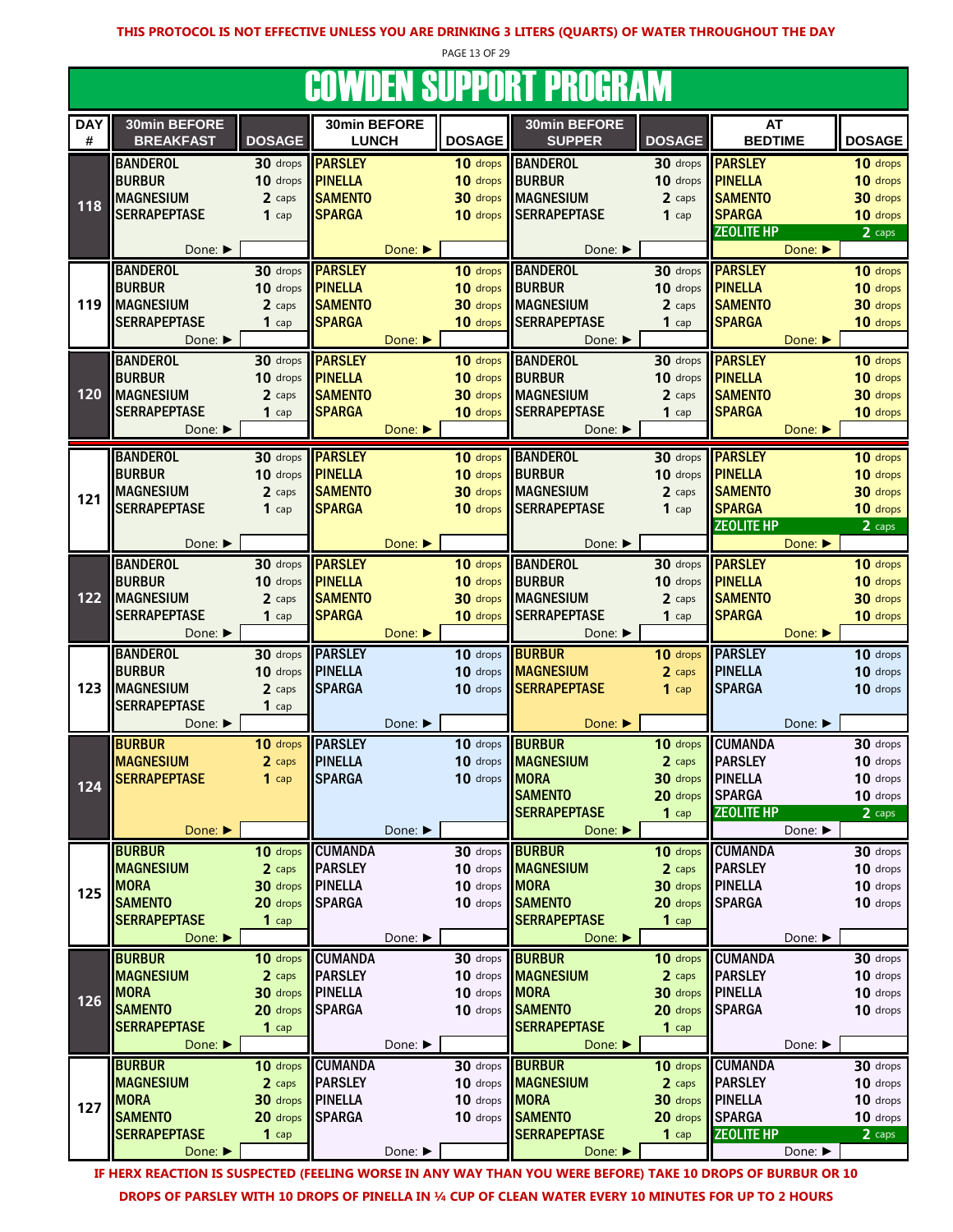PAGE 14 OF 29

# COWDEN SUPPORT PROGRAM

| <b>DAY</b> | 30min BEFORE                |               | 30min BEFORE     |         |                      | 30min BEFORE                  |                    | AT                |               |
|------------|-----------------------------|---------------|------------------|---------|----------------------|-------------------------------|--------------------|-------------------|---------------|
| #          | <b>BREAKFAST</b>            | <b>DOSAGE</b> | <b>LUNCH</b>     |         | <b>DOSAGE</b>        | <b>SUPPER</b>                 | <b>DOSAGE</b>      | <b>BEDTIME</b>    | <b>DOSAGE</b> |
|            | <b>BURBUR</b>               | 10 drops      | <b>CUMANDA</b>   |         | 30 drops             | <b>BURBUR</b>                 | 10 drops           | <b>CUMANDA</b>    | 30 drops      |
|            | <b>MAGNESIUM</b>            |               | <b>PARSLEY</b>   |         | 10 drops             | <b>MAGNESIUM</b>              | 2 caps             | <b>PARSLEY</b>    | 10 drops      |
|            |                             | 2 caps        |                  |         |                      |                               |                    |                   |               |
| 128        | <b>MORA</b>                 | 30 drops      | <b>PINELLA</b>   |         | 10 drops             | <b>MORA</b>                   | 30 drops           | <b>PINELLA</b>    | 10 drops      |
|            | <b>SAMENTO</b>              | 20 drops      | <b>SPARGA</b>    |         | 10 drops             | <b>SAMENTO</b>                | 20 drops           | <b>SPARGA</b>     | 10 drops      |
|            | <b>SERRAPEPTASE</b>         | $1$ cap       |                  |         |                      | <b>SERRAPEPTASE</b>           | $1$ cap            |                   |               |
|            | Done: $\blacktriangleright$ |               |                  | Done: ▶ |                      | Done: ▶                       |                    | Done: ▶           |               |
|            | <b>BURBUR</b>               | 10 drops      | <b>CUMANDA</b>   |         | 30 drops             | <b>BURBUR</b>                 | 10 drops           | <b>CUMANDA</b>    | 30 drops      |
|            | <b>MAGNESIUM</b>            |               | <b>PARSLEY</b>   |         | 10 drops             |                               |                    |                   |               |
|            |                             | 2 caps        |                  |         |                      | <b>MAGNESIUM</b>              | 2 caps             | <b>PARSLEY</b>    | 10 drops      |
| 129        | <b>MORA</b>                 | 30 drops      | <b>PINELLA</b>   |         | 10 drops             | <b>MORA</b>                   | 30 drops           | <b>PINELLA</b>    | 10 drops      |
|            | <b>SAMENTO</b>              | 20 drops      | <b>SPARGA</b>    |         | 10 drops             | <b>SAMENTO</b>                | 20 drops           | <b>SPARGA</b>     | 10 drops      |
|            | <b>SERRAPEPTASE</b>         | $1$ cap       |                  |         |                      | <b>SERRAPEPTASE</b>           | $1$ cap            |                   |               |
|            | Done: ▶                     |               |                  | Done: ▶ |                      | Done: ▶                       |                    | Done: ▶           |               |
|            | <b>BURBUR</b>               | 10 drops      | <b>CUMANDA</b>   |         | $30$ drops           | <b>BURBUR</b>                 | 10 drops           | <b>CUMANDA</b>    | 30 drops      |
|            |                             |               |                  |         | 10 drops             |                               |                    |                   |               |
|            | <b>MAGNESIUM</b>            | 2 caps        | <b>PARSLEY</b>   |         |                      | <b>MAGNESIUM</b>              | 2 caps             | <b>PARSLEY</b>    | 10 drops      |
| 130        | <b>MORA</b>                 | 30 drops      | <b>PINELLA</b>   |         | 10 drops             | MORA                          | 30 drops           | <b>PINELLA</b>    | 10 drops      |
|            | <b>SAMENTO</b>              | 20 drops      | <b>SPARGA</b>    |         | $10$ drops           | <b>SAMENTO</b>                | 20 drops           | <b>SPARGA</b>     | 10 drops      |
|            | <b>SERRAPEPTASE</b>         | $1$ cap       |                  |         |                      | <b>SERRAPEPTASE</b>           | $1$ cap            | <b>ZEOLITE HP</b> | 2 caps        |
|            | Done: $\blacktriangleright$ |               |                  | Done: ▶ |                      | Done: ▶                       |                    | Done: ▶           |               |
|            | <b>BURBUR</b>               | 10 drops      | <b>CUMANDA</b>   |         | 30 drops             | <b>BURBUR</b>                 | 10 drops           | <b>CUMANDA</b>    | 30 drops      |
|            | <b>MAGNESIUM</b>            | 2 caps        | <b>PARSLEY</b>   |         | 10 drops             | <b>MAGNESIUM</b>              | 2 caps             | <b>PARSLEY</b>    | 10 drops      |
|            |                             |               |                  |         |                      |                               |                    |                   |               |
| 131        | <b>MORA</b>                 | 30 drops      | <b>PINELLA</b>   |         | 10 drops MORA        |                               | $30$ drops         | <b>PINELLA</b>    | 10 drops      |
|            | <b>SAMENTO</b>              | 20 drops      | <b>SPARGA</b>    |         | 10 drops             | <b>SAMENTO</b>                | 20 drops           | <b>SPARGA</b>     | 10 drops      |
|            | <b>SERRAPEPTASE</b>         | $1$ cap       |                  |         |                      | <b>SERRAPEPTASE</b>           | $1$ cap            |                   |               |
|            | Done: ▶                     |               |                  | Done: ▶ |                      | Done: ▶                       |                    | Done: ▶           |               |
|            | <b>BURBUR</b>               | 10 drops      | <b>CUMANDA</b>   |         | $30$ drops           | <b>BURBUR</b>                 | 10 drops           | <b>CUMANDA</b>    | 30 drops      |
|            | <b>MAGNESIUM</b>            | 2 caps        | <b>PARSLEY</b>   |         | 10 drops             | <b>MAGNESIUM</b>              | 2 caps             | <b>PARSLEY</b>    | 10 drops      |
|            | <b>MORA</b>                 |               | <b>PINELLA</b>   |         | 10 drops             | <b>MORA</b>                   |                    | <b>PINELLA</b>    |               |
| 132        |                             | 30 drops      |                  |         |                      |                               | 30 drops           |                   | 10 drops      |
|            | <b>SAMENTO</b>              | 20 drops      | <b>SPARGA</b>    |         | 10 drops             | <b>SAMENTO</b>                | 20 drops           | <b>SPARGA</b>     | 10 drops      |
|            | <b>SERRAPEPTASE</b>         | $1$ cap       |                  |         |                      | <b>SERRAPEPTASE</b>           | $1$ cap            |                   |               |
|            | Done: $\blacktriangleright$ |               |                  | Done: ▶ |                      | Done: ▶                       |                    | Done: ▶           |               |
|            | <b>BURBUR</b>               | 10 drops      | <b>CUMANDA</b>   |         | 30 drops             | <b>BURBUR</b>                 | 10 drops           | <b>CUMANDA</b>    | 30 drops      |
|            | <b>MAGNESIUM</b>            | 2 caps        | <b>PARSLEY</b>   |         | 10 drops             | <b>MAGNESIUM</b>              | 2 caps             | <b>PARSLEY</b>    | 10 drops      |
|            | <b>MORA</b>                 | 30 drops      | <b>PINELLA</b>   |         | 10 drops             | <b>IMORA</b>                  | 30 drops           | <b>PINELLA</b>    | 10 drops      |
| 133        | <b>SAMENTO</b>              | 20 drops      | <b>SPARGA</b>    |         | 10 drops             | <b>SAMENTO</b>                | 20 drops           | <b>SPARGA</b>     | 10 drops      |
|            | <b>SERRAPEPTASE</b>         |               |                  |         |                      | <b>SERRAPEPTASE</b>           |                    |                   |               |
|            |                             | $1$ cap       |                  |         |                      |                               | $1$ cap            | <b>ZEOLITE HP</b> | 2 caps        |
|            | Done: ▶                     |               |                  | Done: ▶ |                      | Done: ▶                       |                    | Done: ▶           |               |
|            | <b>BURBUR</b>               |               | 10 drops CUMANDA |         |                      | 30 drops <b>BURBUR</b>        |                    | 10 drops CUMANDA  | 30 drops      |
|            | <b>MAGNESIUM</b>            | 2 caps        | <b>PARSLEY</b>   |         |                      | 10 drops MAGNESIUM            | 2 caps             | <b>PARSLEY</b>    | 10 drops      |
|            | <b>MORA</b>                 | 30 drops      | <b>IPINELLA</b>  |         | 10 drops <b>MORA</b> |                               | 30 drops           | <b>PINELLA</b>    | 10 drops      |
| 134        | <b>SAMENTO</b>              | 20 drops      | <b>SPARGA</b>    |         | 10 drops             | <b>SAMENTO</b>                | 20 drops           | <b>SPARGA</b>     | 10 drops      |
|            | <b>SERRAPEPTASE</b>         | $1$ cap       |                  |         |                      | <b>SERRAPEPTASE</b>           | $1$ cap            |                   |               |
|            | Done: ▶                     |               |                  | Done: ▶ |                      | Done: ▶                       |                    | Done: ▶           |               |
|            |                             |               |                  |         |                      |                               |                    |                   |               |
|            | <b>BURBUR</b>               | 10 drops      | <b>CUMANDA</b>   |         | 30 drops             | <b>BURBUR</b>                 | 10 drops           | <b>CUMANDA</b>    | 30 drops      |
|            | <b>MAGNESIUM</b>            | 2 caps        | <b>PARSLEY</b>   |         |                      | 10 drops <b>MAGNESIUM</b>     | 2 caps             | <b>PARSLEY</b>    | 10 drops      |
| 135        | <b>MORA</b>                 | 30 drops      | <b>IPINELLA</b>  |         | 10 drops <b>MORA</b> |                               | 30 drops   PINELLA |                   | 10 drops      |
|            | <b>SAMENTO</b>              | 20 drops      | <b>SPARGA</b>    |         |                      | 10 drops SAMENTO              | 20 drops SPARGA    |                   | 10 drops      |
|            | <b>SERRAPEPTASE</b>         | $1$ cap       |                  |         |                      | <b>SERRAPEPTASE</b>           | $1$ cap            |                   |               |
|            | Done: ▶                     |               |                  | Done: ▶ |                      | Done: ▶                       |                    | Done:             |               |
|            |                             |               |                  |         |                      |                               |                    |                   |               |
| 6          |                             | <b>BES1</b>   | TIME.            | TO      | <b>REORDER</b>       | <b>PRODUCTS</b><br><b>FOR</b> | <b>MONTH 6</b>     |                   |               |
|            | <b>BURBUR</b>               | 10 drops      | <b>CUMANDA</b>   |         |                      | 30 drops <b>BURBUR</b>        | 10 drops           | <b>CUMANDA</b>    | 30 drops      |
|            | <b>MAGNESIUM</b>            | 2 caps        | <b>PARSLEY</b>   |         |                      | 10 drops <b>MAGNESIUM</b>     | 2 caps             | <b>PARSLEY</b>    | 10 drops      |
|            | <b>MORA</b>                 | 30 drops      | <b>PINELLA</b>   |         | 10 drops MORA        |                               | 30 drops           | <b>PINELLA</b>    | 10 drops      |
| 136        | <b>SAMENTO</b>              | 20 drops      | <b>SPARGA</b>    |         | 10 drops             | <b>SAMENTO</b>                | 20 drops           | <b>SPARGA</b>     | 10 drops      |
|            | <b>SERRAPEPTASE</b>         | $1$ cap       |                  |         |                      | <b>SERRAPEPTASE</b>           | $1$ cap            | <b>ZEOLITE HP</b> | 2 caps        |
|            | Done:                       |               |                  | Done: ▶ |                      | Done: ▶                       |                    | Done: ▶           |               |
|            |                             |               |                  |         |                      |                               |                    |                   |               |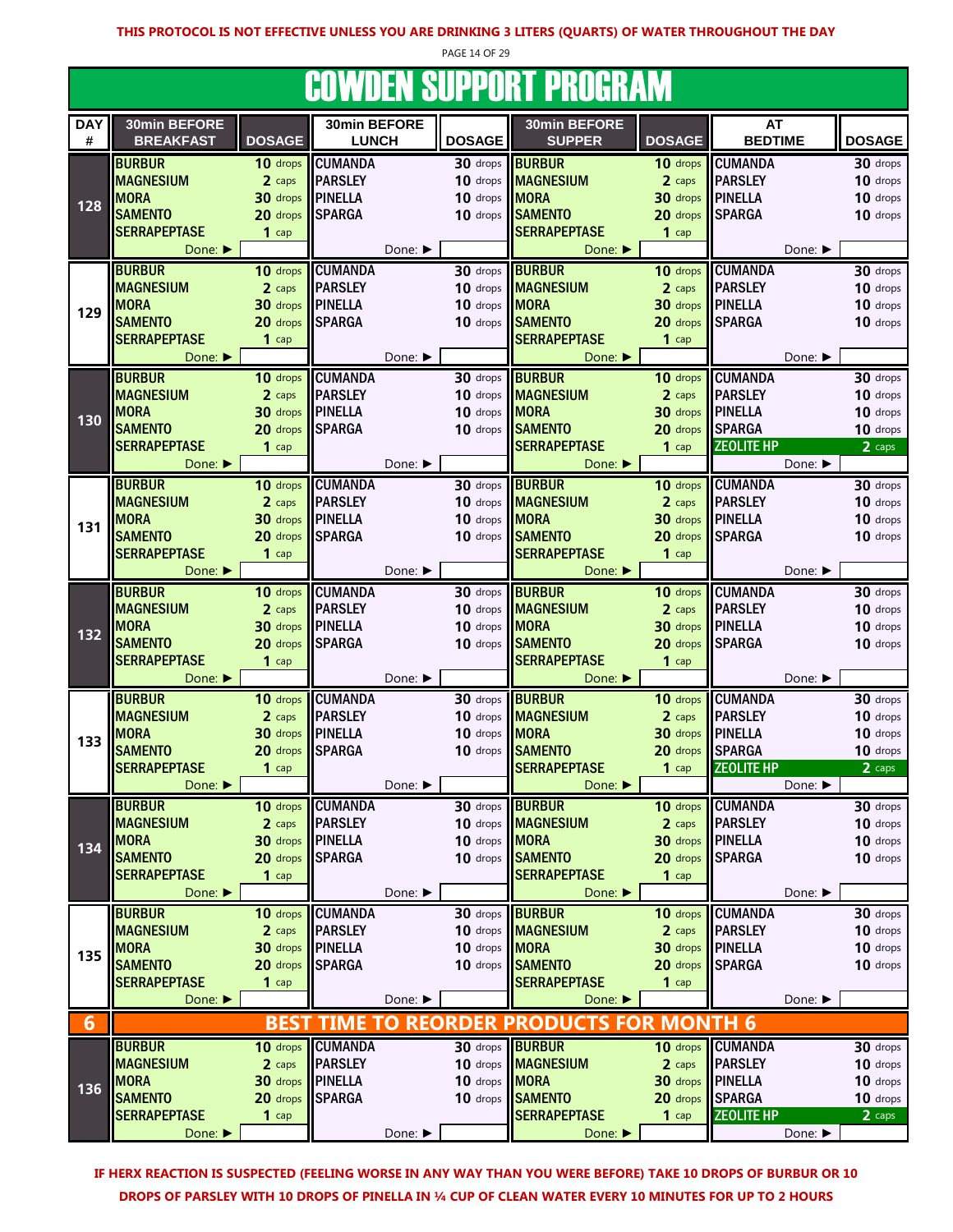PAGE 15 OF 29

## **COWDEN SUPPORT PROGRAM**

|                 |                                  |               |                              |               | <u>JUTTIJEN JUI I UNI I NUUNINIT</u> |                    |                             |               |
|-----------------|----------------------------------|---------------|------------------------------|---------------|--------------------------------------|--------------------|-----------------------------|---------------|
| <b>DAY</b><br># | 30min BEFORE<br><b>BREAKFAST</b> | <b>DOSAGE</b> | 30min BEFORE<br><b>LUNCH</b> | <b>DOSAGE</b> | 30min BEFORE<br><b>SUPPER</b>        | <b>DOSAGE</b>      | <b>AT</b><br><b>BEDTIME</b> | <b>DOSAGE</b> |
|                 | <b>BURBUR</b>                    | 10 drops      | <b>CUMANDA</b>               | 30 drops      | <b>BURBUR</b>                        | 10 drops           | <b>CUMANDA</b>              | 30 drops      |
|                 | <b>MAGNESIUM</b>                 | 2 caps        | <b>PARSLEY</b>               | 10 drops      | <b>MAGNESIUM</b>                     | 2 caps             | <b>PARSLEY</b>              | 10 drops      |
|                 | <b>MORA</b>                      | 30 drops      | <b>PINELLA</b>               | 10 drops      | <b>MORA</b>                          | 30 drops   PINELLA |                             | 10 drops      |
| 137             | <b>SAMENTO</b>                   | 20 drops      | <b>SPARGA</b>                | 10 drops      | <b>SAMENTO</b>                       | 20 drops           | <b>SPARGA</b>               | 10 drops      |
|                 | <b>SERRAPEPTASE</b>              | $1$ cap       |                              |               | <b>SERRAPEPTASE</b>                  | $1$ cap            |                             |               |
|                 | Done:                            |               | Done: ▶                      |               | Done: ▶                              |                    | Done: ▶                     |               |
|                 | <b>BURBUR</b>                    | 10 drops      | <b>PARSLEY</b>               | 10 drops      | <b>BURBUR</b>                        | 10 drops           | <b>PARSLEY</b>              | 10 drops      |
|                 | <b>MAGNESIUM</b>                 | 2 caps        | <b>PINELLA</b>               | 10 drops      | <b>MAGNESIUM</b>                     | 2 caps             | <b>PINELLA</b>              | 10 drops      |
|                 | <b>MORA</b>                      | 30 drops      | <b>SPARGA</b>                | 10 drops      | <b>SERRAPEPTASE</b>                  | $1$ cap            | <b>SPARGA</b>               | 10 drops      |
| 138             | <b>SAMENTO</b>                   | 20 drops      |                              |               |                                      |                    |                             |               |
|                 | <b>SERRAPEPTASE</b>              | $1$ cap       |                              |               |                                      |                    |                             |               |
|                 | Done: ▶                          |               | Done: ▶                      |               | Done:                                |                    | Done: ▶                     |               |
|                 |                                  |               |                              |               |                                      |                    |                             |               |
|                 | <b>BURBUR</b>                    | $10$ drops    | <b>PARSLEY</b>               | 10 drops      | <b>BURBUR</b>                        | 10 drops           | <b>HOUTTUYNIA</b>           | 30 drops      |
|                 | <b>MAGNESIUM</b>                 | 2 caps        | <b>PINELLA</b>               | 10 drops      | <b>ENULA</b>                         |                    | 30 drops <b>PARSLEY</b>     | 10 drops      |
|                 | <b>SERRAPEPTASE</b>              | $1$ cap       | <b>SPARGA</b>                | 10 drops      | <b>MAGNESIUM</b>                     | 2 caps             | <b>PINELLA</b>              | 10 drops      |
| 139             |                                  |               |                              |               | <b>SERRAPEPTASE</b>                  | $1$ cap            | <b>SAMENTO</b>              | 20 drops      |
|                 |                                  |               |                              |               |                                      |                    | <b>SPARGA</b>               | 10 drops      |
|                 |                                  |               |                              |               |                                      |                    | <b>ZEOLITE HP</b>           | 2 caps        |
|                 | Done: ▶                          |               | Done: ▶                      |               | Done: ▶                              |                    | Done: ▶                     |               |
|                 | <b>BURBUR</b>                    | 10 drops      | <b>HOUTTUYNIA</b>            | 30 drops      | <b>BURBUR</b>                        | 10 drops           | <b>HOUTTUYNIA</b>           | 30 drops      |
|                 | <b>ENULA</b>                     | 30 drops      | <b>PARSLEY</b>               | 10 drops      | <b>ENULA</b>                         | 30 drops           | <b>PARSLEY</b>              | 10 drops      |
| 140             | <b>MAGNESIUM</b>                 | 2 caps        | <b>PINELLA</b>               | 10 drops      | <b>MAGNESIUM</b>                     | 2 caps             | <b>PINELLA</b>              | 10 drops      |
|                 | <b>SERRAPEPTASE</b>              | $1$ cap       | <b>SAMENTO</b>               | 20 drops      | <b>SERRAPEPTASE</b>                  | $1$ cap            | <b>SAMENTO</b>              | 20 drops      |
|                 |                                  |               | <b>SPARGA</b>                | 10 drops      |                                      |                    | <b>SPARGA</b>               | 10 drops      |
|                 | Done: ▶                          |               | Done: ▶                      |               | Done: ▶                              |                    | Done: ▶                     |               |
|                 | <b>BURBUR</b>                    | 10 drops      | <b>HOUTTUYNIA</b>            | 30 drops      | <b>BURBUR</b>                        |                    | 10 drops <b>HOUTTUYNIA</b>  | 30 drops      |
|                 | <b>ENULA</b>                     | 30 drops      | <b>PARSLEY</b>               | 10 drops      | <b>ENULA</b>                         |                    | 30 drops <b>PARSLEY</b>     | 10 drops      |
| 141             | <b>MAGNESIUM</b>                 | 2 caps        | <b>PINELLA</b>               | 10 drops      | <b>MAGNESIUM</b>                     | 2 caps             | <b>PINELLA</b>              | 10 drops      |
|                 | <b>SERRAPEPTASE</b>              | $1$ cap       | <b>SAMENTO</b>               | 20 drops      | <b>SERRAPEPTASE</b>                  | $1$ cap            | <b>SAMENTO</b>              | 20 drops      |
|                 |                                  |               | <b>SPARGA</b>                | 10 drops      |                                      |                    | <b>SPARGA</b>               | 10 drops      |
|                 | Done: ▶                          |               | Done: ▶                      |               | Done: ▶                              |                    | Done:                       |               |
|                 | <b>BURBUR</b>                    | 10 drops      | <b>HOUTTUYNIA</b>            | 30 drops      | <b>BURBUR</b>                        | 10 drops           | <b>HOUTTUYNIA</b>           | 30 drops      |
|                 | <b>ENULA</b>                     | 30 drops      | <b>PARSLEY</b>               | 10 drops      | <b>ENULA</b>                         | 30 drops           | <b>PARSLEY</b>              | 10 drops      |
|                 | <b>MAGNESIUM</b>                 | 2 caps        | <b>PINELLA</b>               | 10 drops      | <b>MAGNESIUM</b>                     | 2 caps             | <b>PINELLA</b>              | 10 drops      |
| 142             | <b>SERRAPEPTASE</b>              | $1$ cap       | <b>SAMENTO</b>               | 20 drops      | <b>SERRAPEPTASE</b>                  | $1$ cap            | <b>SAMENTO</b>              | 20 drops      |
|                 |                                  |               | <b>SPARGA</b>                | 10 drops      |                                      |                    | <b>SPARGA</b>               | 10 drops      |
|                 |                                  |               |                              |               |                                      |                    | <b>ZEOLITE HP</b>           | 2 caps        |
|                 | Done: ▶                          |               | Done: ▶                      |               | Done: ▶                              |                    | Done: ▶                     |               |
|                 | <b>BURBUR</b>                    | 10 drops      | <b>HOUTTUYNIA</b>            | 30 drops      | <b>BURBUR</b>                        |                    | 10 drops   HOUTTUYNIA       | 30 drops      |
|                 | <b>ENULA</b>                     | 30 drops      | <b>PARSLEY</b>               | 10 drops      | <b>ENULA</b>                         | 30 drops           | <b>PARSLEY</b>              | 10 drops      |
|                 | <b>MAGNESIUM</b>                 | 2 caps        | <b>PINELLA</b>               | 10 drops      | <b>MAGNESIUM</b>                     | 2 caps             | <b>PINELLA</b>              | 10 drops      |
| 143             | <b>SERRAPEPTASE</b>              | $1$ cap       | <b>SAMENTO</b>               | 20 drops      | <b>SERRAPEPTASE</b>                  | $1$ cap            | <b>SAMENTO</b>              | 20 drops      |
|                 |                                  |               | <b>SPARGA</b>                | 10 drops      |                                      |                    | <b>SPARGA</b>               | 10 drops      |
|                 | Done: ▶                          |               | Done: ▶                      |               | Done: ▶                              |                    | Done: ▶                     |               |
|                 | <b>BURBUR</b>                    | 10 drops      | <b>HOUTTUYNIA</b>            | 30 drops      | <b>BURBUR</b>                        | 10 drops           | <b>HOUTTUYNIA</b>           | 30 drops      |
|                 | <b>ENULA</b>                     | 30 drops      | <b>PARSLEY</b>               | 10 drops      | <b>ENULA</b>                         | 30 drops           | <b>PARSLEY</b>              | 10 drops      |
|                 | <b>MAGNESIUM</b>                 | 2 caps        | <b>PINELLA</b>               | 10 drops      | <b>MAGNESIUM</b>                     | 2 caps             | <b>PINELLA</b>              | 10 drops      |
| 144             | <b>SERRAPEPTASE</b>              | $1$ cap       | <b>SAMENTO</b>               | 20 drops      | <b>SERRAPEPTASE</b>                  | $1$ cap            | <b>SAMENTO</b>              | 20 drops      |
|                 |                                  |               | <b>SPARGA</b>                | 10 drops      |                                      |                    | <b>SPARGA</b>               | 10 drops      |
|                 | Done: ▶                          |               | Done: ▶                      |               | Done: ▶                              |                    | Done: ▶                     |               |
|                 | <b>BURBUR</b>                    | 10 drops      | <b>HOUTTUYNIA</b>            | 30 drops      | <b>BURBUR</b>                        | 10 drops           | HOUTTUYNIA                  | 30 drops      |
|                 | <b>ENULA</b>                     | 30 drops      | <b>PARSLEY</b>               | 10 drops      | <b>ENULA</b>                         |                    | 30 drops <b>PARSLEY</b>     | 10 drops      |
|                 | <b>MAGNESIUM</b>                 | 2 caps        | <b>PINELLA</b>               | 10 drops      | <b>MAGNESIUM</b>                     | 2 caps             | <b>PINELLA</b>              | 10 drops      |
| 145             | <b>SERRAPEPTASE</b>              | $1$ cap       | <b>SAMENTO</b>               | 20 drops      | <b>SERRAPEPTASE</b>                  | $1$ cap            | <b>SAMENTO</b>              | 20 drops      |
|                 |                                  |               | <b>SPARGA</b>                | 10 drops      |                                      |                    | <b>SPARGA</b>               | 10 drops      |
|                 |                                  |               |                              |               |                                      |                    | <b>ZEOLITE HP</b>           | 2 caps        |
|                 | Done: ▶                          |               | Done:                        |               | Done: ▶                              |                    | Done: ▶                     |               |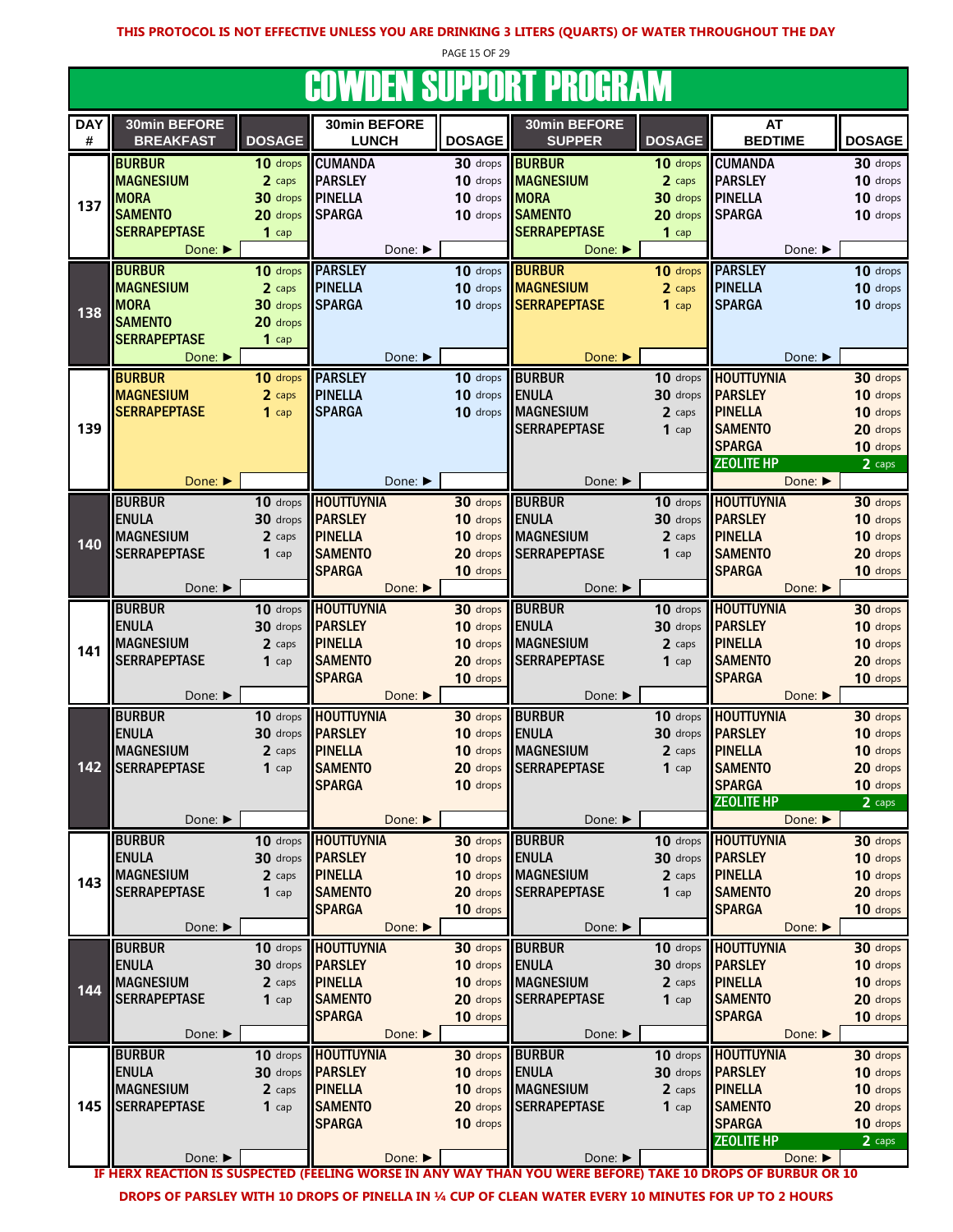PAGE 16 OF 29

#### COWDEN SUPPORT PROGRAM

|            |                             |               |                   |               | - - - - - - - - - - - - |               |                             |               |
|------------|-----------------------------|---------------|-------------------|---------------|-------------------------|---------------|-----------------------------|---------------|
| <b>DAY</b> | 30min BEFORE                |               | 30min BEFORE      |               | 30min BEFORE            |               | <b>AT</b>                   |               |
| #          | <b>BREAKFAST</b>            | <b>DOSAGE</b> | <b>LUNCH</b>      | <b>DOSAGE</b> | <b>SUPPER</b>           | <b>DOSAGE</b> | <b>BEDTIME</b>              | <b>DOSAGE</b> |
|            | <b>BURBUR</b>               |               | <b>HOUTTUYNIA</b> |               | <b>BURBUR</b>           |               | <b>HOUTTUYNIA</b>           |               |
|            |                             | 10 drops      |                   | 30 drops      |                         | 10 drops      |                             | 30 drops      |
|            | <b>ENULA</b>                | 30 drops      | <b>PARSLEY</b>    | 10 drops      | <b>ENULA</b>            | 30 drops      | <b>PARSLEY</b>              | 10 drops      |
| 146        | <b>MAGNESIUM</b>            | 2 caps        | <b>PINELLA</b>    | 10 drops      | <b>MAGNESIUM</b>        | 2 caps        | <b>PINELLA</b>              | 10 drops      |
|            | <b>SERRAPEPTASE</b>         | $1$ cap       | <b>SAMENTO</b>    | 20 drops      | <b>SERRAPEPTASE</b>     | $1$ cap       | <b>SAMENTO</b>              | 20 drops      |
|            |                             |               | <b>SPARGA</b>     | 10 drops      |                         |               | <b>SPARGA</b>               | 10 drops      |
|            | Done: ▶                     |               | Done:             |               | Done: ▶                 |               | Done: ▶                     |               |
|            |                             |               |                   |               |                         |               |                             |               |
|            | <b>BURBUR</b>               | 10 drops      | <b>HOUTTUYNIA</b> | 30 drops      | <b>BURBUR</b>           | 10 drops      | <b>HOUTTUYNIA</b>           | 30 drops      |
|            | <b>ENULA</b>                | 30 drops      | <b>PARSLEY</b>    | 10 drops      | <b>ENULA</b>            | 30 drops      | <b>PARSLEY</b>              | 10 drops      |
| 147        | <b>MAGNESIUM</b>            | 2 caps        | <b>PINELLA</b>    | 10 drops      | <b>MAGNESIUM</b>        | 2 caps        | <b>PINELLA</b>              | 10 drops      |
|            | <b>SERRAPEPTASE</b>         | $1$ cap       | <b>SAMENTO</b>    | 20 drops      | <b>SERRAPEPTASE</b>     | $1$ cap       | <b>SAMENTO</b>              | 20 drops      |
|            |                             |               | <b>SPARGA</b>     | 10 drops      |                         |               | <b>SPARGA</b>               | 10 drops      |
|            | Done: ▶                     |               | Done: ▶           |               | Done: ▶                 |               | Done: ▶                     |               |
|            |                             |               |                   |               |                         |               |                             |               |
|            | <b>BURBUR</b>               | 10 drops      | <b>HOUTTUYNIA</b> | 30 drops      | <b>BURBUR</b>           | 10 drops      | <b>HOUTTUYNIA</b>           | 30 drops      |
|            | <b>ENULA</b>                | 30 drops      | <b>PARSLEY</b>    | 10 drops      | <b>ENULA</b>            | 30 drops      | <b>PARSLEY</b>              | 10 drops      |
|            | <b>MAGNESIUM</b>            | 2 caps        | <b>PINELLA</b>    | 10 drops      | <b>MAGNESIUM</b>        | 2 caps        | <b>PINELLA</b>              | 10 drops      |
| 148        | <b>SERRAPEPTASE</b>         | $1$ cap       | <b>SAMENTO</b>    | 20 drops      | <b>SERRAPEPTASE</b>     | $1$ cap       | <b>SAMENTO</b>              | 20 drops      |
|            |                             |               | <b>SPARGA</b>     | 10 drops      |                         |               | <b>SPARGA</b>               | 10 drops      |
|            |                             |               |                   |               |                         |               | <b>ZEOLITE HP</b>           | 2 caps        |
|            | Done: ▶                     |               | Done: ▶           |               | Done: ▶                 |               | Done:                       |               |
|            | <b>BURBUR</b>               |               | <b>HOUTTUYNIA</b> |               | <b>BURBUR</b>           |               | <b>HOUTTUYNIA</b>           |               |
|            |                             | 10 drops      |                   | 30 drops      |                         | 10 drops      |                             | 30 drops      |
|            | <b>ENULA</b>                | 30 drops      | <b>PARSLEY</b>    | 10 drops      | <b>ENULA</b>            | 30 drops      | <b>PARSLEY</b>              | 10 drops      |
| 149        | <b>MAGNESIUM</b>            | 2 caps        | <b>PINELLA</b>    | 10 drops      | <b>MAGNESIUM</b>        | 2 caps        | <b>PINELLA</b>              | 10 drops      |
|            | <b>SERRAPEPTASE</b>         | $1$ cap       | <b>SAMENTO</b>    | 20 drops      | <b>SERRAPEPTASE</b>     | $1$ cap       | <b>SAMENTO</b>              | 20 drops      |
|            |                             |               | <b>SPARGA</b>     | 10 drops      |                         |               | <b>SPARGA</b>               | 10 drops      |
|            | Done: $\blacktriangleright$ |               | Done: ▶           |               | Done: ▶                 |               | Done: $\blacktriangleright$ |               |
|            | <b>BURBUR</b>               | 10 drops      | <b>HOUTTUYNIA</b> | 30 drops      | <b>BURBUR</b>           | 10 drops      | <b>HOUTTUYNIA</b>           | 30 drops      |
|            | <b>ENULA</b>                | 30 drops      | <b>PARSLEY</b>    | 10 drops      | <b>ENULA</b>            | 30 drops      | <b>PARSLEY</b>              | 10 drops      |
|            |                             |               |                   |               |                         |               |                             |               |
| 150        | <b>MAGNESIUM</b>            | 2 caps        | <b>PINELLA</b>    | 10 drops      | <b>MAGNESIUM</b>        | 2 caps        | <b>PINELLA</b>              | 10 drops      |
|            | <b>SERRAPEPTASE</b>         | $1$ cap       | <b>SAMENTO</b>    | 20 drops      | <b>SERRAPEPTASE</b>     | $1$ cap       | <b>SAMENTO</b>              | 20 drops      |
|            |                             |               | <b>SPARGA</b>     | 10 drops      |                         |               | <b>SPARGA</b>               | 10 drops      |
|            | Done: ▶                     |               | Done: ▶           |               | Done: ▶                 |               | Done: ▶                     |               |
|            | <b>BURBUR</b>               | 10 drops      | <b>HOUTTUYNIA</b> | 30 drops      | <b>BURBUR</b>           | 10 drops      | <b>HOUTTUYNIA</b>           | 30 drops      |
|            | <b>ENULA</b>                | 30 drops      | <b>PARSLEY</b>    | 10 drops      | <b>ENULA</b>            | 30 drops      | <b>PARSLEY</b>              | 10 drops      |
|            | <b>MAGNESIUM</b>            |               |                   |               |                         |               |                             |               |
|            |                             | 2 caps        | <b>PINELLA</b>    | 10 drops      | <b>MAGNESIUM</b>        | 2 caps        | <b>PINELLA</b>              | 10 drops      |
| 151        | <b>SERRAPEPTASE</b>         | $1$ cap       | <b>SAMENTO</b>    | 20 drops      | <b>SERRAPEPTASE</b>     | $1$ cap       | <b>SAMENTO</b>              | 20 drops      |
|            |                             |               | <b>SPARGA</b>     | 10 drops      |                         |               | <b>SPARGA</b>               | 10 drops      |
|            |                             |               |                   |               |                         |               | <b>ZEOLITE HP</b>           | 2 caps        |
|            | Done: ▶                     |               | Done: ▶           |               | Done: ▶                 |               | Done: ▶                     |               |
|            | <b>BURBUR</b>               | 10 drops      | <b>HOUTTUYNIA</b> | 30 drops      | <b>BURBUR</b>           | 10 drops      | <b>HOUTTUYNIA</b>           | 30 drops      |
|            | <b>ENULA</b>                | 30 drops      | <b>PARSLEY</b>    | 10 drops      | <b>ENULA</b>            | 30 drops      | <b>PARSLEY</b>              | 10 drops      |
|            | <b>MAGNESIUM</b>            | 2 caps        | <b>PINELLA</b>    | 10 drops      | <b>MAGNESIUM</b>        | 2 caps        | <b>PINELLA</b>              | 10 drops      |
| 152        | <b>SERRAPEPTASE</b>         | $1$ cap       | <b>SAMENTO</b>    | 20 drops      | <b>SERRAPEPTASE</b>     | $1$ cap       | <b>SAMENTO</b>              | 20 drops      |
|            |                             |               | <b>SPARGA</b>     | 10 drops      |                         |               | <b>SPARGA</b>               | 10 drops      |
|            | Done: ▶                     |               | Done: ▶           |               | Done: ▶                 |               | Done: ▶                     |               |
|            |                             |               |                   |               |                         |               |                             |               |
|            | <b>BURBUR</b>               | 10 drops      | <b>PARSLEY</b>    | 10 drops      | <b>BURBUR</b>           | 10 drops      | <b>PARSLEY</b>              | 10 drops      |
|            | <b>ENULA</b>                | 30 drops      | <b>PINELLA</b>    | 10 drops      | <b>MAGNESIUM</b>        | 2 caps        | <b>PINELLA</b>              | 10 drops      |
| 153        | <b>MAGNESIUM</b>            | 2 caps        | <b>SPARGA</b>     | 10 drops      | <b>SERRAPEPTASE</b>     | $1$ cap       | <b>SPARGA</b>               | 10 drops      |
|            | <b>SERRAPEPTASE</b>         | $1$ cap       |                   |               |                         |               |                             |               |
|            | Done: ▶                     |               | Done: ▶           |               | Done:                   |               | Done:                       |               |
|            | <b>BURBUR</b>               | 10 drops      | <b>PARSLEY</b>    | 10 drops      | <b>BANDEROL</b>         | 30 drops      | <b>PARSLEY</b>              | 10 drops      |
|            | <b>MAGNESIUM</b>            | 2 caps        | <b>PINELLA</b>    | 10 drops      | <b>BURBUR</b>           | 10 drops      | <b>PINELLA</b>              | 10 drops      |
|            | <b>SERRAPEPTASE</b>         | $1$ cap       | <b>SPARGA</b>     | 10 drops      | <b>MAGNESIUM</b>        | 2 caps        | <b>SAMENTO</b>              | 30 drops      |
| 154        |                             |               |                   |               | <b>SERRAPEPTASE</b>     | $1$ cap       | <b>SPARGA</b>               | 10 drops      |
|            |                             |               |                   |               |                         |               | <b>ZEOLITE HP</b>           | 2 caps        |
|            | Done: ▶                     |               | Done: ▶           |               | Done: ▶                 |               | Done:                       |               |
|            |                             |               |                   |               |                         |               |                             |               |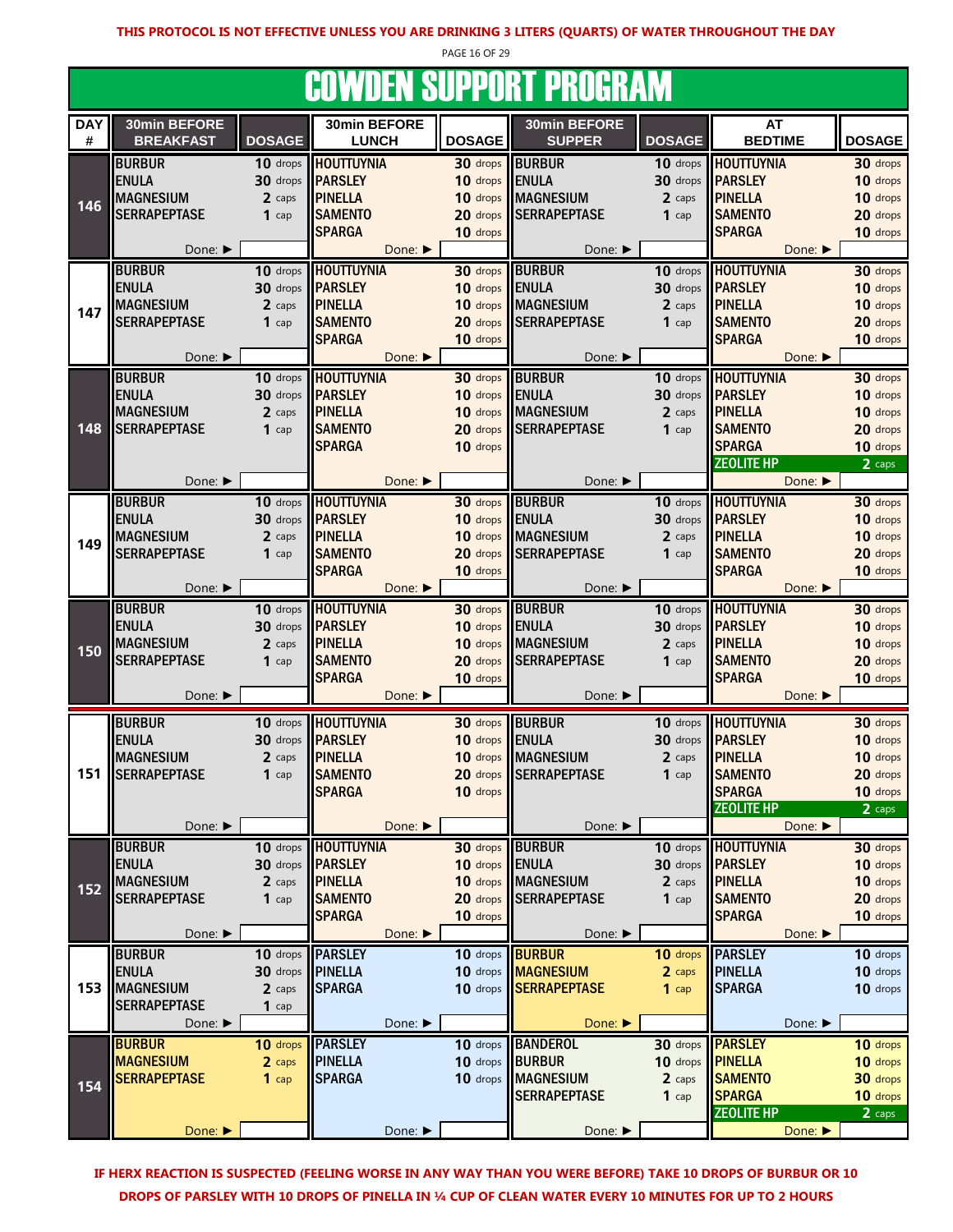PAGE 17 OF 29

#### COWDEN SUPPORT PROGRAM

|            |                     |               | oottpen ooi i ont i hoghlin. |                             |                 |                             |               |                   |                             |               |
|------------|---------------------|---------------|------------------------------|-----------------------------|-----------------|-----------------------------|---------------|-------------------|-----------------------------|---------------|
| <b>DAY</b> | 30min BEFORE        |               | 30min BEFORE                 |                             |                 | 30min BEFORE                |               | AT                |                             |               |
| #          | <b>BREAKFAST</b>    | <b>DOSAGE</b> | <b>LUNCH</b>                 |                             | <b>DOSAGE</b>   | <b>SUPPER</b>               | <b>DOSAGE</b> | <b>BEDTIME</b>    |                             | <b>DOSAGE</b> |
|            | <b>BANDEROL</b>     | 30 drops      | <b>PARSLEY</b>               |                             | 10 drops        | <b>BANDEROL</b>             | 30 drops      | <b>PARSLEY</b>    |                             | 10 drops      |
|            | <b>BURBUR</b>       | 10 drops      | <b>PINELLA</b>               |                             | 10 drops        | <b>BURBUR</b>               | 10 drops      | <b>PINELLA</b>    |                             | 10 drops      |
| 155        | <b>MAGNESIUM</b>    | 2 caps        | <b>SAMENTO</b>               |                             | 30 drops        | <b>IMAGNESIUM</b>           | 2 caps        | <b>SAMENTO</b>    |                             | 30 drops      |
|            | <b>SERRAPEPTASE</b> | $1$ cap       | <b>SPARGA</b>                |                             | 10 drops        | <b>SERRAPEPTASE</b>         | $1$ cap       | <b>SPARGA</b>     |                             | 10 drops      |
|            |                     |               |                              |                             |                 |                             |               |                   | Done: ▶                     |               |
|            | Done: ▶             |               |                              | Done: $\blacktriangleright$ |                 | Done: ▶                     |               |                   |                             |               |
|            | <b>BANDEROL</b>     | 30 drops      | <b>PARSLEY</b>               |                             | 10 drops        | <b>BANDEROL</b>             | 30 drops      | <b>PARSLEY</b>    |                             | 10 drops      |
|            | <b>BURBUR</b>       | 10 drops      | <b>PINELLA</b>               |                             | 10 drops        | <b>BURBUR</b>               | 10 drops      | <b>PINELLA</b>    |                             | 10 drops      |
| 156        | <b>MAGNESIUM</b>    | 2 caps        | <b>SAMENTO</b>               |                             | 30 drops        | <b>MAGNESIUM</b>            | 2 caps        | <b>SAMENTO</b>    |                             | 30 drops      |
|            | <b>SERRAPEPTASE</b> | $1$ cap       | <b>SPARGA</b>                |                             | 10 drops        | <b>SERRAPEPTASE</b>         | $1$ cap       | <b>SPARGA</b>     |                             | 10 drops      |
|            | Done: ▶             |               |                              | Done: ▶                     |                 | Done: ▶                     |               |                   | Done:                       |               |
|            | <b>BANDEROL</b>     | 30 drops      | <b>PARSLEY</b>               |                             | 10 drops        | <b>BANDEROL</b>             | 30 drops      | <b>PARSLEY</b>    |                             | 10 drops      |
|            | <b>BURBUR</b>       | 10 drops      | <b>PINELLA</b>               |                             | 10 drops        | <b>BURBUR</b>               | 10 drops      | <b>PINELLA</b>    |                             | 10 drops      |
|            | <b>MAGNESIUM</b>    | 2 caps        | <b>SAMENTO</b>               |                             | 30 drops        | <b>IMAGNESIUM</b>           | 2 caps        | <b>SAMENTO</b>    |                             | 30 drops      |
| 157        | <b>SERRAPEPTASE</b> | $1$ cap       | <b>SPARGA</b>                |                             | 10 drops        | <b>SERRAPEPTASE</b>         | $1$ cap       | <b>SPARGA</b>     |                             | 10 drops      |
|            |                     |               |                              |                             |                 |                             |               | <b>ZEOLITE HP</b> |                             | 2 caps        |
|            | Done: ▶             |               |                              | Done:                       |                 | Done:                       |               |                   | Done:                       |               |
|            |                     |               |                              |                             |                 |                             |               |                   |                             |               |
|            | <b>BANDEROL</b>     | 30 drops      | <b>PARSLEY</b>               |                             | 10 drops        | <b>BANDEROL</b>             | 30 drops      | <b>PARSLEY</b>    |                             | 10 drops      |
|            | <b>BURBUR</b>       | 10 drops      | <b>PINELLA</b>               |                             | 10 drops        | <b>BURBUR</b>               | 10 drops      | <b>PINELLA</b>    |                             | 10 drops      |
| 158        | <b>MAGNESIUM</b>    | 2 caps        | <b>SAMENTO</b>               |                             | 30 drops        | <b>MAGNESIUM</b>            | 2 caps        | <b>SAMENTO</b>    |                             | 30 drops      |
|            | <b>SERRAPEPTASE</b> | $1$ cap       | <b>SPARGA</b>                |                             | 10 drops        | <b>SERRAPEPTASE</b>         | 1 cap         | <b>SPARGA</b>     |                             | 10 drops      |
|            | Done: ▶             |               |                              | Done:                       |                 | Done: ▶                     |               |                   | Done: $\blacktriangleright$ |               |
|            | <b>BANDEROL</b>     | 30 drops      | <b>PARSLEY</b>               |                             |                 | 10 drops BANDEROL           | 30 drops      | <b>PARSLEY</b>    |                             | 10 drops      |
|            | <b>BURBUR</b>       | 10 drops      | <b>PINELLA</b>               |                             | 10 drops        | <b>BURBUR</b>               | 10 drops      | <b>PINELLA</b>    |                             | 10 drops      |
| 159        | <b>MAGNESIUM</b>    | 2 caps        | <b>SAMENTO</b>               |                             | 30 drops        | <b>MAGNESIUM</b>            | 2 caps        | <b>SAMENTO</b>    |                             | 30 drops      |
|            | <b>SERRAPEPTASE</b> | $1$ cap       | <b>SPARGA</b>                |                             | 10 drops        | <b>SERRAPEPTASE</b>         | $1$ cap       | <b>SPARGA</b>     |                             | 10 drops      |
|            | Done: ▶             |               |                              | Done:                       |                 | Done: ▶                     |               |                   | Done: ▶                     |               |
|            |                     |               |                              |                             |                 |                             |               |                   |                             |               |
|            | <b>BANDEROL</b>     | 30 drops      | <b>PARSLEY</b>               |                             | 10 drops        | <b>BANDEROL</b>             | $30$ drops    | <b>PARSLEY</b>    |                             | 10 drops      |
|            | <b>BURBUR</b>       | 10 drops      | <b>PINELLA</b>               |                             | 10 drops BURBUR |                             | 10 drops      | <b>PINELLA</b>    |                             | 10 drops      |
| 160        | <b>MAGNESIUM</b>    | 2 caps        | <b>SAMENTO</b>               |                             |                 | 30 drops MAGNESIUM          | 2 caps        | <b>SAMENTO</b>    |                             | 30 drops      |
|            | <b>SERRAPEPTASE</b> | $1$ cap       | <b>SPARGA</b>                |                             |                 | 10 drops SERRAPEPTASE       | $1$ cap       | <b>SPARGA</b>     |                             | 10 drops      |
|            |                     |               |                              |                             |                 |                             |               | <b>ZEOLITE HP</b> |                             | 2 caps        |
|            | Done: ▶             |               |                              | Done:                       |                 | Done: ▶                     |               |                   | Done: ▶                     |               |
|            | <b>BANDEROL</b>     | 30 drops      | <b>PARSLEY</b>               |                             | 10 drops        | BANDEROL                    | 30 drops      | <b>PARSLEY</b>    |                             | 10 drops      |
|            | <b>BURBUR</b>       | 10 drops      | <b>PINELLA</b>               |                             | 10 drops        | BURBUR                      | 10 drops      | <b>PINELLA</b>    |                             | 10 drops      |
| 161        | <b>MAGNESIUM</b>    | 2 caps        | <b>SAMENTO</b>               |                             | 30 drops        | <b>MAGNESIUM</b>            | 2 caps        | <b>SAMENTO</b>    |                             | 30 drops      |
|            | <b>SERRAPEPTASE</b> | $1$ cap       | <b>SPARGA</b>                |                             |                 | 10 drops SERRAPEPTASE       | $1$ cap       | <b>SPARGA</b>     |                             | 10 drops      |
|            | Done:               |               |                              | Done:                       |                 | Done: $\blacktriangleright$ |               |                   | Done:                       |               |
|            | <b>BANDEROL</b>     | 30 drops      | <b>PARSLEY</b>               |                             | 10 drops        | <b>BANDEROL</b>             | 30 drops      | <b>PARSLEY</b>    |                             | 10 drops      |
|            | <b>BURBUR</b>       | 10 drops      | <b>PINELLA</b>               |                             | 10 drops        | <b>BURBUR</b>               | 10 drops      | <b>PINELLA</b>    |                             | 10 drops      |
| 162        | <b>MAGNESIUM</b>    | 2 caps        | <b>SAMENTO</b>               |                             |                 | 30 drops MAGNESIUM          | 2 caps        | <b>SAMENTO</b>    |                             | 30 drops      |
|            | <b>SERRAPEPTASE</b> | $1$ cap       | <b>SPARGA</b>                |                             | 10 drops        | <b>SERRAPEPTASE</b>         | $1$ cap       | <b>SPARGA</b>     |                             | 10 drops      |
|            | Done: ▶             |               |                              | Done:                       |                 | Done: ▶                     |               |                   | Done:                       |               |
|            |                     |               |                              |                             |                 |                             |               |                   |                             |               |
|            | <b>BANDEROL</b>     | 30 drops      | <b>PARSLEY</b>               |                             |                 | 10 drops BANDEROL           | $30$ drops    | <b>PARSLEY</b>    |                             | 10 drops      |
|            | <b>BURBUR</b>       | 10 drops      | <b>PINELLA</b>               |                             | 10 drops BURBUR |                             | 10 drops      | <b>PINELLA</b>    |                             | 10 drops      |
| 163        | <b>MAGNESIUM</b>    | 2 caps        | <b>SAMENTO</b>               |                             |                 | 30 drops MAGNESIUM          | 2 caps        | <b>SAMENTO</b>    |                             | 30 drops      |
|            | <b>SERRAPEPTASE</b> | $1$ cap       | <b>SPARGA</b>                |                             |                 | 10 drops SERRAPEPTASE       | $1$ cap       | <b>SPARGA</b>     |                             | 10 drops      |
|            |                     |               |                              |                             |                 |                             |               | <b>ZEOLITE HP</b> |                             | 2 caps        |
|            | Done: ▶             |               |                              | Done:                       |                 | Done: ▶                     |               |                   | Done: ▶                     |               |
|            | <b>BANDEROL</b>     | 30 drops      | <b>PARSLEY</b>               |                             | 10 drops        | <b>BANDEROL</b>             | 30 drops      | <b>PARSLEY</b>    |                             | 10 drops      |
|            | <b>BURBUR</b>       | 10 drops      | <b>PINELLA</b>               |                             | 10 drops        | <b>BURBUR</b>               | 10 drops      | <b>PINELLA</b>    |                             | 10 drops      |
| 164        | <b>MAGNESIUM</b>    | 2 caps        | <b>SAMENTO</b>               |                             |                 | 30 drops MAGNESIUM          | 2 caps        | <b>SAMENTO</b>    |                             | 30 drops      |
|            | <b>SERRAPEPTASE</b> | $1$ cap       | <b>SPARGA</b>                |                             | 10 drops        | <b>SERRAPEPTASE</b>         | $1$ cap       | <b>SPARGA</b>     |                             | 10 drops      |
|            | Done: ▶             |               |                              | Done: ▶                     |                 | Done: ▶                     |               |                   | Done:                       |               |
|            |                     |               |                              |                             |                 |                             |               |                   |                             |               |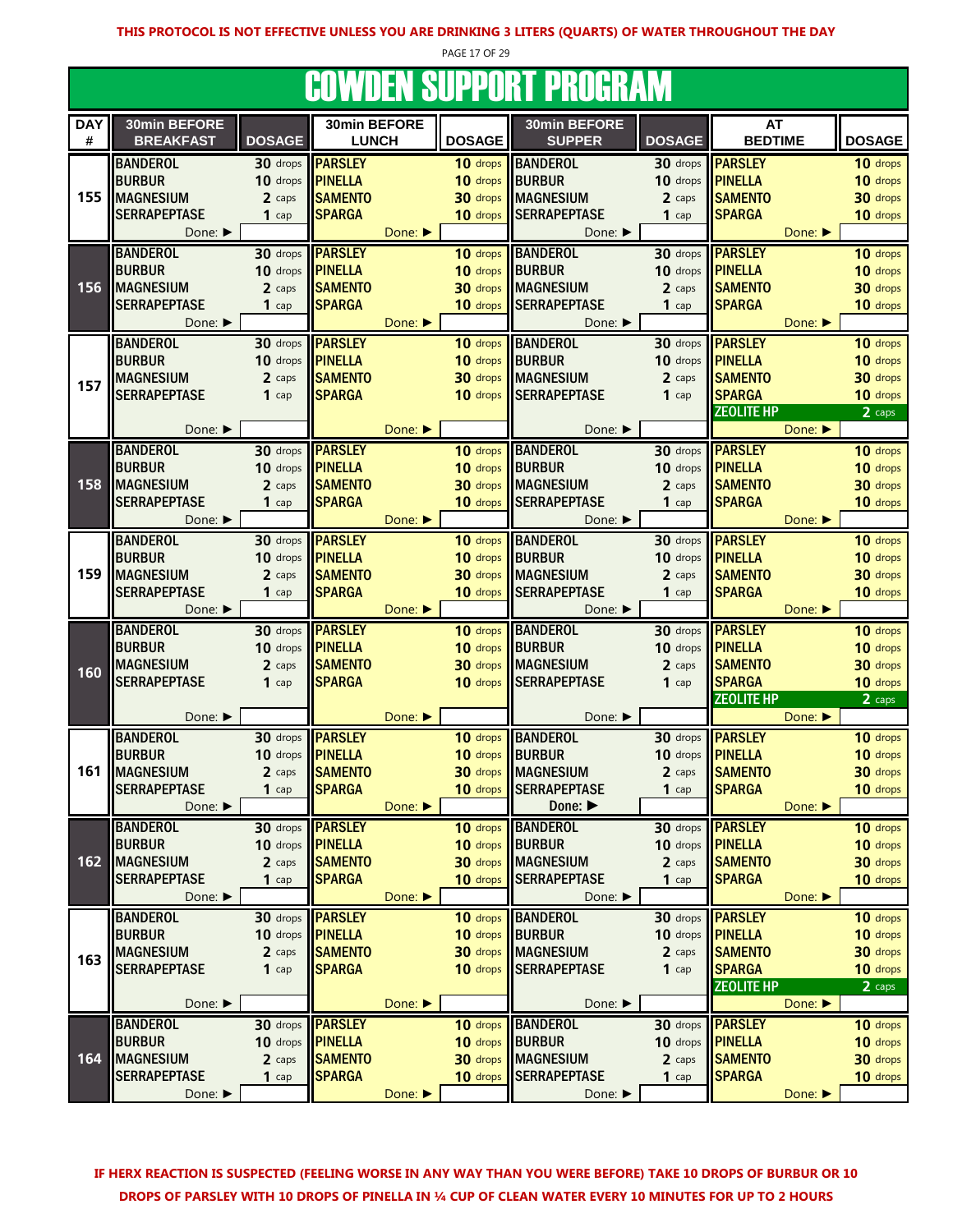PAGE 18 OF 29

#### COWDEN SUPPORT PROGRAM

| <u>UUTI DLIT UUI I UILI I HUUHAIVI</u> |                             |                         |                             |         |               |                             |                  |                         |               |  |
|----------------------------------------|-----------------------------|-------------------------|-----------------------------|---------|---------------|-----------------------------|------------------|-------------------------|---------------|--|
| <b>DAY</b>                             | 30min BEFORE                |                         | 30min BEFORE                |         |               | 30min BEFORE                |                  | AT                      |               |  |
| #                                      | <b>BREAKFAST</b>            | <b>DOSAGE</b>           | <b>LUNCH</b>                |         | <b>DOSAGE</b> | <b>SUPPER</b>               | <b>DOSAGE</b>    | <b>BEDTIME</b>          | <b>DOSAGE</b> |  |
|                                        | <b>BANDEROL</b>             | $30$ drops              | <b>PARSLEY</b>              |         | 10 drops      | <b>BANDEROL</b>             | $30$ drops       | <b>PARSLEY</b>          | 10 drops      |  |
|                                        | <b>BURBUR</b>               | 10 drops                | <b>PINELLA</b>              |         | 10 drops      | <b>BURBUR</b>               | 10 drops         | PINELLA                 | 10 drops      |  |
| 165                                    | <b>MAGNESIUM</b>            | 2 caps                  | <b>SAMENTO</b>              |         | 30 drops      | <b>MAGNESIUM</b>            | 2 caps           | <b>SAMENTO</b>          | 30 drops      |  |
|                                        | <b>SERRAPEPTASE</b>         | $1$ cap                 | <b>SPARGA</b>               |         | 10 drops      | <b>SERRAPEPTASE</b>         | $1$ cap          | <b>SPARGA</b>           | 10 drops      |  |
|                                        | Done: ▶                     |                         |                             | Done:   |               | Done: ▶                     |                  | Done: ▶                 |               |  |
|                                        |                             |                         | <b>BEST TIME TO REORDER</b> |         |               | <b>PRODUCTS FOR MONTH</b>   |                  |                         |               |  |
|                                        |                             |                         |                             |         |               |                             |                  |                         |               |  |
|                                        | <b>BANDEROL</b>             | 30 drops                | <b>PARSLEY</b>              |         | 10 drops      | <b>BANDEROL</b>             |                  | 30 drops <b>PARSLEY</b> | 10 drops      |  |
|                                        | <b>BURBUR</b>               | 10 drops                | <b>PINELLA</b>              |         | 10 drops      | <b>BURBUR</b>               | 10 drops         | <b>PINELLA</b>          | 10 drops      |  |
| 166                                    | <b>MAGNESIUM</b>            | 2 caps                  | <b>SAMENTO</b>              |         | 30 drops      | <b>MAGNESIUM</b>            | 2 caps           | <b>SAMENTO</b>          | 30 drops      |  |
|                                        | <b>SERRAPEPTASE</b>         | $1$ cap                 | <b>SPARGA</b>               |         | 10 drops      | <b>SERRAPEPTASE</b>         | $1$ cap          | <b>SPARGA</b>           | 10 drops      |  |
|                                        |                             |                         |                             |         |               |                             |                  | <b>ZEOLITE HP</b>       | 2 caps        |  |
|                                        | Done: ▶                     |                         |                             | Done: ▶ |               | Done: $\blacktriangleright$ |                  | Done: ▶                 |               |  |
|                                        | <b>BANDEROL</b>             | 30 drops                | <b>PARSLEY</b>              |         | 10 drops      | <b>BANDEROL</b>             | 30 drops         | <b>PARSLEY</b>          | 10 drops      |  |
|                                        | <b>BURBUR</b>               | 10 drops                | <b>PINELLA</b>              |         | 10 drops      | <b>BURBUR</b>               | 10 drops         | <b>PINELLA</b>          | 10 drops      |  |
| 167                                    | <b>MAGNESIUM</b>            | 2 caps                  | <b>SAMENTO</b>              |         | 30 drops      | <b>MAGNESIUM</b>            | 2 caps           | <b>SAMENTO</b>          | 30 drops      |  |
|                                        | <b>SERRAPEPTASE</b>         | $1$ cap                 | <b>SPARGA</b>               |         | 10 drops      | <b>SERRAPEPTASE</b>         | 1 $cap$          | <b>SPARGA</b>           | 10 drops      |  |
|                                        | Done:                       |                         |                             | Done:   |               | Done:                       |                  | Done:                   |               |  |
|                                        | <b>BANDEROL</b>             | 30 drops                | <b>PARSLEY</b>              |         | 10 drops      | <b>BURBUR</b>               | 10 drops         | <b>PARSLEY</b>          | 10 drops      |  |
|                                        | <b>BURBUR</b>               | 10 drops                | <b>IPINELLA</b>             |         | 10 drops      | <b>MAGNESIUM</b>            | 2 caps           | <b>PINELLA</b>          | 10 drops      |  |
| 168                                    | <b>MAGNESIUM</b>            | 2 caps                  | <b>SPARGA</b>               |         | 10 drops      | <b>SERRAPEPTASE</b>         | $1$ cap          | <b>SPARGA</b>           | 10 drops      |  |
|                                        | <b>SERRAPEPTASE</b>         | $1$ cap                 |                             |         |               |                             |                  |                         |               |  |
|                                        | Done: ▶                     |                         |                             | Done: ▶ |               | Done:                       |                  | Done: ▶                 |               |  |
|                                        | <b>BURBUR</b>               | 10 drops                | <b>PARSLEY</b>              |         | 10 drops      | <b>BURBUR</b>               | 10 drops         | <b>CUMANDA</b>          | 30 drops      |  |
|                                        | <b>MAGNESIUM</b>            | 2 caps                  | <b>PINELLA</b>              |         | 10 drops      | <b>MAGNESIUM</b>            | 2 caps           | <b>PARSLEY</b>          | 10 drops      |  |
| 169                                    | <b>SERRAPEPTASE</b>         | $1$ cap                 | <b>SPARGA</b>               |         | 10 drops      | <b>MORA</b>                 | 30 drops         | <b>IPINELLA</b>         | 10 drops      |  |
|                                        |                             |                         |                             |         |               | <b>SAMENTO</b>              | 20 drops         | <b>SPARGA</b>           | 10 drops      |  |
|                                        |                             |                         |                             |         |               | <b>SERRAPEPTASE</b>         | $1$ cap          | <b>ZEOLITE HP</b>       | 2 caps        |  |
|                                        | Done:                       |                         |                             | Done: ▶ |               | Done: ▶                     |                  | Done: ▶                 |               |  |
|                                        | <b>BURBUR</b>               | 10 drops                | <b>CUMANDA</b>              |         | 30 drops      | <b>BURBUR</b>               | 10 drops         | <b>CUMANDA</b>          | 30 drops      |  |
|                                        | <b>MAGNESIUM</b>            | 2 caps                  | <b>PARSLEY</b>              |         | 10 drops      | <b>MAGNESIUM</b>            | 2 caps           | <b>PARSLEY</b>          | 10 drops      |  |
| 170                                    | <b>MORA</b>                 | 30 drops                | <b>I</b> PINELLA            |         | 10 drops      | <b>MORA</b>                 | 30 drops PINELLA |                         | 10 drops      |  |
|                                        | <b>SAMENTO</b>              | 20 drops                | <b>SPARGA</b>               |         | 10 drops      | <b>SAMENTO</b>              | 20 drops         | <b>SPARGA</b>           | 10 drops      |  |
|                                        | <b>SERRAPEPTASE</b>         | $1$ cap                 |                             |         |               | <b>SERRAPEPTASE</b>         | $1$ cap          |                         |               |  |
|                                        | Done:                       |                         |                             | Done: ▶ |               | Done: ▶                     |                  | Done: ▶                 |               |  |
|                                        | <b>BURBUR</b>               |                         | 10 drops CUMANDA            |         | 30 drops      | <b>BURBUR</b>               | 10 drops         | <b>CUMANDA</b>          | 30 drops      |  |
|                                        | <b>MAGNESIUM</b>            | 2 caps                  | <b>PARSLEY</b>              |         |               | 10 drops MAGNESIUM          | 2 caps           | PARSLEY                 | 10 drops      |  |
| 171                                    | <b>MORA</b>                 | 30 drops <b>PINELLA</b> |                             |         | 10 drops      | <b>MORA</b>                 | 30 drops         | <b>PINELLA</b>          | 10 drops      |  |
|                                        | <b>SAMENTO</b>              | 20 drops                | <b>SPARGA</b>               |         | 10 drops      | <b>SAMENTO</b>              | 20 drops         | <b>ISPARGA</b>          | 10 drops      |  |
|                                        | <b>SERRAPEPTASE</b>         | $1$ cap                 |                             |         |               | <b>SERRAPEPTASE</b>         | $1$ cap          |                         |               |  |
|                                        | Done: ▶                     |                         |                             | Done: ▶ |               | Done:                       |                  | Done: ▶                 |               |  |
|                                        | <b>BURBUR</b>               | 10 drops                | <b>CUMANDA</b>              |         | 30 drops      | <b>BURBUR</b>               | 10 drops         | <b>CUMANDA</b>          | 30 drops      |  |
|                                        | <b>MAGNESIUM</b>            | 2 caps                  | <b>PARSLEY</b>              |         |               | 10 drops <b>MAGNESIUM</b>   | 2 caps           | <b>PARSLEY</b>          | 10 drops      |  |
| 172                                    | <b>MORA</b>                 | 30 drops <b>PINELLA</b> |                             |         | 10 drops MORA |                             | 30 drops         | <b>PINELLA</b>          | 10 drops      |  |
|                                        | <b>SAMENTO</b>              | 20 drops                | <b>SPARGA</b>               |         | 10 drops      | <b>SAMENTO</b>              | 20 drops         | <b>SPARGA</b>           | 10 drops      |  |
|                                        | <b>SERRAPEPTASE</b>         | $1$ cap                 |                             |         |               | <b>SERRAPEPTASE</b>         | $1$ cap          | <b>ZEOLITE HP</b>       | 2 caps        |  |
|                                        | Done: $\blacktriangleright$ |                         |                             | Done: ▶ |               | Done: ▶                     |                  | Done: ▶                 |               |  |
|                                        | <b>BURBUR</b>               | 10 drops                | <b>CUMANDA</b>              |         | 30 drops      | <b>BURBUR</b>               | 10 drops         | <b>CUMANDA</b>          | 30 drops      |  |
|                                        | <b>MAGNESIUM</b>            | 2 caps                  | <b>PARSLEY</b>              |         |               | 10 drops <b>MAGNESIUM</b>   | 2 caps           | <b>PARSLEY</b>          | 10 drops      |  |
| 173                                    | <b>MORA</b>                 | 30 drops                | <b>IPINELLA</b>             |         | 10 drops      | <b>MORA</b>                 | 30 drops         | <b>I</b> PINELLA        | 10 drops      |  |
|                                        | <b>SAMENTO</b>              | 20 drops                | <b>SPARGA</b>               |         | 10 drops      | <b>SAMENTO</b>              | 20 drops         | <b>ISPARGA</b>          | 10 drops      |  |
|                                        | <b>SERRAPEPTASE</b>         | $1$ cap                 |                             |         |               | <b>SERRAPEPTASE</b>         | $1$ cap          |                         |               |  |
|                                        | Done: ▶                     |                         |                             | Done: ▶ |               | Done: ▶                     |                  | Done: ▶                 |               |  |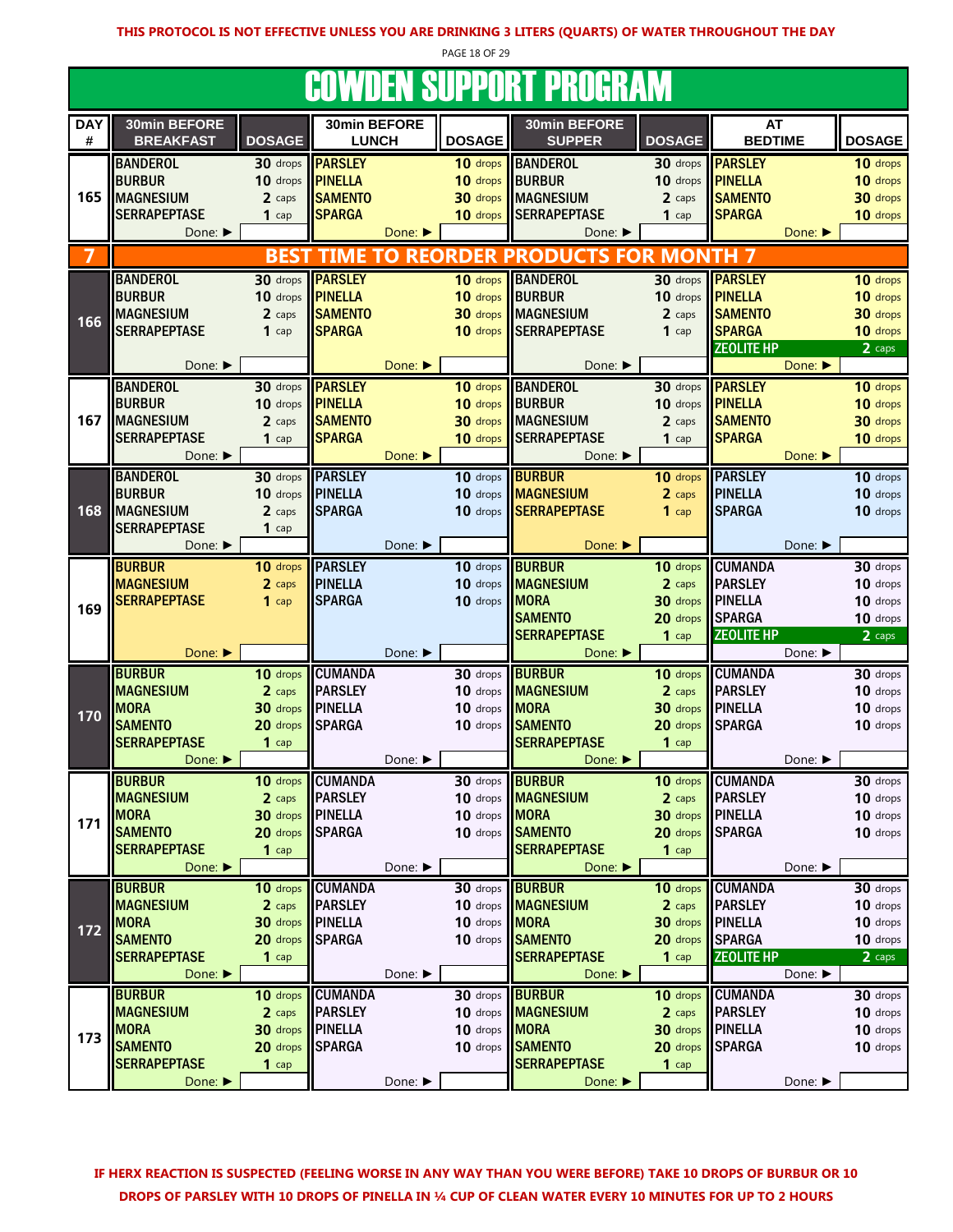PAGE 19 OF 29

# COWDEN SUPPORT PROGRAM

| <b>DAY</b> | 30min BEFORE                |               | 30min BEFORE    |                      | 30min BEFORE              |                  | <b>AT</b>         |               |
|------------|-----------------------------|---------------|-----------------|----------------------|---------------------------|------------------|-------------------|---------------|
| #          | <b>BREAKFAST</b>            | <b>DOSAGE</b> | <b>LUNCH</b>    | <b>DOSAGE</b>        | <b>SUPPER</b>             | <b>DOSAGE</b>    | <b>BEDTIME</b>    | <b>DOSAGE</b> |
|            |                             |               |                 |                      |                           |                  |                   |               |
|            | <b>BURBUR</b>               | 10 drops      | <b>CUMANDA</b>  | 30 drops             | <b>BURBUR</b>             | 10 drops         | <b>CUMANDA</b>    | 30 drops      |
|            | <b>MAGNESIUM</b>            | 2 caps        | <b>PARSLEY</b>  | 10 drops             | <b>MAGNESIUM</b>          | 2 caps           | <b>PARSLEY</b>    | 10 drops      |
|            | <b>MORA</b>                 | 30 drops      | <b>PINELLA</b>  | 10 drops             | <b>MORA</b>               | 30 drops PINELLA |                   | 10 drops      |
| 174        | <b>SAMENTO</b>              | 20 drops      | <b>SPARGA</b>   | 10 drops             | <b>SAMENTO</b>            | 20 drops         | <b>SPARGA</b>     | 10 drops      |
|            |                             |               |                 |                      |                           |                  |                   |               |
|            | <b>SERRAPEPTASE</b>         | $1$ cap       |                 |                      | <b>SERRAPEPTASE</b>       | $1$ cap          |                   |               |
|            | Done: ▶                     |               | Done: ▶         |                      | Done:                     |                  | Done: ▶           |               |
|            | <b>BURBUR</b>               | 10 drops      | <b>CUMANDA</b>  |                      | 30 drops BURBUR           | 10 drops         | <b>CUMANDA</b>    | 30 drops      |
|            | <b>MAGNESIUM</b>            | 2 caps        | <b>PARSLEY</b>  | 10 drops             | <b>MAGNESIUM</b>          | 2 caps           | <b>PARSLEY</b>    | 10 drops      |
|            |                             |               |                 |                      |                           |                  |                   |               |
| 175        | <b>MORA</b>                 | 30 drops      | <b>PINELLA</b>  | 10 drops             | <b>MORA</b>               | $30$ drops       | <b>PINELLA</b>    | 10 drops      |
|            | <b>SAMENTO</b>              | 20 drops      | <b>SPARGA</b>   | 10 drops             | <b>SAMENTO</b>            | 20 drops         | <b>SPARGA</b>     | 10 drops      |
|            | <b>SERRAPEPTASE</b>         | $1$ cap       |                 |                      | <b>SERRAPEPTASE</b>       | $1$ cap          | <b>ZEOLITE HP</b> | 2 caps        |
|            | Done: ▶                     |               | Done: ▶         |                      | Done: ▶                   |                  | Done: ▶           |               |
|            |                             |               |                 |                      |                           |                  |                   |               |
|            | <b>BURBUR</b>               | 10 drops      | <b>CUMANDA</b>  | $30$ drops           | <b>BURBUR</b>             |                  | 10 drops CUMANDA  | 30 drops      |
|            | <b>MAGNESIUM</b>            | 2 caps        | <b>PARSLEY</b>  | 10 drops             | <b>MAGNESIUM</b>          | 2 caps           | <b>PARSLEY</b>    | 10 drops      |
|            | <b>MORA</b>                 | 30 drops      | <b>PINELLA</b>  | 10 drops             | MORA                      | 30 drops PINELLA |                   | 10 drops      |
| 176        | <b>SAMENTO</b>              | 20 drops      | <b>SPARGA</b>   | 10 drops             | <b>SAMENTO</b>            | 20 drops         | <b>SPARGA</b>     | 10 drops      |
|            | <b>SERRAPEPTASE</b>         | $1$ cap       |                 |                      | <b>SERRAPEPTASE</b>       | $1$ cap          |                   |               |
|            |                             |               |                 |                      |                           |                  |                   |               |
|            | Done: ▶                     |               | Done: ▶         |                      | Done: ▶                   |                  | Done: ▶           |               |
|            | <b>BURBUR</b>               | 10 drops      | <b>CUMANDA</b>  | 30 drops             | <b>BURBUR</b>             | 10 drops         | <b>CUMANDA</b>    | 30 drops      |
|            | <b>MAGNESIUM</b>            | 2 caps        | <b>PARSLEY</b>  | 10 drops             | <b>MAGNESIUM</b>          | 2 caps           | <b>PARSLEY</b>    | 10 drops      |
|            | <b>MORA</b>                 | 30 drops      | <b>PINELLA</b>  | 10 drops MORA        |                           | 30 drops PINELLA |                   | 10 drops      |
| 177        |                             |               |                 |                      |                           |                  |                   |               |
|            | <b>SAMENTO</b>              | 20 drops      | <b>SPARGA</b>   | $10$ drops           | <b>SAMENTO</b>            | 20 drops         | <b>SPARGA</b>     | 10 drops      |
|            | <b>SERRAPEPTASE</b>         | $1$ cap       |                 |                      | <b>SERRAPEPTASE</b>       | $1$ cap          |                   |               |
|            | Done: ▶                     |               | Done: ▶         |                      | Done: ▶                   |                  | Done: ▶           |               |
|            | <b>BURBUR</b>               | $10$ drops    | <b>CUMANDA</b>  | 30 drops             | <b>BURBUR</b>             |                  | 10 drops CUMANDA  | 30 drops      |
|            |                             |               |                 |                      |                           |                  |                   |               |
|            | <b>MAGNESIUM</b>            | 2 caps        | <b>PARSLEY</b>  | 10 drops             | <b>MAGNESIUM</b>          | 2 caps           | <b>PARSLEY</b>    | 10 drops      |
| 178        | <b>MORA</b>                 | 30 drops      | <b>PINELLA</b>  | 10 drops             | <b>MORA</b>               | 30 drops         | <b>I</b> PINELLA  | 10 drops      |
|            | <b>SAMENTO</b>              | 20 drops      | <b>SPARGA</b>   | 10 drops             | <b>SAMENTO</b>            | 20 drops         | <b>SPARGA</b>     | 10 drops      |
|            | <b>SERRAPEPTASE</b>         | $1$ cap       |                 |                      | <b>SERRAPEPTASE</b>       | $1$ cap          | <b>ZEOLITE HP</b> | 2 caps        |
|            | Done:                       |               | Done: ▶         |                      | Done: ▶                   |                  | Done: ▶           |               |
|            |                             |               |                 |                      |                           |                  |                   |               |
|            | <b>BURBUR</b>               | 10 drops      | <b>CUMANDA</b>  | 30 drops             | <b>BURBUR</b>             | 10 drops         | <b>CUMANDA</b>    | 30 drops      |
|            | <b>MAGNESIUM</b>            | 2 caps        | <b>PARSLEY</b>  | 10 drops             | <b>MAGNESIUM</b>          | 2 caps           | <b>PARSLEY</b>    | 10 drops      |
|            | <b>MORA</b>                 | 30 drops      | <b>PINELLA</b>  | 10 drops <b>MORA</b> |                           |                  | 30 drops PINELLA  | 10 drops      |
| 179        | <b>SAMENTO</b>              | 20 drops      | <b>SPARGA</b>   | 10 drops             | <b>SAMENTO</b>            | 20 drops         | <b>SPARGA</b>     | 10 drops      |
|            | <b>SERRAPEPTASE</b>         |               |                 |                      | <b>SERRAPEPTASE</b>       |                  |                   |               |
|            |                             | $1$ cap       |                 |                      |                           | $1$ cap          |                   |               |
|            | Done: ▶                     |               | Done: ▶         |                      | Done: ▶                   |                  | Done: ▶           |               |
|            | <b>BURBUR</b>               | 10 drops      | <b>CUMANDA</b>  |                      | 30 drops <b>BURBUR</b>    |                  | 10 drops CUMANDA  | 30 drops      |
|            | <b>MAGNESIUM</b>            | 2 caps        | <b>PARSLEY</b>  |                      | 10 drops MAGNESIUM        | 2 caps           | <b>PARSLEY</b>    | 10 drops      |
|            | <b>MORA</b>                 | 30 drops      | <b>IPINELLA</b> | 10 drops MORA        |                           |                  | 30 drops PINELLA  | 10 drops      |
| 180        |                             |               |                 |                      |                           |                  |                   |               |
|            | <b>SAMENTO</b>              | 20 drops      | <b>SPARGA</b>   | 10 drops             | <b>SAMENTO</b>            | 20 drops SPARGA  |                   | 10 drops      |
|            | <b>SERRAPEPTASE</b>         | $1$ cap       |                 |                      | <b>SERRAPEPTASE</b>       | $1$ cap          |                   |               |
|            | Done: ▶                     |               | Done: ▶         |                      | Done: ▶                   |                  | Done: ▶           |               |
|            |                             |               |                 |                      |                           |                  |                   |               |
|            | <b>BURBUR</b>               | 10 drops      | <b>CUMANDA</b>  |                      | 30 drops <b>BURBUR</b>    |                  | 10 drops CUMANDA  | 30 drops      |
|            | <b>MAGNESIUM</b>            | 2 caps        | <b>PARSLEY</b>  |                      | 10 drops MAGNESIUM        | 2 caps           | <b>PARSLEY</b>    | 10 drops      |
|            | <b>MORA</b>                 | 30 drops      | <b>PINELLA</b>  | 10 drops <b>MORA</b> |                           |                  | 30 drops PINELLA  | 10 drops      |
| 181        |                             |               |                 |                      |                           |                  |                   |               |
|            | <b>SAMENTO</b>              | 20 drops      | <b>SPARGA</b>   |                      | 10 drops SAMENTO          | 20 drops SPARGA  |                   | 10 drops      |
|            | <b>SERRAPEPTASE</b>         | $1$ cap       |                 |                      | <b>SERRAPEPTASE</b>       | $1$ cap          | <b>ZEOLITE HP</b> | 2 caps        |
|            | Done: $\blacktriangleright$ |               | Done: ▶         |                      | Done: ▶                   |                  | Done: ▶           |               |
|            | <b>BURBUR</b>               |               | <b>CUMANDA</b>  |                      | 30 drops <b>BURBUR</b>    | 10 drops         | <b>CUMANDA</b>    |               |
|            |                             | 10 drops      |                 |                      |                           |                  |                   | 30 drops      |
|            | <b>MAGNESIUM</b>            | 2 caps        | <b>PARSLEY</b>  |                      | 10 drops <b>MAGNESIUM</b> | 2 caps           | <b>PARSLEY</b>    | 10 drops      |
| 182        | <b>MORA</b>                 | 30 drops      | <b>PINELLA</b>  | 10 drops             | <b>MORA</b>               |                  | 30 drops PINELLA  | 10 drops      |
|            | <b>SAMENTO</b>              | 20 drops      | <b>SPARGA</b>   | 10 drops             | <b>SAMENTO</b>            | 20 drops SPARGA  |                   | 10 drops      |
|            | <b>SERRAPEPTASE</b>         | $1$ cap       |                 |                      | <b>SERRAPEPTASE</b>       | $1$ cap          |                   |               |
|            |                             |               |                 |                      |                           |                  |                   |               |
|            | Done: ▶                     |               | Done: ▶         |                      | Done: ▶                   |                  | Done: ▶           |               |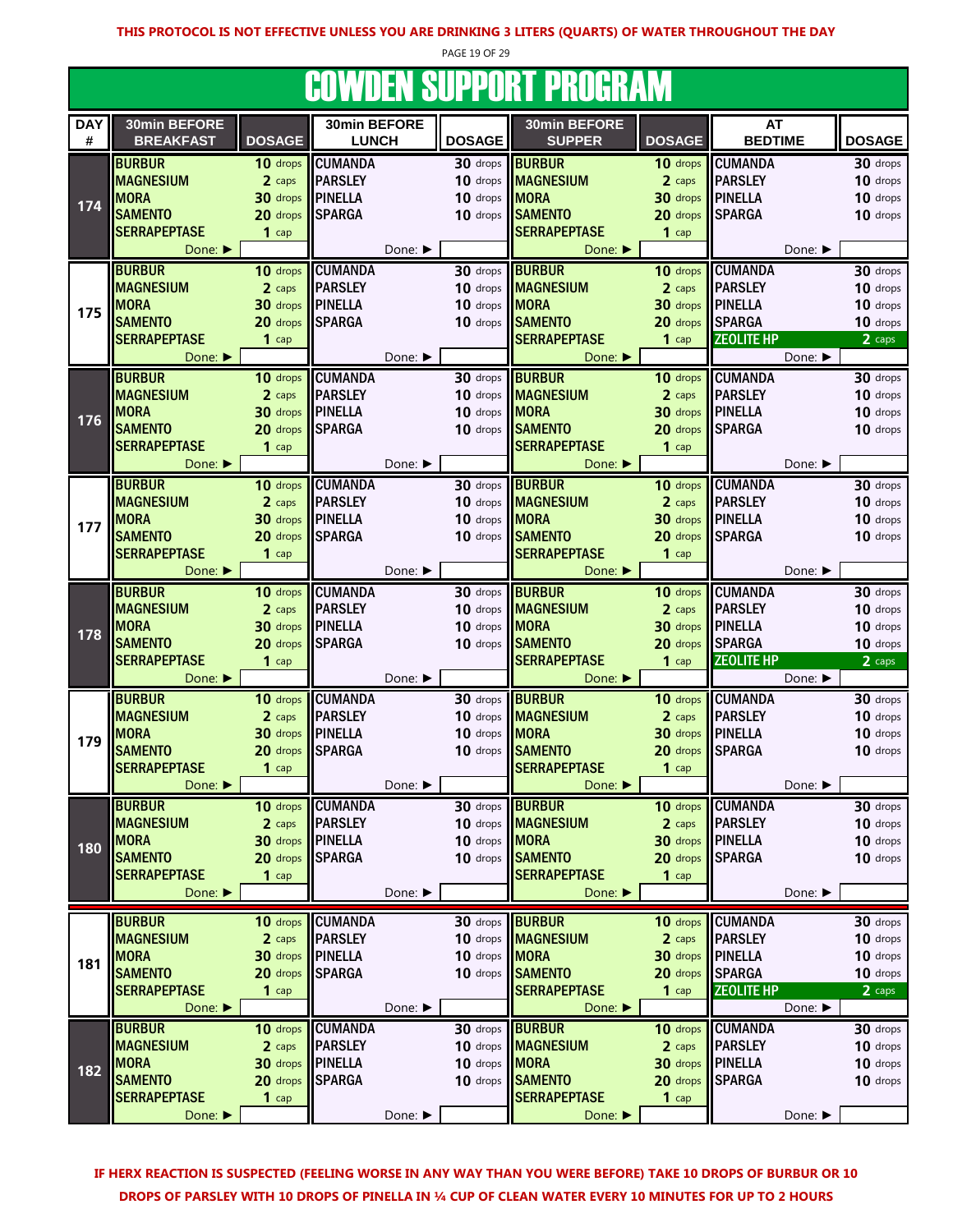PAGE 20 OF 29

## **COWDEN SUPPORT PROGRAM**

|            |                               |               | <u>JUMBEN UUI I UNI I NUUMMIN</u>            |                      |                               |                      |                            |                      |
|------------|-------------------------------|---------------|----------------------------------------------|----------------------|-------------------------------|----------------------|----------------------------|----------------------|
| <b>DAY</b> | 30min BEFORE                  |               | 30min BEFORE                                 |                      | 30min BEFORE                  |                      | <b>AT</b>                  |                      |
| #          | <b>BREAKFAST</b>              | <b>DOSAGE</b> | <b>LUNCH</b>                                 | <b>DOSAGE</b>        | <b>SUPPER</b>                 | <b>DOSAGE</b>        | <b>BEDTIME</b>             | <b>DOSAGE</b>        |
|            | <b>BURBUR</b>                 | 10 drops      | <b>PARSLEY</b>                               | 10 drops             | <b>BURBUR</b>                 | 10 drops             | <b>PARSLEY</b>             | 10 drops             |
|            |                               |               |                                              |                      |                               |                      |                            |                      |
|            | <b>MAGNESIUM</b>              | 2 caps        | <b>PINELLA</b>                               | 10 drops             | <b>MAGNESIUM</b>              | 2 caps               | <b>PINELLA</b>             | 10 drops             |
| 183        | <b>MORA</b>                   | 30 drops      | <b>SPARGA</b>                                | 10 drops             | <b>SERRAPEPTASE</b>           | $1$ cap              | <b>SPARGA</b>              | 10 drops             |
|            | <b>SAMENTO</b>                | 20 drops      |                                              |                      |                               |                      |                            |                      |
|            | <b>SERRAPEPTASE</b>           | $1$ cap       |                                              |                      |                               |                      |                            |                      |
|            | Done: ▶                       |               | Done: ▶                                      |                      | Done:                         |                      | Done: ▶                    |                      |
|            | <b>BURBUR</b>                 | 10 drops      | <b>PARSLEY</b>                               | 10 drops             | <b>BURBUR</b>                 | 10 drops             | <b>HOUTTUYNIA</b>          | 30 drops             |
|            | <b>MAGNESIUM</b>              | 2 caps        | <b>PINELLA</b>                               | 10 drops             | <b>ENULA</b>                  | 30 drops             | <b>PARSLEY</b>             | 10 drops             |
|            |                               |               | <b>SPARGA</b>                                | 10 drops             | <b>MAGNESIUM</b>              |                      | <b>PINELLA</b>             | 10 drops             |
|            | <b>SERRAPEPTASE</b>           | $1$ cap       |                                              |                      |                               | 2 caps               |                            |                      |
| 184        |                               |               |                                              |                      | <b>SERRAPEPTASE</b>           | $1$ cap              | <b>SAMENTO</b>             | 20 drops             |
|            |                               |               |                                              |                      |                               |                      | <b>SPARGA</b>              | 10 drops             |
|            |                               |               |                                              |                      |                               |                      | <b>ZEOLITE HP</b>          | 2 caps               |
|            | Done: ▶                       |               | Done: ▶                                      |                      | Done: ▶                       |                      | Done:                      |                      |
|            | <b>BURBUR</b>                 |               | 10 drops <b>HOUTTUYNIA</b>                   | 30 drops             | <b>BURBUR</b>                 | 10 drops             | <b>HOUTTUYNIA</b>          | 30 drops             |
|            | <b>ENULA</b>                  | 30 drops      | <b>IPARSLEY</b>                              | 10 drops             | <b>ENULA</b>                  | 30 drops             | <b>PARSLEY</b>             | 10 drops             |
|            | <b>MAGNESIUM</b>              | 2 caps        | <b>PINELLA</b>                               | 10 drops             | <b>MAGNESIUM</b>              | 2 caps               | <b>PINELLA</b>             | 10 drops             |
| 185        | <b>SERRAPEPTASE</b>           | $1$ cap       | <b>SAMENTO</b>                               | 20 drops             | <b>SERRAPEPTASE</b>           | $1$ cap              | <b>SAMENTO</b>             | 20 drops             |
|            |                               |               | <b>SPARGA</b>                                | 10 drops             |                               |                      | <b>SPARGA</b>              | 10 drops             |
|            | Done: ▶                       |               | Done: ▶                                      |                      | Done: ▶                       |                      | Done:                      |                      |
|            |                               |               |                                              |                      |                               |                      | <b>HOUTTUYNIA</b>          |                      |
|            | <b>BURBUR</b>                 | 10 drops      | <b>HOUTTUYNIA</b>                            | 30 drops             | <b>BURBUR</b>                 | 10 drops             |                            | 30 drops             |
|            | <b>ENULA</b>                  | 30 drops      | <b>PARSLEY</b>                               | 10 drops             | <b>ENULA</b>                  | 30 drops             | <b>PARSLEY</b>             | 10 drops             |
| 186        | <b>MAGNESIUM</b>              | 2 caps        | <b>PINELLA</b>                               | 10 drops             | <b>MAGNESIUM</b>              | 2 caps               | <b>PINELLA</b>             | 10 drops             |
|            | <b>SERRAPEPTASE</b>           | $1$ cap       | <b>SAMENTO</b>                               | 20 drops             | <b>SERRAPEPTASE</b>           | $1$ cap              | <b>SAMENTO</b>             | 20 drops             |
|            |                               |               | <b>SPARGA</b>                                | 10 drops             |                               |                      | <b>SPARGA</b>              | 10 drops             |
|            | Done: ▶                       |               | Done:                                        |                      | Done: ▶                       |                      | Done:                      |                      |
|            | <b>BURBUR</b>                 | 10 drops      | <b>HOUTTUYNIA</b>                            | 30 drops             | <b>BURBUR</b>                 | 10 drops             | <b>HOUTTUYNIA</b>          | 30 drops             |
|            | <b>ENULA</b>                  | 30 drops      | <b>PARSLEY</b>                               | 10 drops             | <b>ENULA</b>                  | 30 drops             | <b>PARSLEY</b>             | 10 drops             |
|            | <b>MAGNESIUM</b>              | 2 caps        | <b>PINELLA</b>                               | 10 drops             | <b>MAGNESIUM</b>              | 2 caps               | <b>PINELLA</b>             | 10 drops             |
| 187        | <b>SERRAPEPTASE</b>           | $1$ cap       | <b>SAMENTO</b>                               | 20 drops             | <b>SERRAPEPTASE</b>           | $1$ cap              | <b>SAMENTO</b>             | 20 drops             |
|            |                               |               | <b>SPARGA</b>                                | 10 drops             |                               |                      | <b>SPARGA</b>              | 10 drops             |
|            |                               |               |                                              |                      |                               |                      | <b>ZEOLITE HP</b>          | 2 caps               |
|            | Done: ▶                       |               | Done:                                        |                      | Done: ▶                       |                      | Done: ▶                    |                      |
|            | <b>BURBUR</b>                 |               | 10 drops HOUTTUYNIA                          | 30 drops             | <b>BURBUR</b>                 |                      | 10 drops HOUTTUYNIA        | 30 drops             |
|            | <b>ENULA</b>                  | 30 drops      | <b>PARSLEY</b>                               | 10 drops             | <b>ENULA</b>                  | 30 drops             | <b>PARSLEY</b>             | 10 drops             |
|            | <b>MAGNESIUM</b>              | 2 caps        | <b>PINELLA</b>                               | 10 drops             | <b>MAGNESIUM</b>              | 2 caps               | <b>PINELLA</b>             | 10 drops             |
| 188        | <b>SERRAPEPTASE</b>           | $1$ cap       | <b>SAMENTO</b>                               | 20 drops             | <b>SERRAPEPTASE</b>           | $1$ cap              | <b>SAMENTO</b>             | 20 drops             |
|            |                               |               | <b>SPARGA</b>                                | 10 drops             |                               |                      | <b>SPARGA</b>              | 10 drops             |
|            | Done: ▶                       |               | Done:                                        |                      | Done: ▶                       |                      | Done: ▶                    |                      |
|            |                               |               |                                              |                      |                               |                      | <b>HOUTTUYNIA</b>          |                      |
|            | <b>BURBUR</b><br><b>ENULA</b> | 30 drops      | 10 drops <b>HOUTTUYNIA</b><br><b>PARSLEY</b> | 30 drops<br>10 drops | <b>BURBUR</b><br><b>ENULA</b> | 10 drops<br>30 drops | <b>PARSLEY</b>             | 30 drops<br>10 drops |
|            | <b>MAGNESIUM</b>              | 2 caps        | <b>PINELLA</b>                               | 10 drops             | <b>MAGNESIUM</b>              | 2 caps               | <b>PINELLA</b>             | 10 drops             |
| 189        | <b>SERRAPEPTASE</b>           |               |                                              |                      | <b>SERRAPEPTASE</b>           |                      |                            |                      |
|            |                               | $1$ cap       | <b>SAMENTO</b>                               | 20 drops             |                               | $1$ cap              | <b>SAMENTO</b>             | 20 drops             |
|            | Done: ▶                       |               | <b>SPARGA</b><br>Done: ▶                     | 10 drops             | Done: ▶                       |                      | <b>SPARGA</b><br>Done:     | 10 drops             |
|            | <b>BURBUR</b>                 | 10 drops      | <b>HOUTTUYNIA</b>                            | 30 drops             | <b>BURBUR</b>                 | 10 drops             | <b>HOUTTUYNIA</b>          | 30 drops             |
|            | <b>ENULA</b>                  |               | <b>PARSLEY</b>                               | 10 drops             |                               | 30 drops             | <b>PARSLEY</b>             |                      |
|            |                               | 30 drops      |                                              |                      | <b>ENULA</b>                  |                      |                            | 10 drops             |
|            | <b>MAGNESIUM</b>              | 2 caps        | <b>PINELLA</b>                               | 10 drops             | <b>MAGNESIUM</b>              | 2 caps               | <b>PINELLA</b>             | 10 drops             |
| 190        | <b>SERRAPEPTASE</b>           | $1$ cap       | <b>SAMENTO</b>                               | 20 drops             | <b>SERRAPEPTASE</b>           | $1$ cap              | <b>SAMENTO</b>             | 20 drops             |
|            |                               |               | <b>SPARGA</b>                                | 10 drops             |                               |                      | <b>SPARGA</b>              | 10 drops             |
|            |                               |               |                                              |                      |                               |                      | <b>ZEOLITE HP</b>          | 2 caps               |
|            | Done: ▶                       |               | Done: ▶                                      |                      | Done: ▶                       |                      | Done: ▶                    |                      |
|            | <b>BURBUR</b>                 | 10 drops      | <b>HOUTTUYNIA</b>                            | 30 drops             | <b>BURBUR</b>                 |                      | 10 drops <b>HOUTTUYNIA</b> | 30 drops             |
|            | <b>ENULA</b>                  |               | 30 drops <b>PARSLEY</b>                      | 10 drops             | <b>ENULA</b>                  |                      | 30 drops <b>PARSLEY</b>    | 10 drops             |
| 191        | <b>MAGNESIUM</b>              | 2 caps        | <b>PINELLA</b>                               | 10 drops             | <b>MAGNESIUM</b>              | 2 caps               | <b>PINELLA</b>             | 10 drops             |
|            | <b>SERRAPEPTASE</b>           | $1$ cap       | <b>SAMENTO</b>                               | 20 drops             | <b>SERRAPEPTASE</b>           | $1$ cap              | <b>SAMENTO</b>             | 20 drops             |
|            |                               |               | <b>SPARGA</b>                                | 10 drops             |                               |                      | <b>SPARGA</b>              | 10 drops             |
|            | Done: ▶                       |               | Done: ▶                                      |                      | Done: ▶                       |                      | Done: ▶                    |                      |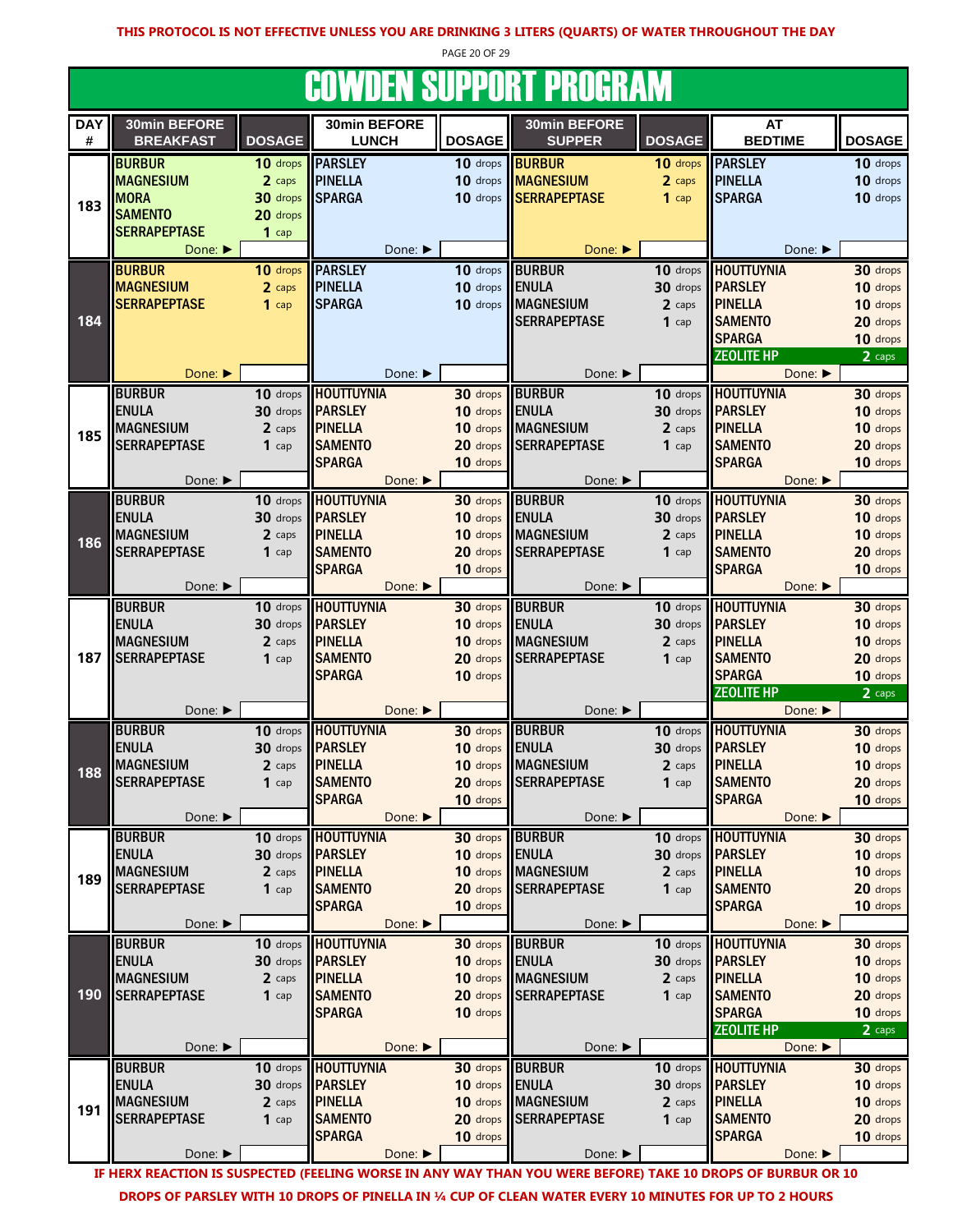PAGE 21 OF 29 **COWDEN SUDDORT DROGRAM** 

|            |                     |                         |                                 |                      | <u>UUTIVLII OUFFUILI FIIUUILAITI</u> |                        |                                    |                      |
|------------|---------------------|-------------------------|---------------------------------|----------------------|--------------------------------------|------------------------|------------------------------------|----------------------|
| <b>DAY</b> | 30min BEFORE        |                         | 30min BEFORE                    |                      | 30min BEFORE                         |                        | AT                                 |                      |
| #          | <b>BREAKFAST</b>    | <b>DOSAGE</b>           | <b>LUNCH</b>                    | <b>DOSAGE</b>        | <b>SUPPER</b>                        | <b>DOSAGE</b>          | <b>BEDTIME</b>                     | <b>DOSAGE</b>        |
|            | <b>BURBUR</b>       | 10 drops                | <b>HOUTTUYNIA</b>               | 30 drops             | <b>BURBUR</b>                        | 10 drops               | <b>HOUTTUYNIA</b>                  | 30 drops             |
|            | <b>ENULA</b>        | 30 drops                | <b>PARSLEY</b>                  | 10 drops             | <b>ENULA</b>                         | 30 drops               | <b>PARSLEY</b>                     | 10 drops             |
| 192        | <b>MAGNESIUM</b>    | 2 caps                  | <b>PINELLA</b>                  | 10 drops             | <b>MAGNESIUM</b>                     | 2 caps                 | <b>PINELLA</b>                     | 10 drops             |
|            | <b>SERRAPEPTASE</b> | $1$ cap                 | <b>SAMENTO</b>                  | 20 drops             | <b>SERRAPEPTASE</b>                  | $1$ cap                | <b>SAMENTO</b>                     | 20 drops             |
|            |                     |                         | <b>SPARGA</b>                   | 10 drops             |                                      |                        | <b>SPARGA</b>                      | 10 drops             |
|            | Done: ▶             |                         | Done: ▶                         |                      | Done: ▶                              |                        | Done:                              |                      |
|            | <b>BURBUR</b>       | 10 drops                | <b>HOUTTUYNIA</b>               | 30 drops             | <b>BURBUR</b>                        | 10 drops               | <b>HOUTTUYNIA</b>                  | 30 drops             |
|            | <b>ENULA</b>        | 30 drops                | <b>PARSLEY</b>                  | 10 drops             | <b>ENULA</b>                         | 30 drops               | <b>PARSLEY</b>                     | 10 drops             |
|            | <b>MAGNESIUM</b>    | 2 caps                  | <b>PINELLA</b>                  | 10 drops             | <b>MAGNESIUM</b>                     | 2 caps                 | <b>PINELLA</b>                     | 10 drops             |
| 193        | <b>SERRAPEPTASE</b> | $1$ cap                 | <b>SAMENTO</b>                  | 20 drops             | <b>SERRAPEPTASE</b>                  | $1$ cap                | <b>SAMENTO</b>                     | 20 drops             |
|            |                     |                         | <b>SPARGA</b>                   | 10 drops             |                                      |                        | <b>SPARGA</b>                      | 10 drops             |
|            |                     |                         |                                 |                      |                                      |                        | <b>ZEOLITE HP</b>                  | 2 caps               |
|            | Done: ▶             |                         | Done: ▶                         |                      | Done: ▶                              |                        | Done:                              |                      |
|            | <b>BURBUR</b>       | 10 drops                | <b>HOUTTUYNIA</b>               | 30 drops             | <b>BURBUR</b>                        | 10 drops               | <b>HOUTTUYNIA</b>                  | 30 drops             |
|            | <b>ENULA</b>        | 30 drops                | <b>PARSLEY</b>                  | 10 drops             | <b>ENULA</b>                         | 30 drops               | <b>PARSLEY</b>                     | 10 drops             |
| 194        | <b>MAGNESIUM</b>    | 2 caps                  | <b>PINELLA</b>                  | 10 drops             | <b>MAGNESIUM</b>                     | 2 caps                 | <b>PINELLA</b>                     | 10 drops             |
|            | <b>SERRAPEPTASE</b> | $1$ cap                 | <b>SAMENTO</b><br><b>SPARGA</b> | 20 drops             | <b>SERRAPEPTASE</b>                  | $1$ cap                | <b>SAMENTO</b><br><b>SPARGA</b>    | 20 drops             |
|            | Done: ▶             |                         | Done: ▶                         | 10 drops             | Done: ▶                              |                        | Done: ▶                            | 10 drops             |
|            | <b>BURBUR</b>       |                         | 10 drops <b>HOUTTUYNIA</b>      |                      | <b>BURBUR</b>                        |                        | <b>HOUTTUYNIA</b>                  |                      |
|            | <b>ENULA</b>        |                         | 30 drops <b>PARSLEY</b>         | 30 drops<br>10 drops | <b>ENULA</b>                         | $10$ drops<br>30 drops | <b>PARSLEY</b>                     | 30 drops<br>10 drops |
|            | <b>MAGNESIUM</b>    | 2 caps                  | <b>PINELLA</b>                  | 10 drops             | <b>MAGNESIUM</b>                     | 2 caps                 | <b>PINELLA</b>                     | 10 drops             |
| 195        | <b>SERRAPEPTASE</b> | $1$ cap                 | <b>SAMENTO</b>                  | 20 drops             | <b>SERRAPEPTASE</b>                  | $1$ cap                | <b>SAMENTO</b>                     | 20 drops             |
|            |                     |                         | <b>SPARGA</b>                   | 10 drops             |                                      |                        | <b>SPARGA</b>                      | 10 drops             |
|            | Done: ▶             |                         | Done:                           |                      | Done: $\blacktriangleright$          |                        | Done: ▶                            |                      |
| 8          |                     |                         | <b>BEST TIME TO REORDER</b>     |                      | <b>PRODUCTS FOR MONTH 8</b>          |                        |                                    |                      |
|            | <b>BURBUR</b>       |                         | 10 drops <b>HOUTTUYNIA</b>      |                      | 30 drops BURBUR                      |                        | 10 drops <b>HOUTTUYNIA</b>         | 30 drops             |
|            | <b>ENULA</b>        |                         | 30 drops <b>PARSLEY</b>         | 10 drops             | <b>ENULA</b>                         |                        | 30 drops <b>PARSLEY</b>            | 10 drops             |
|            | <b>MAGNESIUM</b>    | 2 caps                  | <b>PINELLA</b>                  | 10 drops             | <b>MAGNESIUM</b>                     | 2 caps                 | <b>PINELLA</b>                     | 10 drops             |
| 196        | <b>SERRAPEPTASE</b> | $1$ cap                 | <b>SAMENTO</b>                  | 20 drops             | <b>SERRAPEPTASE</b>                  | $1$ cap                | <b>SAMENTO</b>                     | 20 drops             |
|            |                     |                         | <b>SPARGA</b>                   | 10 drops             |                                      |                        | <b>SPARGA</b>                      | 10 drops             |
|            |                     |                         |                                 |                      |                                      |                        | <b>ZEOLITE HP</b>                  | 2 caps               |
|            | Done: ▶             |                         | Done: ▶                         |                      | Done: ▶                              |                        | Done: $\blacktriangleright$        |                      |
|            | <b>BURBUR</b>       | $10$ drops              | <b>HOUTTUYNIA</b>               | 30 drops             | <b>BURBUR</b>                        | 10 drops               | <b>HOUTTUYNIA</b>                  | 30 drops             |
|            | <b>ENULA</b>        |                         | 30 drops <b>PARSLEY</b>         | 10 drops             | <b>ENULA</b>                         | 30 drops               | <b>PARSLEY</b>                     | 10 drops             |
| 197        | <b>MAGNESIUM</b>    | 2 caps                  | PINELLA                         |                      | 10 drops MAGNESIUM                   | 2 caps                 | <b>PINELLA</b>                     | 10 drops             |
|            | <b>SERRAPEPTASE</b> | $1$ cap                 | <b>SAMENTO</b>                  | 20 drops             | <b>SERRAPEPTASE</b>                  | $1$ cap                | <b>SAMENTO</b>                     | 20 drops             |
|            |                     |                         | <b>SPARGA</b>                   | 10 drops             |                                      |                        | <b>SPARGA</b>                      | 10 drops             |
|            | Done: ▶             |                         | Done: ▶                         |                      | Done: ▶                              |                        | Done: ▶                            |                      |
|            | <b>BURBUR</b>       | 10 drops                | <b>PARSLEY</b>                  | 10 drops             | <b>BURBUR</b>                        | 10 drops               | <b>PARSLEY</b>                     | 10 drops             |
|            | <b>ENULA</b>        | 30 drops                | <b>PINELLA</b>                  | 10 drops             | <b>MAGNESIUM</b>                     | 2 caps                 | <b>PINELLA</b>                     | 10 drops             |
| 198        | <b>MAGNESIUM</b>    | 2 caps                  | <b>SPARGA</b>                   | 10 drops             | <b>SERRAPEPTASE</b>                  | $1$ cap                | <b>SPARGA</b>                      | 10 drops             |
|            | <b>SERRAPEPTASE</b> | $1$ cap                 |                                 |                      |                                      |                        |                                    |                      |
|            | Done: ▶             |                         | Done: ▶                         |                      | Done:                                |                        | Done: ▶                            |                      |
|            | <b>BURBUR</b>       | 10 drops                | <b>IPARSLEY</b>                 | 10 drops             | <b>BANDEROL</b>                      | 30 drops               | <b>PARSLEY</b>                     | 10 drops             |
|            | <b>MAGNESIUM</b>    | 2 caps                  | <b>PINELLA</b>                  | 10 drops             | <b>BURBUR</b>                        | 10 drops               | <b>PINELLA</b>                     | 10 drops             |
| 199        | <b>SERRAPEPTASE</b> | $1$ cap                 | <b>SPARGA</b>                   | 10 drops             | <b>MAGNESIUM</b>                     | 2 caps                 | <b>SAMENTO</b>                     | 30 drops             |
|            |                     |                         |                                 |                      | <b>SERRAPEPTASE</b>                  | $1$ cap                | <b>SPARGA</b><br><b>ZEOLITE HP</b> | 10 drops             |
|            | Done: ▶             |                         | Done: ▶                         |                      | Done: ▶                              |                        | Done:                              | 2 caps               |
|            | <b>BANDEROL</b>     | 30 drops                | <b>PARSLEY</b>                  | 10 drops             | <b>BANDEROL</b>                      | 30 drops               | <b>PARSLEY</b>                     | 10 drops             |
|            | <b>BURBUR</b>       | 10 drops <b>PINELLA</b> |                                 | 10 drops             | <b>BURBUR</b>                        | 10 drops               | <b>PINELLA</b>                     | 10 drops             |
| 200        | <b>MAGNESIUM</b>    | 2 caps                  | <b>SAMENTO</b>                  | 30 drops             | <b>MAGNESIUM</b>                     | 2 caps                 | <b>SAMENTO</b>                     | 30 drops             |
|            | <b>SERRAPEPTASE</b> | $1$ cap                 | <b>SPARGA</b>                   | 10 drops             | <b>SERRAPEPTASE</b>                  | $1$ cap                | <b>SPARGA</b>                      | 10 drops             |
|            | Done: ▶             |                         | Done: ▶                         |                      | Done: ▶                              |                        | Done: ▶                            |                      |
|            |                     |                         |                                 |                      |                                      |                        |                                    |                      |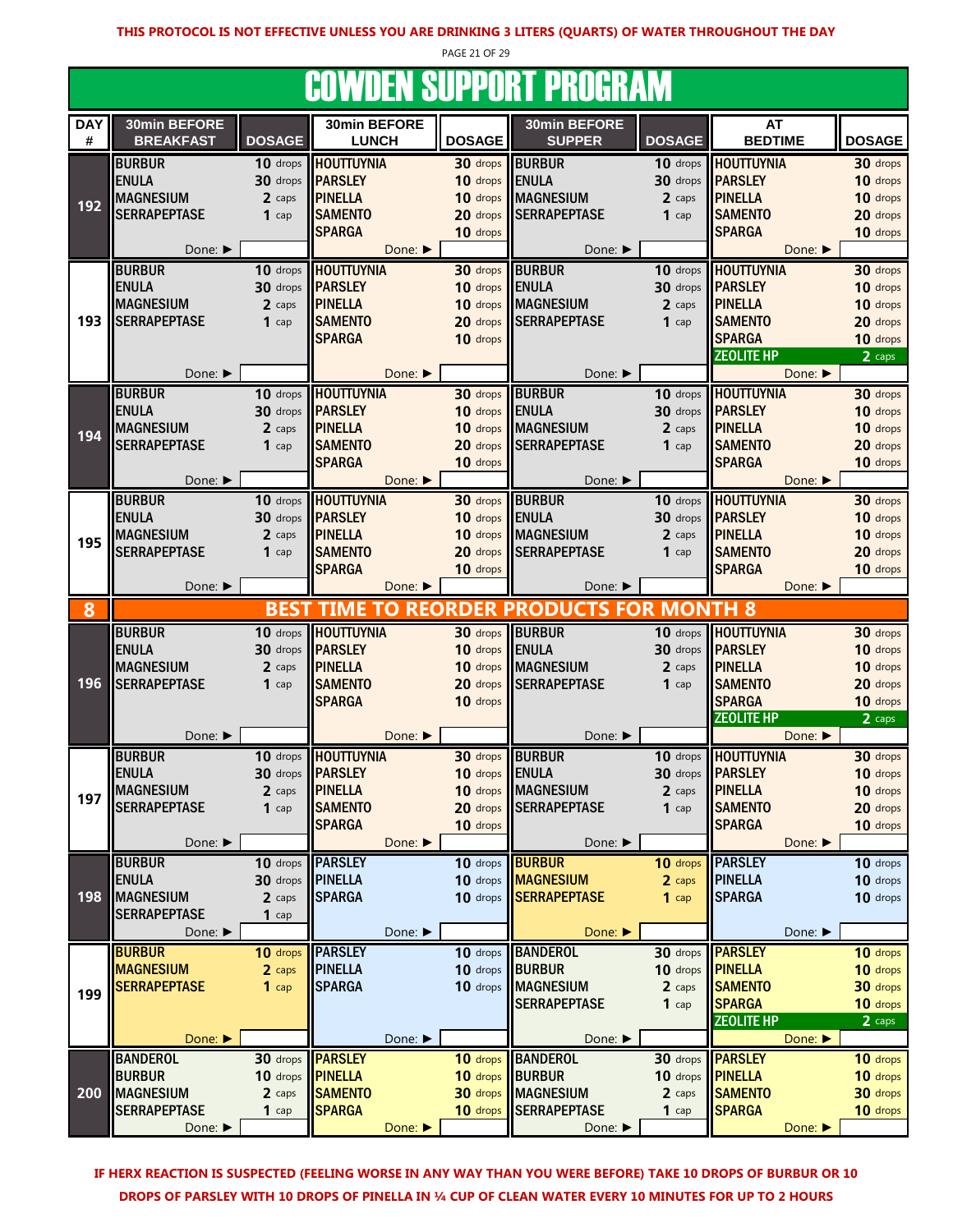PAGE 22 OF 29

# COWDEN SUPPORT PROGRAM

| <b>DAY</b> | 30min BEFORE                |               | 30min BEFORE   |         |                 | 30min BEFORE          |               | AT                |                             |               |
|------------|-----------------------------|---------------|----------------|---------|-----------------|-----------------------|---------------|-------------------|-----------------------------|---------------|
| #          | <b>BREAKFAST</b>            | <b>DOSAGE</b> | <b>LUNCH</b>   |         | <b>DOSAGE</b>   | <b>SUPPER</b>         | <b>DOSAGE</b> | <b>BEDTIME</b>    |                             | <b>DOSAGE</b> |
|            | <b>BANDEROL</b>             | 30 drops      | <b>PARSLEY</b> |         | 10 drops        | <b>BANDEROL</b>       | 30 drops      | <b>PARSLEY</b>    |                             | 10 drops      |
|            | <b>BURBUR</b>               | 10 drops      | <b>PINELLA</b> |         | 10 drops        | <b>BURBUR</b>         | 10 drops      | <b>PINELLA</b>    |                             | 10 drops      |
| 201        | <b>MAGNESIUM</b>            | 2 caps        | <b>SAMENTO</b> |         | 30 drops        | <b>IMAGNESIUM</b>     | 2 caps        | <b>SAMENTO</b>    |                             | 30 drops      |
|            | <b>SERRAPEPTASE</b>         | $1$ cap       | <b>SPARGA</b>  |         | 10 drops        | <b>SERRAPEPTASE</b>   | $1$ cap       | <b>SPARGA</b>     |                             | 10 drops      |
|            | Done: ▶                     |               |                | Done:   |                 | Done: ▶               |               |                   | Done: ▶                     |               |
|            |                             |               |                |         |                 |                       |               |                   |                             |               |
|            | <b>BANDEROL</b>             | 30 drops      | <b>PARSLEY</b> |         | 10 drops        | <b>BANDEROL</b>       | 30 drops      | <b>PARSLEY</b>    |                             | 10 drops      |
|            | <b>BURBUR</b>               | 10 drops      | <b>PINELLA</b> |         | 10 drops        | <b>IBURBUR</b>        | 10 drops      | <b>PINELLA</b>    |                             | 10 drops      |
| 202        | <b>MAGNESIUM</b>            | 2 caps        | <b>SAMENTO</b> |         | 30 drops        | <b>MAGNESIUM</b>      | 2 caps        | <b>SAMENTO</b>    |                             | 30 drops      |
|            | <b>SERRAPEPTASE</b>         | $1$ cap       | <b>SPARGA</b>  |         | 10 drops        | <b>SERRAPEPTASE</b>   | $1$ cap       | <b>SPARGA</b>     |                             | 10 drops      |
|            |                             |               |                |         |                 |                       |               | <b>ZEOLITE HP</b> |                             | 2 caps        |
|            | Done: ▶                     |               |                | Done:   |                 | Done: ▶               |               |                   | Done:                       |               |
|            | <b>BANDEROL</b>             | 30 drops      | <b>PARSLEY</b> |         |                 | 10 drops BANDEROL     | 30 drops      | <b>PARSLEY</b>    |                             | 10 drops      |
|            | <b>BURBUR</b>               | 10 drops      | <b>PINELLA</b> |         | 10 drops        | <b>BURBUR</b>         | 10 drops      | <b>PINELLA</b>    |                             | 10 drops      |
| 203        | <b>MAGNESIUM</b>            | 2 caps        | <b>SAMENTO</b> |         | 30 drops        | <b>MAGNESIUM</b>      | 2 caps        | <b>SAMENTO</b>    |                             | 30 drops      |
|            | <b>SERRAPEPTASE</b>         | $1$ cap       | <b>SPARGA</b>  |         | 10 drops        | <b>SERRAPEPTASE</b>   | $1$ cap       | <b>SPARGA</b>     |                             | 10 drops      |
|            | Done: ▶                     |               |                | Done: ▶ |                 | Done: ▶               |               |                   | Done: $\blacktriangleright$ |               |
|            | <b>BANDEROL</b>             | 30 drops      | <b>PARSLEY</b> |         | 10 drops        | <b>BANDEROL</b>       | $30$ drops    | <b>PARSLEY</b>    |                             | 10 drops      |
|            | <b>BURBUR</b>               | 10 drops      | <b>PINELLA</b> |         | 10 drops        | BURBUR                | 10 drops      | <b>PINELLA</b>    |                             | 10 drops      |
| 204        | <b>MAGNESIUM</b>            | 2 caps        | <b>SAMENTO</b> |         | 30 drops        | <b>MAGNESIUM</b>      | 2 caps        | <b>SAMENTO</b>    |                             | 30 drops      |
|            | <b>SERRAPEPTASE</b>         | $1$ cap       | <b>SPARGA</b>  |         | 10 drops        | <b>SERRAPEPTASE</b>   | $1$ cap       | <b>SPARGA</b>     |                             | 10 drops      |
|            | Done: ▶                     |               |                | Done:   |                 | Done: ▶               |               |                   | Done: $\blacktriangleright$ |               |
|            |                             |               |                |         |                 |                       |               |                   |                             |               |
|            | <b>BANDEROL</b>             | 30 drops      | <b>PARSLEY</b> |         | 10 drops        | <b>BANDEROL</b>       | 30 drops      | <b>PARSLEY</b>    |                             | 10 drops      |
|            | <b>BURBUR</b>               | 10 drops      | <b>PINELLA</b> |         | 10 drops        | <b>BURBUR</b>         | 10 drops      | <b>PINELLA</b>    |                             | 10 drops      |
| 205        | <b>MAGNESIUM</b>            | 2 caps        | <b>SAMENTO</b> |         |                 | 30 drops MAGNESIUM    | 2 caps        | <b>SAMENTO</b>    |                             | 30 drops      |
|            | <b>SERRAPEPTASE</b>         | $1$ cap       | <b>SPARGA</b>  |         |                 | 10 drops SERRAPEPTASE | $1$ cap       | <b>SPARGA</b>     |                             | 10 drops      |
|            |                             |               |                |         |                 |                       |               | <b>ZEOLITE HP</b> |                             | 2 caps        |
|            | Done: $\blacktriangleright$ |               |                | Done: ▶ |                 |                       |               |                   |                             |               |
|            |                             |               |                |         |                 | Done: ▶               |               |                   | Done: ▶                     |               |
|            | <b>BANDEROL</b>             | 30 drops      | <b>PARSLEY</b> |         | 10 drops        | <b>BANDEROL</b>       | 30 drops      | <b>PARSLEY</b>    |                             | 10 drops      |
|            | <b>BURBUR</b>               | 10 drops      | <b>PINELLA</b> |         | 10 drops        | BURBUR                | 10 drops      | <b>PINELLA</b>    |                             | 10 drops      |
| 206        | <b>MAGNESIUM</b>            | 2 caps        | <b>SAMENTO</b> |         | 30 drops        | <b>MAGNESIUM</b>      | 2 caps        | <b>SAMENTO</b>    |                             | 30 drops      |
|            | <b>SERRAPEPTASE</b>         | $1$ cap       | <b>SPARGA</b>  |         | 10 drops        | <b>SERRAPEPTASE</b>   | $1$ cap       | <b>SPARGA</b>     |                             | 10 drops      |
|            | Done: $\blacktriangleright$ |               |                | Done:   |                 | Done: ▶               |               |                   | Done: ▶                     |               |
|            | <b>BANDEROL</b>             | 30 drops      | <b>PARSLEY</b> |         | 10 drops        | <b>BANDEROL</b>       | 30 drops      | <b>PARSLEY</b>    |                             | 10 drops      |
|            | <b>BURBUR</b>               | 10 drops      | <b>PINELLA</b> |         | 10 drops        | <b>BURBUR</b>         | 10 drops      | <b>PINELLA</b>    |                             | 10 drops      |
| 207        | <b>MAGNESIUM</b>            | 2 caps        | <b>SAMENTO</b> |         | 30 drops        | <b>MAGNESIUM</b>      | 2 caps        | <b>SAMENTO</b>    |                             | 30 drops      |
|            | <b>SERRAPEPTASE</b>         | $1$ cap       | <b>SPARGA</b>  |         |                 | 10 drops SERRAPEPTASE | $1$ cap       | <b>SPARGA</b>     |                             | 10 drops      |
|            | Done: ▶                     |               |                | Done: ▶ |                 | Done: ▶               |               |                   | Done:                       |               |
|            |                             |               |                |         |                 |                       |               |                   |                             |               |
|            | <b>BANDEROL</b>             | 30 drops      | <b>PARSLEY</b> |         |                 | 10 drops BANDEROL     | 30 drops      | <b>PARSLEY</b>    |                             | 10 drops      |
|            | <b>BURBUR</b>               | 10 drops      | <b>PINELLA</b> |         | 10 drops BURBUR |                       | 10 drops      | <b>PINELLA</b>    |                             | 10 drops      |
| 208        | <b>MAGNESIUM</b>            | 2 caps        | <b>SAMENTO</b> |         |                 | 30 drops MAGNESIUM    | 2 caps        | <b>SAMENTO</b>    |                             | 30 drops      |
|            | <b>SERRAPEPTASE</b>         | $1$ cap       | <b>SPARGA</b>  |         |                 | 10 drops SERRAPEPTASE | $1$ cap       | <b>SPARGA</b>     |                             | 10 drops      |
|            |                             |               |                |         |                 |                       |               | <b>ZEOLITE HP</b> |                             | 2 caps        |
|            | Done: ▶                     |               |                | Done:   |                 | Done: ▶               |               |                   | Done: ▶                     |               |
|            | <b>BANDEROL</b>             | 30 drops      | <b>PARSLEY</b> |         | 10 drops        | <b>BANDEROL</b>       | 30 drops      | <b>PARSLEY</b>    |                             | 10 drops      |
|            | <b>BURBUR</b>               | 10 drops      | <b>PINELLA</b> |         | 10 drops        | <b>BURBUR</b>         | $10$ drops    | <b>PINELLA</b>    |                             | 10 drops      |
| 209        | <b>MAGNESIUM</b>            | 2 caps        | <b>SAMENTO</b> |         | 30 drops        | <b>MAGNESIUM</b>      | 2 caps        | <b>SAMENTO</b>    |                             | 30 drops      |
|            | <b>SERRAPEPTASE</b>         | $1$ cap       | <b>SPARGA</b>  |         | 10 drops        | <b>SERRAPEPTASE</b>   | $1$ cap       | <b>SPARGA</b>     |                             | 10 drops      |
|            | Done: ▶                     |               |                | Done:   |                 | Done: ▶               |               |                   | Done:                       |               |
|            | <b>BANDEROL</b>             | 30 drops      | <b>PARSLEY</b> |         | 10 drops        | BANDEROL              | 30 drops      | <b>PARSLEY</b>    |                             | 10 drops      |
|            | <b>BURBUR</b>               | 10 drops      | <b>PINELLA</b> |         | 10 drops        | <b>BURBUR</b>         | 10 drops      | <b>PINELLA</b>    |                             | 10 drops      |
| 210        | <b>MAGNESIUM</b>            | 2 caps        | <b>SAMENTO</b> |         | 30 drops        | <b>MAGNESIUM</b>      | 2 caps        | <b>SAMENTO</b>    |                             | 30 drops      |
|            | <b>SERRAPEPTASE</b>         | $1$ cap       | <b>SPARGA</b>  |         | 10 drops        | <b>SERRAPEPTASE</b>   | $1$ cap       | <b>SPARGA</b>     |                             | 10 drops      |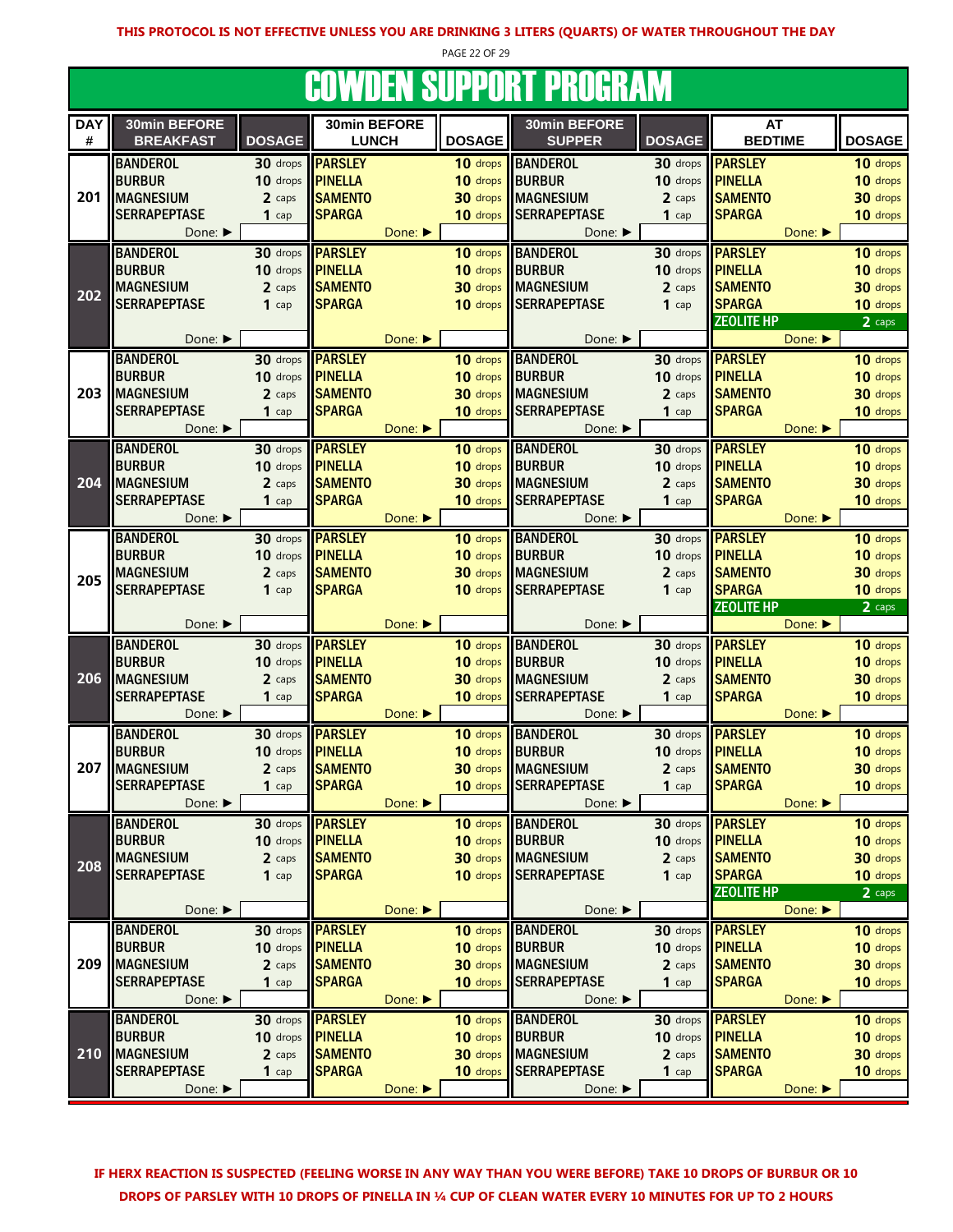PAGE 23 OF 29

#### **COWDEN SUPPORT PROGRAM**

| UUTTIJLIT UUT I UITT<br><b>FILOMENTIA</b> |                             |                  |                |         |               |                             |                    |                   |               |  |  |
|-------------------------------------------|-----------------------------|------------------|----------------|---------|---------------|-----------------------------|--------------------|-------------------|---------------|--|--|
| <b>DAY</b>                                | 30min BEFORE                |                  | 30min BEFORE   |         |               | 30min BEFORE                |                    | AT                |               |  |  |
| $\#$                                      | <b>BREAKFAST</b>            | <b>DOSAGE</b>    | <b>LUNCH</b>   |         | <b>DOSAGE</b> | <b>SUPPER</b>               | <b>DOSAGE</b>      | <b>BEDTIME</b>    | <b>DOSAGE</b> |  |  |
|                                           |                             |                  |                |         |               |                             |                    |                   |               |  |  |
|                                           | <b>BANDEROL</b>             | 30 drops         | <b>PARSLEY</b> |         | 10 drops      | <b>BANDEROL</b>             | 30 drops           | <b>PARSLEY</b>    | 10 drops      |  |  |
|                                           | <b>BURBUR</b>               | 10 drops         | <b>PINELLA</b> |         | 10 drops      | <b>BURBUR</b>               | 10 drops           | <b>PINELLA</b>    | 10 drops      |  |  |
| 211                                       | <b>MAGNESIUM</b>            | 2 caps           | <b>SAMENTO</b> |         | 30 drops      | <b>MAGNESIUM</b>            | 2 caps             | <b>SAMENTO</b>    | 30 drops      |  |  |
|                                           | <b>SERRAPEPTASE</b>         | $1$ cap          | <b>SPARGA</b>  |         | 10 drops      | <b>SERRAPEPTASE</b>         | $1$ cap            | <b>SPARGA</b>     | 10 drops      |  |  |
|                                           |                             |                  |                |         |               |                             |                    | <b>ZEOLITE HP</b> | 2 caps        |  |  |
|                                           | Done: ▶                     |                  |                | Done:   |               | Done:                       |                    | Done:             |               |  |  |
|                                           | <b>BANDEROL</b>             | 30 drops         | <b>PARSLEY</b> |         | 10 drops      | <b>BANDEROL</b>             | 30 drops           | <b>PARSLEY</b>    | 10 drops      |  |  |
|                                           | <b>BURBUR</b>               | 10 drops         | <b>PINELLA</b> |         | 10 drops      | <b>BURBUR</b>               | 10 drops           | <b>PINELLA</b>    | 10 drops      |  |  |
| 212                                       |                             |                  | <b>SAMENTO</b> |         |               |                             |                    |                   |               |  |  |
|                                           | <b>MAGNESIUM</b>            | 2 caps           |                |         | 30 drops      | <b>MAGNESIUM</b>            | 2 caps             | <b>SAMENTO</b>    | 30 drops      |  |  |
|                                           | <b>SERRAPEPTASE</b>         | $1$ cap          | <b>SPARGA</b>  |         | 10 drops      | <b>SERRAPEPTASE</b>         | $1$ cap            | <b>SPARGA</b>     | 10 drops      |  |  |
|                                           | Done: ▶                     |                  |                | Done:   |               | Done: ▶                     |                    | Done:             |               |  |  |
|                                           | <b>BANDEROL</b>             | 30 drops         | <b>PARSLEY</b> |         | 10 drops      | <b>BURBUR</b>               | 10 drops           | <b>PARSLEY</b>    | 10 drops      |  |  |
|                                           | <b>BURBUR</b>               | 10 drops         | <b>PINELLA</b> |         | 10 drops      | <b>MAGNESIUM</b>            | 2 caps             | <b>PINELLA</b>    | 10 drops      |  |  |
| 213                                       | <b>MAGNESIUM</b>            | 2 caps           | <b>SPARGA</b>  |         | 10 drops      | <b>SERRAPEPTASE</b>         | $1$ cap            | <b>SPARGA</b>     | 10 drops      |  |  |
|                                           | <b>SERRAPEPTASE</b>         | $1$ cap          |                |         |               |                             |                    |                   |               |  |  |
|                                           | Done: ▶                     |                  |                | Done: ▶ |               | Done: $\blacktriangleright$ |                    | Done: ▶           |               |  |  |
|                                           |                             |                  |                |         |               |                             |                    |                   |               |  |  |
|                                           | <b>BURBUR</b>               | 10 drops         | <b>PARSLEY</b> |         | 10 drops      | <b>BURBUR</b>               | 10 drops           | <b>CUMANDA</b>    | 30 drops      |  |  |
|                                           | <b>MAGNESIUM</b>            | 2 caps           | <b>PINELLA</b> |         | 10 drops      | <b>MAGNESIUM</b>            | 2 caps             | <b>PARSLEY</b>    | 10 drops      |  |  |
| 214                                       | <b>SERRAPEPTASE</b>         | $1$ cap          | <b>SPARGA</b>  |         | 10 drops      | <b>MORA</b>                 | 30 drops           | <b>IPINELLA</b>   | 10 drops      |  |  |
|                                           |                             |                  |                |         |               | <b>SAMENTO</b>              | 20 drops           | <b>SPARGA</b>     | 10 drops      |  |  |
|                                           |                             |                  |                |         |               | <b>SERRAPEPTASE</b>         | $1$ cap            | <b>ZEOLITE HP</b> | 2 caps        |  |  |
|                                           | Done: ▶                     |                  |                | Done: ▶ |               | Done: $\blacktriangleright$ |                    | Done: ▶           |               |  |  |
|                                           | <b>BURBUR</b>               | 10 drops         | <b>CUMANDA</b> |         | 30 drops      | <b>BURBUR</b>               | 10 drops           | <b>CUMANDA</b>    | 30 drops      |  |  |
|                                           | <b>MAGNESIUM</b>            | 2 caps           | <b>PARSLEY</b> |         | 10 drops      | <b>MAGNESIUM</b>            | 2 caps             | <b>PARSLEY</b>    | 10 drops      |  |  |
|                                           | <b>MORA</b>                 | 30 drops         | <b>PINELLA</b> |         | 10 drops      | <b>MORA</b>                 | 30 drops   PINELLA |                   | 10 drops      |  |  |
| 215                                       |                             |                  |                |         |               |                             |                    |                   |               |  |  |
|                                           | <b>SAMENTO</b>              | 20 drops         | <b>SPARGA</b>  |         | 10 drops      | <b>SAMENTO</b>              | 20 drops           | <b>SPARGA</b>     | 10 drops      |  |  |
|                                           | <b>SERRAPEPTASE</b>         | $1$ cap          |                |         |               | <b>SERRAPEPTASE</b>         | $1$ cap            |                   |               |  |  |
|                                           | Done: ▶                     |                  |                | Done: ▶ |               | Done:                       |                    | Done: ▶           |               |  |  |
|                                           | <b>BURBUR</b>               | 10 drops         | <b>CUMANDA</b> |         | $30$ drops    | <b>BURBUR</b>               | 10 drops           | <b>CUMANDA</b>    | 30 drops      |  |  |
|                                           | <b>MAGNESIUM</b>            | 2 caps           | <b>PARSLEY</b> |         | 10 drops      | <b>MAGNESIUM</b>            | 2 caps             | <b>PARSLEY</b>    | 10 drops      |  |  |
|                                           | <b>MORA</b>                 | 30 drops         | <b>PINELLA</b> |         | 10 drops      | <b>MORA</b>                 | 30 drops           | <b>I</b> PINELLA  | 10 drops      |  |  |
| 216                                       | <b>SAMENTO</b>              | 20 drops         | <b>SPARGA</b>  |         | 10 drops      | <b>SAMENTO</b>              | 20 drops           | <b>SPARGA</b>     | 10 drops      |  |  |
|                                           | <b>SERRAPEPTASE</b>         | $1$ cap          |                |         |               | <b>SERRAPEPTASE</b>         | $1$ cap            |                   |               |  |  |
|                                           | Done: ▶                     |                  |                | Done: ▶ |               | Done: ▶                     |                    | Done: ▶           |               |  |  |
|                                           |                             |                  |                |         |               |                             |                    |                   |               |  |  |
|                                           | <b>BURBUR</b>               | 10 drops         | <b>CUMANDA</b> |         | 30 drops      | <b>BURBUR</b>               | 10 drops           | <b>CUMANDA</b>    | 30 drops      |  |  |
|                                           | <b>MAGNESIUM</b>            | 2 caps           | <b>PARSLEY</b> |         |               | 10 drops MAGNESIUM          | 2 caps             | <b>PARSLEY</b>    | 10 drops      |  |  |
| 217                                       | <b>MORA</b>                 | 30 drops PINELLA |                |         | 10 drops MORA |                             | 30 drops PINELLA   |                   | 10 drops      |  |  |
|                                           | <b>SAMENTO</b>              | 20 drops         | <b>SPARGA</b>  |         | 10 drops      | <b>SAMENTO</b>              | 20 drops           | <b>SPARGA</b>     | 10 drops      |  |  |
|                                           | <b>SERRAPEPTASE</b>         | $1$ cap          |                |         |               | <b>SERRAPEPTASE</b>         | $1$ cap            | <b>ZEOLITE HP</b> | 2 caps        |  |  |
|                                           | Done: $\blacktriangleright$ |                  |                | Done: ▶ |               | Done: $\blacktriangleright$ |                    | Done: ▶           |               |  |  |
|                                           | <b>BURBUR</b>               | 10 drops         | <b>CUMANDA</b> |         | 30 drops      | <b>BURBUR</b>               | 10 drops           | <b>CUMANDA</b>    | 30 drops      |  |  |
|                                           | <b>MAGNESIUM</b>            | 2 caps           | <b>PARSLEY</b> |         | 10 drops      | <b>MAGNESIUM</b>            | 2 caps             | <b>PARSLEY</b>    | 10 drops      |  |  |
|                                           | <b>MORA</b>                 | 30 drops         | <b>PINELLA</b> |         | 10 drops      | <b>MORA</b>                 | 30 drops           | <b>PINELLA</b>    | 10 drops      |  |  |
| 218                                       | <b>SAMENTO</b>              | 20 drops         | <b>SPARGA</b>  |         | 10 drops      | <b>SAMENTO</b>              | 20 drops           | <b>SPARGA</b>     | 10 drops      |  |  |
|                                           | <b>SERRAPEPTASE</b>         |                  |                |         |               | <b>SERRAPEPTASE</b>         |                    |                   |               |  |  |
|                                           |                             | $1$ cap          |                |         |               |                             | $1$ cap            |                   |               |  |  |
|                                           | Done: ▶                     |                  |                | Done: ▶ |               | Done: $\blacktriangleright$ |                    | Done: ▶           |               |  |  |
|                                           | <b>BURBUR</b>               | 10 drops         | <b>CUMANDA</b> |         | 30 drops      | <b>BURBUR</b>               | 10 drops           | <b>CUMANDA</b>    | 30 drops      |  |  |
|                                           | <b>MAGNESIUM</b>            | 2 caps           | <b>PARSLEY</b> |         | 10 drops      | <b>MAGNESIUM</b>            | 2 caps             | <b>PARSLEY</b>    | 10 drops      |  |  |
| 219                                       | <b>MORA</b>                 | 30 drops         | <b>PINELLA</b> |         | 10 drops      | <b>MORA</b>                 | 30 drops PINELLA   |                   | 10 drops      |  |  |
|                                           | <b>SAMENTO</b>              | 20 drops         | <b>SPARGA</b>  |         | 10 drops      | <b>SAMENTO</b>              | 20 drops           | <b>SPARGA</b>     | 10 drops      |  |  |
|                                           | <b>SERRAPEPTASE</b>         | $1$ cap          |                |         |               | <b>SERRAPEPTASE</b>         | $1$ cap            |                   |               |  |  |
|                                           | Done:                       |                  |                | Done:   |               | Done:                       |                    | Done:             |               |  |  |
|                                           |                             |                  |                |         |               |                             |                    |                   |               |  |  |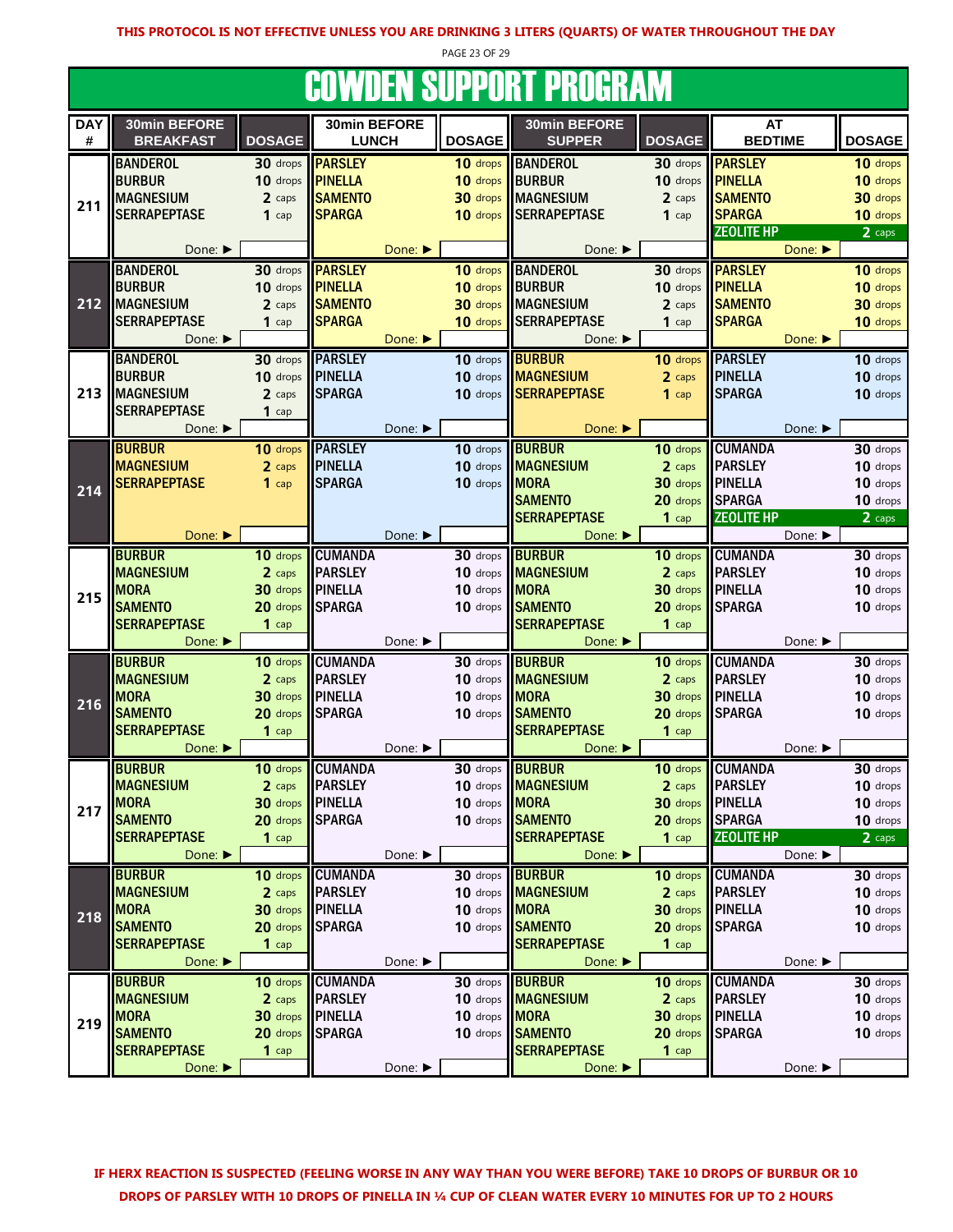PAGE 24 OF 29

# COWDEN SUPPORT PROGRAM

| <b>DAY</b> | 30min BEFORE                |               | 30min BEFORE     |         |                        | 30min BEFORE                              |                  | <b>AT</b>         |                             |
|------------|-----------------------------|---------------|------------------|---------|------------------------|-------------------------------------------|------------------|-------------------|-----------------------------|
| #          | <b>BREAKFAST</b>            | <b>DOSAGE</b> | <b>LUNCH</b>     |         | <b>DOSAGE</b>          | <b>SUPPER</b>                             | <b>DOSAGE</b>    | <b>BEDTIME</b>    | <b>DOSAGE</b>               |
|            | <b>BURBUR</b>               | 10 drops      | <b>CUMANDA</b>   |         | 30 drops               | <b>BURBUR</b>                             | 10 drops         | <b>CUMANDA</b>    | 30 drops                    |
|            | <b>MAGNESIUM</b>            | 2 caps        | <b>PARSLEY</b>   |         | 10 drops               | <b>MAGNESIUM</b>                          | 2 caps           | <b>PARSLEY</b>    | 10 drops                    |
|            | <b>MORA</b>                 | 30 drops      | <b>PINELLA</b>   |         | 10 drops <b>MORA</b>   |                                           | 30 drops         | <b>PINELLA</b>    | 10 drops                    |
| 220        | <b>SAMENTO</b>              | 20 drops      | <b>SPARGA</b>    |         |                        | 10 drops SAMENTO                          | 20 drops         | <b>SPARGA</b>     | 10 drops                    |
|            | <b>SERRAPEPTASE</b>         | $1$ cap       |                  |         |                        | <b>SERRAPEPTASE</b>                       | $1$ cap          | <b>ZEOLITE HP</b> | 2 caps                      |
|            |                             |               |                  | Done: ▶ |                        |                                           |                  |                   | Done: ▶                     |
|            | Done: $\blacktriangleright$ |               |                  |         |                        | Done: ▶                                   |                  |                   |                             |
|            | <b>BURBUR</b>               | $10$ drops    | <b>CUMANDA</b>   |         | 30 drops               | <b>IBURBUR</b>                            | 10 drops         | <b>CUMANDA</b>    | 30 drops                    |
|            | <b>MAGNESIUM</b>            | 2 caps        | <b>PARSLEY</b>   |         |                        | 10 drops <b>MAGNESIUM</b>                 | 2 caps           | <b>PARSLEY</b>    | 10 drops                    |
| 221        | <b>MORA</b>                 | 30 drops      | <b>PINELLA</b>   |         | 10 drops <b>MORA</b>   |                                           | $30$ drops       | <b>PINELLA</b>    | 10 drops                    |
|            | <b>SAMENTO</b>              | 20 drops      | <b>SPARGA</b>    |         |                        | 10 drops SAMENTO                          | 20 drops         | <b>SPARGA</b>     | 10 drops                    |
|            | <b>SERRAPEPTASE</b>         | $1$ cap       |                  |         |                        | <b>SERRAPEPTASE</b>                       | $1$ cap          |                   |                             |
|            | Done: ▶                     |               |                  | Done: ▶ |                        | Done: ▶                                   |                  |                   | Done: ▶                     |
|            | <b>BURBUR</b>               | 10 drops      | <b>CUMANDA</b>   |         | 30 drops               | <b>BURBUR</b>                             | 10 drops         | <b>CUMANDA</b>    | 30 drops                    |
|            | <b>MAGNESIUM</b>            | 2 caps        | <b>PARSLEY</b>   |         |                        | 10 drops MAGNESIUM                        | 2 caps           | <b>PARSLEY</b>    | 10 drops                    |
|            | <b>MORA</b>                 | 30 drops      | <b>PINELLA</b>   |         | 10 drops               | <b>MORA</b>                               | 30 drops         | <b>PINELLA</b>    | 10 drops                    |
| 222        | <b>SAMENTO</b>              |               |                  |         |                        | 10 drops SAMENTO                          | 20 drops         |                   | 10 drops                    |
|            |                             | 20 drops      | <b>SPARGA</b>    |         |                        |                                           |                  | <b>SPARGA</b>     |                             |
|            | <b>SERRAPEPTASE</b>         | $1$ cap       |                  |         |                        | <b>SERRAPEPTASE</b>                       | $1$ cap          |                   |                             |
|            | Done:                       |               |                  | Done: ▶ |                        | Done:                                     |                  |                   | Done: ▶                     |
|            | <b>BURBUR</b>               | 10 drops      | <b>CUMANDA</b>   |         | 30 drops BURBUR        |                                           | 10 drops         | <b>CUMANDA</b>    | 30 drops                    |
|            | <b>MAGNESIUM</b>            | 2 caps        | <b>PARSLEY</b>   |         |                        | 10 drops <b>MAGNESIUM</b>                 | 2 caps           | <b>PARSLEY</b>    | 10 drops                    |
| 223        | <b>MORA</b>                 | 30 drops      | PINELLA          |         | 10 drops <b>MORA</b>   |                                           | 30 drops         | <b>PINELLA</b>    | 10 drops                    |
|            | <b>SAMENTO</b>              | 20 drops      | <b>SPARGA</b>    |         |                        | 10 drops SAMENTO                          | 20 drops         | <b>SPARGA</b>     | 10 drops                    |
|            | <b>SERRAPEPTASE</b>         | $1$ cap       |                  |         |                        | <b>SERRAPEPTASE</b>                       | $1$ cap          | <b>ZEOLITE HP</b> | 2 caps                      |
|            | Done: $\blacktriangleright$ |               |                  | Done: ▶ |                        | Done: $\blacktriangleright$               |                  |                   | Done: ▶                     |
|            | <b>BURBUR</b>               | 10 drops      | <b>CUMANDA</b>   |         | 30 drops BURBUR        |                                           | 10 drops         | <b>CUMANDA</b>    | 30 drops                    |
|            | <b>MAGNESIUM</b>            | 2 caps        | <b>PARSLEY</b>   |         | 10 drops               | <b>MAGNESIUM</b>                          | 2 caps           | <b>PARSLEY</b>    | 10 drops                    |
|            |                             |               |                  |         |                        |                                           | 30 drops         |                   |                             |
| 224        | <b>MORA</b>                 | 30 drops      | <b>PINELLA</b>   |         | 10 drops               | <b>MORA</b>                               |                  | <b>PINELLA</b>    | 10 drops                    |
|            | <b>SAMENTO</b>              | 20 drops      | <b>SPARGA</b>    |         |                        | 10 drops SAMENTO                          | 20 drops         | <b>SPARGA</b>     | 10 drops                    |
|            | <b>SERRAPEPTASE</b>         | $1$ cap       |                  |         |                        | <b>SERRAPEPTASE</b>                       | $1$ cap          |                   |                             |
|            | Done: ▶                     |               |                  | Done: ▶ |                        | Done: ▶                                   |                  |                   | Done: $\blacktriangleright$ |
|            | <b>BURBUR</b>               | 10 drops      | <b>CUMANDA</b>   |         | 30 drops <b>BURBUR</b> |                                           | 10 drops         | <b>CUMANDA</b>    | 30 drops                    |
|            | <b>MAGNESIUM</b>            | 2 caps        | <b>PARSLEY</b>   |         |                        | 10 drops <b>MAGNESIUM</b>                 | 2 caps           | <b>PARSLEY</b>    | 10 drops                    |
| 225        | <b>MORA</b>                 | 30 drops      | <b>PINELLA</b>   |         | 10 drops MORA          |                                           | 30 drops PINELLA |                   | 10 drops                    |
|            | <b>SAMENTO</b>              | 20 drops      | <b>SPARGA</b>    |         |                        | 10 drops SAMENTO                          | 20 drops         | <b>SPARGA</b>     | 10 drops                    |
|            | <b>SERRAPEPTASE</b>         | $1$ cap       |                  |         |                        | <b>SERRAPEPTASE</b>                       | $1$ cap          |                   |                             |
|            | Done: $\blacktriangleright$ |               |                  | Done: ▶ |                        | Done: $\blacktriangleright$               |                  |                   | Done: $\blacktriangleright$ |
| 9          |                             |               |                  |         |                        | BEST TIME TO REORDER PRODUCTS FOR MONTH 9 |                  |                   |                             |
|            |                             |               |                  |         |                        |                                           |                  |                   |                             |
|            | <b>BURBUR</b>               | 10 drops      | <b>CUMANDA</b>   |         |                        | 30 drops <b>BURBUR</b>                    | 10 drops         | <b>CUMANDA</b>    | $30$ drops                  |
|            | <b>MAGNESIUM</b>            | 2 caps        | <b>PARSLEY</b>   |         |                        | 10 drops MAGNESIUM                        | 2 caps           | <b>PARSLEY</b>    | 10 drops                    |
| 226        | <b>MORA</b>                 | 30 drops      | <b>  PINELLA</b> |         | 10 drops MORA          |                                           | 30 drops         | <b>PINELLA</b>    | 10 drops                    |
|            | <b>SAMENTO</b>              | 20 drops      | <b>SPARGA</b>    |         |                        | 10 drops SAMENTO                          | 20 drops         | <b>SPARGA</b>     | 10 drops                    |
|            | <b>SERRAPEPTASE</b>         | $1$ cap       |                  |         |                        | <b>SERRAPEPTASE</b>                       | $1$ cap          | <b>ZEOLITE HP</b> | 2 caps                      |
|            | Done: ▶                     |               |                  | Done: ▶ |                        | Done: ▶                                   |                  |                   | Done: ▶                     |
|            | <b>BURBUR</b>               | 10 drops      | <b>CUMANDA</b>   |         | 30 drops <b>BURBUR</b> |                                           | 10 drops         | <b>CUMANDA</b>    | 30 drops                    |
|            | <b>MAGNESIUM</b>            | 2 caps        | <b>PARSLEY</b>   |         | 10 drops               | <b>MAGNESIUM</b>                          | 2 caps           | <b>PARSLEY</b>    | 10 drops                    |
|            | <b>MORA</b>                 | 30 drops      | <b>PINELLA</b>   |         | 10 drops               | <b>MORA</b>                               | 30 drops         | <b>PINELLA</b>    | 10 drops                    |
| 227        | <b>SAMENTO</b>              | 20 drops      | <b>SPARGA</b>    |         |                        | 10 drops SAMENTO                          | 20 drops         | <b>SPARGA</b>     | 10 drops                    |
|            | <b>SERRAPEPTASE</b>         | $1$ cap       |                  |         |                        | <b>SERRAPEPTASE</b>                       | $1$ cap          |                   |                             |
|            | Done: ▶                     |               |                  | Done: ▶ |                        | Done:                                     |                  |                   | Done: ▶                     |
|            |                             |               |                  |         |                        |                                           |                  |                   |                             |
|            | <b>BURBUR</b>               |               | 10 drops PARSLEY |         | 10 drops <b>BURBUR</b> |                                           | 10 drops         | <b>PARSLEY</b>    | 10 drops                    |
|            | <b>MAGNESIUM</b>            | 2 caps        | <b>PINELLA</b>   |         |                        | 10 drops <b>MAGNESIUM</b>                 | 2 caps           | <b>PINELLA</b>    | 10 drops                    |
| 228        | <b>MORA</b>                 | 30 drops      | <b>SPARGA</b>    |         |                        | 10 drops SERRAPEPTASE                     | $1$ cap          | <b>SPARGA</b>     | 10 drops                    |
|            | <b>SAMENTO</b>              | 20 drops      |                  |         |                        |                                           |                  |                   |                             |
|            | <b>SERRAPEPTASE</b>         | $1$ cap       |                  |         |                        |                                           |                  |                   |                             |
|            | Done: ▶                     |               |                  | Done: ▶ |                        | Done: ▶                                   |                  |                   | Done: ▶                     |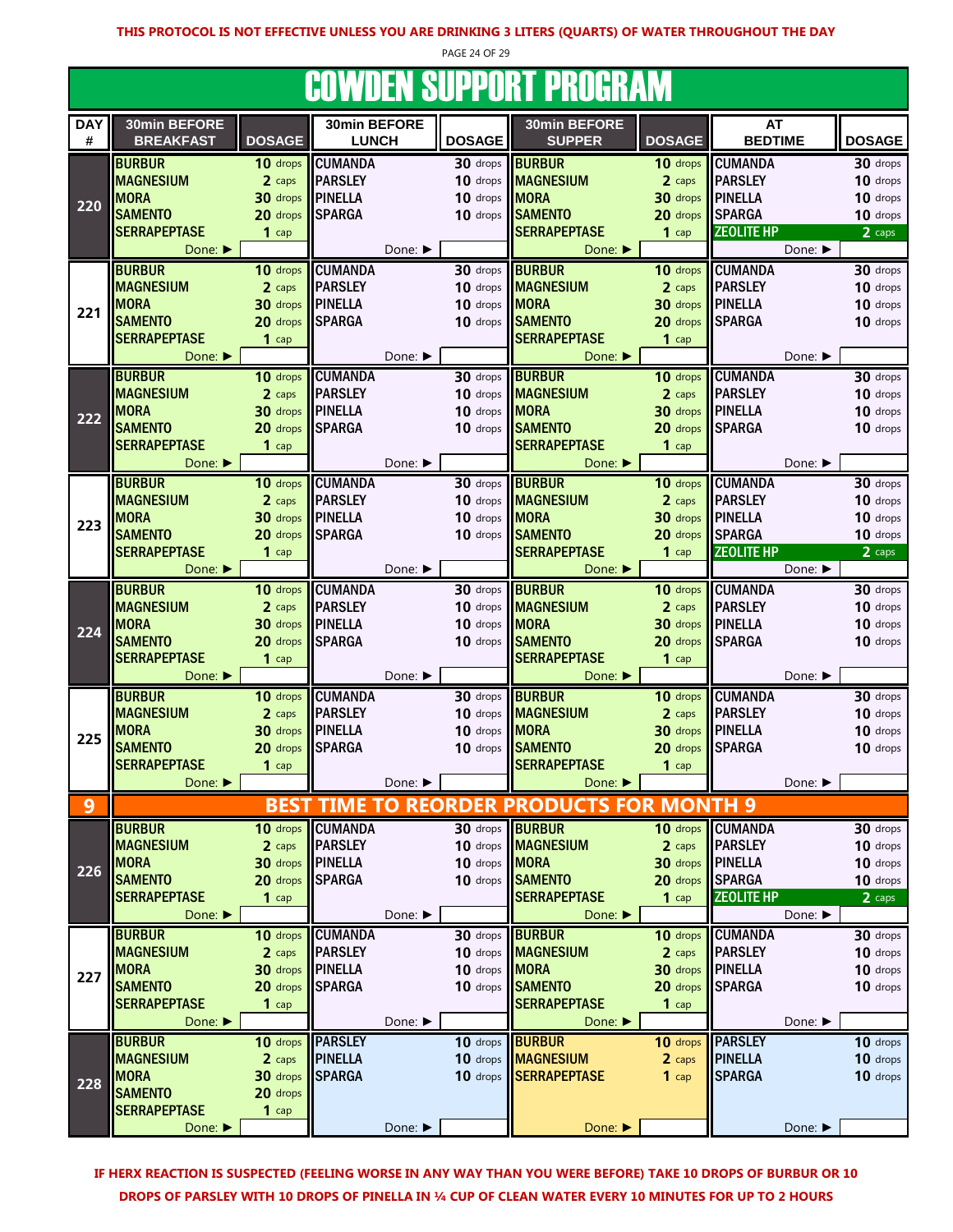PAGE 25 OF 29

# COWDEN SUPPORT PROGRAM

| <b>DAY</b> | 30min BEFORE                |               | 30min BEFORE                    |                      | 30min BEFORE        |               | AT                                 |                      |
|------------|-----------------------------|---------------|---------------------------------|----------------------|---------------------|---------------|------------------------------------|----------------------|
| #          | <b>BREAKFAST</b>            | <b>DOSAGE</b> | <b>LUNCH</b>                    | <b>DOSAGE</b>        | <b>SUPPER</b>       | <b>DOSAGE</b> | <b>BEDTIME</b>                     | <b>DOSAGE</b>        |
|            | <b>BURBUR</b>               | 10 drops      | <b>PARSLEY</b>                  | 10 drops             | <b>BURBUR</b>       | 10 drops      | <b>HOUTTUYNIA</b>                  | 30 drops             |
|            | <b>MAGNESIUM</b>            | 2 caps        | <b>PINELLA</b>                  | 10 drops             | <b>ENULA</b>        | 30 drops      | <b>PARSLEY</b>                     | 10 drops             |
|            | <b>SERRAPEPTASE</b>         | $1$ cap       | <b>SPARGA</b>                   | 10 drops             | <b>MAGNESIUM</b>    | 2 caps        | <b>PINELLA</b>                     | 10 drops             |
| 229        |                             |               |                                 |                      | <b>SERRAPEPTASE</b> | $1$ cap       | <b>SAMENTO</b>                     | 20 drops             |
|            |                             |               |                                 |                      |                     |               | <b>SPARGA</b>                      | 10 drops             |
|            |                             |               |                                 |                      |                     |               | <b>ZEOLITE HP</b>                  | 2 caps               |
|            | Done:                       |               | Done:                           |                      | Done: ▶             |               | Done:                              |                      |
|            | <b>BURBUR</b>               | 10 drops      | <b>HOUTTUYNIA</b>               | 30 drops             | <b>BURBUR</b>       | 10 drops      | <b>HOUTTUYNIA</b>                  | 30 drops             |
|            | <b>ENULA</b>                | 30 drops      | <b>IPARSLEY</b>                 | 10 drops             | <b>ENULA</b>        | 30 drops      | <b>PARSLEY</b>                     | 10 drops             |
| 230        | <b>MAGNESIUM</b>            | 2 caps        | <b>PINELLA</b>                  | 10 drops             | <b>MAGNESIUM</b>    | 2 caps        | <b>PINELLA</b>                     | 10 drops             |
|            | <b>SERRAPEPTASE</b>         | $1$ cap       | <b>SAMENTO</b><br><b>SPARGA</b> | 20 drops<br>10 drops | <b>SERRAPEPTASE</b> | $1$ cap       | <b>SAMENTO</b><br><b>SPARGA</b>    | 20 drops             |
|            | Done: ▶                     |               | Done:                           |                      | Done: ▶             |               | Done:                              | 10 drops             |
|            | <b>BURBUR</b>               | 10 drops      | <b>HOUTTUYNIA</b>               | 30 drops             | <b>BURBUR</b>       | 10 drops      | <b>HOUTTUYNIA</b>                  | 30 drops             |
|            | <b>ENULA</b>                | 30 drops      | <b>PARSLEY</b>                  | 10 drops             | <b>ENULA</b>        | 30 drops      | <b>PARSLEY</b>                     | 10 drops             |
|            | <b>MAGNESIUM</b>            | 2 caps        | <b>PINELLA</b>                  | 10 drops             | <b>MAGNESIUM</b>    | 2 caps        | <b>PINELLA</b>                     | 10 drops             |
| 231        | <b>SERRAPEPTASE</b>         | $1$ cap       | <b>SAMENTO</b>                  | 20 drops             | <b>SERRAPEPTASE</b> | $1$ cap       | <b>SAMENTO</b>                     | 20 drops             |
|            |                             |               | <b>SPARGA</b>                   | 10 drops             |                     |               | <b>SPARGA</b>                      | 10 drops             |
|            | Done: ▶                     |               | Done: ▶                         |                      | Done: ▶             |               | Done: ▶                            |                      |
|            | <b>BURBUR</b>               | 10 drops      | <b>HOUTTUYNIA</b>               | 30 drops             | <b>BURBUR</b>       | 10 drops      | <b>HOUTTUYNIA</b>                  | 30 drops             |
|            | <b>ENULA</b>                | 30 drops      | <b>PARSLEY</b>                  | 10 drops             | <b>ENULA</b>        | 30 drops      | <b>PARSLEY</b>                     | 10 drops             |
|            | <b>MAGNESIUM</b>            | 2 caps        | <b>PINELLA</b>                  | 10 drops             | <b>MAGNESIUM</b>    | 2 caps        | <b>PINELLA</b>                     | 10 drops             |
| 232        | <b>SERRAPEPTASE</b>         | $1$ cap       | <b>SAMENTO</b>                  | 20 drops             | <b>SERRAPEPTASE</b> | $1$ cap       | <b>SAMENTO</b>                     | 20 drops             |
|            |                             |               | <b>SPARGA</b>                   | 10 drops             |                     |               | <b>SPARGA</b><br><b>ZEOLITE HP</b> | 10 drops<br>2 caps   |
|            | Done: ▶                     |               | Done: ▶                         |                      | Done: ▶             |               | Done: ▶                            |                      |
|            | <b>BURBUR</b>               | 10 drops      | <b>HOUTTUYNIA</b>               | 30 drops             | <b>BURBUR</b>       | 10 drops      | <b>HOUTTUYNIA</b>                  | 30 drops             |
|            | <b>ENULA</b>                | 30 drops      | <b>PARSLEY</b>                  | 10 drops             | <b>ENULA</b>        | 30 drops      | <b>PARSLEY</b>                     | 10 drops             |
| 233        | <b>MAGNESIUM</b>            | 2 caps        | <b>PINELLA</b>                  | 10 drops             | <b>MAGNESIUM</b>    | 2 caps        | <b>PINELLA</b>                     | 10 drops             |
|            | <b>SERRAPEPTASE</b>         | $1$ cap       | <b>SAMENTO</b>                  | 20 drops             | <b>SERRAPEPTASE</b> | $1$ cap       | <b>SAMENTO</b>                     | 20 drops             |
|            |                             |               | <b>SPARGA</b>                   | 10 drops             |                     |               | <b>SPARGA</b>                      | 10 drops             |
|            | Done: ▶                     |               | Done: ▶                         |                      | Done: ▶             |               | Done: ▶                            |                      |
|            | <b>BURBUR</b>               | 10 drops      | <b>HOUTTUYNIA</b>               | 30 drops             | <b>BURBUR</b>       | 10 drops      | <b>HOUTTUYNIA</b>                  | 30 drops             |
|            | <b>ENULA</b>                | 30 drops      | <b>PARSLEY</b>                  | 10 drops             | <b>ENULA</b>        | 30 drops      | <b>PARSLEY</b>                     | 10 drops             |
| 234        | <b>MAGNESIUM</b>            | 2 caps        | <b>PINELLA</b>                  | 10 drops             | <b>MAGNESIUM</b>    | 2 caps        | <b>PINELLA</b>                     | 10 drops             |
|            | <b>SERRAPEPTASE</b>         | $1$ cap       | <b>SAMENTO</b><br><b>SPARGA</b> | 20 drops<br>10 drops | <b>SERRAPEPTASE</b> | $1$ cap       | <b>SAMENTO</b><br><b>SPARGA</b>    | 20 drops<br>10 drops |
|            | Done: ▶                     |               | Done: ▶                         |                      | Done: ▶             |               | Done:                              |                      |
|            | <b>BURBUR</b>               | 10 drops      | <b>HOUTTUYNIA</b>               | 30 drops             | <b>BURBUR</b>       | 10 drops      | <b>HOUTTUYNIA</b>                  | 30 drops             |
|            | <b>ENULA</b>                | 30 drops      | <b>PARSLEY</b>                  | 10 drops             | <b>ENULA</b>        | 30 drops      | <b>PARSLEY</b>                     | 10 drops             |
|            | <b>MAGNESIUM</b>            | 2 caps        | <b>PINELLA</b>                  | 10 drops             | <b>MAGNESIUM</b>    | 2 caps        | <b>PINELLA</b>                     | 10 drops             |
| 235        | <b>SERRAPEPTASE</b>         | $1$ cap       | <b>SAMENTO</b>                  | 20 drops             | <b>SERRAPEPTASE</b> | $1$ cap       | <b>SAMENTO</b>                     | 20 drops             |
|            |                             |               | <b>SPARGA</b>                   | 10 drops             |                     |               | <b>SPARGA</b>                      | 10 drops             |
|            |                             |               |                                 |                      |                     |               | <b>ZEOLITE HP</b>                  | 2 caps               |
|            | Done: ▶                     |               | Done: ▶                         |                      | Done: ▶             |               | Done: ▶                            |                      |
|            | <b>BURBUR</b>               |               | 10 drops <b>HOUTTUYNIA</b>      | 30 drops             | <b>BURBUR</b>       |               | 10 drops <b>HOUTTUYNIA</b>         | 30 drops             |
|            | <b>ENULA</b>                |               | 30 drops <b>PARSLEY</b>         | 10 drops             | <b>ENULA</b>        | 30 drops      | <b>PARSLEY</b>                     | 10 drops             |
| 236        | <b>MAGNESIUM</b>            | 2 caps        | <b>PINELLA</b>                  | 10 drops             | <b>MAGNESIUM</b>    | 2 caps        | <b>PINELLA</b>                     | 10 drops             |
|            | <b>SERRAPEPTASE</b>         | $1$ cap       | <b>SAMENTO</b><br><b>SPARGA</b> | 20 drops<br>10 drops | <b>SERRAPEPTASE</b> | $1$ cap       | <b>SAMENTO</b><br><b>SPARGA</b>    | 20 drops<br>10 drops |
|            | Done: ▶                     |               | Done:                           |                      | Done: ▶             |               | Done: ▶                            |                      |
|            | <b>BURBUR</b>               |               | 10 drops <b>HOUTTUYNIA</b>      | 30 drops             | <b>BURBUR</b>       | 10 drops      | <b>HOUTTUYNIA</b>                  | 30 drops             |
|            | <b>ENULA</b>                | 30 drops      | <b>PARSLEY</b>                  | 10 drops             | <b>ENULA</b>        | 30 drops      | <b>PARSLEY</b>                     | 10 drops             |
|            | <b>MAGNESIUM</b>            | 2 caps        | <b>PINELLA</b>                  | 10 drops             | <b>MAGNESIUM</b>    | 2 caps        | <b>PINELLA</b>                     | 10 drops             |
| 237        | <b>SERRAPEPTASE</b>         | $1$ cap       | <b>SAMENTO</b>                  | 20 drops             | <b>SERRAPEPTASE</b> | $1$ cap       | <b>SAMENTO</b>                     | 20 drops             |
|            |                             |               | <b>SPARGA</b>                   | 10 drops             |                     |               | <b>SPARGA</b>                      | 10 drops             |
|            | Done: $\blacktriangleright$ |               | Done: ▶                         |                      | Done: ▶             |               | Done:                              |                      |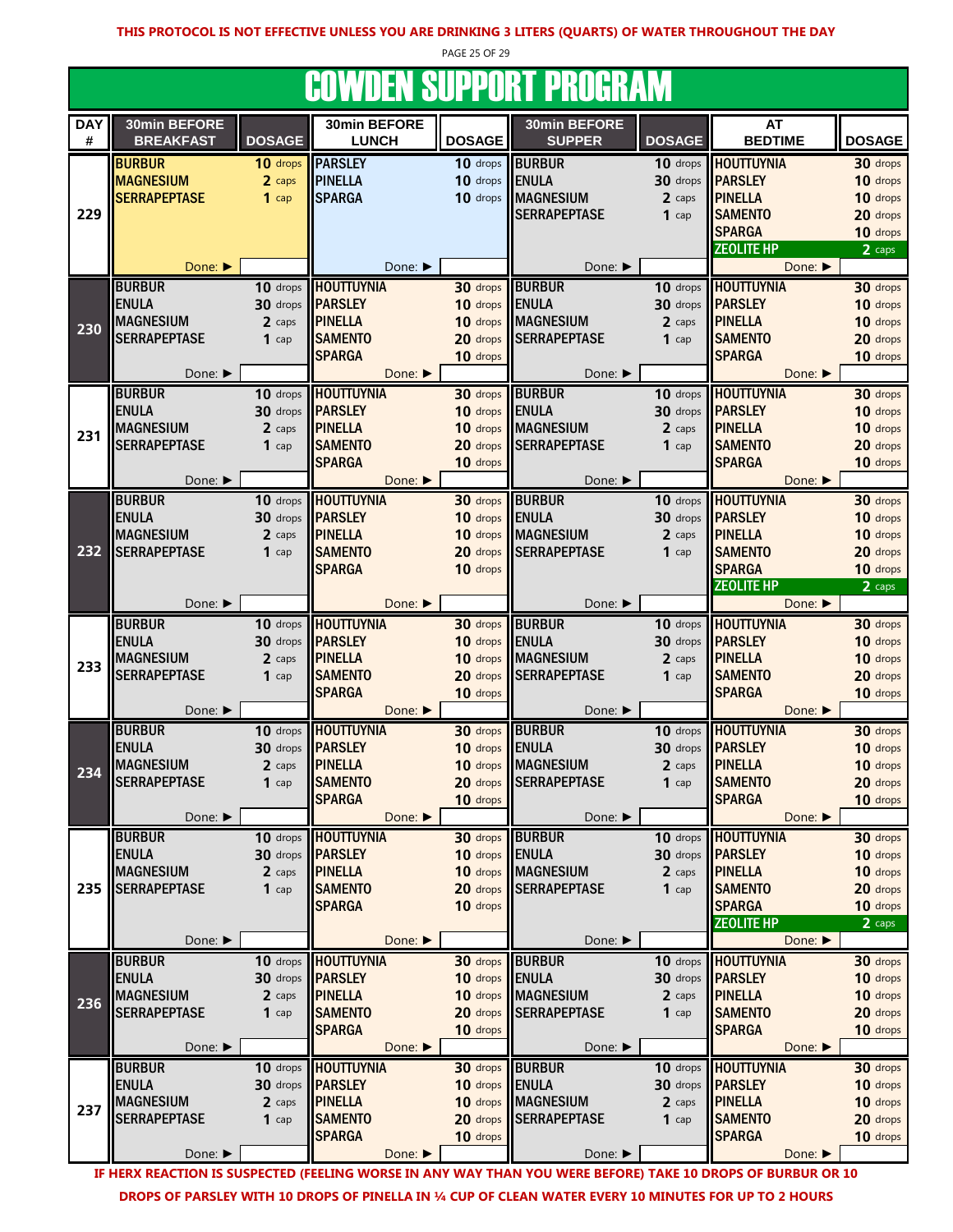PAGE 26 OF 29

#### COWDEN SUPPORT PROGRAM

| <b>DAY</b> | 30min BEFORE                   |               | 30min BEFORE               |                      | 30min BEFORE                   |                         | <b>AT</b>                  |               |
|------------|--------------------------------|---------------|----------------------------|----------------------|--------------------------------|-------------------------|----------------------------|---------------|
| $\#$       | <b>BREAKFAST</b>               | <b>DOSAGE</b> | <b>LUNCH</b>               | <b>DOSAGE</b>        | <b>SUPPER</b>                  | <b>DOSAGE</b>           | <b>BEDTIME</b>             | <b>DOSAGE</b> |
|            |                                |               |                            |                      |                                |                         |                            |               |
|            | <b>BURBUR</b>                  | 10 drops      | <b>HOUTTUYNIA</b>          | 30 drops             | <b>BURBUR</b>                  |                         | 10 drops <b>HOUTTUYNIA</b> | 30 drops      |
|            | <b>ENULA</b>                   | 30 drops      | <b>PARSLEY</b>             | 10 drops             | <b>ENULA</b>                   | 30 drops                | <b>PARSLEY</b>             | 10 drops      |
|            | <b>MAGNESIUM</b>               | 2 caps        | <b>PINELLA</b>             | 10 drops             | <b>MAGNESIUM</b>               | 2 caps                  | <b>PINELLA</b>             | 10 drops      |
| 238        | <b>SERRAPEPTASE</b>            | $1$ cap       | <b>SAMENTO</b>             | 20 drops             | <b>SERRAPEPTASE</b>            | $1$ cap                 | <b>SAMENTO</b>             | 20 drops      |
|            |                                |               | <b>SPARGA</b>              | 10 drops             |                                |                         | <b>SPARGA</b>              | 10 drops      |
|            |                                |               |                            |                      |                                |                         | <b>ZEOLITE HP</b>          | 2 caps        |
|            | Done: ▶                        |               | Done:                      |                      | Done: ▶                        |                         | Done:                      |               |
|            | <b>BURBUR</b>                  | 10 drops      | <b>HOUTTUYNIA</b>          | 30 drops             | <b>BURBUR</b>                  | 10 drops                | <b>HOUTTUYNIA</b>          | 30 drops      |
|            | <b>ENULA</b>                   | 30 drops      | <b>PARSLEY</b>             | 10 drops             | <b>ENULA</b>                   |                         | 30 drops <b>PARSLEY</b>    | 10 drops      |
|            | <b>MAGNESIUM</b>               | 2 caps        | <b>PINELLA</b>             | 10 drops             | <b>MAGNESIUM</b>               | 2 caps                  | <b>PINELLA</b>             | 10 drops      |
| 239        | <b>SERRAPEPTASE</b>            |               | <b>SAMENTO</b>             | 20 drops             | <b>SERRAPEPTASE</b>            | $1$ cap                 | <b>SAMENTO</b>             | 20 drops      |
|            |                                | $1$ cap       |                            |                      |                                |                         |                            |               |
|            |                                |               | <b>SPARGA</b>              | 10 drops             |                                |                         | <b>SPARGA</b>              | 10 drops      |
|            | Done: ▶                        |               | Done:                      |                      | Done: ▶                        |                         | Done: ▶                    |               |
|            | <b>BURBUR</b>                  | 10 drops      | <b>HOUTTUYNIA</b>          | 30 drops             | <b>BURBUR</b>                  | 10 drops                | <b>HOUTTUYNIA</b>          | 30 drops      |
|            | <b>ENULA</b>                   | 30 drops      | <b>PARSLEY</b>             | 10 drops             | <b>ENULA</b>                   | 30 drops                | <b>PARSLEY</b>             | 10 drops      |
| 240        | <b>MAGNESIUM</b>               | 2 caps        | <b>PINELLA</b>             | 10 drops             | <b>MAGNESIUM</b>               | 2 caps                  | <b>PINELLA</b>             | 10 drops      |
|            | <b>SERRAPEPTASE</b>            | $1$ cap       | <b>SAMENTO</b>             | 20 drops             | <b>SERRAPEPTASE</b>            | $1$ cap                 | <b>SAMENTO</b>             | 20 drops      |
|            |                                |               | <b>SPARGA</b>              | 10 drops             |                                |                         | <b>SPARGA</b>              | 10 drops      |
|            | Done: ▶                        |               | Done: ▶                    |                      | Done: ▶                        |                         | Done: ▶                    |               |
|            |                                |               |                            |                      |                                |                         |                            |               |
|            | <b>BURBUR</b>                  | 10 drops      | <b>HOUTTUYNIA</b>          | 30 drops             | <b>BURBUR</b>                  | 10 drops                | <b>HOUTTUYNIA</b>          | 30 drops      |
|            | <b>ENULA</b>                   | 30 drops      | <b>PARSLEY</b>             | 10 drops             | <b>ENULA</b>                   | 30 drops                | <b>PARSLEY</b>             | 10 drops      |
|            | <b>MAGNESIUM</b>               | 2 caps        | <b>PINELLA</b>             | 10 drops             | <b>MAGNESIUM</b>               | 2 caps                  | <b>PINELLA</b>             | 10 drops      |
| 241        | <b>SERRAPEPTASE</b>            | $1$ cap       | <b>SAMENTO</b>             | 20 drops             | <b>SERRAPEPTASE</b>            | $1$ cap                 | <b>SAMENTO</b>             | 20 drops      |
|            |                                |               | <b>SPARGA</b>              | 10 drops             |                                |                         | <b>SPARGA</b>              | 10 drops      |
|            |                                |               |                            |                      |                                |                         | <b>ZEOLITE HP</b>          | 2 caps        |
|            | Done: ▶                        |               | Done: ▶                    |                      | Done: ▶                        |                         |                            |               |
|            |                                |               |                            |                      |                                |                         | Done: ▶                    |               |
|            |                                |               |                            |                      |                                |                         |                            |               |
|            | <b>BURBUR</b>                  |               | 10 drops <b>HOUTTUYNIA</b> | 30 drops             | <b>BURBUR</b>                  | 10 drops                | <b>HOUTTUYNIA</b>          | 30 drops      |
|            | <b>ENULA</b>                   | 30 drops      | <b>PARSLEY</b>             | 10 drops             | <b>ENULA</b>                   |                         | 30 drops <b>PARSLEY</b>    | 10 drops      |
| 242        | <b>MAGNESIUM</b>               | 2 caps        | <b>PINELLA</b>             | 10 drops             | <b>MAGNESIUM</b>               | 2 caps                  | <b>PINELLA</b>             | 10 drops      |
|            | <b>SERRAPEPTASE</b>            | $1$ cap       | <b>SAMENTO</b>             | 20 drops             | <b>SERRAPEPTASE</b>            | $1$ cap                 | <b>SAMENTO</b>             | 20 drops      |
|            |                                |               | <b>SPARGA</b>              | 10 drops             |                                |                         | <b>SPARGA</b>              | 10 drops      |
|            | Done: ▶                        |               | Done:                      |                      | Done: ▶                        |                         | Done: ▶                    |               |
|            | <b>BURBUR</b>                  | 10 drops      | <b>PARSLEY</b>             | 10 drops             | <b>BURBUR</b>                  | 10 drops                | <b>PARSLEY</b>             | 10 drops      |
|            | <b>ENULA</b>                   | 30 drops      | <b>PINELLA</b>             | 10 drops             | <b>MAGNESIUM</b>               | 2 caps                  | <b>PINELLA</b>             | 10 drops      |
| 243        | <b>MAGNESIUM</b>               | 2 caps        | <b>SPARGA</b>              | 10 drops             | <b>SERRAPEPTASE</b>            | $1$ cap                 | <b>SPARGA</b>              | 10 drops      |
|            | <b>SERRAPEPTASE</b>            | $1$ cap       |                            |                      |                                |                         |                            |               |
|            | Done: ▶                        |               | Done: ▶                    |                      | Done: ▶                        |                         | Done: ▶                    |               |
|            |                                |               |                            |                      |                                |                         |                            |               |
|            | <b>BURBUR</b>                  | 10 drops      | <b>PARSLEY</b>             | 10 drops             | <b>BANDEROL</b>                |                         | 30 drops <b>PARSLEY</b>    | 10 drops      |
|            | <b>MAGNESIUM</b>               | 2 caps        | <b>PINELLA</b>             | 10 drops             | <b>BURBUR</b>                  | 10 drops <b>PINELLA</b> |                            | 10 drops      |
| 244        | <b>SERRAPEPTASE</b>            | $1$ cap       | <b>SPARGA</b>              | 10 drops             | <b>MAGNESIUM</b>               | 2 caps                  | <b>SAMENTO</b>             | 30 drops      |
|            |                                |               |                            |                      | <b>SERRAPEPTASE</b>            | $1$ cap                 | <b>SPARGA</b>              | 10 drops      |
|            |                                |               |                            |                      |                                |                         | <b>ZEOLITE HP</b>          | 2 caps        |
|            | Done: ▶                        |               | Done: ▶                    |                      | Done: ▶                        |                         | Done: ▶                    |               |
|            | <b>BANDEROL</b>                | 30 drops      | <b>PARSLEY</b>             | 10 drops             | <b>BANDEROL</b>                | 30 drops                | <b>PARSLEY</b>             | 10 drops      |
|            | <b>BURBUR</b>                  | 10 drops      | <b>PINELLA</b>             | 10 drops             | <b>BURBUR</b>                  | 10 drops                | <b>PINELLA</b>             | 10 drops      |
| 245        | <b>MAGNESIUM</b>               | 2 caps        | <b>SAMENTO</b>             | 30 drops             | <b>MAGNESIUM</b>               | 2 caps                  | <b>SAMENTO</b>             | 30 drops      |
|            | <b>SERRAPEPTASE</b>            | $1$ cap       | <b>SPARGA</b>              | 10 drops             | <b>SERRAPEPTASE</b>            | $1$ cap                 | <b>SPARGA</b>              | 10 drops      |
|            | Done: ▶                        |               | Done: ▶                    |                      | Done: ▶                        |                         | Done:                      |               |
|            |                                | 30 drops      |                            |                      |                                |                         |                            |               |
|            | <b>BANDEROL</b>                | 10 drops      | <b>PARSLEY</b>             | 10 drops<br>10 drops | <b>BANDEROL</b>                | 30 drops                | <b>TPARSLEY</b>            | 10 drops      |
|            | <b>BURBUR</b>                  |               | <b>PINELLA</b>             |                      | <b>BURBUR</b>                  |                         | 10 drops <b>PINELLA</b>    | 10 drops      |
| 246        | <b>MAGNESIUM</b>               | 2 caps        | <b>SAMENTO</b>             | 30 drops             | <b>MAGNESIUM</b>               | 2 caps                  | <b>SAMENTO</b>             | 30 drops      |
|            | <b>SERRAPEPTASE</b><br>Done: ▶ | $1$ cap       | <b>SPARGA</b><br>Done: ▶   | 10 drops             | <b>SERRAPEPTASE</b><br>Done: ▶ | $1$ cap                 | <b>SPARGA</b><br>Done:     | 10 drops      |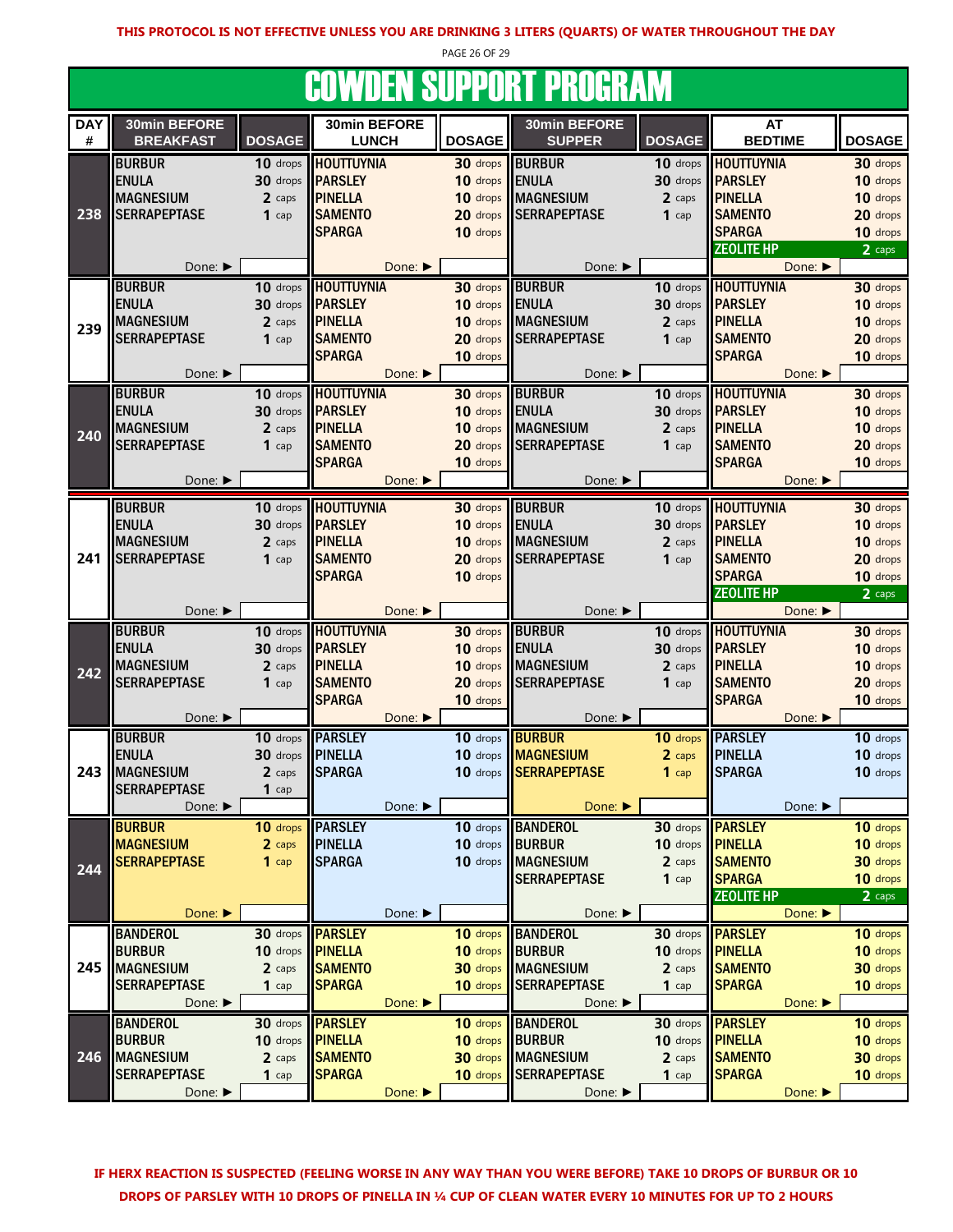PAGE 27 OF 29

# **COWDEN SUPPORT PROGRAM**

|                 | <u>JUTTELI UUI I UILI I NUUNTIII</u> |               |                              |         |                 |                               |                         |                                    |                    |  |
|-----------------|--------------------------------------|---------------|------------------------------|---------|-----------------|-------------------------------|-------------------------|------------------------------------|--------------------|--|
| <b>DAY</b><br># | 30min BEFORE<br><b>BREAKFAST</b>     | <b>DOSAGE</b> | 30min BEFORE<br><b>LUNCH</b> |         | <b>DOSAGE</b>   | 30min BEFORE<br><b>SUPPER</b> | <b>DOSAGE</b>           | <b>AT</b><br><b>BEDTIME</b>        | <b>DOSAGE</b>      |  |
|                 | <b>BANDEROL</b>                      | 30 drops      | <b>PARSLEY</b>               |         | 10 drops        | <b>BANDEROL</b>               | 30 drops                | <b>PARSLEY</b>                     | 10 drops           |  |
|                 | <b>BURBUR</b>                        | 10 drops      | <b>PINELLA</b>               |         | 10 drops        | BURBUR                        | 10 drops                | <b>PINELLA</b>                     | 10 drops           |  |
|                 | <b>MAGNESIUM</b>                     | 2 caps        | <b>SAMENTO</b>               |         |                 | <b>30 drops</b> MAGNESIUM     | 2 caps                  |                                    |                    |  |
| 247             | <b>SERRAPEPTASE</b>                  |               |                              |         |                 | 10 drops SERRAPEPTASE         |                         | <b>SAMENTO</b>                     | 30 drops           |  |
|                 |                                      | $1$ cap       | <b>SPARGA</b>                |         |                 |                               | $1$ cap                 | <b>SPARGA</b><br><b>ZEOLITE HP</b> | 10 drops<br>2 caps |  |
|                 | Done: $\blacktriangleright$          |               |                              | Done: ▶ |                 | Done: ▶                       |                         | Done:                              |                    |  |
|                 | <b>BANDEROL</b>                      | 30 drops      | <b>PARSLEY</b>               |         | 10 drops        | <b>BANDEROL</b>               | 30 drops                | <b>PARSLEY</b>                     | 10 drops           |  |
|                 | <b>BURBUR</b>                        | 10 drops      | <b>PINELLA</b>               |         | 10 drops        | BURBUR                        | 10 drops                | <b>PINELLA</b>                     | 10 drops           |  |
| 248             | <b>MAGNESIUM</b>                     | 2 caps        | <b>SAMENTO</b>               |         | 30 drops        | <b>MAGNESIUM</b>              | 2 caps                  | <b>SAMENTO</b>                     | 30 drops           |  |
|                 | <b>SERRAPEPTASE</b>                  | $1$ cap       | <b>SPARGA</b>                |         | 10 drops        | <b>SERRAPEPTASE</b>           | $1$ cap                 | <b>SPARGA</b>                      | 10 drops           |  |
|                 | Done: ▶                              |               |                              | Done:   |                 | Done: ▶                       |                         | Done: ▶                            |                    |  |
|                 | <b>BANDEROL</b>                      | 30 drops      | <b>PARSLEY</b>               |         | 10 drops        | <b>BANDEROL</b>               | 30 drops                | <b>PARSLEY</b>                     | 10 drops           |  |
|                 | <b>BURBUR</b>                        | 10 drops      | <b>PINELLA</b>               |         | 10 drops        | <b>BURBUR</b>                 | $10$ drops              | <b>PINELLA</b>                     | 10 drops           |  |
| 249             | <b>MAGNESIUM</b>                     | 2 caps        | <b>SAMENTO</b>               |         | 30 drops        | <b>IMAGNESIUM</b>             | 2 caps                  | <b>SAMENTO</b>                     | 30 drops           |  |
|                 | <b>SERRAPEPTASE</b>                  | $1$ cap       | <b>SPARGA</b>                |         | 10 drops        | <b>SERRAPEPTASE</b>           | $1$ cap                 | <b>SPARGA</b>                      | 10 drops           |  |
|                 |                                      |               |                              |         |                 |                               |                         |                                    |                    |  |
|                 | Done: ▶                              |               |                              | Done:   |                 | Done:                         |                         | Done:                              |                    |  |
|                 | <b>BANDEROL</b>                      | 30 drops      | <b>PARSLEY</b>               |         | 10 drops        | <b>BANDEROL</b>               | 30 drops                | <b>PARSLEY</b>                     | 10 drops           |  |
|                 | <b>BURBUR</b>                        | 10 drops      | <b>PINELLA</b>               |         | 10 drops        | BURBUR                        | 10 drops                | <b>PINELLA</b>                     | 10 drops           |  |
| 250             | <b>MAGNESIUM</b>                     | 2 caps        | <b>SAMENTO</b>               |         | 30 drops        | <b>MAGNESIUM</b>              | 2 caps                  | <b>SAMENTO</b>                     | 30 drops           |  |
|                 | <b>SERRAPEPTASE</b>                  | $1$ cap       | <b>SPARGA</b>                |         | 10 drops        | <b>SERRAPEPTASE</b>           | $1$ cap                 | <b>SPARGA</b>                      | 10 drops           |  |
|                 |                                      |               |                              |         |                 |                               |                         | <b>ZEOLITE HP</b>                  | 2 caps             |  |
|                 | Done: ▶                              |               |                              | Done:   |                 | Done: ▶                       |                         | Done:                              |                    |  |
| 251             | <b>BANDEROL</b>                      | 30 drops      | <b>PARSLEY</b>               |         | 10 drops        | <b>BANDEROL</b>               | 30 drops                | <b>PARSLEY</b>                     | 10 drops           |  |
|                 | <b>BURBUR</b>                        | 10 drops      | <b>PINELLA</b>               |         | 10 drops BURBUR |                               | 10 drops <b>PINELLA</b> |                                    | 10 drops           |  |
|                 | <b>MAGNESIUM</b>                     | 2 caps        | <b>SAMENTO</b>               |         |                 | <b>30 drops</b> MAGNESIUM     | 2 caps                  | <b>SAMENTO</b>                     | 30 drops           |  |
|                 | <b>SERRAPEPTASE</b>                  | $1$ cap       | <b>SPARGA</b>                |         | 10 drops        | <b>SERRAPEPTASE</b>           | $1$ cap                 | <b>SPARGA</b>                      | 10 drops           |  |
|                 | Done:                                |               |                              | Done:   |                 | Done:                         |                         | Done:                              |                    |  |
|                 | <b>BANDEROL</b>                      | 30 drops      | <b>PARSLEY</b>               |         | 10 drops        | <b>BANDEROL</b>               | 30 drops                | <b>PARSLEY</b>                     | 10 drops           |  |
|                 | <b>BURBUR</b>                        | 10 drops      | PINELLA                      |         | 10 drops        | BURBUR                        | 10 drops                | <b>PINELLA</b>                     | 10 drops           |  |
| 252             | <b>MAGNESIUM</b>                     | 2 caps        | <b>SAMENTO</b>               |         | 30 drops        | <b>MAGNESIUM</b>              | 2 caps                  | <b>SAMENTO</b>                     | 30 drops           |  |
|                 | <b>SERRAPEPTASE</b>                  | $1$ cap       | <b>SPARGA</b>                |         | 10 drops        | <b>SERRAPEPTASE</b>           | 1 cap                   | <b>SPARGA</b>                      | 10 drops           |  |
|                 | Done: ▶                              |               |                              | Done:   |                 | Done: $\blacktriangleright$   |                         | Done: ▶                            |                    |  |
|                 | <b>BANDEROL</b>                      | 30 drops      | <b>PARSLEY</b>               |         | 10 drops        | <b>BANDEROL</b>               | 30 drops                | <b>PARSLEY</b>                     | 10 drops           |  |
|                 | <b>BURBUR</b>                        | 10 drops      | <b>PINELLA</b>               |         | 10 drops        | <b>BURBUR</b>                 | 10 drops                | <b>PINELLA</b>                     | 10 drops           |  |
| 253             | <b>MAGNESIUM</b>                     | 2 caps        | <b>SAMENTO</b>               |         | 30 drops        | <b>MAGNESIUM</b>              | 2 caps                  | <b>SAMENTO</b>                     | 30 drops           |  |
|                 | <b>SERRAPEPTASE</b>                  | $1$ cap       | <b>SPARGA</b>                |         |                 | 10 drops SERRAPEPTASE         | $1$ cap                 | <b>SPARGA</b>                      | 10 drops           |  |
|                 |                                      |               |                              |         |                 |                               |                         | <b>ZEOLITE HP</b>                  | 2 caps             |  |
|                 | Done: ▶                              |               |                              | Done:   |                 | Done: ▶                       |                         | Done:                              |                    |  |
|                 | <b>BANDEROL</b>                      |               | 30 drops <b>PARSLEY</b>      |         | 10 drops        | <b>BANDEROL</b>               |                         | 30 drops <b>PARSLEY</b>            | 10 drops           |  |
|                 | <b>BURBUR</b>                        | 10 drops      | <b>PINELLA</b>               |         | 10 drops BURBUR |                               | 10 drops <b>PINELLA</b> |                                    | 10 drops           |  |
| 254             | <b>MAGNESIUM</b>                     | 2 caps        | <b>SAMENTO</b>               |         | 30 drops        | MAGNESIUM                     | 2 caps                  | <b>SAMENTO</b>                     | 30 drops           |  |
|                 | <b>SERRAPEPTASE</b>                  | $1$ cap       | <b>SPARGA</b>                |         | 10 drops        | <b>SERRAPEPTASE</b>           | $1$ cap                 | <b>SPARGA</b>                      | 10 drops           |  |
|                 | Done:                                |               |                              | Done:   |                 | Done: ▶                       |                         | Done: ▶                            |                    |  |
|                 | <b>BANDEROL</b>                      | 30 drops      | <b>PARSLEY</b>               |         | 10 drops        | <b>BANDEROL</b>               | 30 drops                | <b>PARSLEY</b>                     | 10 drops           |  |
|                 | <b>BURBUR</b>                        | 10 drops      | <b>PINELLA</b>               |         | 10 drops        | <b>BURBUR</b>                 | 10 drops                | <b>PINELLA</b>                     | 10 drops           |  |
| 255             | <b>MAGNESIUM</b>                     | 2 caps        | <b>SAMENTO</b>               |         |                 | 30 drops MAGNESIUM            | 2 caps                  | <b>SAMENTO</b>                     | 30 drops           |  |
|                 | <b>SERRAPEPTASE</b>                  | $1$ cap       | <b>SPARGA</b>                |         | 10 drops        | <b>SERRAPEPTASE</b>           | $1$ cap                 | <b>SPARGA</b>                      | 10 drops           |  |
|                 | Done: ▶                              |               |                              | Done:   |                 | Done:                         |                         | Done:                              |                    |  |
|                 | <b>BANDEROL</b>                      |               | 30 drops <b>PARSLEY</b>      |         |                 | 10 drops BANDEROL             |                         | 30 drops <b>PARSLEY</b>            | 10 drops           |  |
|                 | <b>BURBUR</b>                        | 10 drops      | <b>PINELLA</b>               |         | 10 drops BURBUR |                               | 10 drops                | <b>PINELLA</b>                     | 10 drops           |  |
| 256             | <b>MAGNESIUM</b>                     | 2 caps        | <b>SAMENTO</b>               |         |                 | <b>30 drops</b> MAGNESIUM     | 2 caps                  | <b>SAMENTO</b>                     | 30 drops           |  |
|                 | <b>SERRAPEPTASE</b>                  | $1$ cap       | <b>SPARGA</b>                |         |                 | 10 drops SERRAPEPTASE         | $1$ cap                 | <b>SPARGA</b>                      | 10 drops           |  |
|                 |                                      |               |                              | Done:   |                 |                               |                         | <b>ZEOLITE HP</b>                  | 2 caps             |  |
|                 | Done: ▶                              |               |                              |         |                 | Done: ▶                       |                         | Done:                              |                    |  |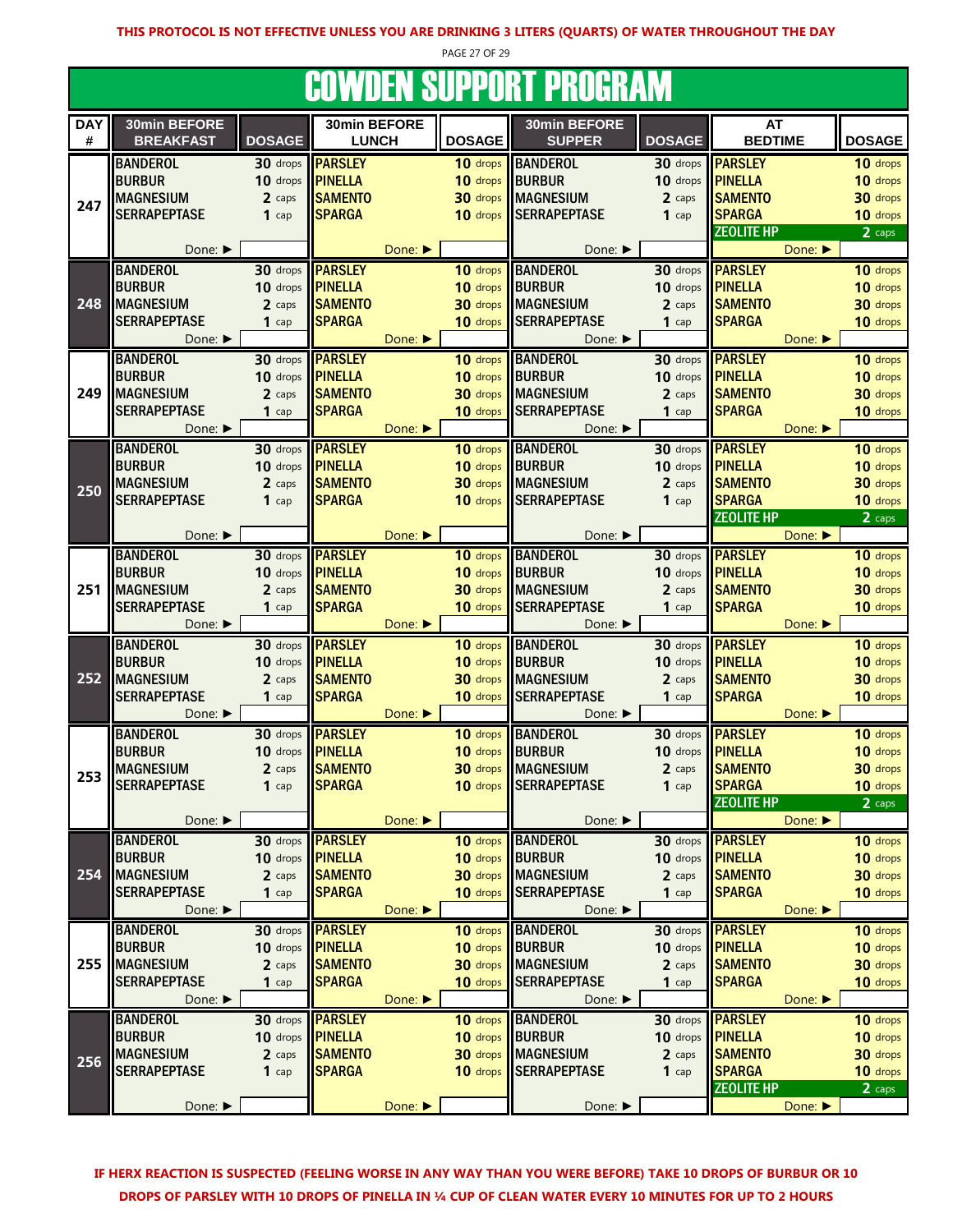PAGE 28 OF 29

# COWDEN SUPPORT PROGRAM

|            | .                           |                         |                 |         |               |                     |                  |                   |               |
|------------|-----------------------------|-------------------------|-----------------|---------|---------------|---------------------|------------------|-------------------|---------------|
| <b>DAY</b> | 30min BEFORE                |                         | 30min BEFORE    |         |               | 30min BEFORE        |                  | <b>AT</b>         |               |
| #          | <b>BREAKFAST</b>            | <b>DOSAGE</b>           | <b>LUNCH</b>    |         | <b>DOSAGE</b> | <b>SUPPER</b>       | <b>DOSAGE</b>    | <b>BEDTIME</b>    | <b>DOSAGE</b> |
|            | <b>BANDEROL</b>             | 30 drops <b>PARSLEY</b> |                 |         | 10 drops      | <b>BANDEROL</b>     | 30 drops         | <b>PARSLEY</b>    | 10 drops      |
| 257        | <b>BURBUR</b>               | 10 drops                | <b>PINELLA</b>  |         | 10 drops      | <b>BURBUR</b>       | 10 drops         | <b>PINELLA</b>    | 10 drops      |
|            | <b>MAGNESIUM</b>            | 2 caps                  | <b>SAMENTO</b>  |         | 30 drops      | <b>MAGNESIUM</b>    | 2 caps           | <b>SAMENTO</b>    | 30 drops      |
|            | <b>SERRAPEPTASE</b>         | $1$ cap                 | <b>SPARGA</b>   |         | 10 drops      | <b>SERRAPEPTASE</b> | $1$ cap          | <b>SPARGA</b>     | 10 drops      |
|            |                             |                         |                 |         |               |                     |                  |                   |               |
|            | Done: $\blacktriangleright$ |                         |                 | Done: ▶ |               | Done: ▶             |                  | Done:             |               |
|            | <b>BANDEROL</b>             | 30 drops                | <b>PARSLEY</b>  |         | 10 drops      | <b>BURBUR</b>       | 10 drops         | <b>PARSLEY</b>    | 10 drops      |
|            | <b>BURBUR</b>               | 10 drops                | PINELLA         |         | 10 drops      | <b>MAGNESIUM</b>    | 2 caps           | <b>PINELLA</b>    | 10 drops      |
| 258        | <b>MAGNESIUM</b>            | 2 caps                  | <b>SPARGA</b>   |         | 10 drops      | <b>SERRAPEPTASE</b> | $1$ cap          | <b>SPARGA</b>     | 10 drops      |
|            | <b>SERRAPEPTASE</b>         | $1$ cap                 |                 |         |               |                     |                  |                   |               |
|            | Done: ▶                     |                         |                 | Done: ▶ |               | Done: ▶             |                  | Done: ▶           |               |
|            | <b>BURBUR</b>               | 10 drops                | <b>PARSLEY</b>  |         | 10 drops      | <b>BURBUR</b>       | 10 drops         | <b>CUMANDA</b>    | 30 drops      |
|            | <b>MAGNESIUM</b>            | 2 caps                  | <b>PINELLA</b>  |         | 10 drops      | <b>MAGNESIUM</b>    | 2 caps           | <b>PARSLEY</b>    | 10 drops      |
|            | <b>SERRAPEPTASE</b>         | $1$ cap                 | <b>SPARGA</b>   |         | 10 drops      | <b>MORA</b>         | 30 drops         | <b>PINELLA</b>    | 10 drops      |
| 259        |                             |                         |                 |         |               | <b>SAMENTO</b>      | 20 drops         | <b>SPARGA</b>     | 10 drops      |
|            |                             |                         |                 |         |               | <b>SERRAPEPTASE</b> | $1$ cap          | <b>ZEOLITE HP</b> | 2 caps        |
|            | Done:                       |                         |                 | Done: ▶ |               | Done:               |                  | Done: ▶           |               |
|            | <b>BURBUR</b>               | 10 drops                | <b>CUMANDA</b>  |         | 30 drops      | <b>BURBUR</b>       | 10 drops         | <b>CUMANDA</b>    | 30 drops      |
|            |                             |                         | <b>PARSLEY</b>  |         | 10 drops      |                     |                  | <b>PARSLEY</b>    | 10 drops      |
|            | <b>MAGNESIUM</b>            | 2 caps                  |                 |         |               | <b>MAGNESIUM</b>    | 2 caps           |                   |               |
| 260        | <b>MORA</b>                 | 30 drops                | <b>PINELLA</b>  |         | 10 drops      | <b>MORA</b>         | 30 drops         | <b>PINELLA</b>    | 10 drops      |
|            | <b>SAMENTO</b>              | 20 drops                | <b>SPARGA</b>   |         | 10 drops      | <b>SAMENTO</b>      | 20 drops         | <b>SPARGA</b>     | 10 drops      |
|            | <b>SERRAPEPTASE</b>         | $1$ cap                 |                 |         |               | <b>SERRAPEPTASE</b> | $1$ cap          |                   |               |
|            | Done: ▶                     |                         |                 | Done: ▶ |               | Done: ▶             |                  | Done: ▶           |               |
|            | <b>BURBUR</b>               | 10 drops                | <b>CUMANDA</b>  |         | 30 drops      | <b>BURBUR</b>       | 10 drops         | <b>CUMANDA</b>    | 30 drops      |
|            | <b>MAGNESIUM</b>            | 2 caps                  | <b>PARSLEY</b>  |         | 10 drops      | <b>MAGNESIUM</b>    | 2 caps           | <b>PARSLEY</b>    | 10 drops      |
| 261        | <b>MORA</b>                 | 30 drops                | <b>PINELLA</b>  |         | 10 drops      | <b>MORA</b>         | 30 drops         | <b>PINELLA</b>    | 10 drops      |
|            | <b>SAMENTO</b>              | 20 drops                | <b>SPARGA</b>   |         | 10 drops      | <b>SAMENTO</b>      | 20 drops         | <b>SPARGA</b>     | 10 drops      |
|            | <b>SERRAPEPTASE</b>         | $1$ cap                 |                 |         |               | <b>SERRAPEPTASE</b> | $1$ cap          |                   |               |
|            | Done: $\blacktriangleright$ |                         |                 | Done: ▶ |               | Done: ▶             |                  | Done: ▶           |               |
|            | <b>BURBUR</b>               | 10 drops                | <b>CUMANDA</b>  |         | 30 drops      | <b>BURBUR</b>       | 10 drops         | <b>CUMANDA</b>    | 30 drops      |
|            | <b>MAGNESIUM</b>            | 2 caps                  | <b>PARSLEY</b>  |         | 10 drops      | <b>MAGNESIUM</b>    | 2 caps           | <b>PARSLEY</b>    | 10 drops      |
|            | <b>MORA</b>                 | 30 drops                | PINELLA         |         | 10 drops      | <b>MORA</b>         | 30 drops         | <b>PINELLA</b>    | 10 drops      |
| 262        | <b>SAMENTO</b>              | 20 drops                | <b>SPARGA</b>   |         | 10 drops      | <b>SAMENTO</b>      | 20 drops         | <b>SPARGA</b>     | 10 drops      |
|            | <b>SERRAPEPTASE</b>         | $1$ cap                 |                 |         |               | <b>SERRAPEPTASE</b> | $1$ cap          | <b>ZEOLITE HP</b> | 2 caps        |
|            | Done: ▶                     |                         |                 | Done: ▶ |               | Done: ▶             |                  | Done: ▶           |               |
|            |                             |                         |                 |         |               |                     |                  |                   |               |
|            | <b>BURBUR</b>               | 10 drops                | <b>CUMANDA</b>  |         | 30 drops      | <b>BURBUR</b>       | 10 drops         | <b>CUMANDA</b>    | 30 drops      |
|            | <b>MAGNESIUM</b>            | 2 caps                  | <b>PARSLEY</b>  |         | 10 drops      | <b>MAGNESIUM</b>    | 2 caps           | <b>PARSLEY</b>    | 10 drops      |
| 263        | <b>MORA</b>                 | 30 drops PINELLA        |                 |         | 10 drops MORA |                     | 30 drops PINELLA |                   | 10 drops      |
|            | <b>SAMENTO</b>              | 20 drops                | <b>SPARGA</b>   |         | 10 drops      | <b>SAMENTO</b>      | 20 drops         | <b>SPARGA</b>     | 10 drops      |
|            | <b>SERRAPEPTASE</b>         | $1$ cap                 |                 |         |               | <b>SERRAPEPTASE</b> | $1$ cap          |                   |               |
|            | Done: ▶                     |                         |                 | Done: ▶ |               | Done: ▶             |                  | Done: ▶           |               |
|            | <b>BURBUR</b>               | 10 drops                | <b>CUMANDA</b>  |         | 30 drops      | <b>BURBUR</b>       | 10 drops         | <b>CUMANDA</b>    | 30 drops      |
|            | <b>MAGNESIUM</b>            | 2 caps                  | <b>PARSLEY</b>  |         | 10 drops      | <b>MAGNESIUM</b>    | 2 caps           | <b>PARSLEY</b>    | 10 drops      |
| 264        | <b>MORA</b>                 | 30 drops <b>PINELLA</b> |                 |         | 10 drops      | <b>MORA</b>         | 30 drops         | <b>PINELLA</b>    | 10 drops      |
|            | <b>SAMENTO</b>              | 20 drops                | <b>SPARGA</b>   |         | 10 drops      | <b>SAMENTO</b>      | 20 drops         | <b>SPARGA</b>     | 10 drops      |
|            | <b>SERRAPEPTASE</b>         | $1$ cap                 |                 |         |               | <b>SERRAPEPTASE</b> | $1$ cap          |                   |               |
|            | Done: ▶                     |                         |                 | Done: ▶ |               | Done: ▶             |                  | Done: ▶           |               |
|            | <b>BURBUR</b>               | 10 drops                | <b>CUMANDA</b>  |         | 30 drops      | <b>BURBUR</b>       | 10 drops         | <b>CUMANDA</b>    | 30 drops      |
|            | <b>MAGNESIUM</b>            | 2 caps                  | <b>PARSLEY</b>  |         | 10 drops      | <b>MAGNESIUM</b>    | 2 caps           | <b>PARSLEY</b>    | 10 drops      |
|            | <b>MORA</b>                 | 30 drops                | <b>IPINELLA</b> |         | 10 drops      | <b>MORA</b>         | 30 drops         | <b>PINELLA</b>    | 10 drops      |
| 265        | <b>SAMENTO</b>              |                         | <b>SPARGA</b>   |         | 10 drops      | <b>SAMENTO</b>      |                  | <b>SPARGA</b>     |               |
|            |                             | 20 drops                |                 |         |               |                     | 20 drops         |                   | 10 drops      |
|            | <b>SERRAPEPTASE</b>         | $1$ cap                 |                 |         |               | <b>SERRAPEPTASE</b> | $1$ cap          | <b>ZEOLITE HP</b> | 2 caps        |
|            | Done: ▶                     |                         |                 | Done:   |               | Done: ▶             |                  | Done: ▶           |               |